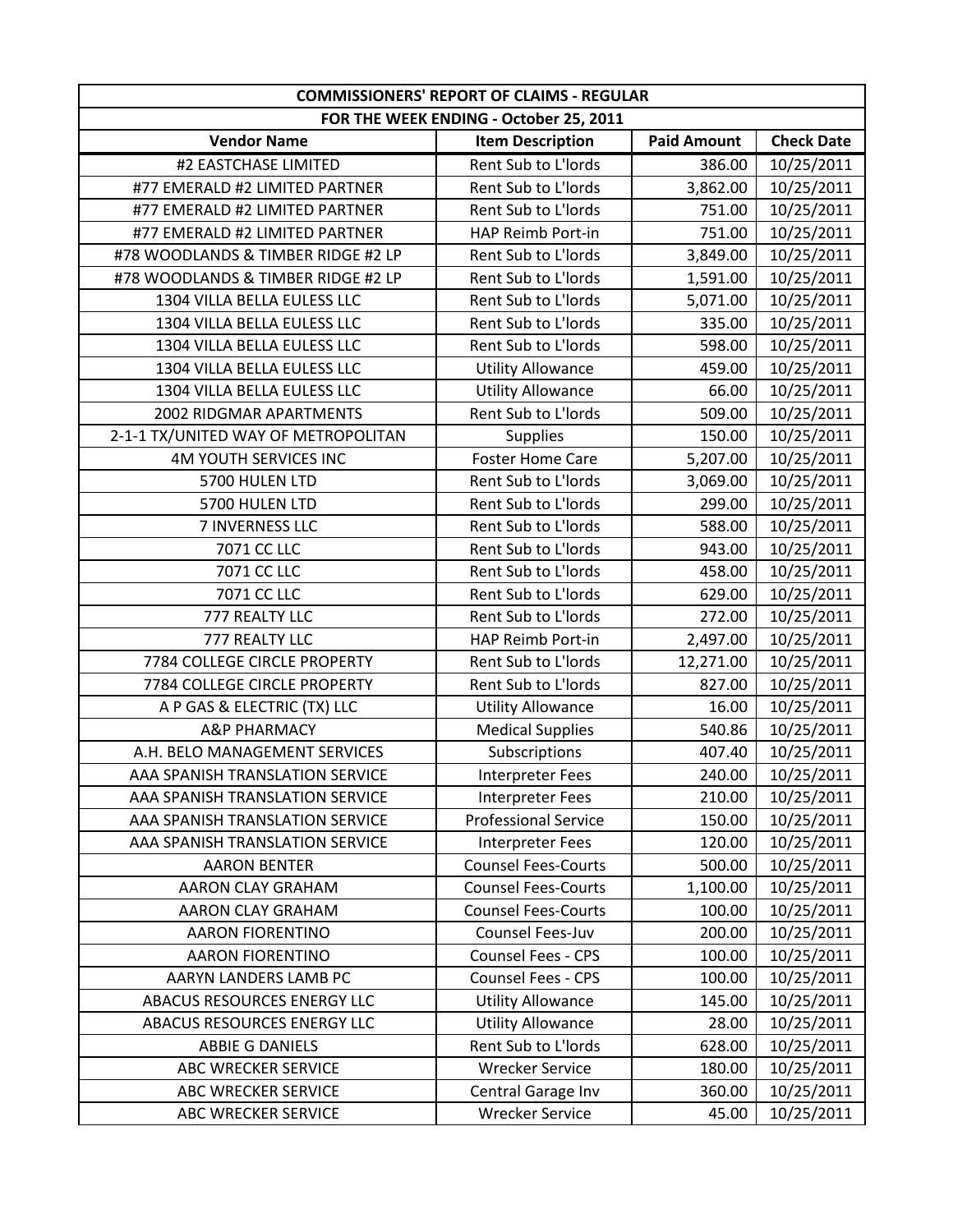| <b>ABDUL R VAYANI</b>             | Rent Sub to L'Iords         | 893.00    | 10/25/2011 |
|-----------------------------------|-----------------------------|-----------|------------|
| <b>ABE FACTOR</b>                 | <b>Counsel Fees-Courts</b>  | 2,450.00  | 10/25/2011 |
| <b>ABE FACTOR</b>                 | <b>Counsel Fees-Courts</b>  | 200.00    | 10/25/2011 |
| <b>ABILITY RESOURCES INC</b>      | Rent Sub to L'Iords         | 1,223.00  | 10/25/2011 |
| <b>ABILITY RESOURCES INC</b>      | Rent Sub to L'Iords         | 3,094.00  | 10/25/2011 |
| <b>ABILITY RESOURCES INC</b>      | HAP Reimb Port-in           | 414.00    | 10/25/2011 |
| ABLE COMMUNICATIONS INC           | <b>Computer Supplies</b>    | 9,015.15  | 10/25/2011 |
| ABLE COMMUNICATIONS INC           | <b>Professional Service</b> | 10,134.28 | 10/25/2011 |
| ABLE COMMUNICATIONS INC           | <b>Professional Service</b> | 3,741.60  | 10/25/2011 |
| ABLE COMMUNICATIONS INC           | <b>Professional Service</b> | 5,972.06  | 10/25/2011 |
| ABLE COMMUNICATIONS INC           | <b>Data Transmiss Line</b>  | 919.74    | 10/25/2011 |
| <b>ABRAHAM NIMEH</b>              | Rent Sub to L'Iords         | 808.00    | 10/25/2011 |
| ABREICO CO INC                    | Rent Sub to L'Iords         | 578.00    | 10/25/2011 |
| <b>ACACIA ENERGY LLC</b>          | <b>Utility Allowance</b>    | 56.00     | 10/25/2011 |
| ACCU TRACE TESTING INC            | <b>Medical Services</b>     | 635.00    | 10/25/2011 |
| ACCUCARE MORTUARY SERVICE INC     | Transportation              | 6,480.00  | 10/25/2011 |
| ACH CHILD AND FAMILY SERVICES     | <b>Subrecipient Service</b> | 32.50     | 10/25/2011 |
| ACH CHILD AND FAMILY SERVICES     | <b>Subrecipient Service</b> | 636.62    | 10/25/2011 |
| <b>ADDI ABUELSHAR</b>             | HAP Reimb Port-in           | 808.00    | 10/25/2011 |
| ADE INCORPORATED                  | <b>Evaluation Forms</b>     | 486.00    | 10/25/2011 |
| ADE INCORPORATED                  | <b>Evaluation Forms</b>     | 76.50     | 10/25/2011 |
| <b>ADELL MURPHY</b>               | Rent Sub to L'Iords         | 547.00    | 10/25/2011 |
| ADVANTAGE CAPITAL INVESTMENTS LP  | Rent Sub to L'Iords         | 925.00    | 10/25/2011 |
| AFFORDABLE ATTRACTIVE REALITY     | Rent Sub to L'Iords         | 1,287.00  | 10/25/2011 |
| <b>AFFORDABLE POWER LP</b>        | <b>Utility Allowance</b>    | 388.00    | 10/25/2011 |
| AFFORDABLE POWER LP               | HAP Reimb Port-in           | 85.00     | 10/25/2011 |
| <b>AG VANTAGE</b>                 | Rent Sub to L'Iords         | 605.00    | 10/25/2011 |
| <b>AG VANTAGE</b>                 | Rent Sub to L'Iords         | 741.00    | 10/25/2011 |
| <b>AG VANTAGE</b>                 | HAP Reimb Port-in           | 3,211.00  | 10/25/2011 |
| <b>AGR FUNDING INC</b>            | Contract Labor              | 688.08    | 10/25/2011 |
| AHC BRECKENRIDGE ASSOC LLC        | Rent Sub to L'Iords         | 2,453.00  | 10/25/2011 |
| AHC BRECKENRIDGE ASSOC LLC        | Rent Sub to L'Iords         | 937.00    | 10/25/2011 |
| <b>AHF-HILLCREST LLC</b>          | Rent Sub to L'Iords         | 2,266.00  | 10/25/2011 |
| AHF-HURST MANOR COMMUNITY DEV LLC | Rent Sub to L'Iords         | 2,521.00  | 10/25/2011 |
| AHF-HURST MANOR COMMUNITY DEV LLC | HAP Reimb Port-in           | 684.00    | 10/25/2011 |
| AHF-QUAIL RIDGE LLC               | Rent Sub to L'Iords         | 524.00    | 10/25/2011 |
| <b>AHMAD RABIE</b>                | Rent Sub to L'Iords         | 2,867.00  | 10/25/2011 |
| <b>AHMED BANDAR</b>               | Rent Sub to L'Iords         | 959.00    | 10/25/2011 |
| <b>AIDS OUTREACH CENTER</b>       | <b>Subrecipient Service</b> | 13,018.22 | 10/25/2011 |
| AIDS OUTREACH CENTER              | <b>Subrecipient Service</b> | 6,839.89  | 10/25/2011 |
| AIDS OUTREACH CENTER              | <b>Subrecipient Service</b> | 6,545.21  | 10/25/2011 |
| AIDS OUTREACH CENTER              | <b>Subrecipient Service</b> | 14,081.49 | 10/25/2011 |
| AL Z LAZARUS ATTORNEY AT LAW      | <b>Counsel Fees-Courts</b>  | 500.00    | 10/25/2011 |
| AL Z LAZARUS ATTORNEY AT LAW      | <b>Counsel Fees-Courts</b>  | 600.00    | 10/25/2011 |
| AL Z LAZARUS ATTORNEY AT LAW      | <b>Counsel Fees-Courts</b>  | 100.00    | 10/25/2011 |
| AL Z LAZARUS ATTORNEY AT LAW      | <b>Counsel Fees-Courts</b>  | 500.00    | 10/25/2011 |
| AL Z LAZARUS ATTORNEY AT LAW      | <b>Counsel Fees-Courts</b>  | 200.00    | 10/25/2011 |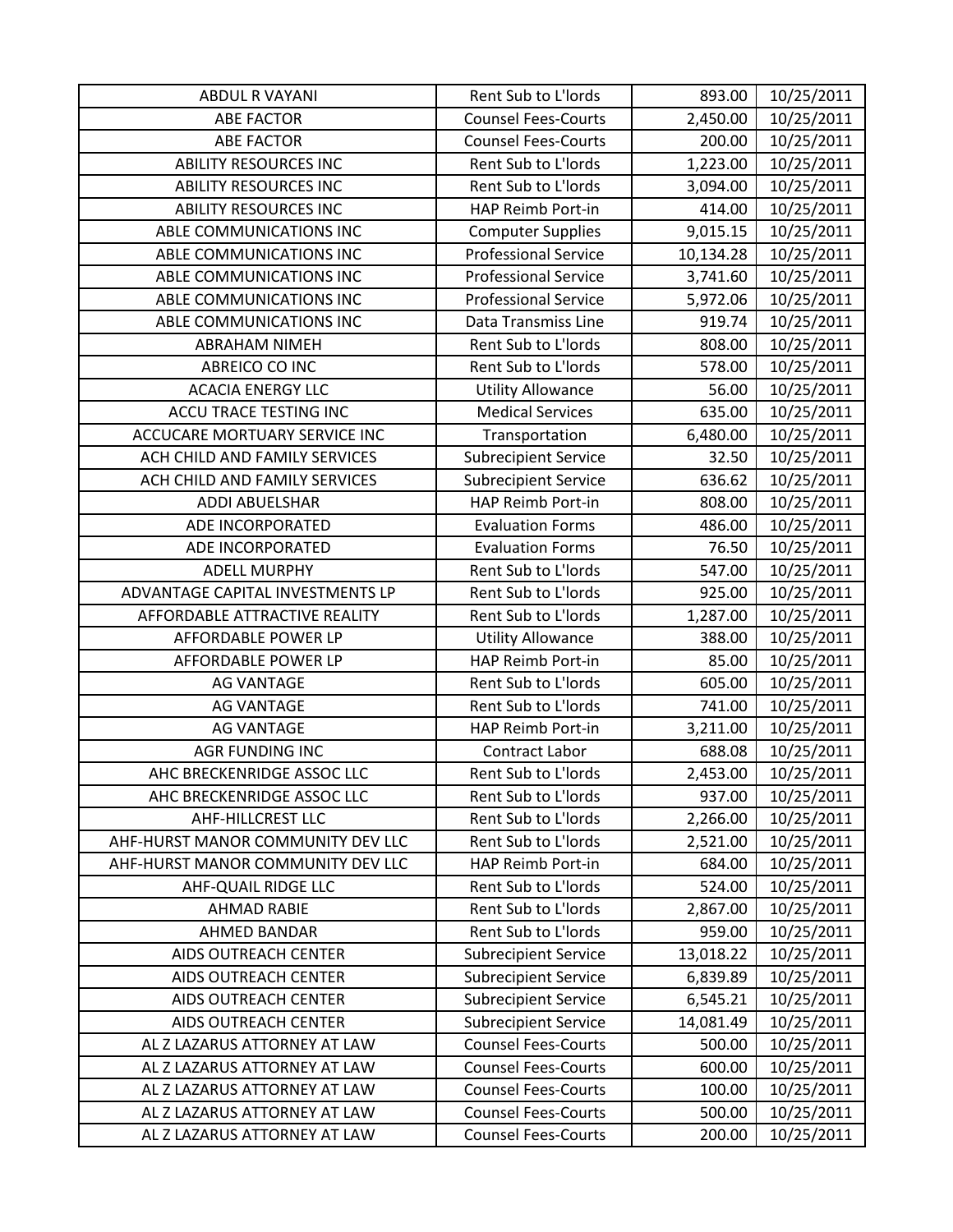| <b>ALAMO TITLE</b>              | State Right of Way          | 160,696.00 | 10/25/2011 |
|---------------------------------|-----------------------------|------------|------------|
| <b>ALAN WHEELOCK</b>            | Rent Sub to L'Iords         | 315.00     | 10/25/2011 |
| ALARM SECURITY GROUP LLC        | <b>Supplies</b>             | 18.50      | 10/25/2011 |
| ALARM SECURITY GROUP LLC        | <b>Equipment Maint</b>      | 18.50      | 10/25/2011 |
| ALARM SECURITY GROUP LLC        | <b>Equipment Maint</b>      | 14.50      | 10/25/2011 |
| ALARM SECURITY GROUP LLC        | <b>Building Maintenance</b> | 14.50      | 10/25/2011 |
| ALARM SECURITY GROUP LLC        | <b>Building Maintenance</b> | 14.50      | 10/25/2011 |
| ALARM SECURITY GROUP LLC        | <b>Building Maintenance</b> | 14.50      | 10/25/2011 |
| <b>ALARM SECURITY GROUP LLC</b> | <b>Building Maintenance</b> | 14.50      | 10/25/2011 |
| ALARM SECURITY GROUP LLC        | <b>Building Maintenance</b> | 14.50      | 10/25/2011 |
| ALARM SECURITY GROUP LLC        | <b>Burglar Systems</b>      | 148.00     | 10/25/2011 |
| ALARM SECURITY GROUP LLC        | <b>Burglar Systems</b>      | 18.50      | 10/25/2011 |
| ALARM SECURITY GROUP LLC        | <b>Burglar Systems</b>      | 33.00      | 10/25/2011 |
| ALARM SECURITY GROUP LLC        | <b>Burglar Systems</b>      | 18.50      | 10/25/2011 |
| ALARM SECURITY GROUP LLC        | <b>Burglar Systems</b>      | 33.00      | 10/25/2011 |
| ALARM SECURITY GROUP LLC        | <b>Burglar Systems</b>      | 33.00      | 10/25/2011 |
| ALARM SECURITY GROUP LLC        | <b>Burglar Systems</b>      | 14.50      | 10/25/2011 |
| ALARM SECURITY GROUP LLC        | <b>Burglar Systems</b>      | 14.50      | 10/25/2011 |
| ALARM SECURITY GROUP LLC        | <b>Burglar Systems</b>      | 18.50      | 10/25/2011 |
| ALARM SECURITY GROUP LLC        | <b>Burglar Systems</b>      | 47.50      | 10/25/2011 |
| ALARM SECURITY GROUP LLC        | <b>Building Maintenance</b> | 18.50      | 10/25/2011 |
| <b>ALBERT MARTINEZ</b>          | Rent Sub to L'Iords         | 825.00     | 10/25/2011 |
| <b>ALBERT P O'CONNOR</b>        | Rent Sub to L'Iords         | 12,477.00  | 10/25/2011 |
| <b>ALBERT P O'CONNOR</b>        | Rent Sub to L'Iords         | 709.00     | 10/25/2011 |
| ALBERTSON'S #4107               | Food/Hygiene Assist         | 21.21      | 10/25/2011 |
| <b>ALBIN SLOVACEK</b>           | Rent Sub to L'Iords         | 725.00     | 10/25/2011 |
| <b>ALBIN SLOVACEK</b>           | HAP Reimb Port-in           | 474.00     | 10/25/2011 |
| <b>ALDINGER CO</b>              | <b>Professional Service</b> | 290.53     | 10/25/2011 |
| ALEMEDA VILLAS LP               | Rent Sub to L'Iords         | 9,441.00   | 10/25/2011 |
| ALEMEDA VILLAS LP               | Rent Sub to L'Iords         | 699.00     | 10/25/2011 |
| ALEMEDA VILLAS LP               | HAP Reimb Port-in           | 734.00     | 10/25/2011 |
| ALEX JAY CLAUNCH                | Rent Sub to L'Iords         | 392.00     | 10/25/2011 |
| <b>ALFONS KYLE KNAPP</b>        | <b>Counsel Fees-Courts</b>  | 600.00     | 10/25/2011 |
| <b>ALFRED DAVIS II</b>          | Rent Sub to L'Iords         | 713.00     | 10/25/2011 |
| <b>ALI OLIVER HASSIBI</b>       | <b>Counsel Fees-Courts</b>  | 2,700.00   | 10/25/2011 |
| <b>ALI OLIVER HASSIBI</b>       | <b>Counsel Fees-Courts</b>  | 650.00     | 10/25/2011 |
| <b>ALI OLIVER HASSIBI</b>       | <b>Counsel Fees-Courts</b>  | 650.00     | 10/25/2011 |
| <b>ALI OLIVER HASSIBI</b>       | <b>Counsel Fees-Courts</b>  | 150.00     | 10/25/2011 |
| <b>ALICIA R JOHNSON</b>         | <b>Counsel Fees-Courts</b>  | 250.00     | 10/25/2011 |
| ALLEGIANCE SECURITY GROUP LLC   | <b>Security Contract</b>    | 2,856.79   | 10/25/2011 |
| ALLEGIANCE SECURITY GROUP LLC   | <b>Security Contract</b>    | 567.53     | 10/25/2011 |
| <b>ALLEN &amp; WEAVER PC</b>    | Counsel Fees - CPS          | 863.60     | 10/25/2011 |
| <b>ALLEN FULSOM</b>             | Rent Sub to L'Iords         | 342.00     | 10/25/2011 |
| <b>ALLEN MATTHEWS</b>           | Clothing                    | 117.77     | 10/25/2011 |
| <b>ALLIED COURT REPORTERS</b>   | <b>Professional Service</b> | 510.84     | 10/25/2011 |
| <b>ALLIED COURT REPORTERS</b>   | Reporter's Records          | 28.00      | 10/25/2011 |
| ALLMARK IMPRESSIONS LTD         | <b>Supplies</b>             | 8.80       | 10/25/2011 |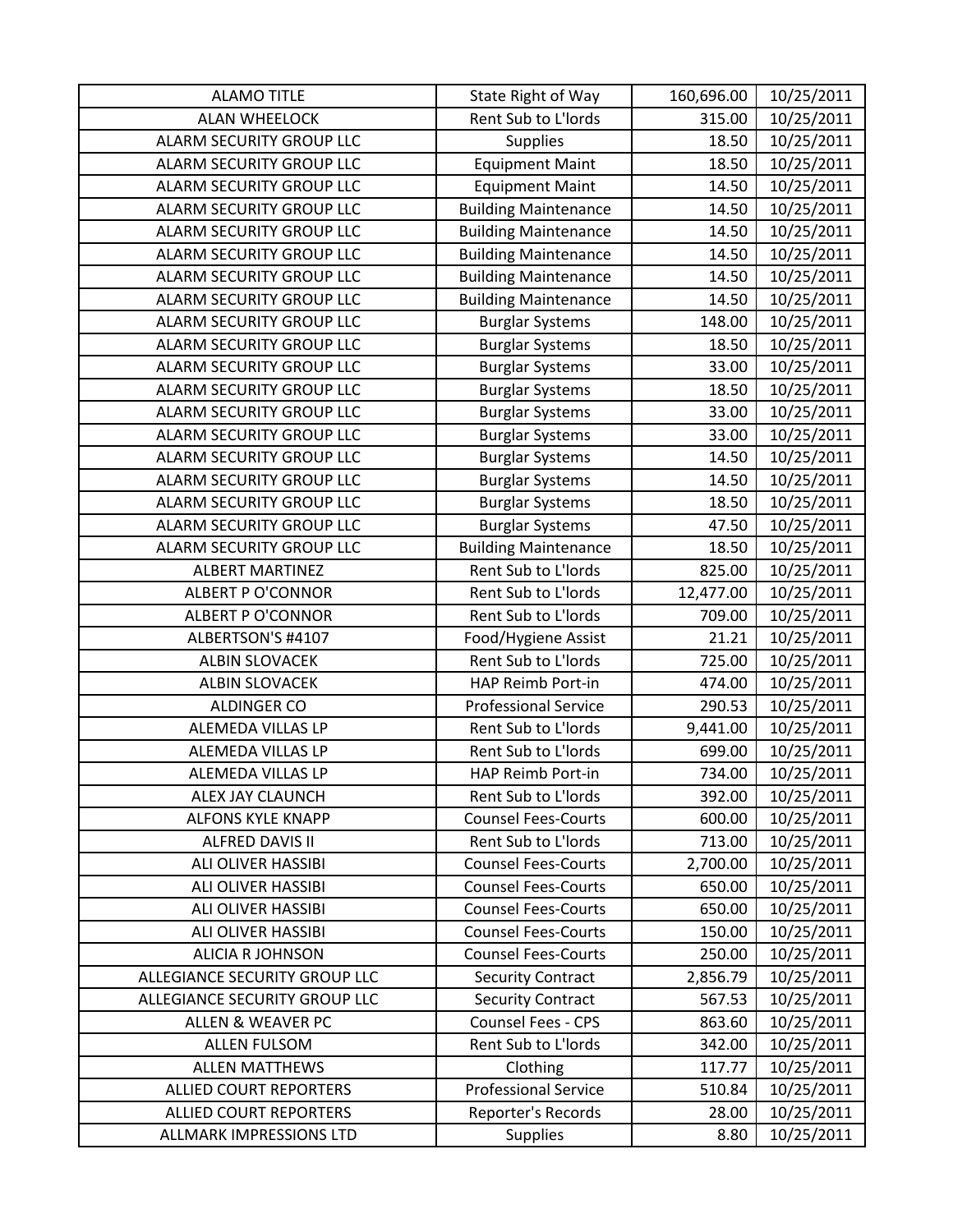| ALPINE FUNERAL HOME              | <b>County Burials</b>      | 495.00    | 10/25/2011 |
|----------------------------------|----------------------------|-----------|------------|
| <b>AMBIT ENERGY LLC</b>          | <b>Utility Allowance</b>   | 1,591.00  | 10/25/2011 |
| <b>AMBIT ENERGY LLC</b>          | <b>Utility Allowance</b>   | 212.00    | 10/25/2011 |
| <b>AMBIT ENERGY LLC</b>          | HAP Reimb Port-in          | 159.00    | 10/25/2011 |
| <b>AMBIT ENERGY LP</b>           | <b>Utility Assistance</b>  | 63.49     | 10/25/2011 |
| AMBIT TEXAS LLC                  | <b>Utility Assistance</b>  | 109.00    | 10/25/2011 |
| <b>AMBIT TEXAS LLC</b>           | <b>Utility Assistance</b>  | 85.00     | 10/25/2011 |
| AMERASOUTH XVII LTD              | Rent Sub to L'Iords        | 2,583.00  | 10/25/2011 |
| AMERASOUTH XVII LTD              | Rent Sub to L'Iords        | 977.00    | 10/25/2011 |
| AMERASOUTH XVII LTD              | Rent Sub to L'Iords        | 3,178.00  | 10/25/2011 |
| AMERICAN MESSAGING SERVICES LLC  | Pager / Blackberry         | 41.95     | 10/25/2011 |
| AMERICAN MESSAGING SERVICES LLC  | Pager / Blackberry         | 2.50      | 10/25/2011 |
| AMERICAN MESSAGING SERVICES LLC  | Pager / Blackberry         | 485.65    | 10/25/2011 |
| AMERICAN MESSAGING SERVICES LLC  | Pager / Blackberry         | 88.00     | 10/25/2011 |
| AMERICAN MESSAGING SERVICES LLC  | Pager / Blackberry         | 119.00    | 10/25/2011 |
| AMERIPLEX REALTORS INC           | Rent Sub to L'Iords        | 650.00    | 10/25/2011 |
| <b>AMERISOUTH XXVI</b>           | Rent Sub to L'Iords        | 649.00    | 10/25/2011 |
| AMERISOUTH XXXI LTD              | Rent Sub to L'Iords        | 621.00    | 10/25/2011 |
| AMERISOUTH XXXI LTD              | Rent Sub to L'Iords        | 590.00    | 10/25/2011 |
| AMIN A ABBASHER                  | HAP Reimb Port-in          | 981.00    | 10/25/2011 |
| AMY HUNG                         | HAP Reimb Port-in          | 1,100.00  | 10/25/2011 |
| <b>AMY OGLESBY</b>               | Clothing                   | 221.71    | 10/25/2011 |
| <b>ANAND KUMAR</b>               | Rent Sub to L'Iords        | 595.00    | 10/25/2011 |
| <b>ANDELER CORPORATION</b>       | <b>Utility Allowance</b>   | 221.00    | 10/25/2011 |
| ANDOLYN N JOHNSON                | Rent Sub to L'Iords        | 83.00     | 10/25/2011 |
| ANDRE LANDRUM                    | Rent Sub to L'Iords        | 2,662.00  | 10/25/2011 |
| ANDREW OPPONG-BAWUAH             | Rent Sub to L'Iords        | 550.00    | 10/25/2011 |
| ANGEL JOHNSON                    | HAP Reimb Port-in          | 580.00    | 10/25/2011 |
| ANGELA CAUDURO                   | Rent Sub to L'Iords        | 383.00    | 10/25/2011 |
| <b>ANH LAN LY</b>                | Rent Sub to L'Iords        | 672.00    | 10/25/2011 |
| <b>ANKUR CHAWLA</b>              | Rent Sub to L'Iords        | 2,509.00  | 10/25/2011 |
| <b>ANN KESSEL</b>                | Rent Sub to L'Iords        | 415.00    | 10/25/2011 |
| <b>ANNA JOHNSON</b>              | Rent Sub to L'Iords        | 1,159.00  | 10/25/2011 |
| <b>ANQUY TONG</b>                | Rent Sub to L'Iords        | 640.00    | 10/25/2011 |
| <b>ANQUY TONG</b>                | Rent Sub to L'Iords        | 475.00    | 10/25/2011 |
| ANSHU ASSOCIATES INC             | Rent Sub to L'Iords        | 675.00    | 10/25/2011 |
| <b>ANTHONY GREEN</b>             | <b>Counsel Fees-Courts</b> | 200.00    | 10/25/2011 |
| <b>ANTHONY GREEN</b>             | Counsel Fees-Juv           | 565.00    | 10/25/2011 |
| <b>ANTHONY GREEN</b>             | Counsel Fees - CPS         | 265.00    | 10/25/2011 |
| <b>ANTHONY LAMAR BROWN</b>       | Rent Sub to L'Iords        | 932.00    | 10/25/2011 |
| <b>ANTHONY PEREIRA</b>           | Rent Sub to L'Iords        | 475.00    | 10/25/2011 |
| APAC TEXAS INC                   | Asphalt-Rock/Hot Mix       | 13,673.52 | 10/25/2011 |
| <b>APANIS REALTY LLC</b>         | Rent Sub to L'Iords        | 1,160.00  | 10/25/2011 |
| APEX POINT REALTY LLC            | Rent Sub to L'Iords        | 748.00    | 10/25/2011 |
| APPROVED HOUSING SOLUTIONS LTD   | Rent Sub to L'Iords        | 1,808.00  | 10/25/2011 |
| APPROVED PROPERTY MANAGEMENT INC | Rent Sub to L'Iords        | 1,317.00  | 10/25/2011 |
| ARAMARK UNIFORM SERVICES INC     | <b>Graphics Inventory</b>  | 6.00      | 10/25/2011 |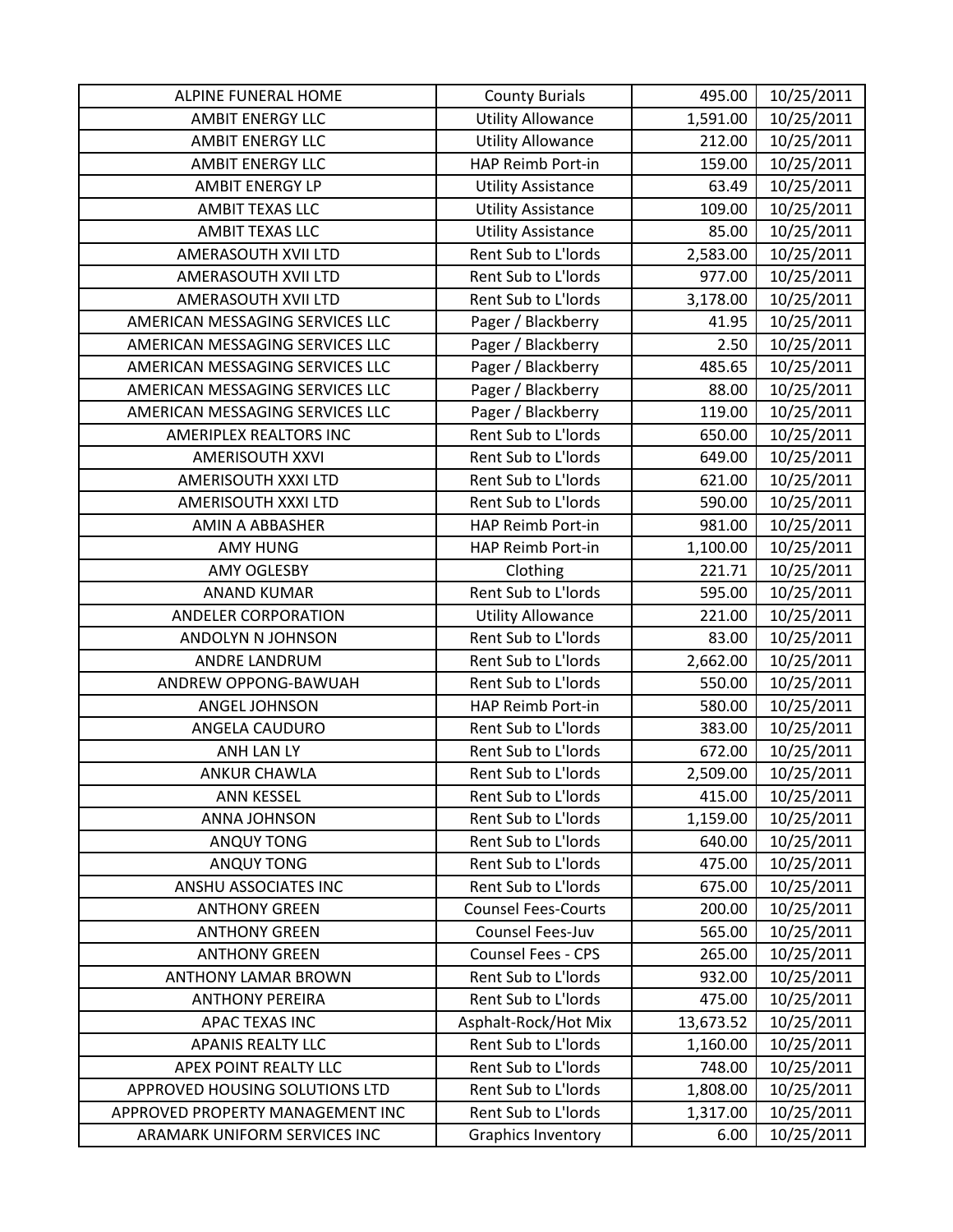| ARAMARK UNIFORM SERVICES INC     | <b>Custodian Services</b>   | 44.00    | 10/25/2011 |
|----------------------------------|-----------------------------|----------|------------|
| ARAMARK UNIFORM SERVICES INC     | <b>Custodian Services</b>   | 133.75   | 10/25/2011 |
| ARAMARK UNIFORM SERVICES INC     | <b>Custodian Services</b>   | 155.60   | 10/25/2011 |
| ARAMARK UNIFORM SERVICES INC     | <b>Custodian Services</b>   | 23.00    | 10/25/2011 |
| ARAMARK UNIFORM SERVICES INC     | <b>Custodian Services</b>   | 34.00    | 10/25/2011 |
| ARAMARK UNIFORM SERVICES INC     | <b>Custodian Services</b>   | 35.00    | 10/25/2011 |
| ARAMARK UNIFORM SERVICES INC     | <b>Custodian Services</b>   | 126.80   | 10/25/2011 |
| ARAMARK UNIFORM SERVICES INC     | <b>Custodian Services</b>   | 54.00    | 10/25/2011 |
| ARAMARK UNIFORM SERVICES INC     | <b>Custodian Services</b>   | 9.00     | 10/25/2011 |
| ARAMARK UNIFORM SERVICES INC     | <b>Custodian Services</b>   | 44.50    | 10/25/2011 |
| ARAMARK UNIFORM SERVICES INC     | <b>Custodian Services</b>   | 17.72    | 10/25/2011 |
| ARAMARK UNIFORM SERVICES INC     | <b>Custodian Services</b>   | 55.00    | 10/25/2011 |
| ARAMARK UNIFORM SERVICES INC     | <b>Custodian Services</b>   | 30.00    | 10/25/2011 |
| ARAMARK UNIFORM SERVICES INC     | <b>Custodian Services</b>   | 40.00    | 10/25/2011 |
| ARAMARK UNIFORM SERVICES INC     | <b>Custodian Services</b>   | 11.00    | 10/25/2011 |
| ARAMARK UNIFORM SERVICES INC     | <b>Custodian Services</b>   | 13.95    | 10/25/2011 |
| ARAMARK UNIFORM SERVICES INC     | <b>Custodian Services</b>   | 9.80     | 10/25/2011 |
| ARAMARK UNIFORM SERVICES INC     | <b>Custodian Services</b>   | 5.75     | 10/25/2011 |
| ARAMARK UNIFORM SERVICES INC     | <b>Custodian Services</b>   | 13.50    | 10/25/2011 |
| ARAMARK UNIFORM SERVICES INC     | <b>Custodian Services</b>   | 109.50   | 10/25/2011 |
| ARAMARK UNIFORM SERVICES INC     | <b>Custodian Services</b>   | 63.00    | 10/25/2011 |
| ARAMARK UNIFORM SERVICES INC     | <b>Custodian Services</b>   | 13.50    | 10/25/2011 |
| ARAMARK UNIFORM SERVICES INC     | <b>Building Maintenance</b> | 62.85    | 10/25/2011 |
| ARAMARK UNIFORM SERVICES INC     | <b>Custodian Services</b>   | 5.50     | 10/25/2011 |
| ARBOR CP ASSOCIATES LP           | Rent Sub to L'Iords         | 812.00   | 10/25/2011 |
| ARC/ AUSTIN RIBBON & COMPUTER    | Capital Outlay-Low V        | 1,662.13 | 10/25/2011 |
| ARC/ AUSTIN RIBBON & COMPUTER    | Non-Track Equipment         | 56.75    | 10/25/2011 |
| ARC/ AUSTIN RIBBON & COMPUTER    | Capital Outlay-Low V        | 2,161.45 | 10/25/2011 |
| <b>ARCHIVE SUPPLIES INC</b>      | <b>Graphics Inventory</b>   | 539.42   | 10/25/2011 |
| <b>ARCHIVE SUPPLIES INC</b>      | Photo Processing Inv        | 330.18   | 10/25/2011 |
| <b>ARIZPE PROPERTIES</b>         | Rent Sub to L'Iords         | 800.00   | 10/25/2011 |
| <b>ARLENE SARK</b>               | Clothing                    | 750.00   | 10/25/2011 |
| <b>ARLINGTON CAMERA</b>          | <b>Photo Processing</b>     | 199.00   | 10/25/2011 |
| ARLINGTON HOUSING AUTHORITY      | Port HAP Port-out           | 5,276.00 | 10/25/2011 |
| ARLINGTON HOUSING AUTHORITY      | Port Admin Fee Expen        | 428.70   | 10/25/2011 |
| <b>ARLINGTON WATER UTILITIES</b> | <b>Utility Assistance</b>   | 70.94    | 10/25/2011 |
| ARTEX AIR COMPANY INC            | Rent Sub to L'Iords         | 1,177.00 | 10/25/2011 |
| <b>ASCENSION SERVICE</b>         | <b>County Burials</b>       | 640.00   | 10/25/2011 |
| ASC-UTAH                         | Education                   | 631.35   | 10/25/2011 |
| <b>ASHLEY DIANE BROSEN</b>       | Rent Sub to L'Iords         | 585.00   | 10/25/2011 |
| <b>ASHLEY DIANE BROSEN</b>       | HAP Reimb Port-in           | 1,400.00 | 10/25/2011 |
| <b>ASHRAF ISHAK</b>              | Rent Sub to L'Iords         | 943.00   | 10/25/2011 |
| ASMARA AFFORDABLE HOUSING INC    | Rent Sub to L'Iords         | 1,615.00 | 10/25/2011 |
| <b>ATMOS ENERGY CORP</b>         | Gas                         | 37.35    | 10/25/2011 |
| <b>ATMOS ENERGY CORP</b>         | Gas                         | 29.61    | 10/25/2011 |
| <b>ATMOS ENERGY CORP</b>         | Gas                         | 18.12    | 10/25/2011 |
| <b>ATMOS ENERGY CORP</b>         | Gas                         | 159.91   | 10/25/2011 |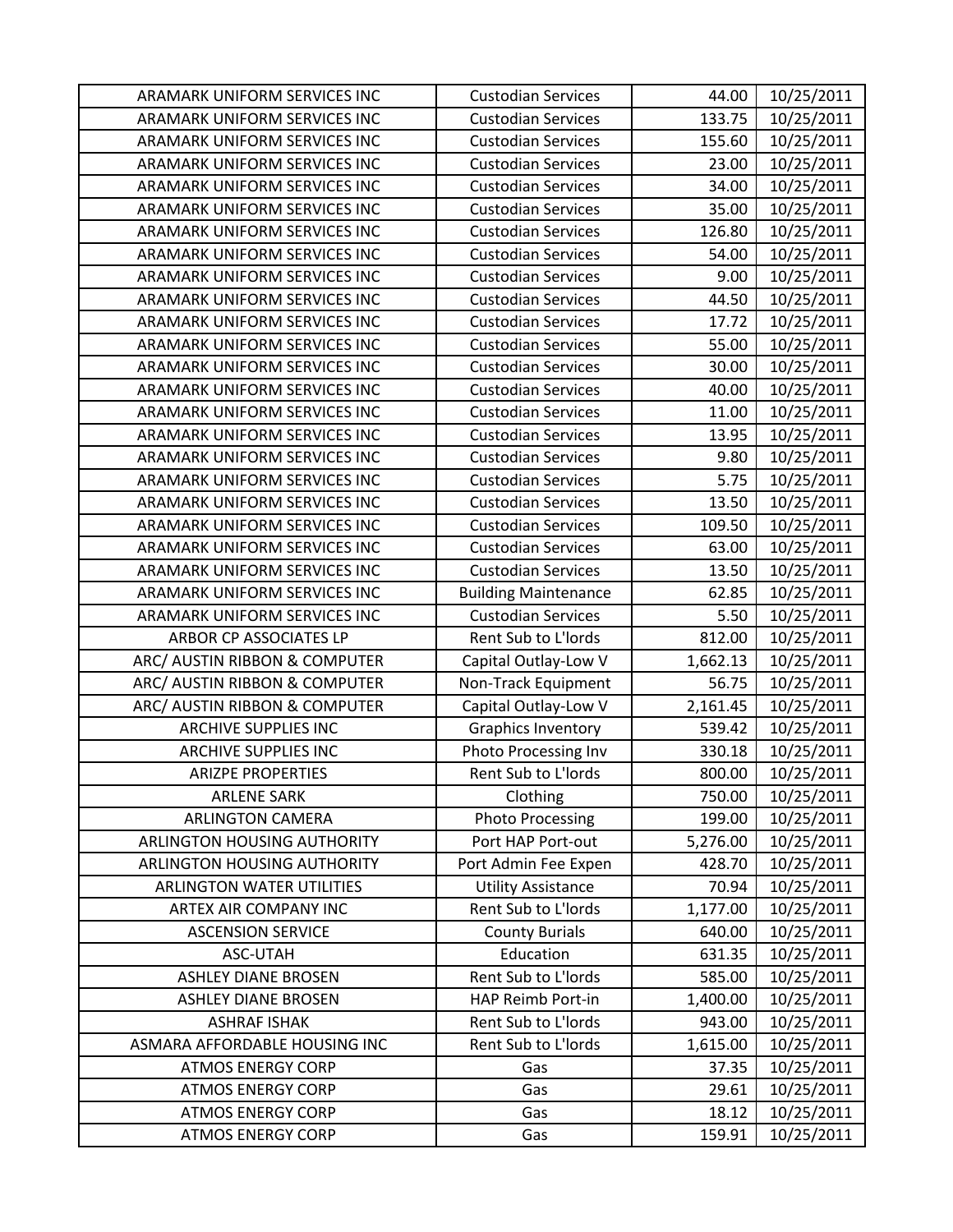| <b>ATMOS ENERGY CORP</b>              | Gas                         | 19.62     | 10/25/2011 |
|---------------------------------------|-----------------------------|-----------|------------|
| <b>ATMOS ENERGY CORP</b>              | Gas                         | 58.31     | 10/25/2011 |
| <b>ATMOS ENERGY CORP</b>              | Gas                         | 17.60     | 10/25/2011 |
| <b>ATMOS ENERGY CORP</b>              | Gas                         | 20.27     | 10/25/2011 |
| <b>ATMOS ENERGY CORP</b>              | Gas                         | 696.47    | 10/25/2011 |
| <b>ATMOS ENERGY CORP</b>              | Gas                         | 2,068.38  | 10/25/2011 |
| <b>ATMOS ENERGY CORP</b>              | Gas                         | 3,386.50  | 10/25/2011 |
| <b>ATMOS ENERGY CORP</b>              | Gas                         | 7,689.57  | 10/25/2011 |
| <b>ATMOS ENERGY CORP</b>              | Gas                         | 27.19     | 10/25/2011 |
| <b>ATMOS ENERGY CORP</b>              | Gas                         | 42.39     | 10/25/2011 |
| <b>ATMOS ENERGY CORP</b>              | Gas                         | 18.12     | 10/25/2011 |
| <b>ATMOS ENERGY CORP</b>              | Gas                         | 175.82    | 10/25/2011 |
| <b>ATMOS ENERGY CORP</b>              | Gas                         | 18.12     | 10/25/2011 |
| <b>ATMOS ENERGY CORP</b>              | Gas                         | 4,904.92  | 10/25/2011 |
| <b>ATMOS ENERGY CORP</b>              | <b>Utility Assistance</b>   | 25.25     | 10/25/2011 |
| <b>ATMOS ENERGY CORP</b>              | Gas                         | 87.13     | 10/25/2011 |
| <b>ATMOS ENERGY CORP</b>              | Gas                         | 4,333.08  | 10/25/2011 |
| <b>ATTICUS J GILL</b>                 | <b>Counsel Fees-Courts</b>  | 250.00    | 10/25/2011 |
| <b>AUBURN MANCHESTER LTD</b>          | Rent Sub to L'Iords         | 2,550.00  | 10/25/2011 |
| <b>AUBURN MANCHESTER LTD</b>          | HAP Reimb Port-in           | 607.00    | 10/25/2011 |
| AUTOMATIC SPRINKLER OF TEXAS          | <b>Building Maintenance</b> | 165.00    | 10/25/2011 |
| <b>AUTONATION FORT WORTH MOTORS</b>   | Central Garage Inv          | 98.68     | 10/25/2011 |
| AUTO-SAN                              | <b>Custodian Services</b>   | 162.00    | 10/25/2011 |
| AV PARK PLACE ASSOCIATES              | Rent Sub to L'Iords         | 784.00    | 10/25/2011 |
| AV PARK PLACE ASSOCIATES              | Rent Sub/Dep L'Iords        | 300.00    | 10/25/2011 |
| AV POLO RUN                           | Rent Sub to L'Iords         | 685.00    | 10/25/2011 |
| AVENTINE TARRANT PARKWAY APTS LP      | Rent Sub to L'Iords         | 10,367.00 | 10/25/2011 |
| AVENTINE TARRANT PARKWAY APTS LP      | Rent Sub to L'Iords         | 454.00    | 10/25/2011 |
| AVENTINE TARRANT PARKWAY APTS LP      | Rent Sub to L'Iords         | 1,616.00  | 10/25/2011 |
| AVENTINE TARRANT PARKWAY APTS LP      | <b>HAP Reimb Port-in</b>    | 1,453.00  | 10/25/2011 |
| <b>AVTAR S HAILER</b>                 | Rent Sub to L'Iords         | 600.00    | 10/25/2011 |
| AZLE OAKS APARTMENTS PARTNERSHIP      | Rent Sub to L'Iords         | 271.00    | 10/25/2011 |
| AZLE OAKS APARTMENTS PARTNERSHIP      | Rent Sub to L'Iords         | 308.00    | 10/25/2011 |
| AZLE OAKS APARTMENTS PARTNERSHIP      | Rent Sub to L'Iords         | 255.00    | 10/25/2011 |
| <b>BAILEY &amp; GALYEN</b>            | <b>Counsel Fees-Courts</b>  | 200.00    | 10/25/2011 |
| <b>BAKER AND DAMERON LLC</b>          | <b>Counsel Fees-Courts</b>  | 100.00    | 10/25/2011 |
| <b>BAKER AND DAMERON LLC</b>          | <b>Counsel Fees-Courts</b>  | 375.00    | 10/25/2011 |
| <b>BAKER AND DAMERON LLC</b>          | <b>Counsel Fees-Courts</b>  | 240.00    | 10/25/2011 |
| <b>BALANCE FORENSIC &amp; GENERAL</b> | Psych Exam/Testimony        | 500.00    | 10/25/2011 |
| <b>BALL &amp; HASE PC</b>             | <b>Counsel Fees-Courts</b>  | 1,450.00  | 10/25/2011 |
| <b>BALL &amp; HASE PC</b>             | <b>Counsel Fees-Courts</b>  | 13,105.00 | 10/25/2011 |
| <b>BALL &amp; HASE PC</b>             | <b>Counsel Fees-Courts</b>  | 325.00    | 10/25/2011 |
| <b>BALL &amp; HASE PC</b>             | <b>Counsel Fees-Courts</b>  | 2,350.00  | 10/25/2011 |
| <b>BALL &amp; HASE PC</b>             | <b>Counsel Fees-Courts</b>  | 850.00    | 10/25/2011 |
| <b>BANE MACHINERY INC</b>             | Parts and Supplies          | 14.81     | 10/25/2011 |
| <b>BARBARA HATCHETT</b>               | Clothing                    | 535.43    | 10/25/2011 |
| BARBARA SLOAN NON-GST EXEMPT          | Rent Sub to L'Iords         | 5,721.00  | 10/25/2011 |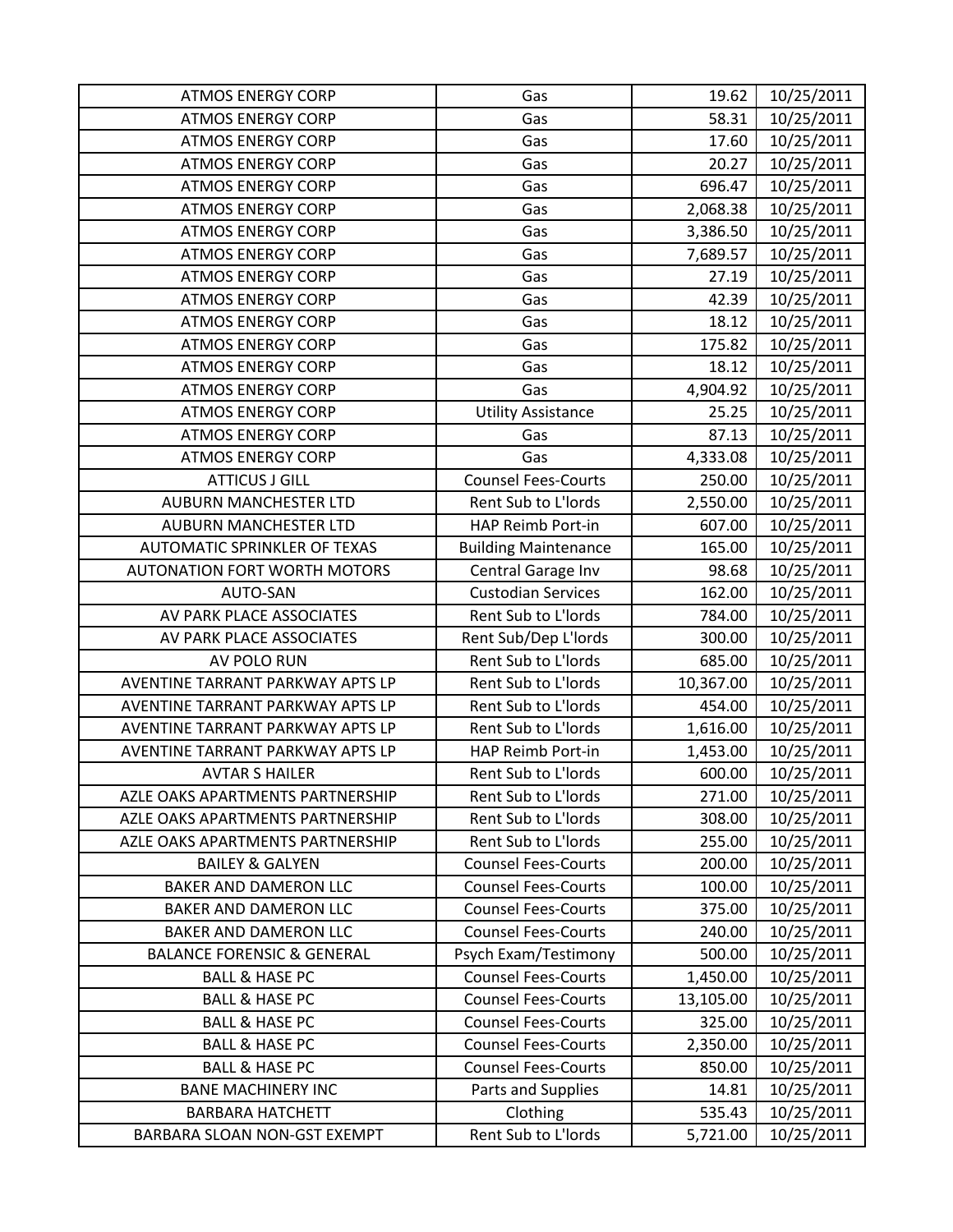| <b>BARBARA SLOAN NON-GST EXEMPT</b> | Rent Sub to L'Iords         | 1,129.00 | 10/25/2011 |
|-------------------------------------|-----------------------------|----------|------------|
| BARBARA SLOAN NON-GST EXEMPT        | Rent Sub to L'Iords         | 650.00   | 10/25/2011 |
| BARBARA SLOAN NON-GST EXEMPT        | HAP Reimb Port-in           | 1,102.00 | 10/25/2011 |
| <b>BARBRA COLEMAN</b>               | Rent Sub to L'Iords         | 835.00   | 10/25/2011 |
| <b>BARNES AND NOBLE BOOKSELLERS</b> | <b>Training Supplies</b>    | 818.68   | 10/25/2011 |
| <b>BARNES PROX LAW PLLC</b>         | <b>Counsel Fees - CPS</b>   | 200.00   | 10/25/2011 |
| <b>BARRY ALFORD</b>                 | <b>Counsel Fees-Courts</b>  | 700.00   | 10/25/2011 |
| <b>BARRY ALFORD</b>                 | <b>Counsel Fees-Courts</b>  | 100.00   | 10/25/2011 |
| <b>BARRY ALFORD</b>                 | <b>Counsel Fees-Courts</b>  | 350.00   | 10/25/2011 |
| <b>BARRY ALFORD</b>                 | Cnsl Fees-Crim Appls        | 2,300.00 | 10/25/2011 |
| <b>BARRY YOUNG</b>                  | Rent Sub to L'Iords         | 167.00   | 10/25/2011 |
| <b>BARRY YOUNG</b>                  | Rent Sub to L'Iords         | 363.00   | 10/25/2011 |
| <b>BASECOM INC</b>                  | <b>Building Maintenance</b> | 84.35    | 10/25/2011 |
| <b>BASECOM INC</b>                  | <b>Building Maintenance</b> | 84.35    | 10/25/2011 |
| <b>BASECOM INC</b>                  | <b>Building Maintenance</b> | 181.30   | 10/25/2011 |
| <b>BASECOM INC</b>                  | <b>Building Maintenance</b> | 549.44   | 10/25/2011 |
| <b>BAYTECH SUPPLY INC</b>           | Non-Track Equipment         | 1,736.00 | 10/25/2011 |
| BEARDEN INVESTIGATIVE AGENCY        | Investigative               | 124.50   | 10/25/2011 |
| BEARDEN INVESTIGATIVE AGENCY        | Investigative               | 1,155.00 | 10/25/2011 |
| BEAUTIFUL PROPERTIES INC            | Rent Sub to L'Iords         | 5,505.00 | 10/25/2011 |
| <b>BEAUTIFUL PROPERTIES INC</b>     | HAP Reimb Port-in           | 410.00   | 10/25/2011 |
| BEHAVIORAL MEASURES AND FORENSIC    | Polygraph                   | 1,500.00 | 10/25/2011 |
| <b>BENNY JOHNSON</b>                | Rent Sub to L'Iords         | 237.00   | 10/25/2011 |
| BENTLEY SQUARE APARTMENTS           | Rent Sub to L'Iords         | 4,297.00 | 10/25/2011 |
| BENTLEY SQUARE APARTMENTS           | Rent Sub to L'Iords         | (433.00) | 10/25/2011 |
| <b>BERLEY E TRENTHAM JR</b>         | Rent Sub to L'Iords         | 538.00   | 10/25/2011 |
| <b>BETSY GLASS</b>                  | Rent Sub to L'Iords         | 151.00   | 10/25/2011 |
| BETTER HOMES REAL ESTATE LLC        | Rent Sub to L'Iords         | 342.00   | 10/25/2011 |
| <b>BETTY HUMPHRIES</b>              | Rent Sub to L'Iords         | 847.00   | 10/25/2011 |
| <b>BETTY HUMPHRIES</b>              | Rent Sub to L'Iords         | 900.00   | 10/25/2011 |
| <b>BIG WINDMILL TERRACE LLC</b>     | Rent Sub to L'Iords         | 267.00   | 10/25/2011 |
| <b>BILLY R SCOTT</b>                | Rent Sub to L'Iords         | 1,149.00 | 10/25/2011 |
| <b>BILLY RAY MARCOM</b>             | Rent Sub to L'Iords         | 986.00   | 10/25/2011 |
| <b>BIO RAD LABORATORIES INC</b>     | Lab Supplies                | 603.87   | 10/25/2011 |
| <b>BLAKE BURNS</b>                  | <b>Counsel Fees-Courts</b>  | 775.00   | 10/25/2011 |
| <b>BLAKE BURNS</b>                  | <b>Counsel Fees-Courts</b>  | 1,140.00 | 10/25/2011 |
| <b>BLAKE BURNS</b>                  | <b>Counsel Fees-Courts</b>  | 275.00   | 10/25/2011 |
| <b>BLAKE BURNS</b>                  | <b>Counsel Fees-Courts</b>  | 225.00   | 10/25/2011 |
| <b>BLESSING FUNERAL HOME</b>        | <b>County Burials</b>       | 330.00   | 10/25/2011 |
| BLUE CROWN INVESTMENTS LLC          | Rent Sub to L'Iords         | 895.00   | 10/25/2011 |
| <b>BLUE LAKES AT MARINE CREEK</b>   | Rent Sub to L'Iords         | 4,172.00 | 10/25/2011 |
| BLUE LAKES AT MARINE CREEK          | HAP Reimb Port-in           | 1,913.00 | 10/25/2011 |
| BLUE PLAID INVESTMENTS LLC          | Rent Sub to L'Iords         | 281.00   | 10/25/2011 |
| <b>BOB VAN HOOSE</b>                | Rent Sub to L'Iords         | 795.00   | 10/25/2011 |
| <b>BOBBIE HILL</b>                  | Clothing                    | 414.41   | 10/25/2011 |
| <b>BOBBY WALTON</b>                 | Investigative               | 256.78   | 10/25/2011 |
| <b>BOCA RATON RESORT AND CLUB</b>   | Travel                      | 1,016.76 | 10/25/2011 |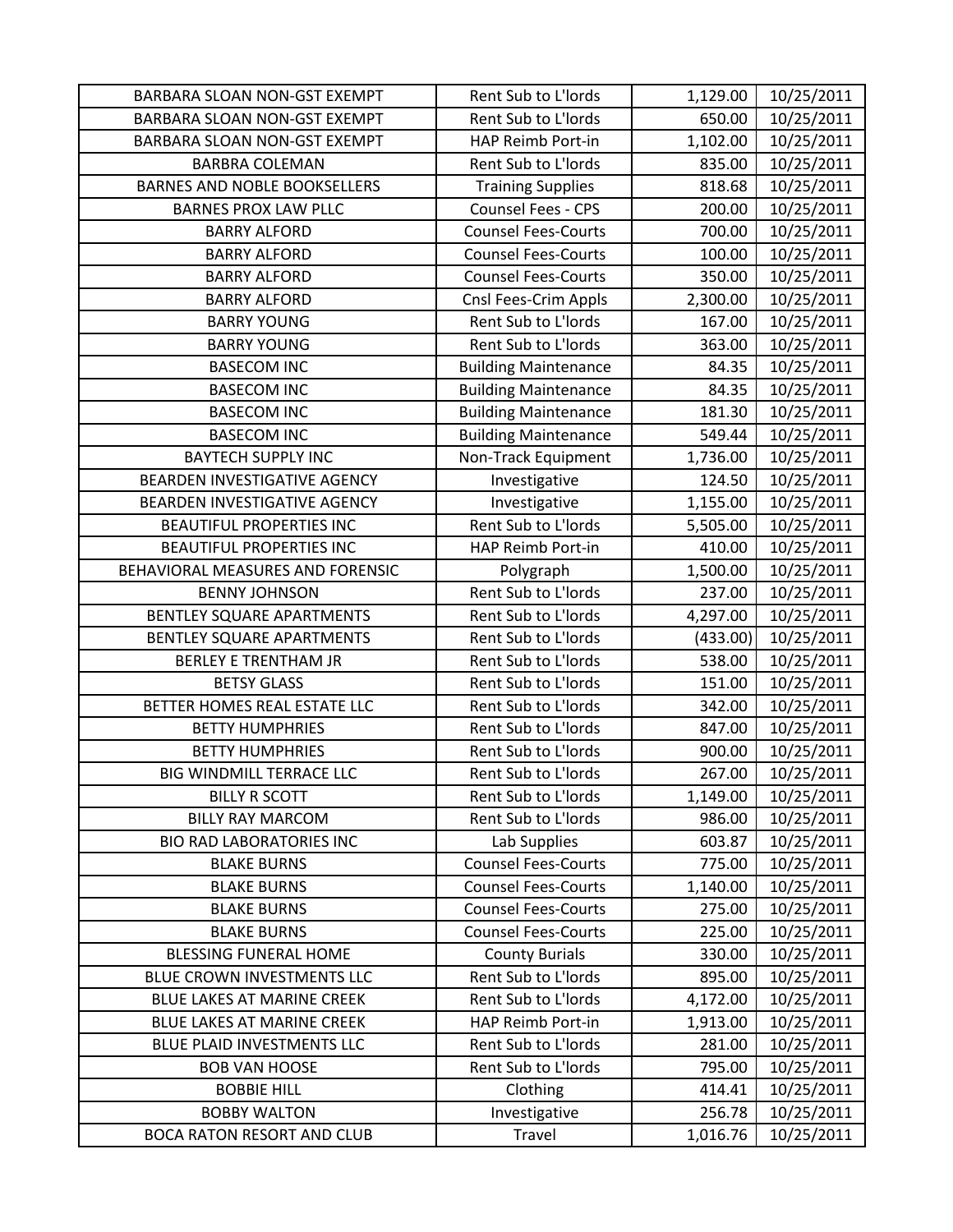| <b>BONNIE C WELLS</b>                         | Investigative               | 175.50   | 10/25/2011 |
|-----------------------------------------------|-----------------------------|----------|------------|
| <b>BONNIE C WELLS</b>                         | Investigative               | 186.50   | 10/25/2011 |
| <b>BONNIE C WELLS</b>                         | Investigative               | 216.25   | 10/25/2011 |
| <b>BONNY MCMURROUGH LINK</b>                  | Counsel Fees - CPS          | 100.00   | 10/25/2011 |
| <b>BOUNCE ENERGY INC</b>                      | <b>Utility Allowance</b>    | 90.00    | 10/25/2011 |
| <b>BOUNCE ENERGY INC</b>                      | HAP Reimb Port-in           | 13.00    | 10/25/2011 |
| <b>BRACKETT &amp; ELLIS, A PROF CORP</b>      | Trust - Constable 8         | 4,000.00 | 10/25/2011 |
| <b>BRADFORD SHAW</b>                          | <b>Counsel Fees-Courts</b>  | 845.00   | 10/25/2011 |
| <b>BRADFORD SHAW</b>                          | <b>Counsel Fees-Courts</b>  | 450.00   | 10/25/2011 |
| <b>BRADFORD W MCCURRY</b>                     | Rent Sub to L'Iords         | 520.00   | 10/25/2011 |
| <b>BRAMA WEST POINTE PINES LTD</b>            | Rent Sub to L'Iords         | 4,158.00 | 10/25/2011 |
| <b>BRANDON HUGHES</b>                         | Rent Sub to L'Iords         | 824.00   | 10/25/2011 |
| BRECKENRIDGE APARTMENT INVESTORS LP           | <b>Rental Assistance</b>    | 1,085.00 | 10/25/2011 |
| BRECKENRIDGE APARTMENT INVESTORS LP           | <b>Utility Assistance</b>   | 29.42    | 10/25/2011 |
| <b>BRENDA HANSEN</b>                          | <b>Counsel Fees-Courts</b>  | 1,400.00 | 10/25/2011 |
| <b>BRENDA HANSEN</b>                          | <b>Counsel Fees-Courts</b>  | 1,450.00 | 10/25/2011 |
| <b>BRENDA HANSEN</b>                          | <b>Counsel Fees-Courts</b>  | 450.00   | 10/25/2011 |
| <b>BRENDA HANSEN</b>                          | Counsel Fees-Juv            | 300.00   | 10/25/2011 |
| <b>BRENDA HEIN</b>                            | Reporter's Records          | 2,020.00 | 10/25/2011 |
| <b>BRENDA WOZNIAK</b>                         | Petit Jury Services         | 6.00     | 10/25/2011 |
| <b>BRENT JENKINS</b>                          | HAP Reimb Port-in           | 576.00   | 10/25/2011 |
| <b>BRENT L HOCK</b>                           | Rent Sub to L'Iords         | 700.00   | 10/25/2011 |
| BRENTWOOD MULTI FAMILY LLC                    | Rent Sub to L'Iords         | 382.00   | 10/25/2011 |
| <b>BRETT BOONE</b>                            | <b>Counsel Fees-Courts</b>  | 400.00   | 10/25/2011 |
| <b>BRETT BOONE</b>                            | <b>Counsel Fees-Courts</b>  | 390.00   | 10/25/2011 |
| <b>BRIAN J WILLETT</b>                        | <b>Counsel Fees-Courts</b>  | 100.00   | 10/25/2011 |
| <b>BRIAN J WILLETT</b>                        | <b>Counsel Fees-Courts</b>  | 381.25   | 10/25/2011 |
| <b>BRIAN K WALKER</b>                         | <b>Counsel Fees-Courts</b>  | 1,000.00 | 10/25/2011 |
| <b>BRIAN K WALKER</b>                         | <b>Counsel Fees-Courts</b>  | 1,150.00 | 10/25/2011 |
| <b>BRIAN M BOUFFARD</b>                       | <b>Counsel Fees-Courts</b>  | 700.00   | 10/25/2011 |
| <b>BRIAN SALVANT</b>                          | <b>Counsel Fees-Courts</b>  | 4,900.00 | 10/25/2011 |
| <b>BRIAN SALVANT</b>                          | <b>Counsel Fees-Courts</b>  | 200.00   | 10/25/2011 |
| <b>BRIAN SALVANT</b>                          | <b>Counsel Fees-Courts</b>  | 160.00   | 10/25/2011 |
| <b>BRIAN SALVANT</b>                          | <b>Counsel Fees-Courts</b>  | 175.00   | 10/25/2011 |
| <b>BRIAN ZWICK</b>                            | Rent Sub to L'Iords         | 297.00   | 10/25/2011 |
| <b>BRISBEN MERIDIAN LP</b>                    | Rent Sub to L'Iords         | 3,437.00 | 10/25/2011 |
| <b>BRISBEN MERIDIAN LP</b>                    | Rent Sub to L'Iords         | 731.00   | 10/25/2011 |
| <b>BRISBEN MERIDIAN LP</b>                    | HAP Reimb Port-in           | 250.00   | 10/25/2011 |
| <b>BROCK REALTORS LLC</b>                     | Rent Sub to L'Iords         | 6,838.00 | 10/25/2011 |
| <b>BROWN PROPERTIES LLC</b>                   | Rent Sub to L'Iords         | 700.00   | 10/25/2011 |
| <b>BROWN PRUITT PETERSON &amp; WAMBSGANSS</b> | Counsel Fees - CPS          | 4,187.50 | 10/25/2011 |
| BROWN, OWENS AND BRUMLEY                      | <b>County Burials</b>       | 1,690.00 | 10/25/2011 |
| <b>BRUCE ASHWORTH</b>                         | <b>Counsel Fees-Courts</b>  | 100.00   | 10/25/2011 |
| BRYCO/BRYANT COMPANY                          | <b>Building Maintenance</b> | 4,730.00 | 10/25/2011 |
| <b>BUCKSTAFF PUBLIC SAFETY INC</b>            | Safety/Tact Supplies        | 1,072.20 | 10/25/2011 |
| <b>BUCKSTAFF PUBLIC SAFETY INC</b>            | Safety/Tact Supplies        | 1,072.20 | 10/25/2011 |
| <b>BUCKSTAFF PUBLIC SAFETY INC</b>            | Safety/Tact Supplies        | 1,429.60 | 10/25/2011 |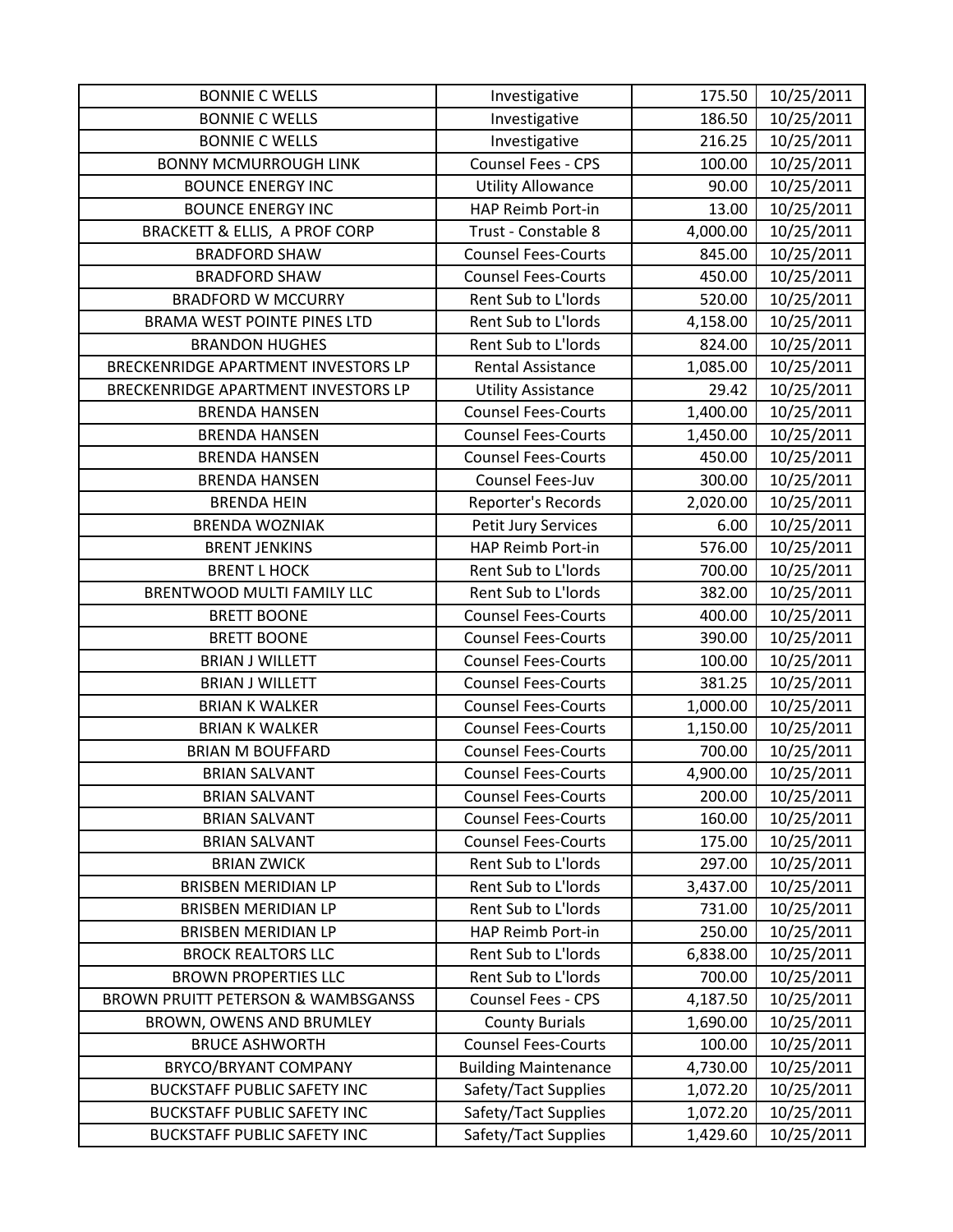| <b>BUD STARNES AND ASSOCIATES INC</b> | Rent Sub to L'Iords        | 790.00    | 10/25/2011 |
|---------------------------------------|----------------------------|-----------|------------|
| <b>BURLESON ARB LTD</b>               | Rent Sub to L'Iords        | 466.00    | 10/25/2011 |
| <b>BURLESON ARB LTD</b>               | Rent Sub to L'Iords        | 430.00    | 10/25/2011 |
| C & J MULTI #1 LP                     | HAP Reimb Port-in          | 625.00    | 10/25/2011 |
| C A ADVANCED ENTERPRISES INC          | <b>Custodian Services</b>  | 1,210.00  | 10/25/2011 |
| C A ADVANCED ENTERPRISES INC          | <b>Custodian Services</b>  | 629.20    | 10/25/2011 |
| C P CONTINENTAL LP                    | <b>Rental Assistance</b>   | 517.00    | 10/25/2011 |
| C P CONTINENTAL LP                    | Rent Sub to L'Iords        | 1,205.00  | 10/25/2011 |
| C P CONTINENTAL LP                    | Rent Sub to L'Iords        | 1,825.00  | 10/25/2011 |
| C RICHARD DAVIS JR                    | Rent Sub to L'Iords        | 485.00    | 10/25/2011 |
| C.D. HARTNETT CO                      | Food                       | 12,203.26 | 10/25/2011 |
| <b>CAMERON CREEK</b>                  | Rent Sub to L'Iords        | 3,708.00  | 10/25/2011 |
| <b>CANAS &amp; FLORES</b>             | <b>Counsel Fees-Courts</b> | 1,000.00  | 10/25/2011 |
| <b>CANAS &amp; FLORES</b>             | <b>Counsel Fees-Courts</b> | 400.00    | 10/25/2011 |
| <b>CANAS &amp; FLORES</b>             | <b>Counsel Fees-Courts</b> | 350.00    | 10/25/2011 |
| <b>CANAS &amp; FLORES</b>             | <b>Counsel Fees-Courts</b> | 200.00    | 10/25/2011 |
| <b>CANAS &amp; FLORES</b>             | <b>Counsel Fees-Courts</b> | 125.00    | 10/25/2011 |
| <b>CANAS &amp; FLORES</b>             | <b>Counsel Fees-Courts</b> | 125.00    | 10/25/2011 |
| <b>CANAS &amp; FLORES</b>             | <b>Counsel Fees-Courts</b> | 100.00    | 10/25/2011 |
| <b>CANAS &amp; FLORES</b>             | <b>Counsel Fees-Courts</b> | 100.00    | 10/25/2011 |
| Candace J Parker                      | Education                  | 220.62    | 10/25/2011 |
| <b>CAREY WALKER</b>                   | <b>Counsel Fees-Courts</b> | 350.00    | 10/25/2011 |
| <b>CARIAN JOHNSON</b>                 | Clothing                   | 356.26    | 10/25/2011 |
| <b>CARL A JOHNSON JR</b>              | Rent Sub to L'Iords        | 1,562.00  | 10/25/2011 |
| <b>CARLOS GUILLERMO GALLIANI</b>      | Counsel Fees-Juv           | 200.00    | 10/25/2011 |
| <b>CARLSON INVESTMENTS INC</b>        | Rent Sub to L'Iords        | 1,052.00  | 10/25/2011 |
| <b>CARLSON INVESTMENTS INC</b>        | Rent Sub to L'Iords        | 280.00    | 10/25/2011 |
| <b>CARLTON DEAN YOUNG</b>             | Rent Sub to L'Iords        | 920.00    | 10/25/2011 |
| <b>CAROL A BIRDWELL</b>               | <b>Counsel Fees-Courts</b> | 150.00    | 10/25/2011 |
| <b>CAROL A BIRDWELL</b>               | Counsel Fees - CPS         | 100.00    | 10/25/2011 |
| <b>CAROLE KERR</b>                    | <b>Counsel Fees-Courts</b> | 500.00    | 10/25/2011 |
| <b>CAROLE KERR</b>                    | <b>Counsel Fees-Courts</b> | 100.00    | 10/25/2011 |
| <b>CAROLINE ELAD TABE</b>             | Rent Sub to L'Iords        | 1,540.00  | 10/25/2011 |
| <b>CAROLINE ELAD TABE</b>             | Rent Sub to L'Iords        | 484.00    | 10/25/2011 |
| <b>CAROLINE ELAD TABE</b>             | Rent Sub to L'Iords        | 975.00    | 10/25/2011 |
| <b>CAROLYN A CROSS</b>                | Rent Sub to L'Iords        | 697.00    | 10/25/2011 |
| <b>CARRIE R MURPHY</b>                | Rent Sub to L'Iords        | 524.00    | 10/25/2011 |
| <b>CARSCO ENT LLC</b>                 | Rent Sub to L'Iords        | 874.00    | 10/25/2011 |
| CASA ROYALE APARTMENTS, LTD.          | Rent Sub to L'Iords        | 1,027.00  | 10/25/2011 |
| CASA ROYALE APARTMENTS, LTD.          | Rent Sub to L'Iords        | 321.00    | 10/25/2011 |
| <b>CASS ROBERT CALLAWAY</b>           | <b>Counsel Fees-Courts</b> | 950.00    | 10/25/2011 |
| <b>CASS ROBERT CALLAWAY</b>           | <b>Counsel Fees-Courts</b> | 600.00    | 10/25/2011 |
| <b>CASSIDEY TISCHLER</b>              | <b>Relative Assistance</b> | 300.00    | 10/25/2011 |
| <b>CATHERINE A WATERS</b>             | Rent Sub to L'Iords        | 1,229.00  | 10/25/2011 |
| <b>CATHERINE DUNNAVANT</b>            | <b>Counsel Fees-Courts</b> | 450.00    | 10/25/2011 |
| <b>CATHERINE DUNNAVANT</b>            | <b>Counsel Fees-Courts</b> | 300.00    | 10/25/2011 |
| <b>CATHERINE DUNNAVANT</b>            | <b>Counsel Fees-Courts</b> | 1,575.00  | 10/25/2011 |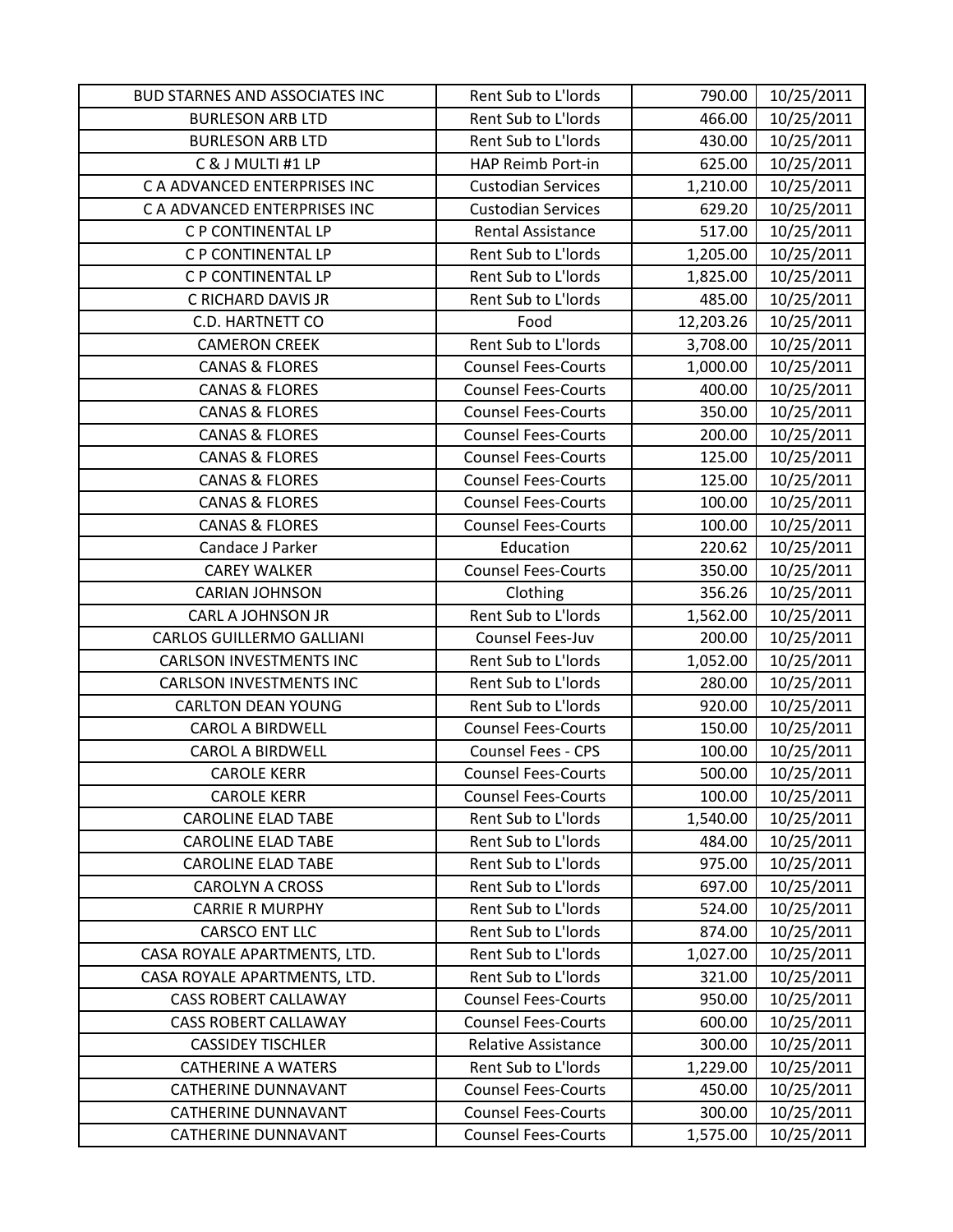| <b>CATHERINE DUNNAVANT</b>          | <b>Counsel Fees-Courts</b>  | 350.00    | 10/25/2011 |
|-------------------------------------|-----------------------------|-----------|------------|
| <b>CATHERINE DUNNAVANT</b>          | <b>Counsel Fees-Courts</b>  | 200.00    | 10/25/2011 |
| <b>CATHERINE DUNNAVANT</b>          | <b>Counsel Fees-Courts</b>  | 100.00    | 10/25/2011 |
| <b>CATHERINE DUNNAVANT</b>          | <b>Counsel Fees-Courts</b>  | 180.00    | 10/25/2011 |
| CATHOLIC CHARITIES DIOCESE OF FTW   | Interpreter Fees            | 1,235.00  | 10/25/2011 |
| CATS EYE INTELLIGENCE SERVICE       | Investigative               | 1,500.00  | 10/25/2011 |
| <b>CBM ARCHIVES CO</b>              | <b>Supplies</b>             | 525.00    | 10/25/2011 |
| <b>CDJ HOLDINGS LLC</b>             | Rent Sub to L'Iords         | 926.00    | 10/25/2011 |
| <b>CDW GOVERNMENT INC</b>           | <b>Supplies</b>             | 253.14    | 10/25/2011 |
| <b>CDW GOVERNMENT INC</b>           | <b>Computer Supplies</b>    | 67.73     | 10/25/2011 |
| <b>CDW GOVERNMENT INC</b>           | <b>Building Maintenance</b> | 341.38    | 10/25/2011 |
| <b>CDW GOVERNMENT INC</b>           | <b>Computer Maintenance</b> | 19.50     | 10/25/2011 |
| <b>CDW GOVERNMENT INC</b>           | <b>Computer Maintenance</b> | 225.45    | 10/25/2011 |
| <b>CDW GOVERNMENT INC</b>           | <b>Supplies</b>             | 47.52     | 10/25/2011 |
| <b>CDW GOVERNMENT INC</b>           | <b>Equipment Maint</b>      | 20.36     | 10/25/2011 |
| <b>CEDAR HILL MEMORIAL PARK</b>     | <b>County Burials</b>       | 4,570.00  | 10/25/2011 |
| <b>CEDAR POINT APTS LP</b>          | Rent Sub to L'Iords         | 12,432.00 | 10/25/2011 |
| <b>CEDAR POINT APTS LP</b>          | Rent Sub to L'Iords         | 801.00    | 10/25/2011 |
| <b>CEDAR POINT APTS LP</b>          | HAP Reimb Port-in           | 2,651.00  | 10/25/2011 |
| <b>CELIA GARCIA</b>                 | Rent Sub to L'Iords         | 800.00    | 10/25/2011 |
| <b>CELIA J THORNTON</b>             | Rent Sub to L'Iords         | 650.00    | 10/25/2011 |
| <b>CENTAURUS GF TERRACE LLC</b>     | Rent Sub to L'Iords         | 1,275.00  | 10/25/2011 |
| <b>CHAD LEE</b>                     | <b>Counsel Fees-Courts</b>  | 100.00    | 10/25/2011 |
| <b>CHAD TRIBBLE</b>                 | Rent Sub to L'Iords         | 762.00    | 10/25/2011 |
| <b>CHADWELL GROUP LP</b>            | <b>Professional Service</b> | 7,277.85  | 10/25/2011 |
| <b>CHAMPION ENERGY SERVICES LLC</b> | <b>Utility Allowance</b>    | 214.00    | 10/25/2011 |
| <b>CHARLES R BLACKLEDGE</b>         | Rent Sub to L'Iords         | 1,856.00  | 10/25/2011 |
| <b>CHARLES ROACH</b>                | <b>Counsel Fees-Courts</b>  | 800.00    | 10/25/2011 |
| <b>CHARLES ROACH</b>                | <b>Counsel Fees-Courts</b>  | 375.00    | 10/25/2011 |
| <b>CHARLES ROACH</b>                | <b>Counsel Fees-Courts</b>  | 250.00    | 10/25/2011 |
| <b>CHARLES WADE PARRISH</b>         | Rent Sub to L'Iords         | 730.00    | 10/25/2011 |
| <b>CHARLIE NICKERSON</b>            | Rent Sub to L'Iords         | 1,611.00  | 10/25/2011 |
| <b>CHARTER COMMUNICATIONS</b>       | Subscriptions               | 104.26    | 10/25/2011 |
| <b>CHECKPOINT SERVICES INC</b>      | <b>Computer Maintenance</b> | 728.12    | 10/25/2011 |
| <b>CHEM AQUA</b>                    | A/C Maint Contract          | 215.66    | 10/25/2011 |
| <b>CHEM AQUA</b>                    | A/C Maint Contract          | 314.00    | 10/25/2011 |
| <b>CHESTER HOBGOOD</b>              | Clothing                    | 196.21    | 10/25/2011 |
| <b>CHICAGO PROPERTIES INC</b>       | Rent Sub to L'Iords         | 522.00    | 10/25/2011 |
| CHILDREN HOPE RESIDENTIAL SERV      | Clothing                    | 362.98    | 10/25/2011 |
| <b>CHRIS MINTEER</b>                | Rent Sub to L'Iords         | 989.00    | 10/25/2011 |
| <b>CHRIS SAUNDERS</b>               | Rent Sub to L'Iords         | 717.00    | 10/25/2011 |
| <b>CHRIS'S TRIM SHOP</b>            | Central Garage Inv          | 200.00    | 10/25/2011 |
| <b>CHRISTINA JOANNE WHIPPLE</b>     | <b>Counsel Fees-Courts</b>  | 250.00    | 10/25/2011 |
| <b>CHRISTINA JOANNE WHIPPLE</b>     | <b>Counsel Fees-Courts</b>  | 100.00    | 10/25/2011 |
| <b>CHRISTINE CHAFFIN</b>            | Rent Sub to L'Iords         | 184.00    | 10/25/2011 |
| <b>CHRISTOPHER D BURDEN SR</b>      | Rent Sub to L'Iords         | 782.00    | 10/25/2011 |
| <b>CHRISTOPHER LEO CASTANON</b>     | <b>Counsel Fees-Courts</b>  | 1,400.00  | 10/25/2011 |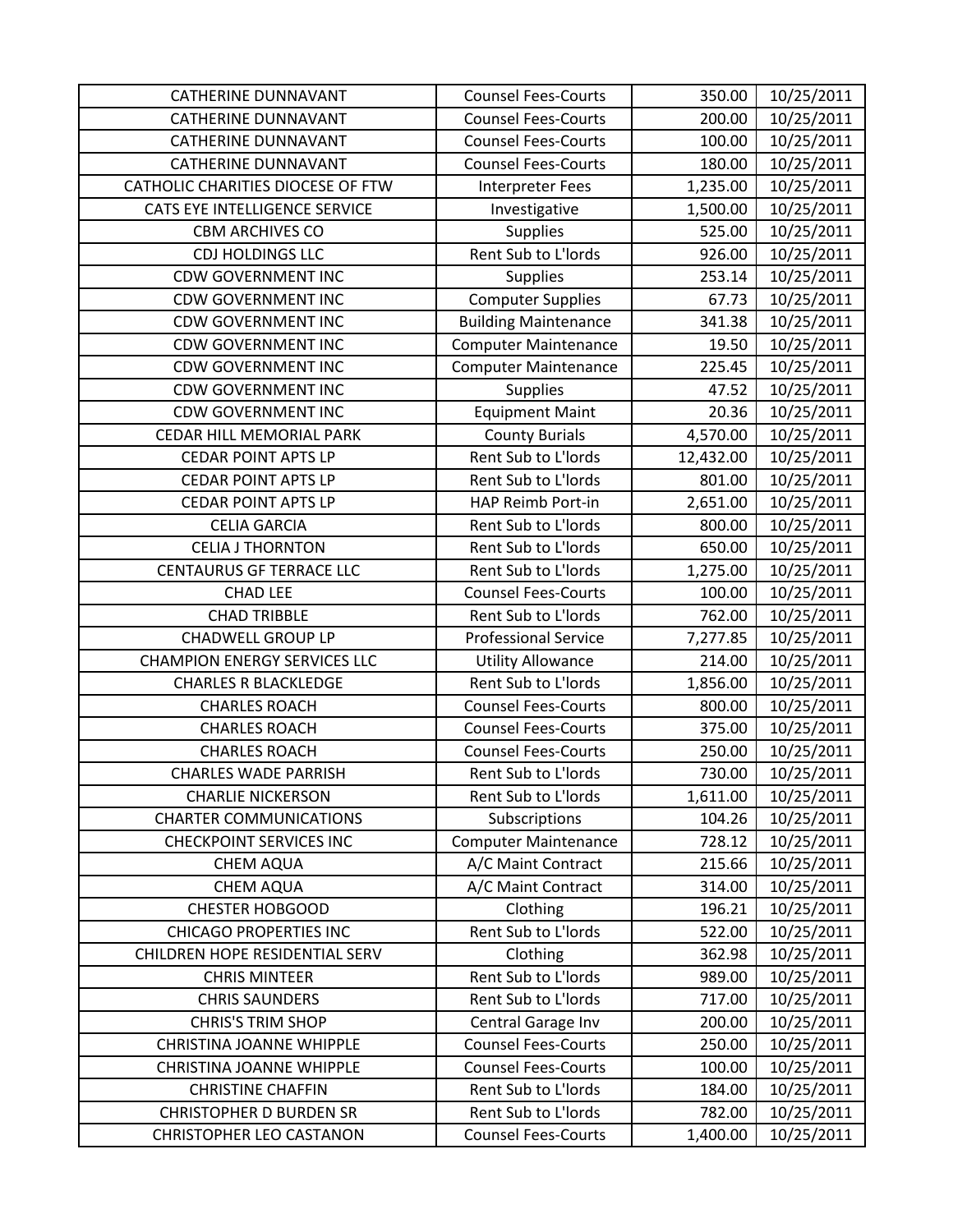| <b>CHRISTOPHER LEO CASTANON</b>     | <b>Counsel Fees-Courts</b>  | 700.00    | 10/25/2011 |
|-------------------------------------|-----------------------------|-----------|------------|
| <b>CHRISTOPHER LEO CASTANON</b>     | <b>Counsel Fees-Courts</b>  | 1,375.00  | 10/25/2011 |
| <b>CHRISTOPHER LEO CASTANON</b>     | <b>Counsel Fees-Courts</b>  | 275.00    | 10/25/2011 |
| <b>CHRISTOPHER LEO CASTANON</b>     | <b>Counsel Fees-Courts</b>  | 500.00    | 10/25/2011 |
| <b>CHRISTY BRANDT</b>               | Rent Sub to L'Iords         | 750.00    | 10/25/2011 |
| <b>CINDY LE</b>                     | Rent Sub to L'Iords         | 830.00    | 10/25/2011 |
| <b>CIRRO ENERGY</b>                 | <b>Utility Allowance</b>    | 914.00    | 10/25/2011 |
| <b>CITY OF BEDFORD</b>              | Water                       | 301.53    | 10/25/2011 |
| <b>CITY OF BEDFORD</b>              | Water                       | 334.34    | 10/25/2011 |
| <b>CITY OF EULESS</b>               | <b>Professional Service</b> | 47,354.10 | 10/25/2011 |
| <b>CITY OF FORT WORTH</b>           | Electricity                 | 9,825.91  | 10/25/2011 |
| <b>CITY OF FORT WORTH</b>           | Water                       | 7,838.86  | 10/25/2011 |
| <b>CITY OF FORT WORTH</b>           | <b>Professional Service</b> | 329.00    | 10/25/2011 |
| <b>CITY OF NORTH RICHLAND HILLS</b> | Field Equip&Supplies        | 48.00     | 10/25/2011 |
| <b>CITY OF NORTH RICHLAND HILLS</b> | <b>Disposal Service</b>     | 654.10    | 10/25/2011 |
| CITY OF NORTH RICHLAND HILLS        | <b>Disposal Service</b>     | 326.52    | 10/25/2011 |
| <b>CITY OF PASADENA</b>             | Port HAP Port-out           | 711.00    | 10/25/2011 |
| <b>CITY OF PASADENA</b>             | Port Admin Fee Expen        | 42.87     | 10/25/2011 |
| <b>CITY OF WICHITA FALLS</b>        | <b>Subrecipient Service</b> | 8,211.34  | 10/25/2011 |
| <b>CITYVIEW CARWASH LTD</b>         | Vehicle Maintenance         | 23.98     | 10/25/2011 |
| CIVIC RESEARCH INSTITUTE INC        | Supplies                    | 179.95    | 10/25/2011 |
| <b>CLARINDA ACADEMY</b>             | <b>Residential Servc</b>    | 138.25    | 10/25/2011 |
| <b>CLARK PANNIER</b>                | Rent Sub to L'Iords         | 854.00    | 10/25/2011 |
| <b>CLASSIC LOCATORS INC</b>         | Rent Sub to L'Iords         | 3,009.00  | 10/25/2011 |
| <b>CLAUDIE C LOFTON JR</b>          | Rent Sub to L'Iords         | 929.00    | 10/25/2011 |
| <b>CLEMENTE DE LA CRUZ</b>          | <b>Counsel Fees-Courts</b>  | 250.00    | 10/25/2011 |
| <b>CLEMENTE DE LA CRUZ</b>          | <b>Counsel Fees-Courts</b>  | 2,000.00  | 10/25/2011 |
| <b>CLIFFORD ALLEN</b>               | Clothing                    | 798.21    | 10/25/2011 |
| <b>CLIFFORD ALLEN</b>               | Clothing                    | 394.56    | 10/25/2011 |
| <b>CLIFFORD GINN</b>                | Investigative               | 783.45    | 10/25/2011 |
| <b>CLIFFORD GINN</b>                | Investigative               | 7,446.50  | 10/25/2011 |
| <b>CLIFFORD GINN</b>                | Investigative               | 441.45    | 10/25/2011 |
| <b>CLIFFORD GINN</b>                | Investigative               | 1,245.15  | 10/25/2011 |
| <b>CLOVIS PARTNERS LP</b>           | Rent Sub to L'Iords         | 1,381.00  | 10/25/2011 |
| <b>COBB PARK TOWNHOMES II LP</b>    | Rent Sub to L'Iords         | 599.00    | 10/25/2011 |
| <b>COBB PARK TOWNHOMES II LP</b>    | Rent Sub to L'Iords         | 8,553.00  | 10/25/2011 |
| <b>COBB PARK TOWNHOMES II LP</b>    | Rent Sub to L'Iords         | 1,097.00  | 10/25/2011 |
| <b>COBB PARK TOWNHOMES II LP</b>    | HAP Reimb Port-in           | 129.00    | 10/25/2011 |
| <b>CODE 3 INVESTIGATIONS</b>        | Investigative               | 455.00    | 10/25/2011 |
| <b>CODY L COFER</b>                 | <b>Counsel Fees-Courts</b>  | 825.00    | 10/25/2011 |
| <b>CODY L COFER</b>                 | <b>Counsel Fees-Courts</b>  | 175.00    | 10/25/2011 |
| <b>CODY L COFER</b>                 | Counsel Fees-Juv            | 62.50     | 10/25/2011 |
| <b>COLE JENNINGS BRYAN</b>          | <b>Counsel Fees-Courts</b>  | 600.00    | 10/25/2011 |
| COMLINK WIRELESS TECHNOLOGIES INC   | Radio Serv-Non Contr        | 6,000.00  | 10/25/2011 |
| <b>COMMERCIAL RECORDER</b>          | Advertis/Leg Notice         | 105.60    | 10/25/2011 |
| <b>COMMUNITY ENRICHMENT CENTER</b>  | <b>Subrecipient Service</b> | 4,538.92  | 10/25/2011 |
| <b>COMMUNITY ENRICHMENT CENTER</b>  | Rent Sub to L'Iords         | 4,808.00  | 10/25/2011 |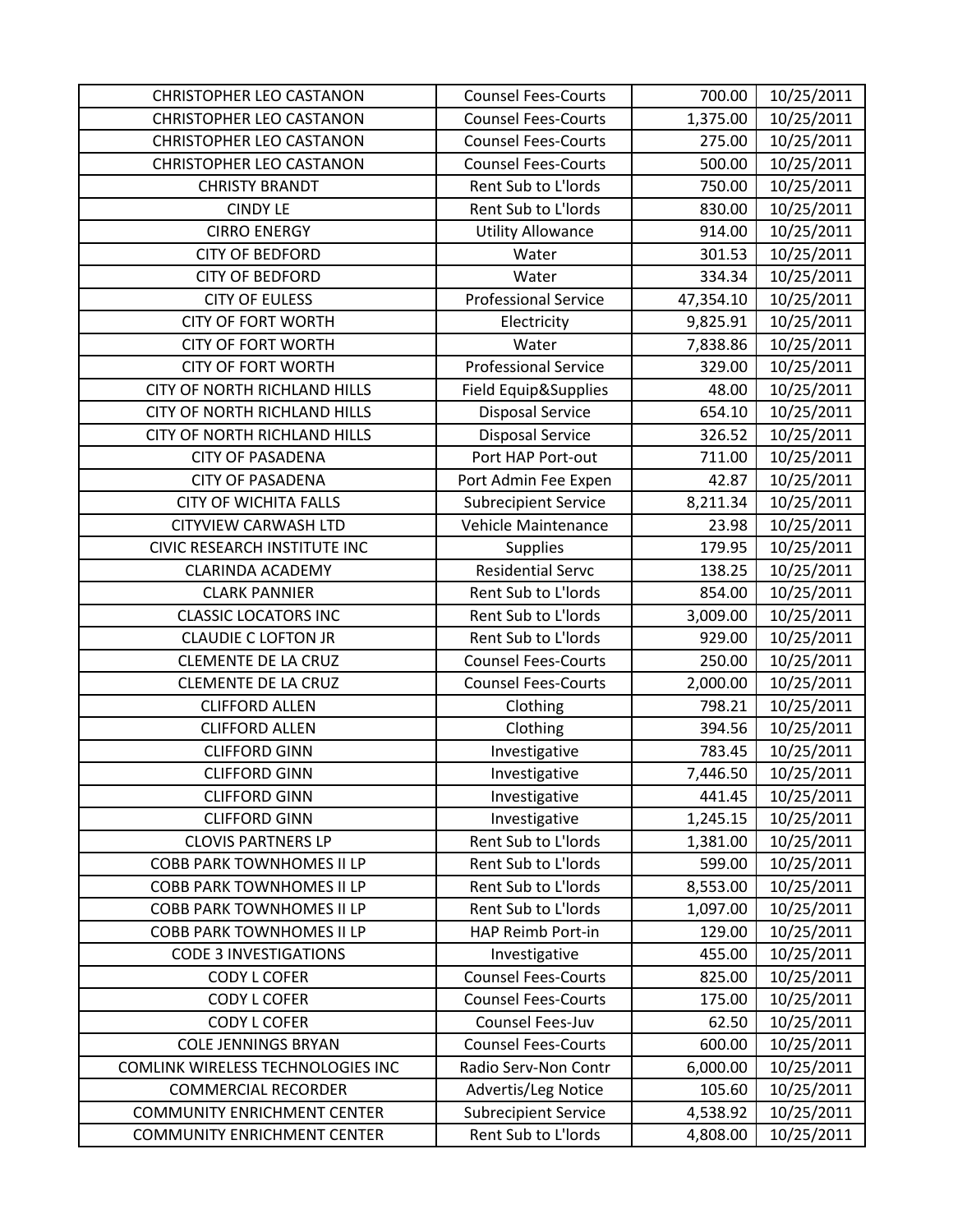| <b>COMMUNITY ENRICHMENT CENTER</b> | Rent Sub to L'Iords         | 812.00    | 10/25/2011 |
|------------------------------------|-----------------------------|-----------|------------|
| <b>COMMUNITY ENRICHMENT CENTER</b> | Rent Sub to L'Iords         | 585.00    | 10/25/2011 |
| <b>COMMUNITY ENRICHMENT CENTER</b> | HAP Reimb Port-in           | 402.00    | 10/25/2011 |
| <b>COMMUNITY PARTNERS</b>          | Transportation              | 2,250.00  | 10/25/2011 |
| <b>CONCHO SUPPLY INC</b>           | Central Garage Inv          | 54.63     | 10/25/2011 |
| <b>CONCHO SUPPLY INC</b>           | Central Garage Inv          | 703.46    | 10/25/2011 |
| <b>CONCHO SUPPLY INC</b>           | Central Garage Inv          | 3,840.57  | 10/25/2011 |
| CONCIERGE ASSET MANAGEMENT LLC     | Rent Sub to L'Iords         | 320.00    | 10/25/2011 |
| <b>CONCORD SUMMIT LTD.</b>         | Rent Sub to L'Iords         | 550.00    | 10/25/2011 |
| CONCORD SUMMIT LTD.                | <b>Utility Allowance</b>    | 14.00     | 10/25/2011 |
| CONCORD SUMMIT LTD.                | HAP Reimb Port-in           | 467.00    | 10/25/2011 |
| <b>CONNIE TRUONG</b>               | Rent Sub to L'Iords         | 658.00    | 10/25/2011 |
| COOK CHILDRENS MEDICAL CENTER      | <b>Subrecipient Service</b> | 9,579.19  | 10/25/2011 |
| COOK CHILDRENS MEDICAL CENTER      | <b>Subrecipient Service</b> | 6,224.93  | 10/25/2011 |
| COOK CHILDRENS MEDICAL CENTER      | <b>Subrecipient Service</b> | 377.50    | 10/25/2011 |
| COOK CHILDRENS MEDICAL CENTER      | <b>Subrecipient Service</b> | 1,090.52  | 10/25/2011 |
| <b>COREY NEUNER</b>                | Rent Sub to L'Iords         | 843.00    | 10/25/2011 |
| <b>COTTONWOOD HAMMER LP</b>        | Rent Sub to L'Iords         | 9,732.00  | 10/25/2011 |
| <b>COTTONWOOD HAMMER LP</b>        | Rent Sub to L'Iords         | 526.00    | 10/25/2011 |
| <b>COTTONWOOD HAMMER LP</b>        | Rent Sub to L'Iords         | 374.00    | 10/25/2011 |
| <b>COTTONWOOD HAMMER LP</b>        | HAP Reimb Port-in           | 3,818.00  | 10/25/2011 |
| <b>COURTHOUSE TECHNOLOGIES LTD</b> | Software Maintenance        | 38,008.00 | 10/25/2011 |
| <b>COURTYARDS PARTNERSHIP</b>      | Rent Sub to L'Iords         | 371.00    | 10/25/2011 |
| <b>COWTOWN PROPERTIES</b>          | Rent Sub to L'Iords         | 2,746.00  | 10/25/2011 |
| CP CONTINENTAL LP                  | Rent Sub to L'Iords         | 593.00    | 10/25/2011 |
| <b>CRASH DYNAMICS</b>              | <b>Expert Witness Serv</b>  | 682.50    | 10/25/2011 |
| <b>CRASH DYNAMICS</b>              | <b>Expert Witness Serv</b>  | 2,642.50  | 10/25/2011 |
| <b>CREST OASIS LP</b>              | <b>Rental Assistance</b>    | 499.00    | 10/25/2011 |
| <b>CROSS PROPERTIES</b>            | Rent Sub to L'Iords         | 559.00    | 10/25/2011 |
| <b>CROWLEY FOUNTAINHEAD LP</b>     | Rent Sub to L'Iords         | 353.00    | 10/25/2011 |
| CROWLEY RETIREMENT VILLAGE LP      | Rent Sub to L'Iords         | 755.00    | 10/25/2011 |
| CTC FAMILY LIMITED PARTNERSHIP     | Rent Sub to L'Iords         | 4,320.00  | 10/25/2011 |
| CTC FAMILY LIMITED PARTNERSHIP     | Rent Sub to L'Iords         | 820.00    | 10/25/2011 |
| CTC FAMILY LIMITED PARTNERSHIP     | HAP Reimb Port-in           | 749.00    | 10/25/2011 |
| <b>CTJ MAINTENANCE INC</b>         | <b>Custodian Services</b>   | 6,329.25  | 10/25/2011 |
| <b>CTJ MAINTENANCE INC</b>         | <b>Custodian Services</b>   | 422.73    | 10/25/2011 |
| <b>CUEVAS DISTRIBUTION INC</b>     | Lab Supplies                | 498.00    | 10/25/2011 |
| <b>CUEVAS DISTRIBUTION INC</b>     | Lab Supplies                | 108.00    | 10/25/2011 |
| <b>CUMMINS-ALLISON CORP</b>        | <b>Equipment Maint</b>      | 588.00    | 10/25/2011 |
| <b>CURTIS FORTINBERRY</b>          | <b>Counsel Fees-Courts</b>  | 3,050.00  | 10/25/2011 |
| <b>CURTIS FORTINBERRY</b>          | <b>Counsel Fees-Courts</b>  | 625.00    | 10/25/2011 |
| <b>CURTIS FORTINBERRY</b>          | <b>Counsel Fees-Courts</b>  | 200.00    | 10/25/2011 |
| <b>CURTIS ROSEBERRY</b>            | Rent Sub to L'Iords         | 495.00    | 10/25/2011 |
| <b>CYNTHIA A FITCH</b>             | <b>Counsel Fees - CPS</b>   | 100.00    | 10/25/2011 |
| <b>D ROBIN MCCARTY</b>             | <b>Counsel Fees-Courts</b>  | 700.00    | 10/25/2011 |
| <b>D ROBIN MCCARTY</b>             | <b>Counsel Fees-Courts</b>  | 3,250.00  | 10/25/2011 |
| DALE A BALLARD                     | Rent Sub to L'Iords         | 289.00    | 10/25/2011 |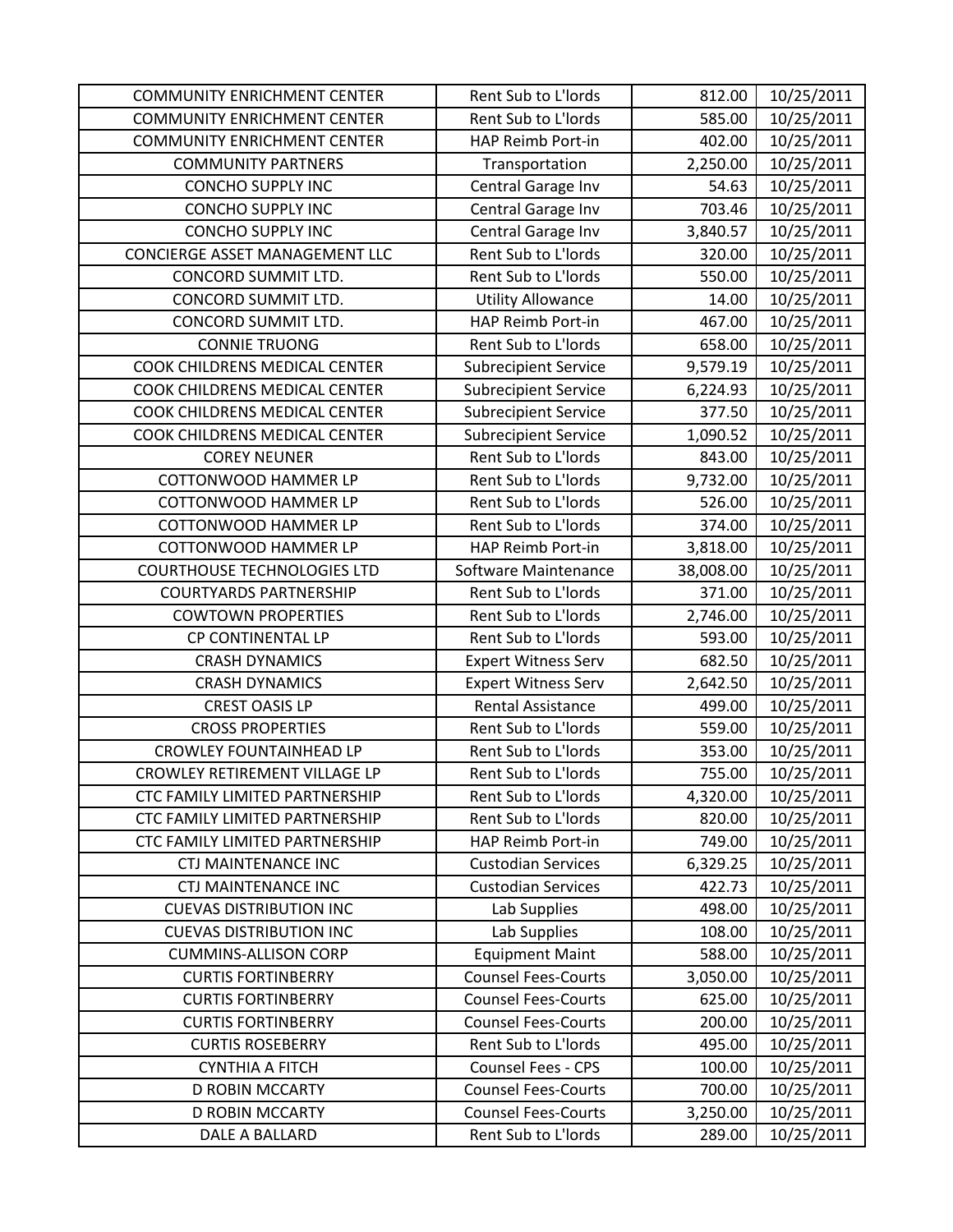| DALE HEISCH                     | <b>Counsel Fees-Courts</b> | 237.50   | 10/25/2011 |
|---------------------------------|----------------------------|----------|------------|
| <b>DALE HEISCH</b>              | <b>Counsel Fees-Courts</b> | 225.00   | 10/25/2011 |
| <b>DALLAS COUNTY HOUSING</b>    | Port HAP Port-out          | 267.00   | 10/25/2011 |
| <b>DALLAS COUNTY SHERIFF</b>    | <b>Court Costs</b>         | 140.00   | 10/25/2011 |
| DALLAS GET THERE FAST (GTF) INC | Rent Sub to L'Iords        | 1,668.00 | 10/25/2011 |
| <b>DANA A DUFFEY</b>            | Counsel Fees-Juv           | 340.00   | 10/25/2011 |
| <b>DANA A DUFFEY</b>            | Counsel Fees-Juv           | 130.00   | 10/25/2011 |
| <b>DANA A DUFFEY</b>            | <b>Counsel Fees - CPS</b>  | 100.00   | 10/25/2011 |
| DANETTE DEE ALVARADO            | Counsel Fees-Juv           | 100.00   | 10/25/2011 |
| <b>DANIEL D PHAM</b>            | Rent Sub to L'Iords        | 1,114.00 | 10/25/2011 |
| <b>DANIEL HERNANDEZ</b>         | <b>Counsel Fees-Courts</b> | 300.00   | 10/25/2011 |
| <b>DANIEL HERNANDEZ</b>         | <b>Counsel Fees-Courts</b> | 1,050.00 | 10/25/2011 |
| <b>DANIEL HERNANDEZ</b>         | <b>Counsel Fees-Courts</b> | 575.00   | 10/25/2011 |
| <b>DANIEL HERNANDEZ</b>         | <b>Counsel Fees-Courts</b> | 3,900.00 | 10/25/2011 |
| <b>DANIEL HERNANDEZ</b>         | <b>Counsel Fees-Courts</b> | 300.00   | 10/25/2011 |
| <b>DANIEL HERNANDEZ</b>         | <b>Counsel Fees-Courts</b> | 475.00   | 10/25/2011 |
| <b>DANIEL HERNANDEZ</b>         | <b>Counsel Fees-Courts</b> | 100.00   | 10/25/2011 |
| <b>DANIEL J FRALEY</b>          | Clothing                   | 411.66   | 10/25/2011 |
| <b>DANIEL KLU</b>               | Rent Sub to L'Iords        | 794.00   | 10/25/2011 |
| <b>DANIEL YOUNG</b>             | <b>Counsel Fees-Courts</b> | 75.00    | 10/25/2011 |
| <b>DANIEL YOUNG</b>             | <b>Counsel Fees-Courts</b> | 100.00   | 10/25/2011 |
| <b>DANIEL YOUNG</b>             | <b>Counsel Fees-Courts</b> | 475.00   | 10/25/2011 |
| DANILO A ACEVEDO                | Rent Sub to L'Iords        | 811.00   | 10/25/2011 |
| <b>DANNY D PITZER</b>           | <b>Counsel Fees-Courts</b> | 900.00   | 10/25/2011 |
| <b>DANNY L HELMS</b>            | Rent Sub to L'Iords        | 750.00   | 10/25/2011 |
| Dante A Williams                | Travel                     | 15.01    | 10/25/2011 |
| DARLA ELLEN BELLOMY             | Rent Sub to L'Iords        | 950.00   | 10/25/2011 |
| <b>DARREL E THRASHER</b>        | Rent Sub to L'Iords        | 850.00   | 10/25/2011 |
| <b>DATA ACCESS CORP</b>         | Software Maintenance       | 3,718.75 | 10/25/2011 |
| <b>DAVID BAYS</b>               | <b>Counsel Fees-Courts</b> | 750.00   | 10/25/2011 |
| <b>DAVID BAYS</b>               | <b>Counsel Fees-Courts</b> | 550.00   | 10/25/2011 |
| DAVID BERNARD                   | Rent Sub to L'Iords        | 786.00   | 10/25/2011 |
| <b>DAVID DANIELS</b>            | Rent Sub to L'Iords        | 244.00   | 10/25/2011 |
| DAVID I JOHNSON                 | Rent Sub to L'Iords        | 700.00   | 10/25/2011 |
| <b>DAVID J KRIENER</b>          | Rent Sub to L'Iords        | 693.00   | 10/25/2011 |
| DAVID JONES AND                 | Clothing                   | 200.00   | 10/25/2011 |
| <b>DAVID LAGAT</b>              | Rent Sub to L'Iords        | 4,962.00 | 10/25/2011 |
| DAVID MARLOW                    | Investigative              | 428.75   | 10/25/2011 |
| DAVID MICHAEL PERAHIA           | Rent Sub to L'Iords        | 352.00   | 10/25/2011 |
| DAVID MONROE INGRAM             | Rent Sub to L'Iords        | 1,083.00 | 10/25/2011 |
| <b>DAVID PALMER</b>             | <b>Counsel Fees-Courts</b> | 600.00   | 10/25/2011 |
| <b>DAVID PALMER</b>             | <b>Counsel Fees-Courts</b> | 1,000.00 | 10/25/2011 |
| <b>DAVID PALMER</b>             | <b>Counsel Fees-Courts</b> | 100.00   | 10/25/2011 |
| DAVID PALMER                    | <b>Counsel Fees-Courts</b> | 100.00   | 10/25/2011 |
| DAVID PEARSON, IV               | <b>Counsel Fees-Courts</b> | 350.00   | 10/25/2011 |
| DAVID PEARSON, IV               | <b>Counsel Fees-Courts</b> | 300.00   | 10/25/2011 |
| DAVID PEARSON, IV               | <b>Counsel Fees-Courts</b> | 250.00   | 10/25/2011 |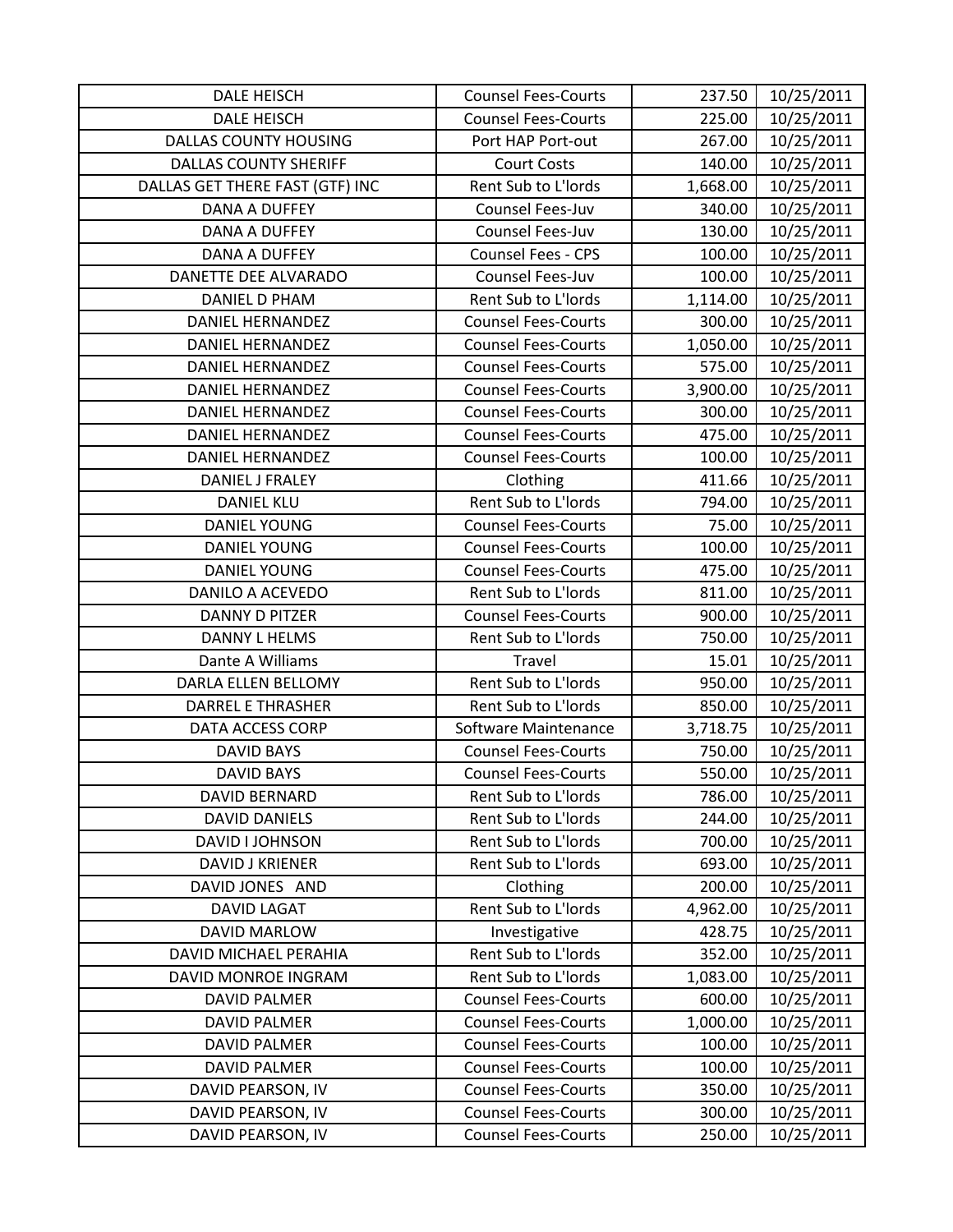| <b>DAVID POST</b>                   | Rent Sub to L'Iords         | 1,650.00  | 10/25/2011 |
|-------------------------------------|-----------------------------|-----------|------------|
| DAVID R YALE                        | Rent Sub to L'Iords         | 250.00    | 10/25/2011 |
| <b>DAVID RICHARDS</b>               | <b>Counsel Fees-Courts</b>  | 100.00    | 10/25/2011 |
| <b>DAVID RICHARDS</b>               | <b>Counsel Fees-Courts</b>  | 15,300.00 | 10/25/2011 |
| <b>DAVID RICHARDS</b>               | <b>Counsel Fees-Courts</b>  | 275.00    | 10/25/2011 |
| <b>DAVID RODRIGUEZ</b>              | Rent Sub to L'Iords         | 854.00    | 10/25/2011 |
| DAWN VAN WINKLE                     | Rent Sub to L'Iords         | 478.00    | 10/25/2011 |
| <b>DCS INFORMATION SYSTEMS</b>      | Subscriptions               | 53.75     | 10/25/2011 |
| DCTC SPHINX DEVELOPMENT LP          | Rent Sub to L'Iords         | 1,773.00  | 10/25/2011 |
| DCTC SPHINX DEVELOPMENT LP          | Rent Sub to L'Iords         | 642.00    | 10/25/2011 |
| DCTC SPHINX DEVELOPMENT LP          | HAP Reimb Port-in           | 3,203.00  | 10/25/2011 |
| DDRE MCDONALD FAMILY LP             | Rent Sub to L'Iords         | 1,820.00  | 10/25/2011 |
| <b>DEAN SWANDA</b>                  | Counsel Fees - CPS          | 100.00    | 10/25/2011 |
| Debbie L White Buck                 | Travel                      | 155.26    | 10/25/2011 |
| DEBORAH ANN MADEWELL                | Rent Sub to L'Iords         | 800.00    | 10/25/2011 |
| <b>DEBORAH HOOVER</b>               | Rent Sub to L'Iords         | 853.00    | 10/25/2011 |
| <b>DEBORAH ROBERTS</b>              | Clothing                    | 477.90    | 10/25/2011 |
| <b>DEBRA A FLOYD</b>                | Rent Sub to L'Iords         | 933.00    | 10/25/2011 |
| <b>DECASAS PROPERTIES LLC</b>       | Rent Sub to L'Iords         | 453.00    | 10/25/2011 |
| <b>DECASAS PROPERTIES LLC</b>       | Rent Sub to L'Iords         | 487.00    | 10/25/2011 |
| DEEN FORT WORTH ASSOCIATES LTD      | Rent Sub to L'Iords         | 2,260.00  | 10/25/2011 |
| DEEN FORT WORTH ASSOCIATES LTD      | Rent Sub to L'Iords         | 1,260.00  | 10/25/2011 |
| DEEN FORT WORTH ASSOCIATES LTD      | Rent Sub to L'Iords         | 644.00    | 10/25/2011 |
| DEEN FORT WORTH ASSOCIATES LTD      | Rent Sub to L'Iords         | 805.00    | 10/25/2011 |
| DEEPDALE INVESTMENTS LTD            | Rent Sub to L'Iords         | 1,005.00  | 10/25/2011 |
| DEEPDALE INVESTMENTS LTD            | Rent Sub to L'Iords         | 652.00    | 10/25/2011 |
| <b>DEITRIC D DUNN SR</b>            | HAP Reimb Port-in           | 805.00    | 10/25/2011 |
| <b>DELANEY SLOAN</b>                | Rent Sub to L'Iords         | 678.00    | 10/25/2011 |
| <b>DELARIO KIZZEE</b>               | Rent Sub to L'Iords         | 953.00    | 10/25/2011 |
| DELTA DENTAL INSURANCE COMPANY      | Dental Admin                | 3,793.92  | 10/25/2011 |
| DELTA DENTAL INSURANCE COMPANY      | Dental Admin                | 898.56    | 10/25/2011 |
| DELTHAREAN HAMILTON                 | Rent Sub to L'Iords         | 702.00    | 10/25/2011 |
| <b>DENISE M JONES</b>               | Rent Sub to L'Iords         | 928.00    | 10/25/2011 |
| <b>DENISE RANDALL</b>               | <b>Meeting Expenses</b>     | 372.70    | 10/25/2011 |
| <b>DENTON HOUSING AUTHORITY</b>     | Port HAP Port-out           | 1,258.00  | 10/25/2011 |
| <b>DENTON HOUSING AUTHORITY</b>     | Port Admin Fee Expen        | 85.74     | 10/25/2011 |
| DEPARTMENT OF STATE HEALTH SERVICES | Dpt Vit Stats Rem BC        | 1,436.55  | 10/25/2011 |
| DEPARTMENT OF STATE HEALTH SERVICES | <b>CC Certified Copies</b>  | 32.94     | 10/25/2011 |
| <b>DEREK BROWN</b>                  | <b>Counsel Fees-Courts</b>  | 237.50    | 10/25/2011 |
| <b>DEREK BROWN</b>                  | <b>Counsel Fees-Courts</b>  | 125.00    | 10/25/2011 |
| <b>DERRICK JOHN SAMUELS</b>         | Rent Sub to L'Iords         | 913.00    | 10/25/2011 |
| DFW LEE & ASSOCIATES LP             | <b>Professional Service</b> | 1,500.00  | 10/25/2011 |
| DHARMPAL SINGH CHAUHAN              | Rent Sub to L'Iords         | 1,303.00  | 10/25/2011 |
| DHARMPAL SINGH CHAUHAN              | Rent Sub to L'Iords         | 857.00    | 10/25/2011 |
| DIAGNOSTIC HYBRIDS, INC.            | Lab Supplies                | 412.26    | 10/25/2011 |
| <b>DIANE DEBRUYN</b>                | Rent Sub to L'Iords         | 901.00    | 10/25/2011 |
| <b>DIANE V SELLECK</b>              | Rent Sub to L'Iords         | 668.00    | 10/25/2011 |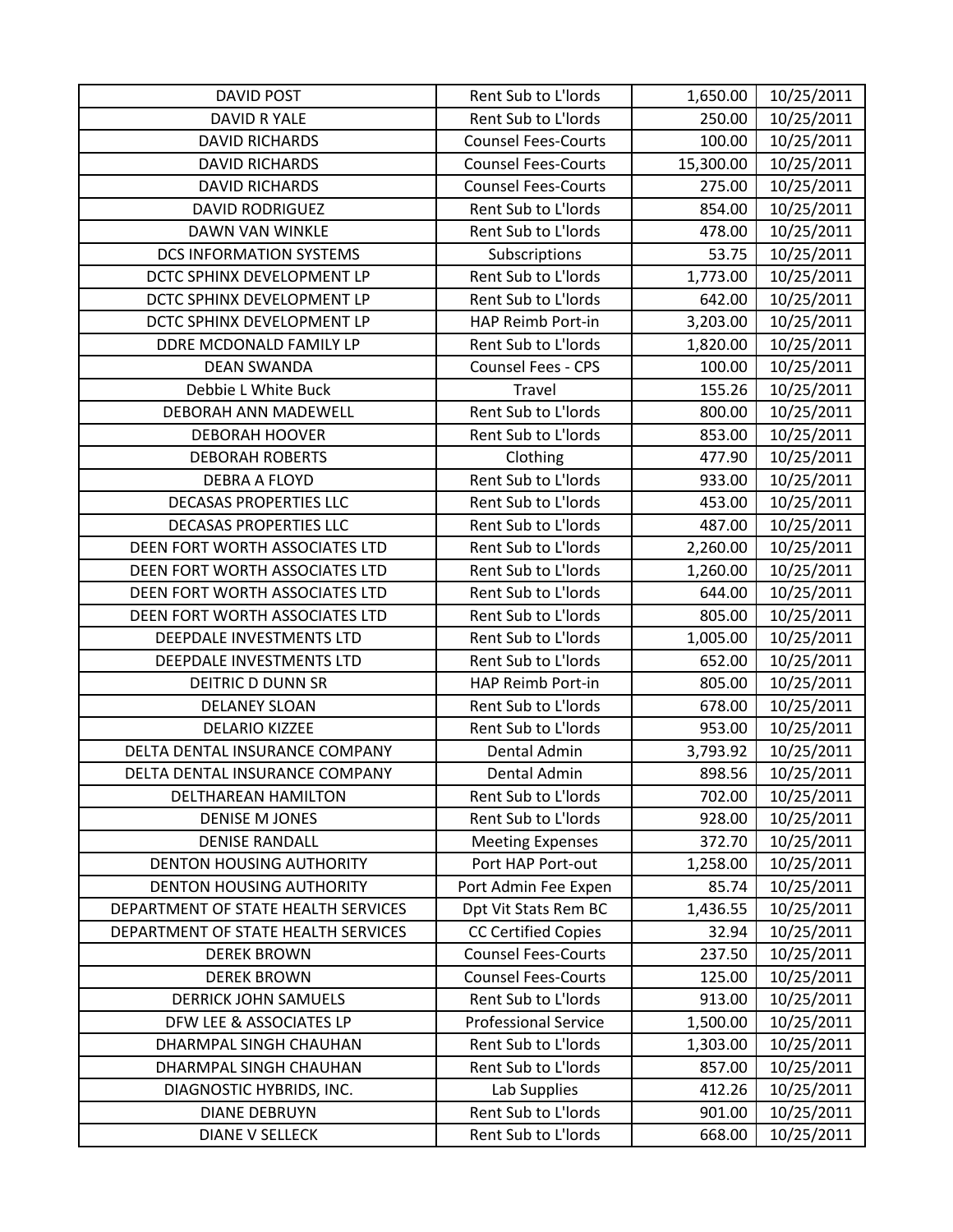| <b>DIANE V SELLECK</b>           | <b>Utility Allowance</b>    | 49.00    | 10/25/2011 |
|----------------------------------|-----------------------------|----------|------------|
| <b>DIANNA FUNCHES</b>            | Rent Sub to L'Iords         | 309.00   | 10/25/2011 |
| <b>DIDRAIL JENNINGS</b>          | Rent Sub to L'Iords         | 2,848.00 | 10/25/2011 |
| <b>DIMMIE WILLIS JR</b>          | Rent Sub to L'Iords         | 1,114.00 | 10/25/2011 |
| <b>DIRECT ENERGY LP</b>          | <b>Utility Assistance</b>   | 1,173.31 | 10/25/2011 |
| <b>DIRECT ENERGY LP</b>          | <b>Utility Allowance</b>    | 4,934.00 | 10/25/2011 |
| <b>DIRECT ENERGY LP</b>          | <b>Utility Allowance</b>    | 532.00   | 10/25/2011 |
| <b>DIRECT ENERGY LP</b>          | HAP Reimb Port-in           | 577.00   | 10/25/2011 |
| <b>DISTRICT 4 TCAAA</b>          | Dues                        | 100.00   | 10/25/2011 |
| DIVERSIFIED OFFICE PRODUCTS INC  | <b>Equipment Maint</b>      | 70.00    | 10/25/2011 |
| DIVERSIFIED OFFICE PRODUCTS INC  | <b>Equipment Maint</b>      | 70.00    | 10/25/2011 |
| DIVERSIFIED OFFICE PRODUCTS INC  | <b>Equipment Maint</b>      | 70.00    | 10/25/2011 |
| DIVERSIFIED OFFICE PRODUCTS INC  | <b>Equipment Maint</b>      | 70.00    | 10/25/2011 |
| DIVERSIFIED OFFICE PRODUCTS INC  | <b>Equipment Maint</b>      | 70.00    | 10/25/2011 |
| DIVERSIFIED OFFICE PRODUCTS INC  | <b>Equipment Maint</b>      | 150.00   | 10/25/2011 |
| DIVERSIFIED OFFICE PRODUCTS INC  | <b>Equipment Maint</b>      | 600.00   | 10/25/2011 |
| DIVERSIFIED OFFICE PRODUCTS INC  | <b>Equipment Maint</b>      | 70.00    | 10/25/2011 |
| DIVERSIFIED OFFICE PRODUCTS INC  | <b>Equipment Maint</b>      | 770.00   | 10/25/2011 |
| DIVERSIFIED OFFICE PRODUCTS INC  | <b>Equipment Maint</b>      | 70.00    | 10/25/2011 |
| DIVERSIFIED OFFICE PRODUCTS INC  | <b>Office Equip Maint</b>   | 70.00    | 10/25/2011 |
| DIVERSIFIED OFFICE PRODUCTS INC  | <b>Office Equip Maint</b>   | 150.00   | 10/25/2011 |
| DIVERSIFIED OFFICE PRODUCTS INC  | <b>Equipment Maint</b>      | 70.00    | 10/25/2011 |
| DIVERSIFIED OFFICE PRODUCTS INC  | <b>Equipment Maint</b>      | 70.00    | 10/25/2011 |
| DIVERSIFIED OFFICE PRODUCTS INC  | <b>Equipment Maint</b>      | 70.00    | 10/25/2011 |
| DIVERSIFIED POWER SYSTEMS INC    | <b>Building Maintenance</b> | 553.80   | 10/25/2011 |
| <b>DMDCARE INC</b>               | <b>County Burials</b>       | 1,195.00 | 10/25/2011 |
| D-NADERS INVESTMENTS LLC         | Rent Sub to L'Iords         | 995.00   | 10/25/2011 |
| DOLORES STEWART & ASSOCIATES INC | <b>Professional Service</b> | 681.12   | 10/25/2011 |
| DOLORES STEWART & ASSOCIATES INC | <b>Professional Service</b> | 1,702.80 | 10/25/2011 |
| DOLORES STEWART & ASSOCIATES INC | <b>Professional Service</b> | 1,021.68 | 10/25/2011 |
| DOLORES STEWART & ASSOCIATES INC | <b>Professional Service</b> | 170.28   | 10/25/2011 |
| DOLORES STEWART & ASSOCIATES INC | <b>Professional Service</b> | 170.28   | 10/25/2011 |
| DOLORES STEWART & ASSOCIATES INC | <b>Professional Service</b> | 340.72   | 10/25/2011 |
| DON DAVIDSON                     | Cnsl Fees-Crim Appls        | 2,500.00 | 10/25/2011 |
| <b>DON DAVIDSON</b>              | Crim Appeal-OthrCost        | 216.00   | 10/25/2011 |
| DON M DAWES                      | <b>Counsel Fees-Courts</b>  | 300.00   | 10/25/2011 |
| <b>DONALD E FLECK</b>            | Rent Sub to L'Iords         | 663.00   | 10/25/2011 |
| DONALD G JOHNSON                 | Rent Sub to L'Iords         | 800.00   | 10/25/2011 |
| <b>DONALD J HETLING</b>          | Rent Sub to L'Iords         | 850.00   | 10/25/2011 |
| <b>DONNA BUCKNER</b>             | Clothing                    | 114.75   | 10/25/2011 |
| DONNA FITZGERALD                 | Rent Sub to L'Iords         | 337.00   | 10/25/2011 |
| <b>DONNA MONROE</b>              | Clothing                    | 825.00   | 10/25/2011 |
| <b>DONNELL PARISH</b>            | Rent Sub to L'Iords         | 754.00   | 10/25/2011 |
| <b>DOUG MARSHALL</b>             | Clothing                    | 65.26    | 10/25/2011 |
| <b>DPI ENERGY LLC</b>            | <b>Utility Allowance</b>    | 1,306.00 | 10/25/2011 |
| <b>DPI ENERGY LLC</b>            | HAP Reimb Port-in           | 92.00    | 10/25/2011 |
| DRAKE COMMUNICATIONS INC         | <b>Equipment Maint</b>      | 6,600.00 | 10/25/2011 |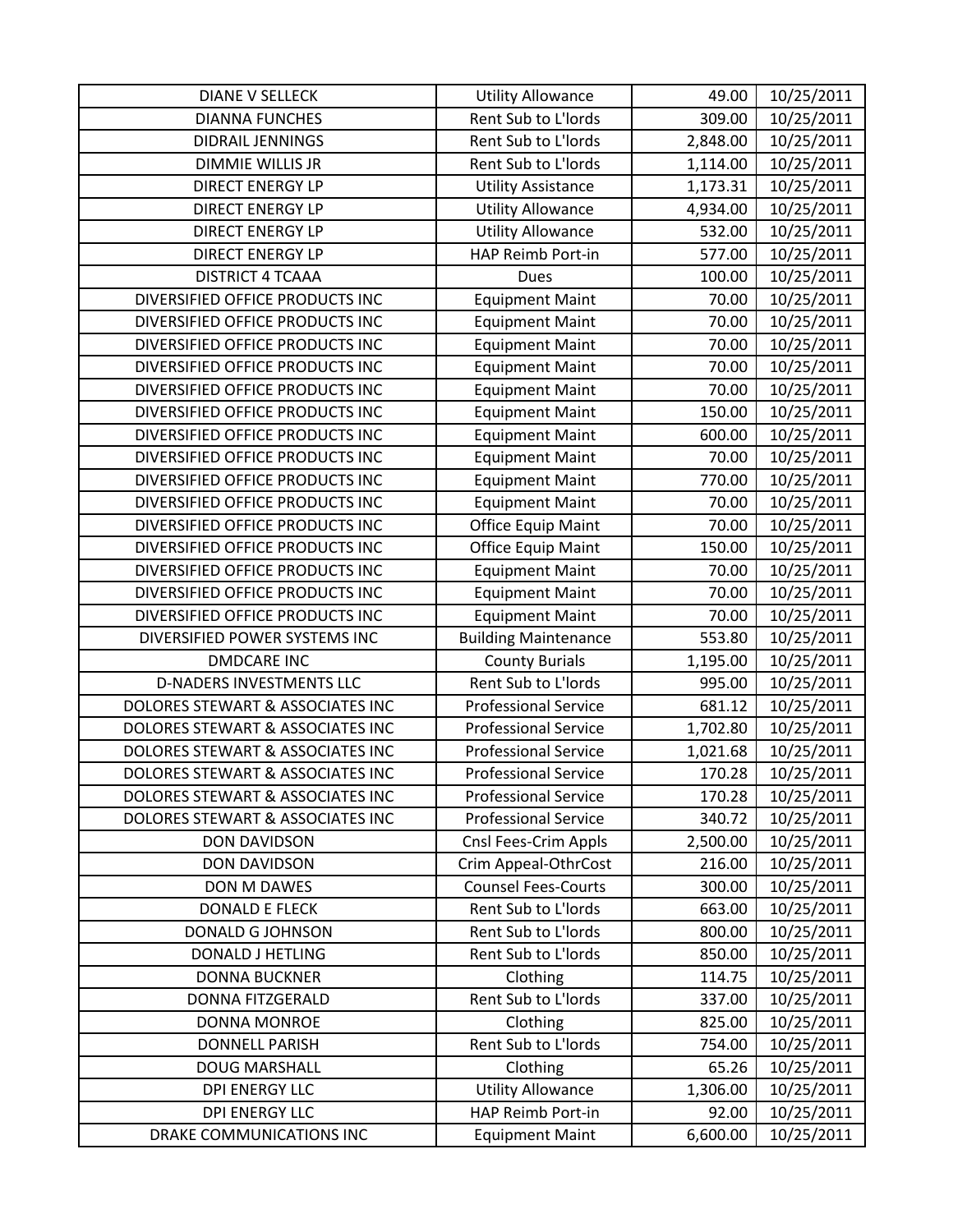| DRAKE COMMUNICATIONS INC          | <b>Equipment Maint</b>      | 5,400.00   | 10/25/2011 |
|-----------------------------------|-----------------------------|------------|------------|
| DT WOODLAND OAKS APARTMENTS LP    | Rent Sub to L'Iords         | 1,650.00   | 10/25/2011 |
| DT WOODLAND OAKS APARTMENTS LP    | Rent Sub to L'Iords         | 1,226.00   | 10/25/2011 |
| <b>DU T PHAM</b>                  | HAP Reimb Port-in           | 900.00     | 10/25/2011 |
| <b>DUNG Q TRAN</b>                | Rent Sub to L'Iords         | 1,845.00   | 10/25/2011 |
| <b>DUNG Q TRAN</b>                | HAP Reimb Port-in           | 906.00     | 10/25/2011 |
| DW REALTY INC                     | Rent Sub to L'Iords         | 707.00     | 10/25/2011 |
| <b>DYANN WILLIAMS</b>             | HAP Reimb Port-in           | 917.00     | 10/25/2011 |
| EAGLE MOUNTAIN VETERINARY CLINIC  | <b>Estray Livestock</b>     | 200.00     | 10/25/2011 |
| <b>EAN HOLDINGS LLC</b>           | Vehicle Lease               | 4,140.00   | 10/25/2011 |
| <b>EAN HOLDINGS LLC</b>           | Travel                      | 58.54      | 10/25/2011 |
| <b>EARL E BATES JR</b>            | <b>Counsel Fees-Courts</b>  | 1,100.00   | 10/25/2011 |
| <b>EARL E BATES JR</b>            | <b>Counsel Fees-Courts</b>  | 125.00     | 10/25/2011 |
| <b>EARL G GOEZ</b>                | Rent Sub to L'Iords         | 1,050.00   | 10/25/2011 |
| <b>EARL GREINETZ</b>              | Rent Sub to L'Iords         | 1,128.00   | 10/25/2011 |
| <b>EAST TEXAS OPEN DOOR</b>       | Clothing                    | 115.45     | 10/25/2011 |
| <b>EASTCHASE MILL VALLEY LLC</b>  | Rent Sub to L'Iords         | 1,489.00   | 10/25/2011 |
| <b>EASTCHASE MILL VALLEY LLC</b>  | Rent Sub to L'Iords         | 884.00     | 10/25/2011 |
| <b>EBONY M TURNER</b>             | <b>Counsel Fees-Courts</b>  | 100.00     | 10/25/2011 |
| <b>EBONY M TURNER</b>             | <b>Counsel Fees-Courts</b>  | 100.00     | 10/25/2011 |
| <b>ECONET.COM INC</b>             | <b>Computer Maintenance</b> | 14,376.00  | 10/25/2011 |
| <b>ECONET.COM INC</b>             | Software Maintenance        | 8,376.00   | 10/25/2011 |
| <b>ED FASKE</b>                   | Rent Sub to L'Iords         | 541.00     | 10/25/2011 |
| <b>EDGAR RAMIREZ</b>              | Rent Sub to L'Iords         | 1,170.00   | 10/25/2011 |
| <b>EDWARD G JONES</b>             | <b>Counsel Fees-Courts</b>  | 250.00     | 10/25/2011 |
| <b>EDWARD G JONES</b>             | <b>Counsel Fees-Courts</b>  | 250.00     | 10/25/2011 |
| <b>EDWARD K HAHN</b>              | Rent Sub to L'Iords         | 565.00     | 10/25/2011 |
| <b>EDWIN YOUNGBLOOD</b>           | <b>Counsel Fees-Courts</b>  | 900.00     | 10/25/2011 |
| <b>EDWIN YOUNGBLOOD</b>           | Counsel Fees-Juv            | 350.00     | 10/25/2011 |
| EJLAD INVESTMENTS LLC             | Rent Sub to L'Iords         | 2,369.00   | 10/25/2011 |
| ELECTION ADMINISTRATION REPORTS   | Subscriptions               | 219.00     | 10/25/2011 |
| ELEMENTS OF ARCHITECTURE INC      | <b>Professional Service</b> | 1,300.00   | 10/25/2011 |
| ELIZABETH NUTUA                   | <b>Court Visitor</b>        | 339.00     | 10/25/2011 |
| <b>ELIZABETH PFRIMMER</b>         | Clothing                    | 44.98      | 10/25/2011 |
| <b>ELIZABETH RIVERA</b>           | <b>Counsel Fees-Courts</b>  | 350.00     | 10/25/2011 |
| <b>EMC CORPORATION</b>            | <b>Computer Maintenance</b> | 620,133.79 | 10/25/2011 |
| <b>EMERALD HILLS FUNERAL HOME</b> | <b>County Burials</b>       | 495.00     | 10/25/2011 |
| <b>EMERALD PARK APARTMENTS</b>    | Rental Assistance           | 536.00     | 10/25/2011 |
| <b>EMERALD PARK APARTMENTS</b>    | <b>Utility Assistance</b>   | 74.42      | 10/25/2011 |
| <b>EMMA J JOHNSON</b>             | Rent Sub to L'Iords         | 392.00     | 10/25/2011 |
| <b>EMMANUEL E AJAEGBU</b>         | Rent Sub to L'Iords         | 578.00     | 10/25/2011 |
| ENCLAVE @ PARKVIEW LP             | Rent Sub to L'Iords         | 1,885.00   | 10/25/2011 |
| ENCLAVE @ PARKVIEW LP             | Rent Sub to L'Iords         | 159.00     | 10/25/2011 |
| ENCLAVE @ PARKVIEW LP             | Rent Sub to L'Iords         | 218.00     | 10/25/2011 |
| ENCLAVE @ PARKVIEW LP             | HAP Reimb Port-in           | 513.00     | 10/25/2011 |
| <b>ENEX HOSEA CARO</b>            | Rent Sub to L'Iords         | 775.00     | 10/25/2011 |
| ENV SERVICES INC                  | <b>Equipment Maint</b>      | 2,680.00   | 10/25/2011 |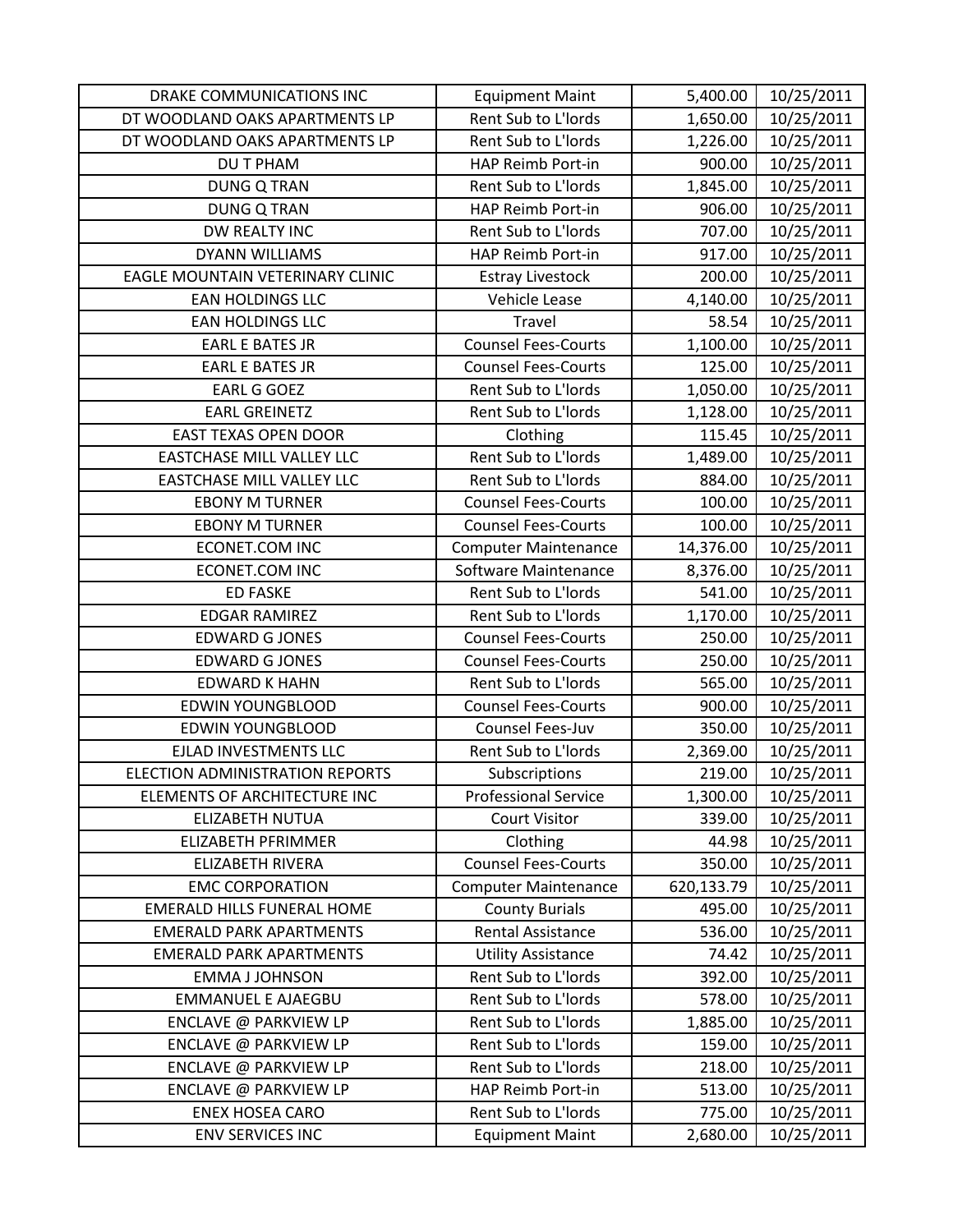| ER INVESTIGATIVE NETWORK                 | Investigative               | 304.00    | 10/25/2011 |
|------------------------------------------|-----------------------------|-----------|------------|
| <b>ERGON ASPHALT &amp; EMULSIONS INC</b> | Asphalt-Liquid              | 1,005.39  | 10/25/2011 |
| <b>ERIC CUMMINGS</b>                     | <b>Counsel Fees-Courts</b>  | 530.00    | 10/25/2011 |
| <b>ERIC CUMMINGS</b>                     | <b>Counsel Fees-Courts</b>  | 440.00    | 10/25/2011 |
| <b>ERIC SIMMONS</b>                      | Rent Sub to L'Iords         | 958.00    | 10/25/2011 |
| <b>ERICK MCNAIR</b>                      | Rent Sub to L'Iords         | 1,070.00  | 10/25/2011 |
| ERLINDA SALINAS VILLANUEVA               | Rent Sub to L'Iords         | 520.00    | 10/25/2011 |
| ESTATE OF FRANK M PUSKARICH SR           | Rent Sub to L'Iords         | 158.00    | 10/25/2011 |
| <b>ESTELLE WILSON</b>                    | Rent Sub to L'Iords         | 350.00    | 10/25/2011 |
| <b>ESTHER AGUIRRE</b>                    | Rent Sub to L'Iords         | 218.00    | 10/25/2011 |
| <b>ESTHER RASHAD</b>                     | Rent Sub to L'Iords         | 702.00    | 10/25/2011 |
| <b>EULA BROWN</b>                        | Clothing                    | 258.17    | 10/25/2011 |
| EULESS SYCAMORE CIRCLE LLC               | HAP Reimb Port-in           | 735.00    | 10/25/2011 |
| <b>EVCO PARTNERS LP</b>                  | <b>Supplies</b>             | 4.75      | 10/25/2011 |
| <b>EVCO PARTNERS LP</b>                  | <b>Building Maintenance</b> |           | 10/25/2011 |
| <b>EVCO PARTNERS LP</b>                  | <b>Building Maintenance</b> | 1,178.95  | 10/25/2011 |
| <b>EVCO PARTNERS LP</b>                  | <b>Supplies</b>             | 4.77      | 10/25/2011 |
| <b>EVERY DAY LIFE RTC</b>                | <b>Residential Servc</b>    | 11,180.10 | 10/25/2011 |
| <b>EVRIDGE TRACTOR INC</b>               | Parts and Supplies          | 1,130.74  | 10/25/2011 |
| <b>EVRIDGE TRACTOR INC</b>               | Parts and Supplies          | 516.76    | 10/25/2011 |
| <b>EZ LEASE</b>                          | Rent Sub to L'Iords         | 1,653.00  | 10/25/2011 |
| <b>EZELL WILDER</b>                      | Rent Sub to L'Iords         | 405.00    | 10/25/2011 |
| F & S CAPITAL LLC                        | Rent Sub to L'Iords         | 4,229.00  | 10/25/2011 |
| <b>FABIN CAMACHO</b>                     | Rent Sub to L'Iords         | 485.00    | 10/25/2011 |
| FAMILY DOLLAR #5480                      | Food/Hygiene Assist         | 24.00     | 10/25/2011 |
| <b>FAMILY DOLLAR STORE #2416</b>         | Food/Hygiene Assist         | 15.00     | 10/25/2011 |
| FARMER & ASSOCIATES, INC.                | Non-Track Equipment         | 2,635.00  | 10/25/2011 |
| <b>FARMERS MARKET</b>                    | Food                        | 19.75     | 10/25/2011 |
| <b>FARSHID KHOSHGAM</b>                  | Rent Sub to L'Iords         | 443.00    | 10/25/2011 |
| <b>FAYE R HARDEN</b>                     | <b>Counsel Fees-Courts</b>  | 100.00    | 10/25/2011 |
| <b>FAYE R HARDEN</b>                     | <b>Counsel Fees-Courts</b>  | 200.00    | 10/25/2011 |
| <b>FAYE R HARDEN</b>                     | <b>Counsel Fees-Courts</b>  | 100.00    | 10/25/2011 |
| <b>FAYE R HARDEN</b>                     | <b>Counsel Fees-Courts</b>  | 300.00    | 10/25/2011 |
| <b>FEDEX</b>                             | Postage                     | 83.74     | 10/25/2011 |
| <b>FEDEX</b>                             | Postage                     | 32.63     | 10/25/2011 |
| <b>FEDEX</b>                             | Postage                     | 48.31     | 10/25/2011 |
| <b>FEDEX</b>                             | Postage                     | 28.97     | 10/25/2011 |
| FELIPE O CALZADA                         | <b>Counsel Fees-Courts</b>  | 350.00    | 10/25/2011 |
| FELIPE O CALZADA                         | <b>Counsel Fees-Courts</b>  | 625.00    | 10/25/2011 |
| FELIPE O CALZADA                         | <b>Counsel Fees-Courts</b>  | 3,980.00  | 10/25/2011 |
| FELIPE O CALZADA                         | Counsel Fees - CPS          | 100.00    | 10/25/2011 |
| <b>FELIX GALINDO</b>                     | HAP Reimb Port-in           | 1,373.00  | 10/25/2011 |
| FIESTA #46                               | Food/Hygiene Assist         | 17.00     | 10/25/2011 |
| <b>FIRST CHOICE POWER</b>                | <b>Utility Assistance</b>   | 135.00    | 10/25/2011 |
| <b>FIRST CHOICE POWER</b>                | <b>Utility Assistance</b>   | 83.53     | 10/25/2011 |
| <b>FIRST CHOICE POWER</b>                | <b>Utility Allowance</b>    | 4,165.00  | 10/25/2011 |
| <b>FIRST CHOICE POWER</b>                | <b>Utility Allowance</b>    | 351.00    | 10/25/2011 |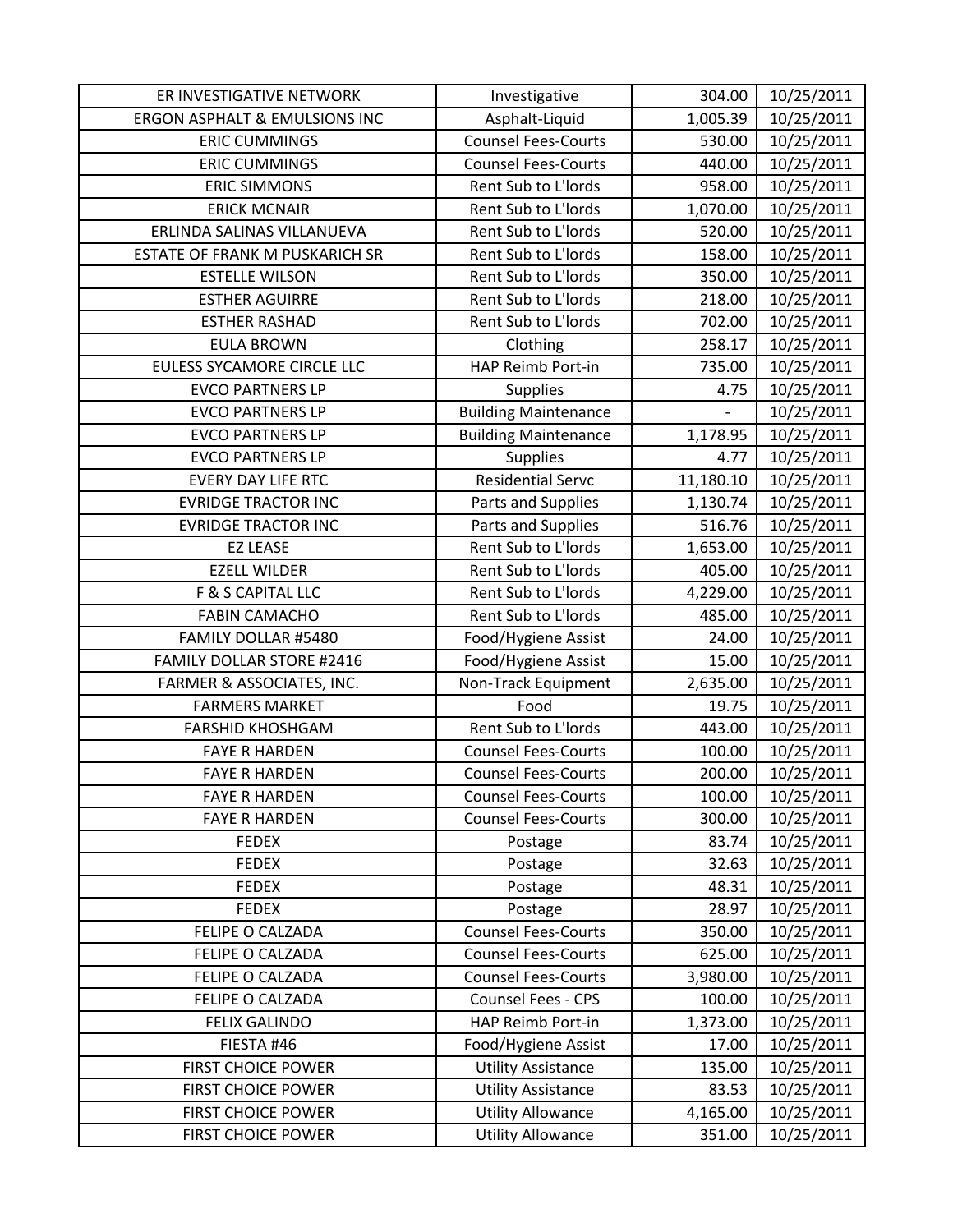| <b>FIRST CHOICE POWER</b>           | HAP Reimb Port-in           | 114.00     | 10/25/2011 |
|-------------------------------------|-----------------------------|------------|------------|
| FIRST CONSOLIDATED ASSET MGMT LLC   | Rent Sub to L'Iords         | 545.00     | 10/25/2011 |
| <b>FLOYD L PETERSON</b>             | Rent Sub to L'Iords         | 682.00     | 10/25/2011 |
| <b>FLOYD ROBINSON</b>               | Rent Sub to L'Iords         | 526.00     | 10/25/2011 |
| FLYNN, FRANCIS & CLARK LLP          | <b>Counsel Fees-Courts</b>  | 400.00     | 10/25/2011 |
| FLYNN, FRANCIS & CLARK LLP          | Counsel Fees-Juv            | 100.00     | 10/25/2011 |
| FORD & SONS REAL ESTATE INVESTORS   | Rent Sub to L'Iords         | 1,061.00   | 10/25/2011 |
| <b>FORENSIC CONSULTANT SERVICES</b> | <b>Professional Service</b> | 1,500.00   | 10/25/2011 |
| FORESIGHT MANAGEMENT & DEVELOPMENT  | Rent Sub to L'Iords         | 653.00     | 10/25/2011 |
| FORT WORTH AFFORDABILITY INC        | Rent Sub to L'Iords         | 1,411.00   | 10/25/2011 |
| FORT WORTH AFFORDABILITY INC        | HAP Reimb Port-in           | 380.00     | 10/25/2011 |
| FORT WORTH AFFORDABILITY INC        | HAP Reimb Port-in           | 1,304.00   | 10/25/2011 |
| FORT WORTH BUSINESS PRESS           | Subscriptions               | 215.00     | 10/25/2011 |
| FORT WORTH CHAMPION SPRING          | Central Garage Inv          | 71.35      | 10/25/2011 |
| <b>FORT WORTH ISD</b>               | <b>Professional Service</b> | 116,030.06 | 10/25/2011 |
| FORT WORTH PROPERTY MANAGEMENT LLC  | Rent Sub to L'Iords         | 650.00     | 10/25/2011 |
| FORT WORTH STAR TELEGRAM ADVERT     | Advertis/Leg Notice         | 2,138.87   | 10/25/2011 |
| FORT WORTH STAR TELEGRAM ADVERT     | Advertis/Leg Notice         | 301.00     | 10/25/2011 |
| FORT WORTH WATER DEPARTMENT         | <b>Utility Assistance</b>   | 56.50      | 10/25/2011 |
| FORT WORTH WATER DEPARTMENT         | Water                       | 424.72     | 10/25/2011 |
| FORT WORTH WATER DEPARTMENT         | Water                       | 2,762.17   | 10/25/2011 |
| FORT WORTH WATER DEPARTMENT         | Water                       | 287.74     | 10/25/2011 |
| FORT WORTH WATER DEPARTMENT         | Water                       | 384.75     | 10/25/2011 |
| FORT WORTH WATER DEPARTMENT         | Water                       | 513.00     | 10/25/2011 |
| FORT WORTH WATER DEPARTMENT         | Water                       | 247.00     | 10/25/2011 |
| FORT WORTH WATER DEPARTMENT         | Water                       | 125.01     | 10/25/2011 |
| FORT WORTH WATER DEPARTMENT         | Water                       | 285.00     | 10/25/2011 |
| FORT WORTH WATER DEPARTMENT         | Water                       | 1,277.75   | 10/25/2011 |
| FORT WORTH WATER DEPARTMENT         | Water                       | 104.50     | 10/25/2011 |
| FORT WORTH WATER DEPARTMENT         | Water                       | 209.00     | 10/25/2011 |
| FORT WORTH WATER DEPARTMENT         | Water                       | 71.25      | 10/25/2011 |
| FORT WORTH WATER DEPARTMENT         | Water                       | 95.00      | 10/25/2011 |
| FORT WORTH WATER DEPARTMENT         | <b>Utility Assistance</b>   | 83.04      | 10/25/2011 |
| FORT WORTH WATER DEPARTMENT         | Water                       | 47.50      | 10/25/2011 |
| FORT WORTH WATER DEPARTMENT         | Water                       | 708.37     | 10/25/2011 |
| FORT WORTH WATER DEPARTMENT         | Water                       | 142.50     | 10/25/2011 |
| FORT WORTH WATER DEPARTMENT         | Water                       | 10,886.11  | 10/25/2011 |
| FORT WORTH WATER DEPARTMENT         | Water                       | 2,802.50   | 10/25/2011 |
| <b>FORTUNE REAL PROPERTY</b>        | Rent Sub to L'Iords         | 1,448.00   | 10/25/2011 |
| <b>FOUR BUCKS LLC</b>               | Rent Sub to L'Iords         | 1,078.00   | 10/25/2011 |
| FOUR SEASONS AT CLEAR CREEK LTD     | Rent Sub to L'Iords         | 552.00     | 10/25/2011 |
| FPC REGIONAL PLACE APTS LTD         | Rent Sub to L'Iords         | 675.00     | 10/25/2011 |
| FQFW LIMITED PARTNERSHIP            | Rent Sub to L'Iords         | 1,919.00   | 10/25/2011 |
| FQFW LIMITED PARTNERSHIP            | Rent Sub to L'Iords         | 1,320.00   | 10/25/2011 |
| <b>FRANCES B JANEZIC</b>            | <b>Professional Service</b> | 340.56     | 10/25/2011 |
| <b>FRANCES B JANEZIC</b>            | <b>Professional Service</b> | 340.56     | 10/25/2011 |
| <b>FRANCES B JANEZIC</b>            | Reporter's Records          | 76.60      | 10/25/2011 |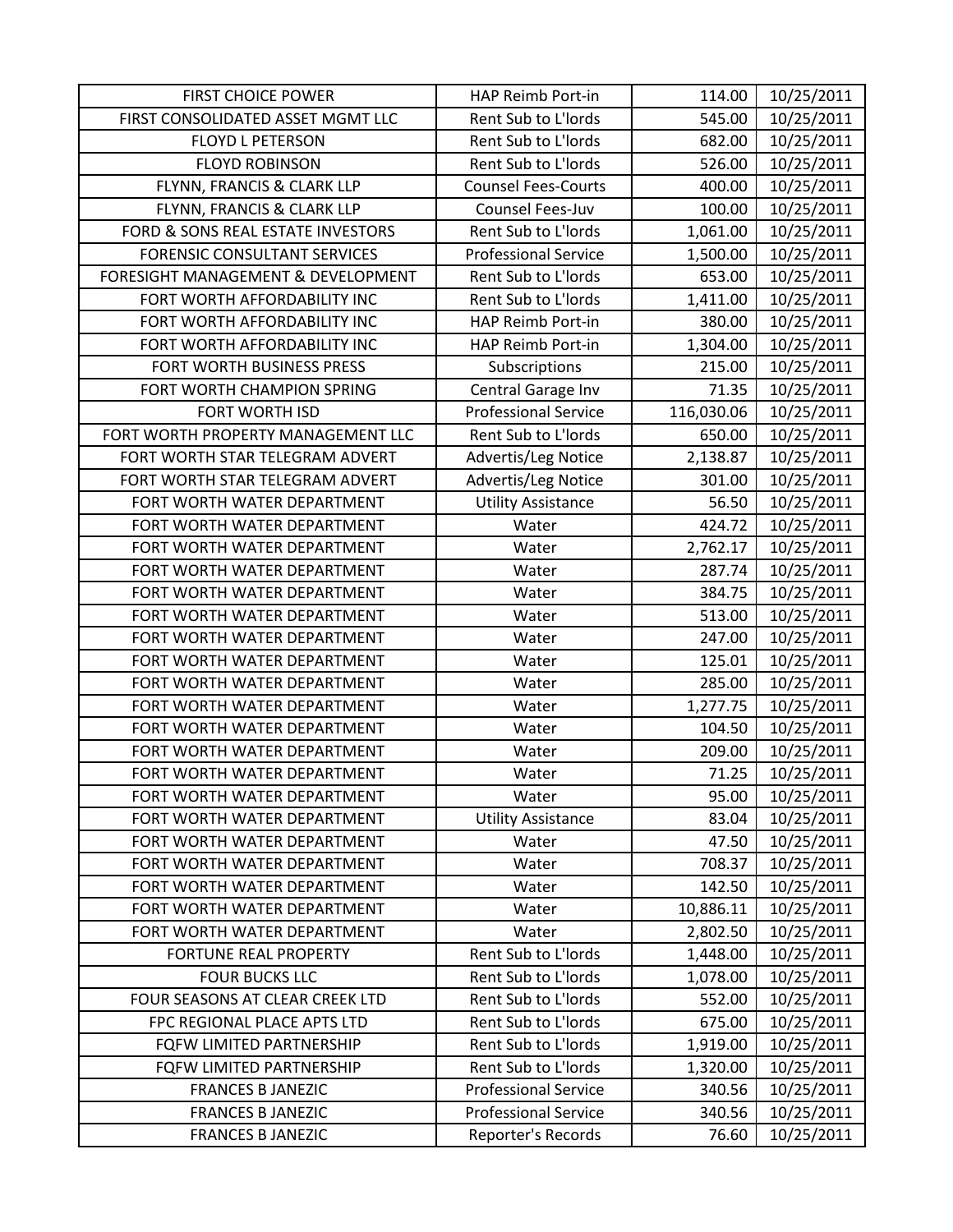| <b>Francis J Eilers</b>           | Travel                      | 889.20    | 10/25/2011 |
|-----------------------------------|-----------------------------|-----------|------------|
| <b>FRANCISCO HERNANDEZ JR</b>     | <b>Counsel Fees-Courts</b>  | 725.00    | 10/25/2011 |
| FRANCISCO HERNANDEZ JR            | <b>Counsel Fees-Courts</b>  | 500.00    | 10/25/2011 |
| <b>FRANCISCO HERNANDEZ JR</b>     | <b>Counsel Fees-Courts</b>  | 100.00    | 10/25/2011 |
| <b>FRANCISCO RIOS</b>             | Rent Sub to L'Iords         | 449.00    | 10/25/2011 |
| <b>FRANK ADLER</b>                | Counsel Fees-Juv            | 200.00    | 10/25/2011 |
| <b>FRANK R WARREN</b>             | Rent Sub to L'Iords         | 1,967.00  | 10/25/2011 |
| FRED A ANDREWS                    | Rent Sub to L'Iords         | 498.00    | 10/25/2011 |
| <b>FRED CUMMINGS</b>              | <b>Counsel Fees-Courts</b>  | 485.00    | 10/25/2011 |
| <b>FRED CUMMINGS</b>              | <b>Counsel Fees-Courts</b>  | 650.00    | 10/25/2011 |
| FRED PRYOR SEMINARS, INC.         | Education                   | 149.00    | 10/25/2011 |
| <b>FRED QUATRO</b>                | Rent Sub to L'Iords         | 581.00    | 10/25/2011 |
| <b>FREDDY GOMEZ</b>               | Rent Sub to L'Iords         | 408.00    | 10/25/2011 |
| <b>FREDERICK B YOUNG JR</b>       | Rent Sub to L'Iords         | 562.00    | 10/25/2011 |
| <b>FREDERICK GLEN MCCARTHY</b>    | Rent Sub to L'Iords         | 383.00    | 10/25/2011 |
| FREDERICK GLEN MCCARTHY           | HAP Reimb Port-in           | 650.00    | 10/25/2011 |
| FREER MECHANICAL CONTRACTORS      | <b>Building Maintenance</b> | 942.16    | 10/25/2011 |
| FREESE AND NICHOLS INC            | <b>Professional Service</b> | 14,999.00 | 10/25/2011 |
| <b>FREMANI PROPERTIES LLC</b>     | Rent Sub to L'Iords         | 700.00    | 10/25/2011 |
| <b>FRENCHELL WHITE</b>            | Rent Sub to L'Iords         | 615.00    | 10/25/2011 |
| FRONTLINE PROPERTY MANAGEMENT INC | Rent Sub to L'Iords         | 3,472.00  | 10/25/2011 |
| FRONTLINE PROPERTY MANAGEMENT INC | HAP Reimb Port-in           | 1,000.00  | 10/25/2011 |
| FT WORTH LAUNDRY & DRY CLEAN      | Lab Equip Mainten           | 72.50     | 10/25/2011 |
| FULCRUM RETAIL ENERGY LLC         | <b>Utility Allowance</b>    | 154.00    | 10/25/2011 |
| FULCRUM RETAIL ENERGY LLC         | HAP Reimb Port-in           | 2.00      | 10/25/2011 |
| FULGHAM LAW FIRM PC               | <b>Counsel Fees-Courts</b>  | 300.00    | 10/25/2011 |
| FULGHAM LAW FIRM PC               | <b>Counsel Fees-Courts</b>  | 400.00    | 10/25/2011 |
| FULGHAM LAW FIRM PC               | <b>Counsel Fees-Courts</b>  | 950.00    | 10/25/2011 |
| FULGHAM LAW FIRM PC               | <b>Counsel Fees-Courts</b>  | 100.00    | 10/25/2011 |
| FULGHAM LAW FIRM PC               | <b>Counsel Fees-Courts</b>  | 600.00    | 10/25/2011 |
| FW BRENTWOOD APTS LTD             | Rent Sub to L'Iords         | 1,674.00  | 10/25/2011 |
| FW BRENTWOOD APTS LTD             | Rent Sub to L'Iords         | 1,192.00  | 10/25/2011 |
| FW BRENTWOOD APTS LTD             | HAP Reimb Port-in           | 644.00    | 10/25/2011 |
| FW EASTLAND HOUSING PARTNERS LTD  | Rent Sub to L'Iords         | 6,463.00  | 10/25/2011 |
| FW MILLSTONE PARTNERS LP          | Rent Sub to L'Iords         | 1,878.00  | 10/25/2011 |
| FW MILLSTONE PARTNERS LP          | HAP Reimb Port-in           | 863.00    | 10/25/2011 |
| <b>G ALAN STEELE</b>              | <b>Counsel Fees-Courts</b>  | 150.00    | 10/25/2011 |
| <b>G ALAN STEELE</b>              | <b>Counsel Fees-Courts</b>  | 775.00    | 10/25/2011 |
| <b>G ANDREW PLATT</b>             | <b>Counsel Fees-Courts</b>  | 400.00    | 10/25/2011 |
| <b>G ANDREW PLATT</b>             | <b>Counsel Fees-Courts</b>  | 300.00    | 10/25/2011 |
| <b>G4S JUSTICE SERVICES INC</b>   | Electronic Monitor'g        | 3,110.52  | 10/25/2011 |
| <b>GABINO D GARCIA</b>            | Rent Sub to L'Iords         | 827.00    | 10/25/2011 |
| <b>GABRIEL CASTRO</b>             | Rent Sub to L'Iords         | 1,528.00  | 10/25/2011 |
| <b>GARLAN HOLDEN</b>              | Rent Sub to L'Iords         | 414.00    | 10/25/2011 |
| <b>GARLAND HOUSING AUTHORITY</b>  | Port HAP Port-out           | 276.00    | 10/25/2011 |
| <b>GARLAND HOUSING AUTHORITY</b>  | Port Admin Fee Expen        | 42.87     | 10/25/2011 |
| <b>GARTNER INC</b>                | <b>Professional Service</b> | 54,501.00 | 10/25/2011 |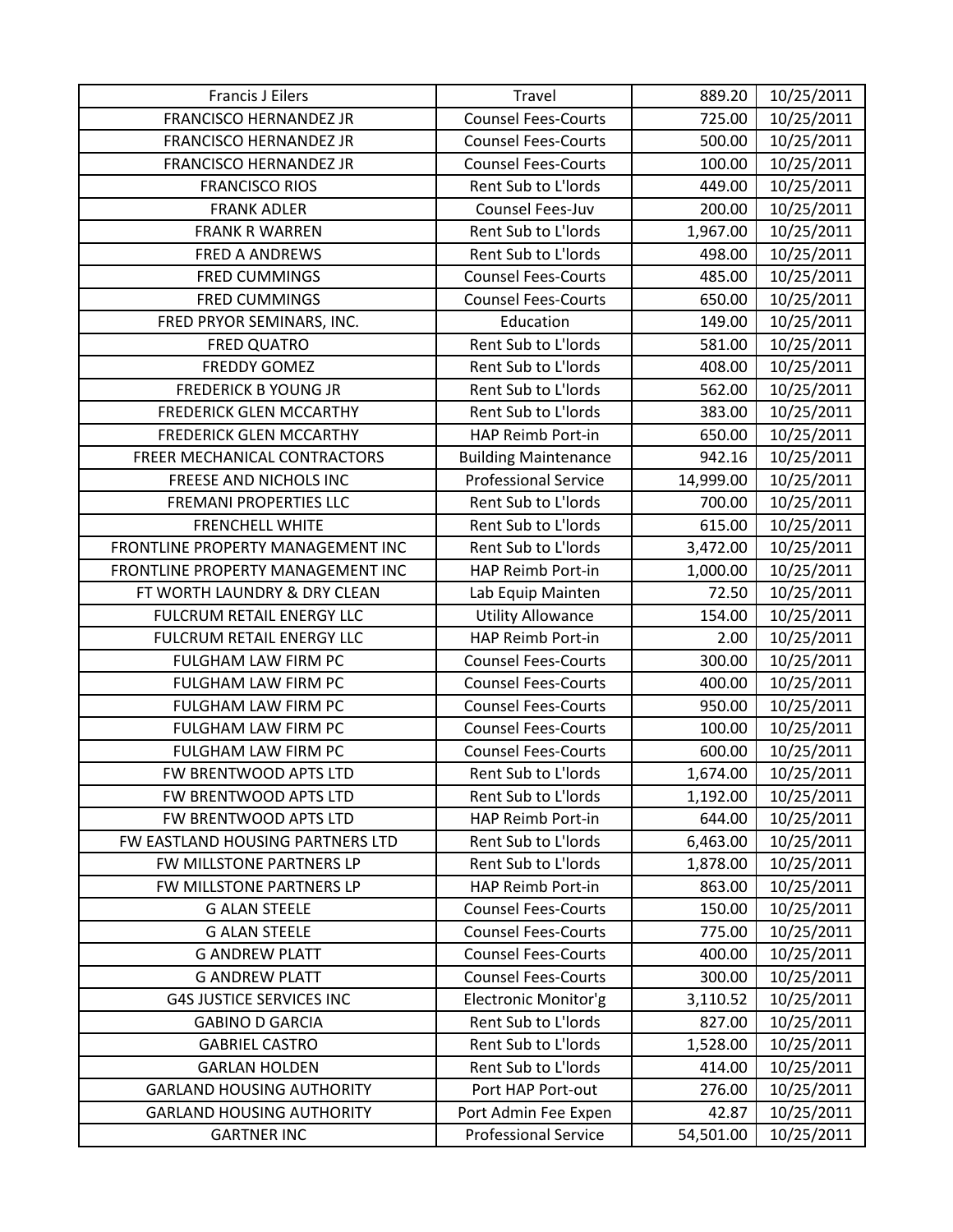| <b>GATEWAY ENERGY SERVICES CORPORATION</b> | <b>Utility Allowance</b>    | 29.00      | 10/25/2011 |
|--------------------------------------------|-----------------------------|------------|------------|
| <b>GAYLE C ISBELL</b>                      | <b>Counsel Fees-Courts</b>  | 500.00     | 10/25/2011 |
| <b>GCA EDUCATION SERVICES INC</b>          | Space Lease Rental          | 287.00     | 10/25/2011 |
| <b>GEM JONES</b>                           | Rent Sub to L'Iords         | 1,999.00   | 10/25/2011 |
| <b>GENE TIPPENS</b>                        | Rent Sub to L'Iords         | 1,342.00   | 10/25/2011 |
| <b>GENE TIPPENS</b>                        | HAP Reimb Port-in           | 900.00     | 10/25/2011 |
| <b>GEORGE D BLACK</b>                      | HAP Reimb Port-in           | 914.00     | 10/25/2011 |
| <b>GEORGE MACKEY</b>                       | <b>Counsel Fees-Courts</b>  | 300.00     | 10/25/2011 |
| <b>GEORGE R TRIMBER LAW OFFICE</b>         | <b>Counsel Fees-Courts</b>  | 325.00     | 10/25/2011 |
| <b>GEORGE R TRIMBER LAW OFFICE</b>         | <b>Counsel Fees-Courts</b>  | 650.00     | 10/25/2011 |
| <b>GEORGE W NORRIS</b>                     | Rent Sub to L'Iords         | 850.00     | 10/25/2011 |
| Georgia A Haynes                           | Travel                      | 185.00     | 10/25/2011 |
| <b>GEORGIA DEPT OF COMMUNITY AFFAIRS</b>   | Port HAP Port-out           | 1,850.00   | 10/25/2011 |
| <b>GEORGIA DEPT OF COMMUNITY AFFAIRS</b>   | Port Admin Fee Expen        | 128.61     | 10/25/2011 |
| <b>GERARD KARDONSKY</b>                    | <b>Counsel Fees-Courts</b>  | 200.00     | 10/25/2011 |
| <b>GERMAIN ROJO</b>                        | Rent Sub to L'Iords         | 339.00     | 10/25/2011 |
| <b>GERMAINE WRIGHT</b>                     | Rent Sub to L'Iords         | 813.00     | 10/25/2011 |
| <b>GERRY LYNN INC</b>                      | Rent Sub to L'Iords         | 3,080.00   | 10/25/2011 |
| <b>GERRY LYNN INC</b>                      | Rent Sub to L'Iords         | 685.00     | 10/25/2011 |
| <b>GERRY LYNN INC</b>                      | HAP Reimb Port-in           | 720.00     | 10/25/2011 |
| <b>GEXA ENERGY CORPORATION</b>             | <b>Utility Allowance</b>    | 88.00      | 10/25/2011 |
| <b>GEXA ENERGY CORPORATION</b>             | <b>Utility Allowance</b>    | 73.00      | 10/25/2011 |
| <b>GIAN S TANWAR</b>                       | Rent Sub to L'Iords         | 3,960.00   | 10/25/2011 |
| <b>GIDEON TOAL</b>                         | <b>Professional Service</b> | 385.00     | 10/25/2011 |
| <b>GILBERT RUSSELL ROWE</b>                | <b>Counsel Fees-Courts</b>  | 4,184.38   | 10/25/2011 |
| <b>GILBERT RUSSELL ROWE</b>                | <b>Litigation Expense</b>   | 276.90     | 10/25/2011 |
| <b>GILBERT RUSSELL ROWE</b>                | <b>Counsel Fees-Courts</b>  | 675.00     | 10/25/2011 |
| <b>GILLES SENSENBRENNER</b>                | Prepaid - Rent              | 8,305.02   | 10/25/2011 |
| <b>GLAXO SMITH KLINE (GSK)</b>             | <b>Medical Supplies</b>     | (3,570.12) | 10/25/2011 |
| <b>GLAXO SMITH KLINE (GSK)</b>             | <b>Medical Supplies</b>     | 5,073.80   | 10/25/2011 |
| <b>GLEN ROSE PARK APARTMENTS</b>           | Rent Sub to L'Iords         | 3,029.00   | 10/25/2011 |
| <b>GLEN ROSE PARK APARTMENTS</b>           | HAP Reimb Port-in           | 630.00     | 10/25/2011 |
| <b>GLENN WILLIAM RAMERES</b>               | Rent Sub to L'Iords         | 1,028.00   | 10/25/2011 |
| <b>GLOBAL LANGUAGE CENTER</b>              | Interpreter Fees            | 190.00     | 10/25/2011 |
| <b>GLYNIS MCGINTY</b>                      | <b>Counsel Fees-Courts</b>  | 500.00     | 10/25/2011 |
| <b>GNV REI LLC</b>                         | Rent Sub to L'Iords         | 725.00     | 10/25/2011 |
| <b>GOLDEN TRIANGLE ESTATES</b>             | Rental Assistance           | 310.00     | 10/25/2011 |
| <b>GOMEZ FLOOR COVERING INC</b>            | <b>Building Maintenance</b> | 316.00     | 10/25/2011 |
| <b>GONY LTD</b>                            | Prepaid - Rent              | 9,450.00   | 10/25/2011 |
| <b>GRAND PRAIRIE HOUSING ASSISTANCE</b>    | Port HAP Port-out           | 3,847.00   | 10/25/2011 |
| <b>GRAND PRAIRIE HOUSING ASSISTANCE</b>    | Port Admin Fee Expen        | 214.35     | 10/25/2011 |
| <b>GREATEST-GEN SENIOR HOUSING LTD</b>     | Rent Sub to L'Iords         | 3,777.00   | 10/25/2011 |
| <b>GREATEST-GEN SENIOR HOUSING LTD</b>     | Rent Sub to L'Iords         | 376.00     | 10/25/2011 |
| GREEN GUARD FIRST AID AND SAFETY           | <b>Supplies</b>             | 137.65     | 10/25/2011 |
| <b>GREEN MOUNTAIN ENERGY COMPANY</b>       | <b>Utility Assistance</b>   | 321.25     | 10/25/2011 |
| <b>GREEN MOUNTAIN ENERGY COMPANY</b>       | <b>Utility Assistance</b>   | 85.00      | 10/25/2011 |
| <b>GREEN MOUNTAIN ENERGY COMPANY</b>       | <b>Utility Assistance</b>   | 84.00      | 10/25/2011 |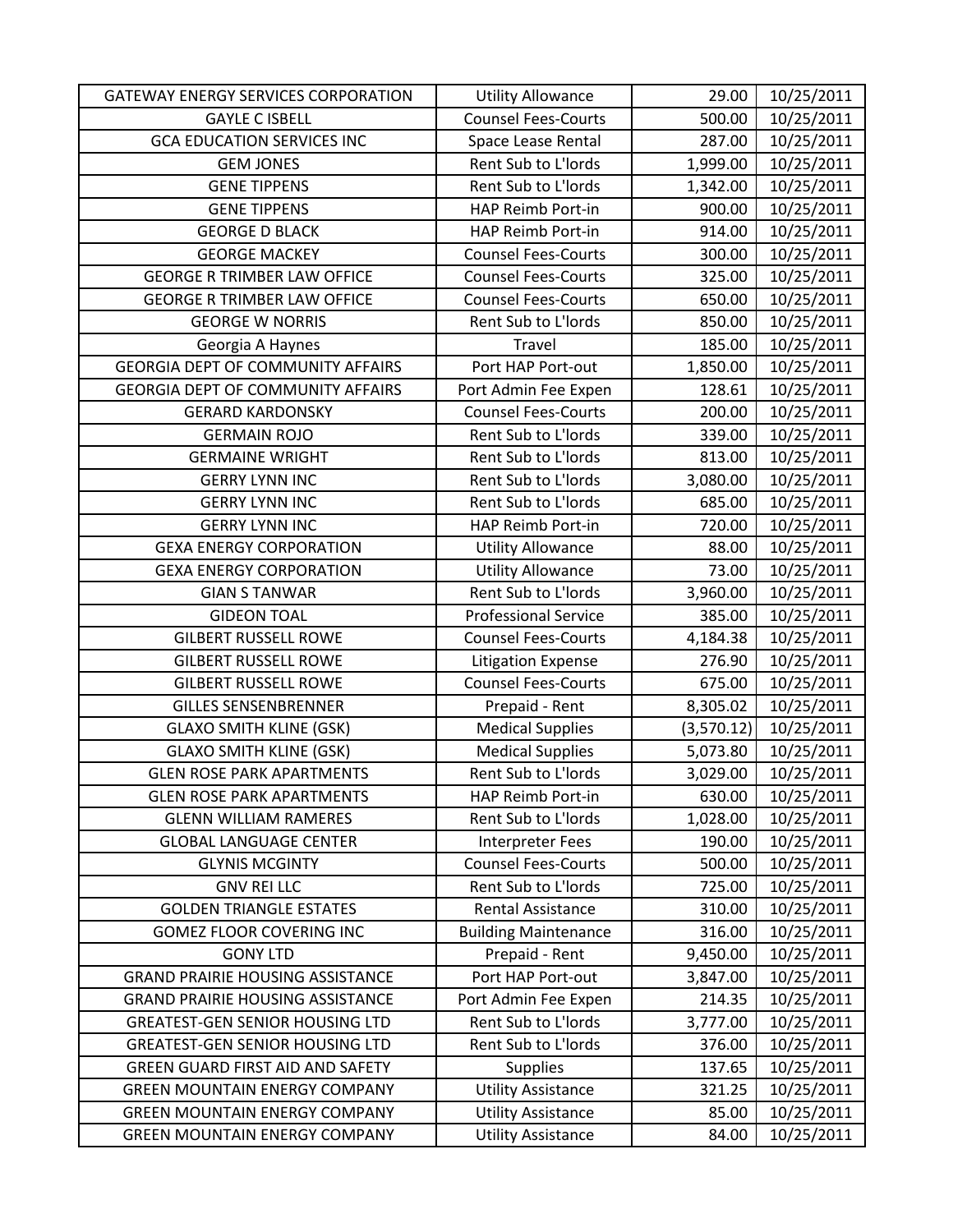| <b>GREEN MOUNTAIN ENERGY COMPANY</b> | <b>Utility Assistance</b>  | 88.99    | 10/25/2011 |
|--------------------------------------|----------------------------|----------|------------|
| <b>GREEN MOUNTAIN ENERGY COMPANY</b> | <b>Utility Allowance</b>   | 1,154.00 | 10/25/2011 |
| <b>GREEN MOUNTAIN ENERGY COMPANY</b> | <b>Utility Allowance</b>   | 171.00   | 10/25/2011 |
| <b>GREEN MOUNTAIN ENERGY COMPANY</b> | HAP Reimb Port-in          | 22.00    | 10/25/2011 |
| <b>GREEN PLANET INC</b>              | Lab Equip Mainten          | 635.00   | 10/25/2011 |
| <b>GREG GRAY</b>                     | <b>Counsel Fees-Courts</b> | 400.00   | 10/25/2011 |
| <b>GREG GRAY</b>                     | <b>Counsel Fees-Courts</b> | 400.00   | 10/25/2011 |
| <b>GREG GRAY</b>                     | <b>Counsel Fees-Courts</b> | 400.00   | 10/25/2011 |
| <b>GREG GRAY</b>                     | <b>Counsel Fees-Courts</b> | 700.00   | 10/25/2011 |
| <b>GREG GRAY</b>                     | <b>Counsel Fees-Courts</b> | 1,250.00 | 10/25/2011 |
| <b>GREGG GOODWIN</b>                 | Rent Sub to L'Iords        | 725.00   | 10/25/2011 |
| <b>GREGORY S STITH</b>               | Rent Sub to L'Iords        | 720.00   | 10/25/2011 |
| <b>GREGORY SPENCER FUNERAL</b>       | <b>County Burials</b>      | 1,300.00 | 10/25/2011 |
| <b>GRICELDA SAMANO</b>               | <b>Interpreter Fees</b>    | 390.00   | 10/25/2011 |
| <b>Grover G Fickes</b>               | Education                  | 621.52   | 10/25/2011 |
| <b>GUADALUPE R CASTRO</b>            | Rent Sub to L'Iords        | 825.00   | 10/25/2011 |
| <b>GULF COAST TRADES CENTER</b>      | <b>Residential Servc</b>   | 1,106.00 | 10/25/2011 |
| <b>GULF STATES DISTRIBUTORS</b>      | <b>Range Supplies</b>      | 8,920.00 | 10/25/2011 |
| <b>GWENDOLYN HOWARD</b>              | Rent Sub to L'Iords        | 599.00   | 10/25/2011 |
| <b>GWENDOLYN PRICE MCCOWEN</b>       | Rent Sub to L'Iords        | 561.00   | 10/25/2011 |
| H & C OKC HILTON LLC                 | Travel                     | 276.73   | 10/25/2011 |
| H KENNETH JETT                       | Rent Sub to L'Iords        | 811.00   | 10/25/2011 |
| <b>HAI NGUYEN</b>                    | Prepaid - Rent             | 2,750.00 | 10/25/2011 |
| HALAWA VIEW APARTMENTS GP            | Prepaid - Rent             | 460.33   | 10/25/2011 |
| HALAWA VIEW APARTMENTS GP            | Prepaid - Rent             | 2,646.90 | 10/25/2011 |
| HALAWA VIEW APARTMENTS GP            | Prepaid - Rent             | 2,646.90 | 10/25/2011 |
| HALL COUNTY CLERKS OFFICE            | Cert Copies/Trans          | 5.75     | 10/25/2011 |
| HAMID JAY ASKARI                     | Rent Sub to L'Iords        | 530.00   | 10/25/2011 |
| HAMID JAY ASKARI                     | HAP Reimb Port-in          | 1,000.00 | 10/25/2011 |
| HAMIDA A ABDAL-KHALLAQ INC           | <b>Counsel Fees-Courts</b> | 500.00   | 10/25/2011 |
| HAMIDA A ABDAL-KHALLAQ INC           | <b>Counsel Fees-Courts</b> | 250.00   | 10/25/2011 |
| HAMIDA A ABDAL-KHALLAQ INC           | <b>Counsel Fees-Courts</b> | 175.00   | 10/25/2011 |
| HAMIDA A ABDAL-KHALLAQ INC           | <b>Counsel Fees - CPS</b>  | 100.00   | 10/25/2011 |
| HAMIDA A ABDAL-KHALLAQ INC           | Cnsl Fees-Juv Det&Tr       | 2,275.00 | 10/25/2011 |
| HAMMOND HOUSING AUTHORITY            | Port HAP Port-out          | 605.00   | 10/25/2011 |
| <b>HAMMOND HOUSING AUTHORITY</b>     | Port Admin Fee Expen       | 42.87    | 10/25/2011 |
| <b>HANNAH ISAACS</b>                 | Rent Sub to L'Iords        | 637.00   | 10/25/2011 |
| HANRATTY PLACE APARTMENTS LP         | Rent Sub to L'Iords        | 744.00   | 10/25/2011 |
| HANSON PIPE & PRECAST INC            | Culverts                   | 4,783.20 | 10/25/2011 |
| HAO WEI HSU                          | Rent Sub to L'Iords        | 900.00   | 10/25/2011 |
| <b>HAPPY HABITATS LLC</b>            | Rent Sub to L'Iords        | 1,570.00 | 10/25/2011 |
| <b>HAPPY HABITATS LLC</b>            | Rent Sub to L'Iords        | 450.00   | 10/25/2011 |
| <b>HAPPY HABITATS LLC</b>            | Rent Sub to L'Iords        | 1,241.00 | 10/25/2011 |
| <b>HAPPY HABITATS LLC</b>            | HAP Reimb Port-in          | 368.00   | 10/25/2011 |
| HARDIN MORTGAGE COMPANY INC          | Rent Sub to L'Iords        | 1,175.00 | 10/25/2011 |
| <b>HARMONY VITACCO</b>               | Rent Sub to L'Iords        | 775.00   | 10/25/2011 |
| HAROLD R & JOYCE SCHATZ REV TRUST    | Rent Sub to L'Iords        | 715.00   | 10/25/2011 |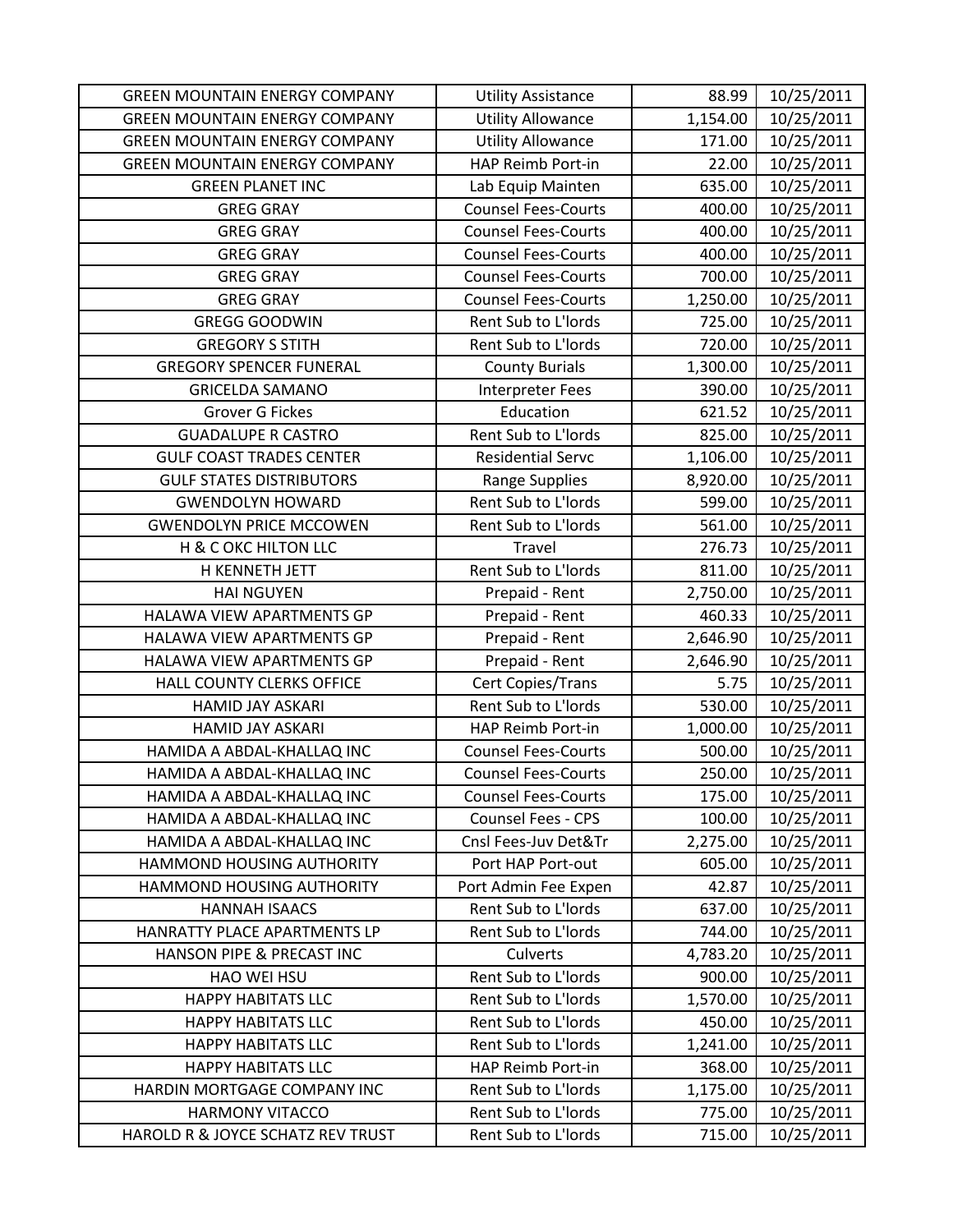| <b>HAROLD V JOHNSON</b>             | <b>Counsel Fees-Courts</b>  | 100.00     | 10/25/2011 |
|-------------------------------------|-----------------------------|------------|------------|
| HAROLD V JOHNSON                    | <b>Counsel Fees-Courts</b>  | 1,150.00   | 10/25/2011 |
| HAROLD V JOHNSON                    | <b>Counsel Fees-Courts</b>  | 137.50     | 10/25/2011 |
| HARRELL WOODARD                     | Rent Sub to L'Iords         | 532.00     | 10/25/2011 |
| HARRY HARRIS, III                   | <b>Counsel Fees-Courts</b>  | 150.00     | 10/25/2011 |
| HARRY HARRIS, III                   | <b>Counsel Fees-Courts</b>  | 600.00     | 10/25/2011 |
| HARRY HARRIS, III                   | <b>Counsel Fees-Courts</b>  | 815.00     | 10/25/2011 |
| HARRY HARRIS, III                   | <b>Counsel Fees-Courts</b>  | 100.00     | 10/25/2011 |
| HART INTERCIVIC INC                 | <b>Equipment Maint</b>      | 7,442.40   | 10/25/2011 |
| <b>HAZELNUT LLC</b>                 | Rent Sub to L'Iords         | 310.00     | 10/25/2011 |
| HDC FOREST HILL LIMITED PARTNERSHIP | Rent Sub to L'Iords         | 7,226.00   | 10/25/2011 |
| HDC FOREST HILL LIMITED PARTNERSHIP | Rent Sub to L'Iords         | 1,618.00   | 10/25/2011 |
| HDC FOREST HILL LIMITED PARTNERSHIP | HAP Reimb Port-in           | 1,077.00   | 10/25/2011 |
| HEALTHSMART BENEFIT SOLUTIONS INC   | Vision                      | 20,035.09  | 10/25/2011 |
| HEALTHSMART BENEFIT SOLUTIONS INC   | Vision                      | 2,410.61   | 10/25/2011 |
| HEALTHY LIFE GOALS LLC              | Rent Sub to L'Iords         | 1,821.00   | 10/25/2011 |
| <b>HEATHER LARSEN</b>               | Rent Sub to L'Iords         | 551.00     | 10/25/2011 |
| <b>HEATHER YVONNE OGIER</b>         | <b>Counsel Fees-Courts</b>  | 100.00     | 10/25/2011 |
| <b>HEATHER YVONNE OGIER</b>         | Counsel Fees - CPS          | 200.00     | 10/25/2011 |
| <b>HELBING'S MOBIL SERVICE</b>      | Central Garage Inv          | 79.50      | 10/25/2011 |
| HELLMUTH, OBATA & KASSABAUM LP      | <b>Professional Service</b> | 213,108.75 | 10/25/2011 |
| HEMPHILL SAMARITAN LP               | Rent Sub to L'Iords         | 246.00     | 10/25/2011 |
| <b>HENDERSON R PALMER</b>           | Rent Sub to L'Iords         | 795.00     | 10/25/2011 |
| <b>HENRY SCHEIN</b>                 | Lab Supplies                | 162.00     | 10/25/2011 |
| <b>HERKIM LIMITED</b>               | Rent Sub to L'Iords         | 408.00     | 10/25/2011 |
| HHA INVESTORS LLC                   | Rent Sub to L'Iords         | 6,981.00   | 10/25/2011 |
| <b>HHA INVESTORS LLC</b>            | Rent Sub to L'Iords         | 1,176.00   | 10/25/2011 |
| HHA INVESTORS LLC                   | Rent Sub to L'Iords         | 1,641.00   | 10/25/2011 |
| HILLSIDE VIEW SG LLC                | Rent Sub to L'Iords         | 1,567.00   | 10/25/2011 |
| <b>HIRAM BODON</b>                  | <b>Counsel Fees-Courts</b>  | 300.00     | 10/25/2011 |
| <b>HIRAM BODON</b>                  | <b>Counsel Fees-Courts</b>  | 100.00     | 10/25/2011 |
| <b>HIRAM BODON</b>                  | <b>Counsel Fees-Courts</b>  | 125.00     | 10/25/2011 |
| <b>HIRAM BODON</b>                  | <b>Counsel Fees-Courts</b>  | 550.00     | 10/25/2011 |
| HIRED HANDS INC                     | <b>Interpreter Fees</b>     | 140.00     | 10/25/2011 |
| <b>HIXLO LTD</b>                    | Rent Sub to L'Iords         | 516.00     | 10/25/2011 |
| HM TRAVEL LLC                       | Rent Sub to L'Iords         | 798.00     | 10/25/2011 |
| HM TRAVEL LLC                       | HAP Reimb Port-in           | 2,489.00   | 10/25/2011 |
| HOA THI VU                          | Rent Sub to L'Iords         | 842.00     | 10/25/2011 |
| <b>HOANG NGUYEN</b>                 | Rent Sub to L'Iords         | 688.00     | 10/25/2011 |
| <b>HOBART SERVICE</b>               | Kitchen Maintenance         | 991.83     | 10/25/2011 |
| HOLLIS SLOAN GST EXEMPT TRUST       | Rent Sub to L'Iords         | 625.00     | 10/25/2011 |
| HOLLIS SLOAN GST EXEMPT TRUST       | HAP Reimb Port-in           | 625.00     | 10/25/2011 |
| HOLLIS SLOAN NON-GST EXEMPT TRUST   | Rent Sub to L'Iords         | 550.00     | 10/25/2011 |
| HOLLY PARK ASSOCIATES LTD           | <b>Rental Assistance</b>    | 655.00     | 10/25/2011 |
| HOLT COMPANY OF TEXAS               | <b>Equipment Maint</b>      | 196.60     | 10/25/2011 |
| HOME TOWNE AT MATADOR RANCH LP      | Rent Sub to L'Iords         | 5,287.00   | 10/25/2011 |
| HOME TOWNE AT MATADOR RANCH LP      | Rent Sub to L'Iords         | 508.00     | 10/25/2011 |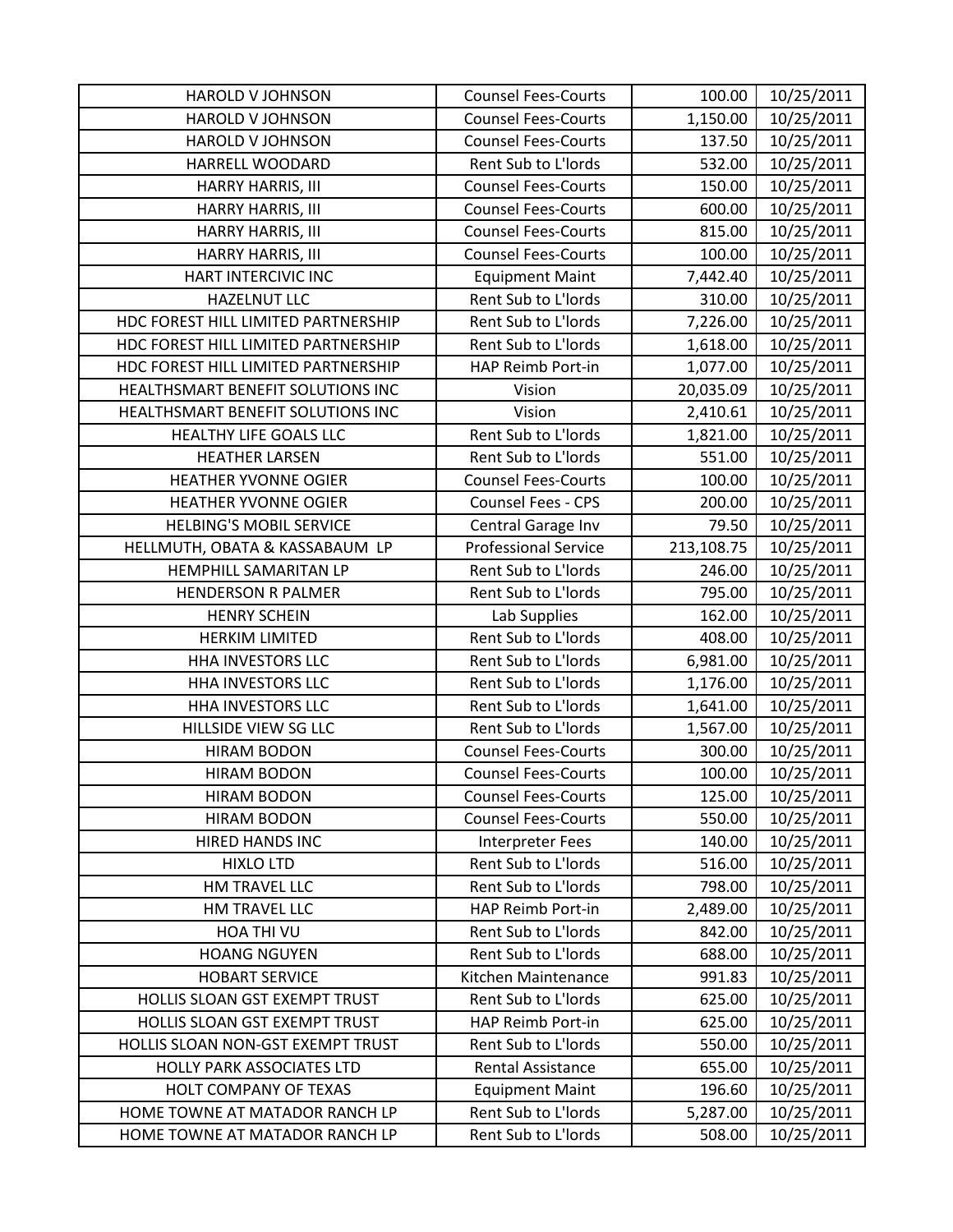| HOMES OF PARKER COMMONS            | Rent Sub to L'Iords         | 563.00    | 10/25/2011 |
|------------------------------------|-----------------------------|-----------|------------|
| HOMES OF PARKER COMMONS            | Rent Sub to L'Iords         | 1,499.00  | 10/25/2011 |
| HOMES OF PARKER COMMONS            | Rent Sub to L'Iords         | 568.00    | 10/25/2011 |
| HONEYWELL INTERNATIONAL INC        | A/C Maint Contract          | 9,686.75  | 10/25/2011 |
| HOUSE4EVER LLC                     | Rent Sub to L'Iords         | 785.00    | 10/25/2011 |
| HOUSEHOLD DRIVERS REPORT           | Subscriptions               | 14.00     | 10/25/2011 |
| <b>HOUSING AUTHORITY</b>           | Port HAP Port-out           | 1,720.00  | 10/25/2011 |
| <b>HOUSING AUTHORITY</b>           | Port Admin Fee Expen        | 128.61    | 10/25/2011 |
| HOUSING AUTHORITY OF COLLEGE PARK  | Port HAP Port-out           | 730.00    | 10/25/2011 |
| HOUSING AUTHORITY OF COLLEGE PARK  | Port Admin Fee Expen        | 42.87     | 10/25/2011 |
| HOUSING AUTHORITY OF NEW ORLEANS   | Port HAP Port-out           | 6,238.87  | 10/25/2011 |
| HOUSING AUTHORITY OF NEW ORLEANS   | Port Admin Fee Expen        | 214.35    | 10/25/2011 |
| HOUSING AUTHORITY OF THE CITY OF   | Port HAP Port-out           | 6,864.00  | 10/25/2011 |
| HOUSING AUTHORITY OF THE CITY OF   | Port Admin Fee Expen        | 264.51    | 10/25/2011 |
| <b>HUGH L ROBERTS JR</b>           | Rent Sub to L'Iords         | 84.00     | 10/25/2011 |
| HUNTINGTON PLACE APARTMENTS LTD    | Rent Sub to L'Iords         | 758.00    | 10/25/2011 |
| HUNTINGTON PLACE APARTMENTS LTD    | Rent Sub to L'Iords         | 821.00    | 10/25/2011 |
| HURST-JEREMIAH 29:11 LP            | Rent Sub to L'Iords         | 4,019.00  | 10/25/2011 |
| HURST-JEREMIAH 29:11 LP            | Rent Sub to L'Iords         | 1,588.00  | 10/25/2011 |
| HURST-JEREMIAH 29:11 LP            | HAP Reimb Port-in           | 631.00    | 10/25/2011 |
| <b>HYDN P VALES</b>                | Rent Sub to L'Iords         | 951.00    | 10/25/2011 |
| <b>IMAD FATEN DAOUK</b>            | Rent Sub to L'Iords         | 785.00    | 10/25/2011 |
| INDEPENDENT ENVIRONMENTAL SERV     | <b>Disposal Service</b>     | 20.00     | 10/25/2011 |
| INDEPENDENT ENVIRONMENTAL SERV     | <b>Building Maintenance</b> | 88.60     | 10/25/2011 |
| INDEPENDENT ENVIRONMENTAL SERV     | <b>Disposal Service</b>     | 220.00    | 10/25/2011 |
| INDEPENDENT ENVIRONMENTAL SERV     | <b>Disposal Service</b>     | 264.00    | 10/25/2011 |
| INDEPENDENT ENVIRONMENTAL SERV     | <b>Disposal Service</b>     | 220.00    | 10/25/2011 |
| INDEPENDENT ENVIRONMENTAL SERV     | <b>Disposal Service</b>     | 236.00    | 10/25/2011 |
| INDEPENDENT ENVIRONMENTAL SERV     | <b>Disposal Service</b>     | 704.32    | 10/25/2011 |
| INDEPENDENT ENVIRONMENTAL SERV     | <b>Disposal Service</b>     | 149.28    | 10/25/2011 |
| <b>INDUS MIS INC</b>               | <b>Equipment Maint</b>      | 5,040.00  | 10/25/2011 |
| <b>INPUT SYSTEMS INC</b>           | Software Maintenance        | 4,431.36  | 10/25/2011 |
| INTEGRATED FORENSIC LAB INC        | <b>Expert Witness Serv</b>  | 1,440.00  | 10/25/2011 |
| INTEGRATED LEADERSHIP CONCEPTS INC | <b>Professional Service</b> | 666.70    | 10/25/2011 |
| <b>INX INC</b>                     | Capital Outlay-Compu        | 66,067.20 | 10/25/2011 |
| <b>INX INC</b>                     | Non-Track Equipment         | 13,308.55 | 10/25/2011 |
| <b>INX INC</b>                     | <b>Computer Supplies</b>    | 12.72     | 10/25/2011 |
| <b>IRONWOOD RANCH TOWNHOMES LP</b> | Rent Sub to L'Iords         | 14,613.00 | 10/25/2011 |
| <b>IRONWOOD RANCH TOWNHOMES LP</b> | Rent Sub to L'Iords         | 719.00    | 10/25/2011 |
| <b>IRONWOOD RANCH TOWNHOMES LP</b> | Rent Sub to L'Iords         | 748.00    | 10/25/2011 |
| <b>IRONWOOD RANCH TOWNHOMES LP</b> | HAP Reimb Port-in           | 2,404.00  | 10/25/2011 |
| <b>IRVING HOLDINGS INC</b>         | Transportation              | 206.80    | 10/25/2011 |
| <b>IRVING INVESTMENTS LTD</b>      | Rent Sub to L'Iords         | 601.00    | 10/25/2011 |
| IRVING WEST BUILDING CO., INC      | Rent Sub to L'Iords         | (690.00)  | 10/25/2011 |
| IRVING WEST BUILDING CO., INC      | Rent Sub to L'Iords         | 518.00    | 10/25/2011 |
| IRVING WEST BUILDING CO., INC      | Rent Sub to L'Iords         | 698.00    | 10/25/2011 |
| <b>ISAAC PIEDRA</b>                | Rent Sub to L'Iords         | 863.00    | 10/25/2011 |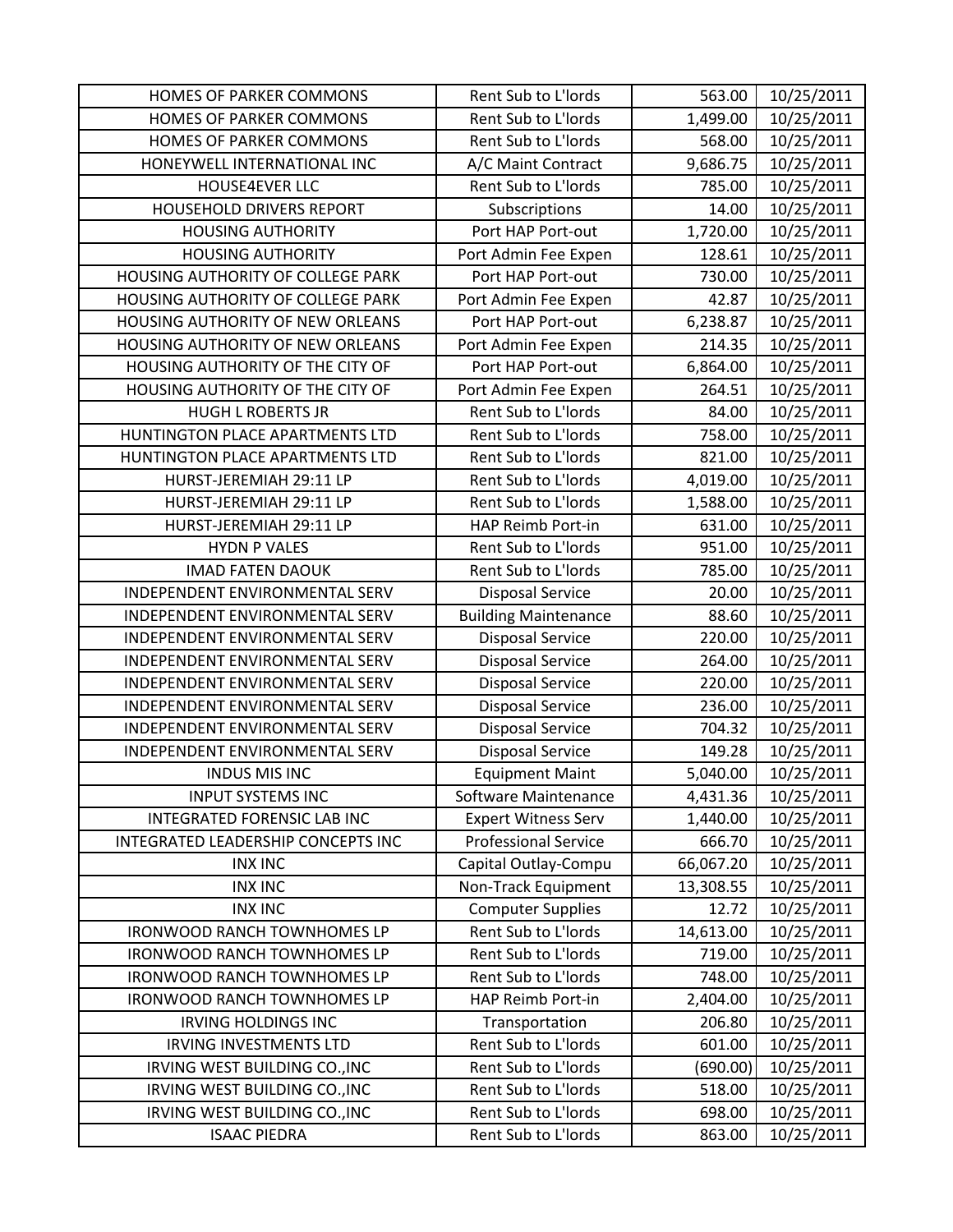| <b>ISABEL R OCHOA</b>          | Rent Sub to L'Iords         | 911.00    | 10/25/2011 |
|--------------------------------|-----------------------------|-----------|------------|
| <b>ISSIAH THOMAS</b>           | Clothing                    | 407.41    | 10/25/2011 |
| J A SEXAUER                    | <b>Building Maintenance</b> | 449.52    | 10/25/2011 |
| <b>J ANTHONY SMITH</b>         | Rent Sub to L'Iords         | 948.00    | 10/25/2011 |
| J H LADD                       | Investigative               | 406.68    | 10/25/2011 |
| J H LADD                       | Investigative               | 404.28    | 10/25/2011 |
| <b>J MASON PROPERTIES LLC</b>  | Rent Sub to L'Iords         | 859.00    | 10/25/2011 |
| <b>J STEVEN BUSH</b>           | <b>Counsel Fees-Courts</b>  | 750.00    | 10/25/2011 |
| <b>J STEVEN BUSH</b>           | <b>Counsel Fees-Courts</b>  | 450.00    | 10/25/2011 |
| <b>J STEVEN BUSH</b>           | <b>Counsel Fees-Courts</b>  | 100.00    | 10/25/2011 |
| <b>JACK B ADAMS</b>            | Rent Sub to L'Iords         | 885.00    | 10/25/2011 |
| <b>JACK E HUNTER</b>           | <b>Building Maintenance</b> | 65.00     | 10/25/2011 |
| <b>JACK HENSON JR</b>          | Rent Sub to L'Iords         | 795.00    | 10/25/2011 |
| <b>JACK L CASE</b>             | Rent Sub to L'Iords         | 725.00    | 10/25/2011 |
| <b>JACK L HINES JR</b>         | <b>Building Maintenance</b> | 3,280.00  | 10/25/2011 |
| <b>JACK T MILLER</b>           | Rent Sub to L'Iords         | 373.00    | 10/25/2011 |
| <b>JACKIE DILWORTH</b>         | Clothing                    | 125.00    | 10/25/2011 |
| <b>JACKIE MARTIN</b>           | Counsel Fees - CPS          | 10,287.00 | 10/25/2011 |
| <b>JACQUELINE LEE</b>          | Rent Sub to L'Iords         | 847.00    | 10/25/2011 |
| <b>JAMES D RENFORTH II</b>     | <b>Counsel Fees-Courts</b>  | 237.50    | 10/25/2011 |
| <b>JAMES D RENFORTH II</b>     | <b>Counsel Fees-Courts</b>  | 275.00    | 10/25/2011 |
| <b>JAMES D RENFORTH II</b>     | <b>Counsel Fees-Courts</b>  | 2,050.00  | 10/25/2011 |
| <b>JAMES D RENFORTH II</b>     | <b>Counsel Fees-Courts</b>  | 350.00    | 10/25/2011 |
| <b>JAMES DALE ERWIN</b>        | Rent Sub to L'Iords         | 1,743.00  | 10/25/2011 |
| JAMES F CZACH JR               | Rent Sub to L'Iords         | 475.00    | 10/25/2011 |
| <b>JAMES MASEK</b>             | Counsel Fees-Juv            | 300.00    | 10/25/2011 |
| <b>JAMES MASEK</b>             | Counsel Fees - CPS          | 350.00    | 10/25/2011 |
| <b>JAMES MCNEILL</b>           | Rent Sub to L'Iords         | 601.00    | 10/25/2011 |
| <b>JAMES MICHAEL GALLEGOS</b>  | Rent Sub to L'Iords         | 1,078.00  | 10/25/2011 |
| <b>JAMES P CAVANAUGH</b>       | Rent Sub to L'Iords         | 800.00    | 10/25/2011 |
| <b>JAMES R HUDSON</b>          | Rent Sub to L'Iords         | 574.00    | 10/25/2011 |
| <b>JAMES R WILSON</b>          | <b>Counsel Fees-Courts</b>  | 150.00    | 10/25/2011 |
| <b>JAMES S DENNIS</b>          | Rent Sub to L'Iords         | 1,820.00  | 10/25/2011 |
| <b>JAMES WIGEN</b>             | Rent Sub to L'Iords         | 562.00    | 10/25/2011 |
| <b>JANA KAY BRAVO</b>          | <b>Professional Service</b> | 170.28    | 10/25/2011 |
| <b>JANA KAY BRAVO</b>          | Reporter's Records          | 376.00    | 10/25/2011 |
| <b>JANA KAY BRAVO</b>          | Reporter's Records          | 80.00     | 10/25/2011 |
| <b>JANAY ENTERPRISES INC</b>   | Rent Sub to L'Iords         | 479.00    | 10/25/2011 |
| JANE LANE APARTMENTS LLC       | Rent Sub to L'Iords         | 3,284.00  | 10/25/2011 |
| JANET S O'NEIL                 | <b>Counsel Fees - CPS</b>   | 1,387.50  | 10/25/2011 |
| JANICE F STEWART               | Rent Sub to L'Iords         | 468.00    | 10/25/2011 |
| <b>JARC ASSOCIATES</b>         | Rent Sub to L'Iords         | 879.00    | 10/25/2011 |
| <b>JASON A STEWART</b>         | Rent Sub to L'Iords         | 990.00    | 10/25/2011 |
| <b>JASON'S DELI</b>            | <b>Training Supplies</b>    | 224.00    | 10/25/2011 |
| JAY GILBERT CABALLERO          | <b>Counsel Fees-Courts</b>  | 1,025.00  | 10/25/2011 |
| JAY GILBERT CABALLERO          | <b>Counsel Fees-Courts</b>  | 225.00    | 10/25/2011 |
| <b>JBA PROPERTY MANAGEMENT</b> | Rent Sub to L'Iords         | 459.00    | 10/25/2011 |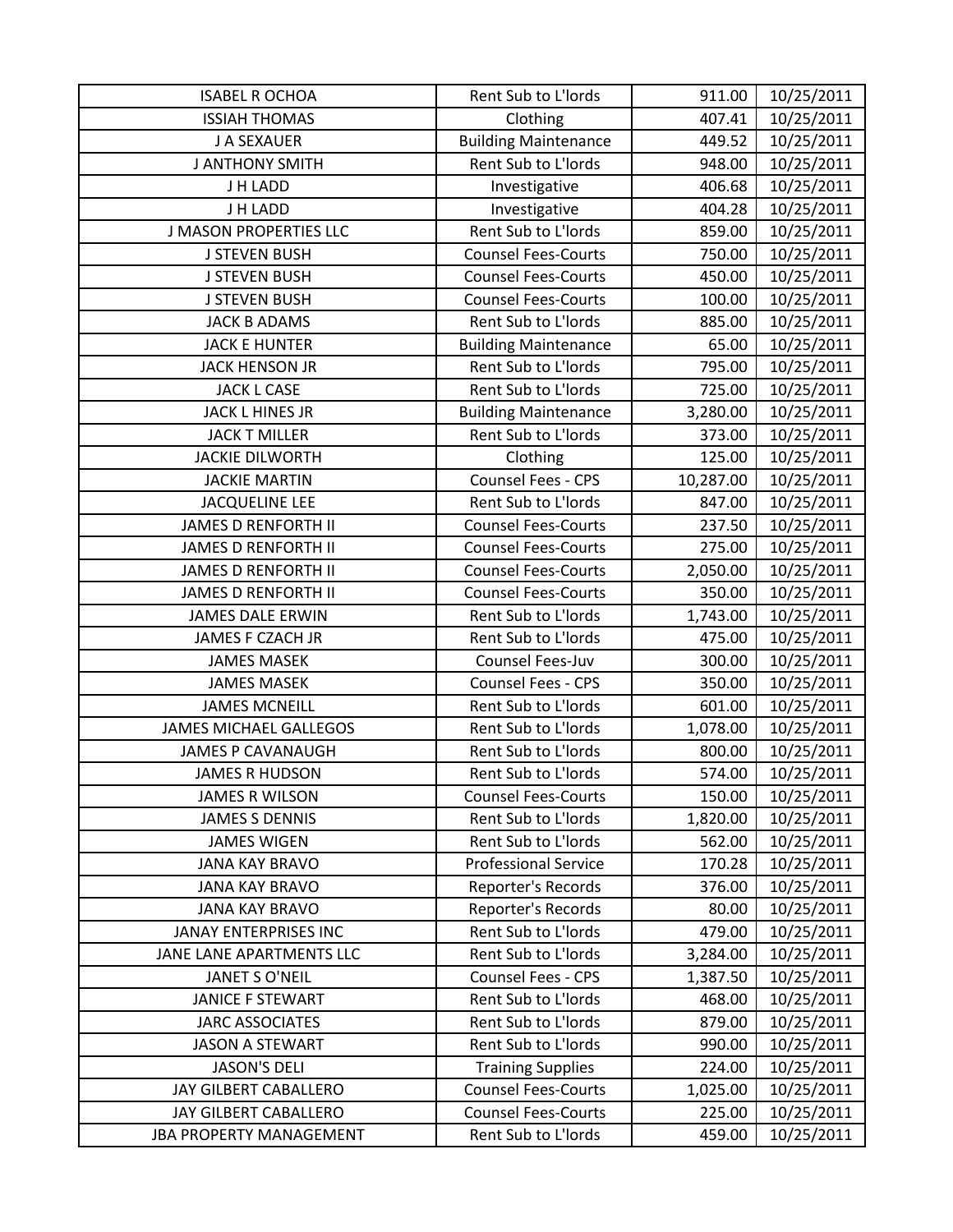| <b>JEANIE MORRIS</b>      | <b>Professional Service</b> | 1,702.80 | 10/25/2011 |
|---------------------------|-----------------------------|----------|------------|
| <b>JEFF NEALE</b>         | HAP Reimb Port-in           | 596.00   | 10/25/2011 |
| JEFF S HOOVER             | <b>Counsel Fees-Courts</b>  | 150.00   | 10/25/2011 |
| <b>JEFF S HOOVER</b>      | <b>Counsel Fees-Courts</b>  | 100.00   | 10/25/2011 |
| <b>JEFF TILLMAN</b>       | State Right of Way          | 600.00   | 10/25/2011 |
| JEFFERY D KING SR         | Rent Sub to L'Iords         | 607.00   | 10/25/2011 |
| JEFFERY DAVID BONCEK      | <b>Counsel Fees-Courts</b>  | 700.00   | 10/25/2011 |
| JEFFERY DAVID BONCEK      | <b>Counsel Fees-Courts</b>  | 400.00   | 10/25/2011 |
| JEFFERY DAVID BONCEK      | <b>Counsel Fees-Courts</b>  | 100.00   | 10/25/2011 |
| JEFFERY DAVID BONCEK      | <b>Counsel Fees-Courts</b>  | 100.00   | 10/25/2011 |
| <b>JEFFREY A HOKE</b>     | Rent Sub to L'Iords         | 839.00   | 10/25/2011 |
| JEFFREY L QUICK           | Rent Sub to L'Iords         | 440.00   | 10/25/2011 |
| <b>JENNIE R DUKE</b>      | <b>Counsel Fees-Courts</b>  | 550.00   | 10/25/2011 |
| <b>JENNIE R DUKE</b>      | <b>Counsel Fees-Courts</b>  | 600.00   | 10/25/2011 |
| <b>JENNIFER BOATRIGHT</b> | Rent Sub to L'Iords         | 848.00   | 10/25/2011 |
| <b>JENNIFER JOHNSON</b>   | Transportation              | 200.00   | 10/25/2011 |
| <b>JENNIFER L WIGGINS</b> | <b>Counsel Fees-Courts</b>  | 500.00   | 10/25/2011 |
| <b>JENNIFER PHILLIPS</b>  | Clothing                    | 128.50   | 10/25/2011 |
| <b>JERMAINE WOMACK</b>    | Clothing                    | 478.72   | 10/25/2011 |
| <b>JEROLD S MOORE</b>     | Rent Sub to L'Iords         | 865.00   | 10/25/2011 |
| <b>JEROME POTTER</b>      | <b>Court Visitor</b>        | 38.00    | 10/25/2011 |
| <b>JERRY A WINN</b>       | Rent Sub to L'Iords         | 821.00   | 10/25/2011 |
| <b>JERRY L BOYETT</b>     | Rent Sub to L'Iords         | 315.00   | 10/25/2011 |
| <b>JERRY LESTER</b>       | Clothing                    | 100.00   | 10/25/2011 |
| JERRY NELSON JENKINS      | Rent Sub to L'Iords         | 767.00   | 10/25/2011 |
| <b>JERRY PIERCE</b>       | Rent Sub to L'Iords         | 647.00   | 10/25/2011 |
| <b>JERRY WOOD</b>         | <b>Counsel Fees-Courts</b>  | 815.00   | 10/25/2011 |
| <b>JERRY WOOD</b>         | <b>Counsel Fees-Courts</b>  | 100.00   | 10/25/2011 |
| <b>JERRY WOOD</b>         | <b>Counsel Fees-Courts</b>  | 250.00   | 10/25/2011 |
| <b>JESSE L MORRIS</b>     | Rent Sub to L'Iords         | 449.00   | 10/25/2011 |
| <b>JESUS NEVAREZ</b>      | Counsel Fees-Juv            | 100.00   | 10/25/2011 |
| <b>JESUS NEVAREZ</b>      | <b>Counsel Fees - CPS</b>   | 2,200.00 | 10/25/2011 |
| <b>JIM C MINTER</b>       | <b>Counsel Fees-Courts</b>  | 400.00   | 10/25/2011 |
| <b>JIM C MINTER</b>       | <b>Counsel Fees-Courts</b>  | 600.00   | 10/25/2011 |
| <b>JIM C MINTER</b>       | <b>Counsel Fees-Courts</b>  | 600.00   | 10/25/2011 |
| <b>JIM C MINTER</b>       | <b>Counsel Fees-Courts</b>  | 650.00   | 10/25/2011 |
| <b>JIM CULBERTSON</b>     | Counsel Fees-Juv            | 200.00   | 10/25/2011 |
| <b>JIM LANE</b>           | <b>Counsel Fees-Courts</b>  | 500.00   | 10/25/2011 |
| <b>JIM LANE</b>           | <b>Counsel Fees-Courts</b>  | 2,250.00 | 10/25/2011 |
| <b>JIM LANE</b>           | <b>Counsel Fees-Courts</b>  | 230.00   | 10/25/2011 |
| <b>JIM LANE</b>           | <b>Counsel Fees-Courts</b>  | 250.00   | 10/25/2011 |
| <b>JIMMIE LEE BELL</b>    | Rent Sub to L'Iords         | 3,800.00 | 10/25/2011 |
| <b>JIM'S FUNERAL HOME</b> | <b>County Burials</b>       | 495.00   | 10/25/2011 |
| <b>JJW PROPERTIES</b>     | HAP Reimb Port-in           | 220.00   | 10/25/2011 |
| JOE LEE NORTON            | Rent Sub to L'Iords         | 1,298.00 | 10/25/2011 |
| <b>JOE TEAKELL</b>        | Rent Sub to L'Iords         | 1,036.00 | 10/25/2011 |
| <b>JOE TEAKELL</b>        | Rent Sub to L'Iords         | 985.00   | 10/25/2011 |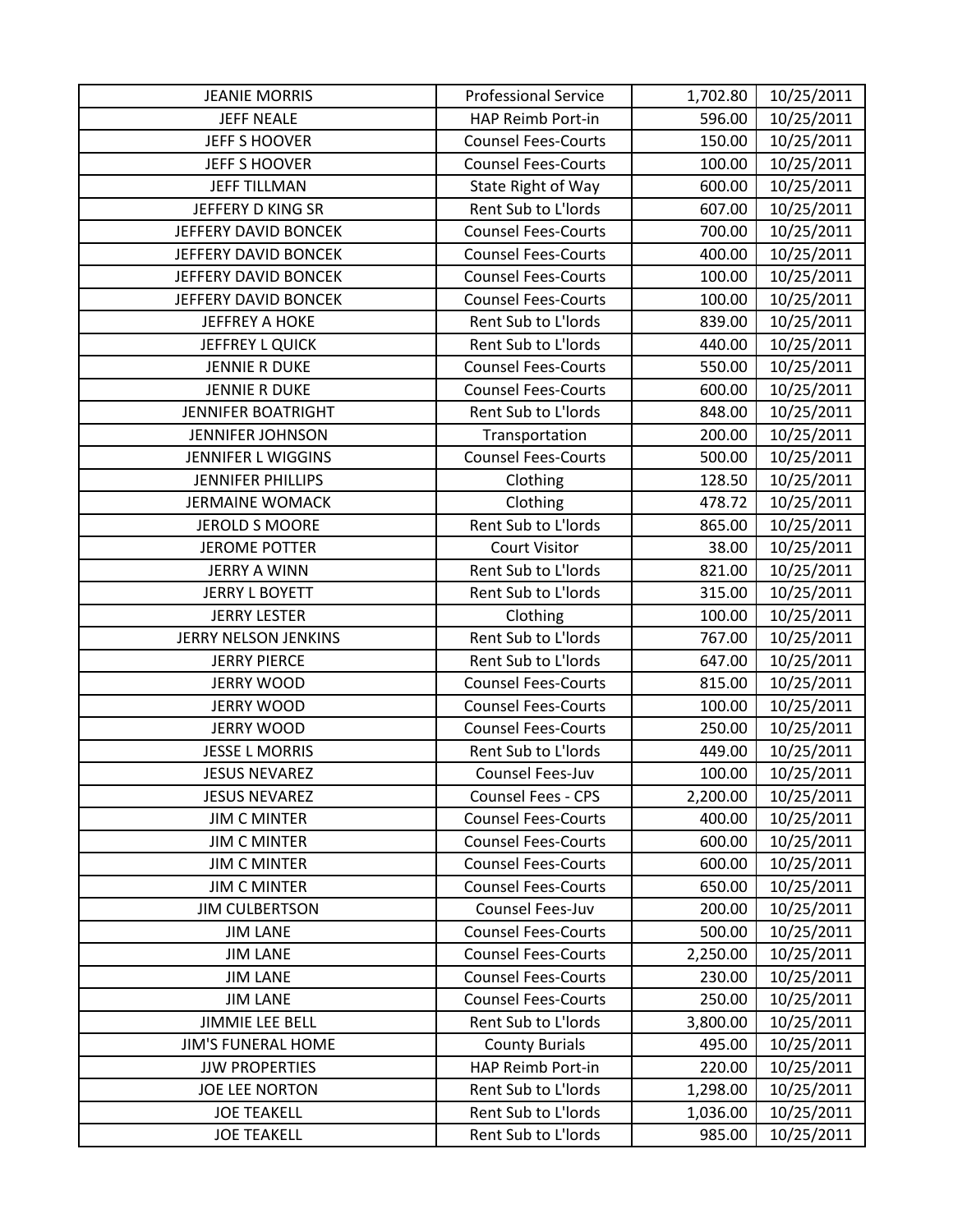| <b>JOETTA KEENE</b>          | <b>Counsel Fees-Courts</b>  | 1,843.75  | 10/25/2011 |
|------------------------------|-----------------------------|-----------|------------|
| <b>JOETTA KEENE</b>          | <b>Counsel Fees-Courts</b>  | 3,975.00  | 10/25/2011 |
| <b>JOETTA KEENE</b>          | <b>Counsel Fees-Courts</b>  | 300.00    | 10/25/2011 |
| <b>JOETTA KEENE</b>          | <b>Counsel Fees-Courts</b>  | 475.00    | 10/25/2011 |
| <b>JOHN AVERY</b>            | <b>Counsel Fees-Courts</b>  | 700.00    | 10/25/2011 |
| <b>JOHN AVERY</b>            | <b>Counsel Fees-Courts</b>  | 450.00    | 10/25/2011 |
| <b>JOHN BENOIST</b>          | <b>Counsel Fees-Probate</b> | 400.00    | 10/25/2011 |
| <b>JOHN CARL BEATTY</b>      | <b>Counsel Fees-Courts</b>  | 500.00    | 10/25/2011 |
| <b>JOHN CARL BEATTY</b>      | <b>Counsel Fees-Courts</b>  | 900.00    | 10/25/2011 |
| <b>JOHN CARL BEATTY</b>      | <b>Counsel Fees-Courts</b>  | 1,900.00  | 10/25/2011 |
| <b>JOHN CARL BEATTY</b>      | <b>Counsel Fees-Courts</b>  | 1,125.00  | 10/25/2011 |
| <b>JOHN CARL BEATTY</b>      | Counsel Fees - CPS          | 100.00    | 10/25/2011 |
| JOHN DAVID ALVAREZ           | Rent Sub to L'Iords         | 701.00    | 10/25/2011 |
| <b>JOHN ECK</b>              | <b>Counsel Fees - CPS</b>   | 100.00    | 10/25/2011 |
| <b>JOHN HARDING</b>          | <b>Counsel Fees-Courts</b>  | 700.00    | 10/25/2011 |
| <b>JOHN HARDING</b>          | <b>Counsel Fees-Courts</b>  | 500.00    | 10/25/2011 |
| <b>JOHN J HALE</b>           | Rent Sub to L'Iords         | 720.00    | 10/25/2011 |
| JOHN KELLY BRITTAIN PROPERTY | Rent Sub to L'Iords         | 15,963.00 | 10/25/2011 |
| JOHN KELLY BRITTAIN PROPERTY | Rent Sub to L'Iords         | 333.00    | 10/25/2011 |
| JOHN KELLY BRITTAIN PROPERTY | HAP Reimb Port-in           | 1,590.00  | 10/25/2011 |
| <b>JOHN L POWERS</b>         | Rent Sub to L'Iords         | 638.00    | 10/25/2011 |
| <b>JOHN LINEBARGER</b>       | <b>Counsel Fees-Courts</b>  | 100.00    | 10/25/2011 |
| <b>JOHN LINEBARGER</b>       | <b>Counsel Fees-Courts</b>  | 400.00    | 10/25/2011 |
| <b>JOHN LINEBARGER</b>       | <b>Counsel Fees-Courts</b>  | 475.00    | 10/25/2011 |
| <b>JOHN LINEBARGER</b>       | <b>Counsel Fees-Courts</b>  | 400.00    | 10/25/2011 |
| <b>JOHN LINEBARGER</b>       | <b>Counsel Fees-Courts</b>  | 300.00    | 10/25/2011 |
| <b>JOHN M RAHIMI</b>         | Rent Sub to L'Iords         | 834.00    | 10/25/2011 |
| JOHN P MCCALL JR             | <b>Counsel Fees-Courts</b>  | 100.00    | 10/25/2011 |
| JOHN R MARA LAW BOOKS        | Law Books                   | 321.50    | 10/25/2011 |
| <b>JOHN RUDDER</b>           | Rent Sub to L'Iords         | 497.00    | 10/25/2011 |
| <b>JOHN W MCNARY</b>         | Rent Sub to L'Iords         | 360.00    | 10/25/2011 |
| <b>JOHN WARDLAW</b>          | <b>Equipment Maint</b>      | 1,081.50  | 10/25/2011 |
| JOHN WARDLAW                 | <b>Equipment Maint</b>      | 100.00    | 10/25/2011 |
| <b>JOHN WARDLAW</b>          | <b>Equipment Maint</b>      | 1,950.00  | 10/25/2011 |
| <b>JOHNNIE LEE WHITE</b>     | Rent Sub to L'Iords         | 473.00    | 10/25/2011 |
| <b>JOHNNY L MIKLE</b>        | Rent Sub to L'Iords         | 1,000.00  | 10/25/2011 |
| <b>JOHNNY R STEPHENS</b>     | Rent Sub to L'Iords         | 396.00    | 10/25/2011 |
| <b>JOHNSON &amp; JOHNSON</b> | <b>Counsel Fees-Courts</b>  | 791.00    | 10/25/2011 |
| <b>JOHNSON &amp; JOHNSON</b> | <b>Counsel Fees-Courts</b>  | 500.00    | 10/25/2011 |
| <b>JOHNSON &amp; JOHNSON</b> | <b>Counsel Fees-Courts</b>  | 200.00    | 10/25/2011 |
| <b>JOHNSON &amp; JOHNSON</b> | <b>Counsel Fees-Courts</b>  | 250.00    | 10/25/2011 |
| JOHNSON FAMILY PARTNERSHIP   | Rent Sub to L'Iords         | 3,755.00  | 10/25/2011 |
| JOHNSON FAMILY PARTNERSHIP   | Rent Sub to L'Iords         | 427.00    | 10/25/2011 |
| <b>JOHNSON PROPERTIES</b>    | Rent Sub to L'Iords         | 275.00    | 10/25/2011 |
| <b>JON GULLEY</b>            | Clothing                    | 400.00    | 10/25/2011 |
| <b>JON WESTROM</b>           | Rent Sub to L'Iords         | 1,057.00  | 10/25/2011 |
| <b>JON WESTROM</b>           | Rent Sub to L'Iords         | 595.00    | 10/25/2011 |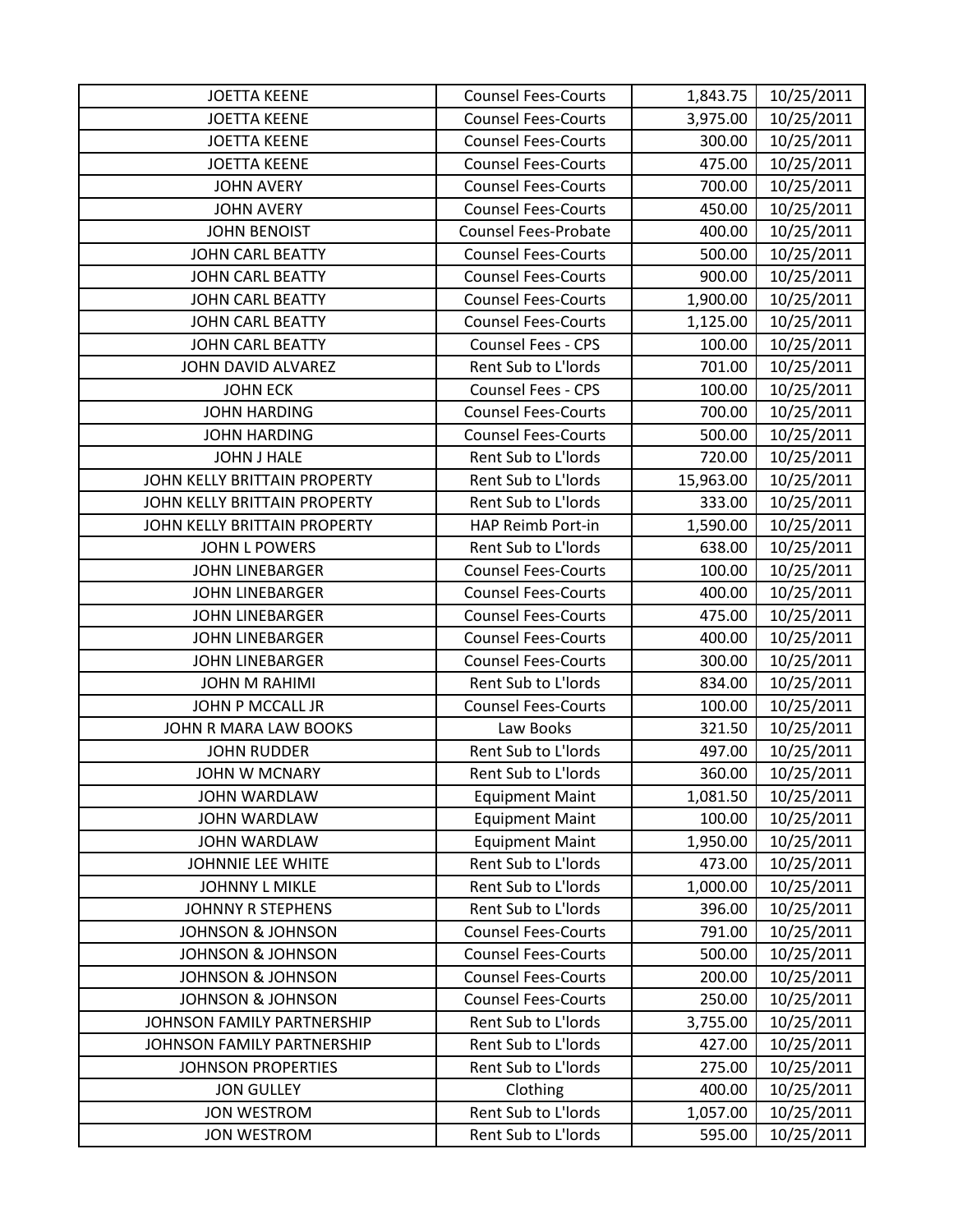| <b>JONATHAN SIMPSON</b>             | <b>Counsel Fees-Courts</b>  | 100.00   | 10/25/2011 |
|-------------------------------------|-----------------------------|----------|------------|
| <b>JONATHAN SIMPSON</b>             | <b>Counsel Fees-Courts</b>  | 450.00   | 10/25/2011 |
| <b>JONATHAN SIMPSON</b>             | <b>Counsel Fees-Courts</b>  | 237.50   | 10/25/2011 |
| <b>JONATHAN SIMPSON</b>             | <b>Counsel Fees-Courts</b>  | 237.50   | 10/25/2011 |
| <b>JONES X-RAY INC</b>              | <b>Equipment Maint</b>      | 857.40   | 10/25/2011 |
| JONES X-RAY INC                     | Transportation              | 35.46    | 10/25/2011 |
| <b>JORDAN WATSON</b>                | <b>Counsel Fees-Courts</b>  | 400.00   | 10/25/2011 |
| <b>JORDON WEHNER</b>                | Rent Sub to L'Iords         | 8,790.00 | 10/25/2011 |
| <b>JORDON WEHNER</b>                | Rent Sub to L'Iords         | 459.00   | 10/25/2011 |
| <b>JORGE MENDOZA</b>                | Rent Sub to L'Iords         | 930.00   | 10/25/2011 |
| Jorge Sanchez                       | Travel                      | 120.00   | 10/25/2011 |
| <b>JOSE HECTOR HUANTE</b>           | Rent Sub to L'Iords         | 973.00   | 10/25/2011 |
| <b>JOSE R MERCED</b>                | Rent Sub to L'Iords         | 543.00   | 10/25/2011 |
| JOSEPH J SIMELARO                   | Rent Sub to L'Iords         | 489.00   | 10/25/2011 |
| <b>JOSHUA LEMKE</b>                 | Petit Jury Services         | 40.00    | 10/25/2011 |
| <b>JOVITA ANAYA</b>                 | Rent Sub to L'Iords         | 963.00   | 10/25/2011 |
| JOYCE E STEVENS P.C.                | <b>Counsel Fees-Courts</b>  | 100.00   | 10/25/2011 |
| JOYCE E STEVENS P.C.                | <b>Counsel Fees-Courts</b>  | 400.00   | 10/25/2011 |
| JOYCE E STEVENS P.C.                | <b>Counsel Fees-Courts</b>  | 100.00   | 10/25/2011 |
| JOYCE E STEVENS P.C.                | <b>Counsel Fees-Courts</b>  | 200.00   | 10/25/2011 |
| JP-FT WORTH APARTMENTS              | Rent Sub to L'Iords         | 2,371.00 | 10/25/2011 |
| JP-FT WORTH APARTMENTS              | Rent Sub to L'Iords         | 653.00   | 10/25/2011 |
| JPMCC 2005 LDP2 EMERALD CREST DR LL | <b>Rental Assistance</b>    | 342.00   | 10/25/2011 |
| JPMCC 2005 LDP2 EMERALD CREST DR LL | <b>Utility Assistance</b>   | 28.34    | 10/25/2011 |
| JPMORGAN CHASE BANK NA              | Education                   | 105.00   | 10/25/2011 |
| JPMORGAN CHASE BANK NA              | <b>Jury Costs</b>           | 71.33    | 10/25/2011 |
| JPMORGAN CHASE BANK NA              | Parts and Supplies          | 1,230.91 | 10/25/2011 |
| JPMORGAN CHASE BANK NA              | Education                   | 215.00   | 10/25/2011 |
| JPMORGAN CHASE BANK NA              | Education                   | 99.00    | 10/25/2011 |
| JQH-SAN MARCUS DEVELOPMENT LLC      | Education                   | 297.85   | 10/25/2011 |
| <b>JUAN M GONZALES</b>              | Rent Sub to L'Iords         | 334.00   | 10/25/2011 |
| <b>JUAN MARTINEZ</b>                | Transportation              | 50.00    | 10/25/2011 |
| <b>JUANITA M DUNLAP</b>             | Interpreter Fees            | 120.00   | 10/25/2011 |
| <b>JUANITA M DUNLAP</b>             | <b>Interpreter Fees</b>     | 90.00    | 10/25/2011 |
| JUDITH VAN HOOF                     | <b>Counsel Fees-Courts</b>  | 1,400.00 | 10/25/2011 |
| JUDITH VAN HOOF                     | Counsel Fees-Juv            | 200.00   | 10/25/2011 |
| <b>JUDITH VAN HOOF</b>              | <b>Counsel Fees - CPS</b>   | 1,050.00 | 10/25/2011 |
| <b>JUDY BUNCH</b>                   | Rent Sub to L'Iords         | 600.00   | 10/25/2011 |
| <b>JUDY G VANAMAN</b>               | Reporter's Records          | 5,728.00 | 10/25/2011 |
| <b>JUDY L HANSEN</b>                | Rent Sub to L'Iords         | 850.00   | 10/25/2011 |
| <b>JULES DEHI KOUE</b>              | Rent Sub to L'Iords         | 529.00   | 10/25/2011 |
| <b>JULIA COOK</b>                   | Rent Sub to L'Iords         | 778.00   | 10/25/2011 |
| <b>JULIAN MIJOL</b>                 | Rent Sub to L'Iords         | 516.00   | 10/25/2011 |
| JULIANNE B SHAUGHNESSY              | Rent Sub to L'Iords         | 1,171.00 | 10/25/2011 |
| <b>JULIE JACOBSON</b>               | Counsel Fees - CPS          | 100.00   | 10/25/2011 |
| <b>JULIE R BOOTH</b>                | <b>Professional Service</b> | 170.28   | 10/25/2011 |
| <b>JULIE R BOOTH</b>                | <b>Professional Service</b> | 170.28   | 10/25/2011 |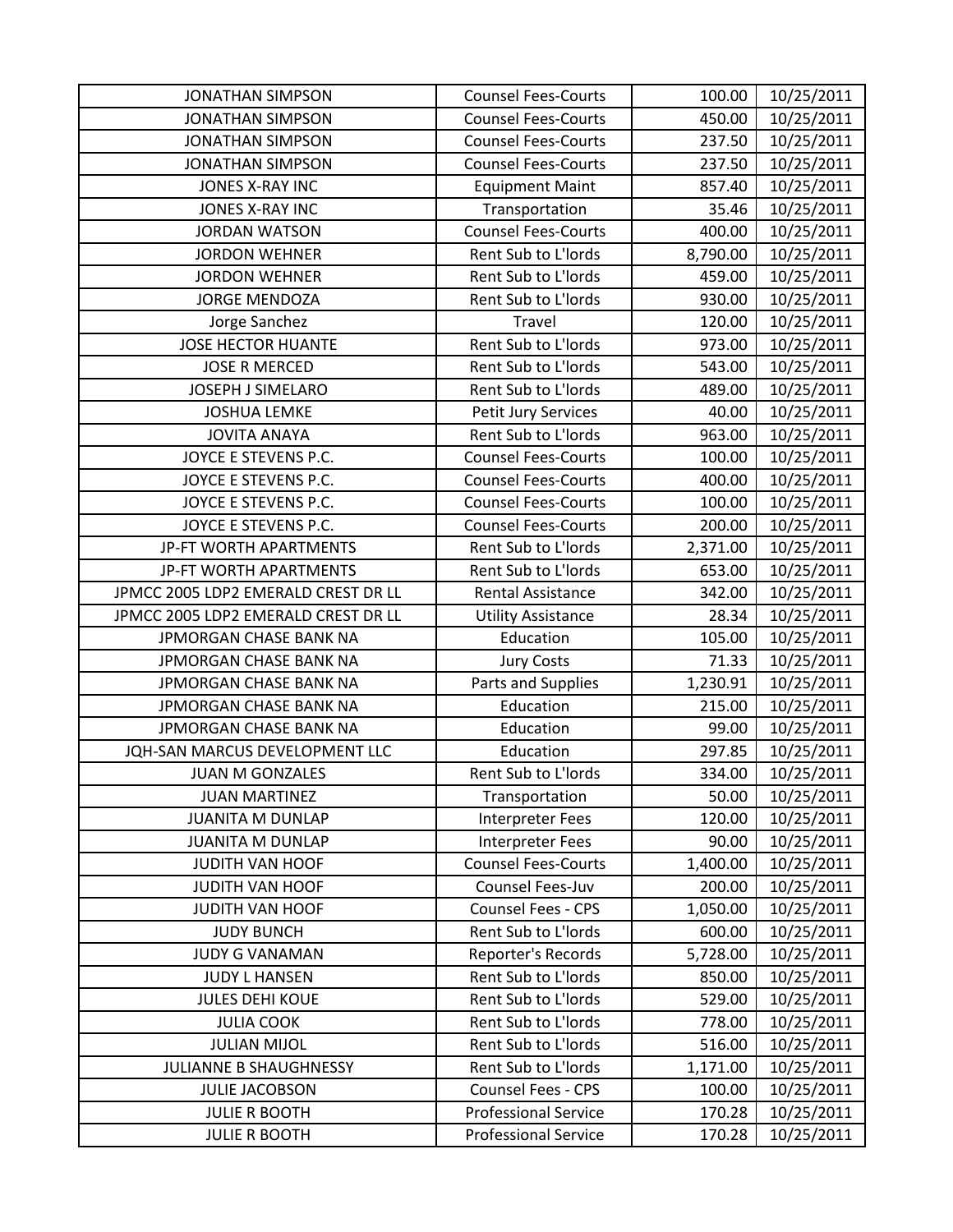| <b>JULIE R BOOTH</b>            | <b>Professional Service</b> | 340.56   | 10/25/2011 |
|---------------------------------|-----------------------------|----------|------------|
| JUNIPER GG FORT WORTH LLC       | Rent Sub to L'Iords         | 6,720.00 | 10/25/2011 |
| JUNIPER GG FORT WORTH LLC       | HAP Reimb Port-in           | 2,264.00 | 10/25/2011 |
| <b>JUST ENERGY TEXAS I CORP</b> | <b>Utility Assistance</b>   | 645.75   | 10/25/2011 |
| JUST ENERGY TEXAS I CORP        | <b>Utility Allowance</b>    | 328.00   | 10/25/2011 |
| <b>JUST ENERGY TEXAS I CORP</b> | <b>Utility Allowance</b>    | 72.00    | 10/25/2011 |
| <b>JUST ENERGY TEXAS I CORP</b> | HAP Reimb Port-in           | 86.00    | 10/25/2011 |
| <b>KARA CARRERAS</b>            | <b>Counsel Fees-Courts</b>  | 950.00   | 10/25/2011 |
| <b>KAREN A POWELL</b>           | Rent Sub to L'Iords         | 977.00   | 10/25/2011 |
| <b>KAREN C BOHLING</b>          | Rent Sub to L'Iords         | 675.00   | 10/25/2011 |
| <b>KARIM YASIN</b>              | Rent Sub to L'Iords         | 475.00   | 10/25/2011 |
| <b>KARLA WILKINSON</b>          | Clothing                    | 110.20   | 10/25/2011 |
| <b>KARMEN JOHNSON</b>           | Counsel Fees-Juv            | 200.00   | 10/25/2011 |
| <b>KARMEN JOHNSON</b>           | <b>Counsel Fees - CPS</b>   | 1,093.20 | 10/25/2011 |
| <b>KASHIF KHAN</b>              | Rent Sub to L'Iords         | 1,828.00 | 10/25/2011 |
| <b>KATHERYN HAYWOOD</b>         | <b>Counsel Fees-Courts</b>  | 550.00   | 10/25/2011 |
| KATHERYN HAYWOOD                | <b>Counsel Fees-Courts</b>  | 500.00   | 10/25/2011 |
| KATHERYN HAYWOOD                | <b>Counsel Fees-Courts</b>  | 100.00   | 10/25/2011 |
| KATHERYN HAYWOOD                | <b>Counsel Fees-Courts</b>  | 100.00   | 10/25/2011 |
| KATHLEEN GALLAGHER REALTY       | Rent Sub to L'Iords         | 2,736.00 | 10/25/2011 |
| KATHLEEN JEANNE MEGONIGAL       | Counsel Fees-Juv            | 100.00   | 10/25/2011 |
| KATHLEEN JEANNE MEGONIGAL       | Counsel Fees-Juv            | 215.00   | 10/25/2011 |
| <b>KATHRYN B HARGIS</b>         | Rent Sub to L'Iords         | 209.00   | 10/25/2011 |
| <b>KATHRYN N THOMPSON</b>       | Rent Sub to L'Iords         | 684.00   | 10/25/2011 |
| <b>KATHRYN S STEPHAN</b>        | Rent Sub to L'Iords         | 1,000.00 | 10/25/2011 |
| <b>KATHY A LOWTHORP</b>         | <b>Counsel Fees-Courts</b>  | 600.00   | 10/25/2011 |
| <b>KATHY A LOWTHORP</b>         | <b>Counsel Fees-Courts</b>  | 200.00   | 10/25/2011 |
| <b>KATHY A LOWTHORP</b>         | Counsel Fees-Juv            | 200.00   | 10/25/2011 |
| <b>KATHY WALKER</b>             | Rent Sub to L'Iords         | 1,900.00 | 10/25/2011 |
| KEARNEY/WYNN ATTORNEYS AT LAW   | <b>Counsel Fees-Courts</b>  | 2,400.00 | 10/25/2011 |
| KEARNEY/WYNN ATTORNEYS AT LAW   | <b>Counsel Fees-Courts</b>  | 1,300.00 | 10/25/2011 |
| KEITH HILDEBRANT                | Rent Sub to L'Iords         | 2,354.00 | 10/25/2011 |
| <b>KEITH MCKAY</b>              | <b>Counsel Fees-Courts</b>  | 950.00   | 10/25/2011 |
| <b>KEITH MCKAY</b>              | <b>Counsel Fees-Courts</b>  | 600.00   | 10/25/2011 |
| <b>KEITH MCKAY</b>              | <b>Counsel Fees-Courts</b>  | 125.00   | 10/25/2011 |
| KELLER SENIOR COMMUNITY LP      | Rent Sub to L'Iords         | 1,823.00 | 10/25/2011 |
| KELLER SENIOR COMMUNITY LP      | HAP Reimb Port-in           | 948.00   | 10/25/2011 |
| <b>KELLY R GOODNESS PHD</b>     | Psych Exam/Testimony        | 7,070.35 | 10/25/2011 |
| <b>KELLY R GOODNESS PHD</b>     | Psych Exam/Testimony        | 450.00   | 10/25/2011 |
| <b>KELLY R GOODNESS PHD</b>     | Psych Exam/Testimony        | 1,190.00 | 10/25/2011 |
| <b>KELLY R GOODNESS PHD</b>     | Psych Exam/Testimony        | 525.00   | 10/25/2011 |
| <b>KELLY R GOODNESS PHD</b>     | Psych Exam/Testimony        | 1,200.00 | 10/25/2011 |
| <b>KELLYE SWANDA</b>            | <b>Counsel Fees-Probate</b> | 2,200.00 | 10/25/2011 |
| <b>KENNETH CUTRER</b>           | <b>Counsel Fees-Courts</b>  | 200.00   | 10/25/2011 |
| <b>KENNETH N MORTON</b>         | Rent Sub to L'Iords         | 1,355.00 | 10/25/2011 |
| <b>KENNETH R GORDON PC</b>      | <b>Counsel Fees-Courts</b>  | 300.00   | 10/25/2011 |
| <b>KENNETH R GORDON PC</b>      | <b>Counsel Fees-Courts</b>  | 600.00   | 10/25/2011 |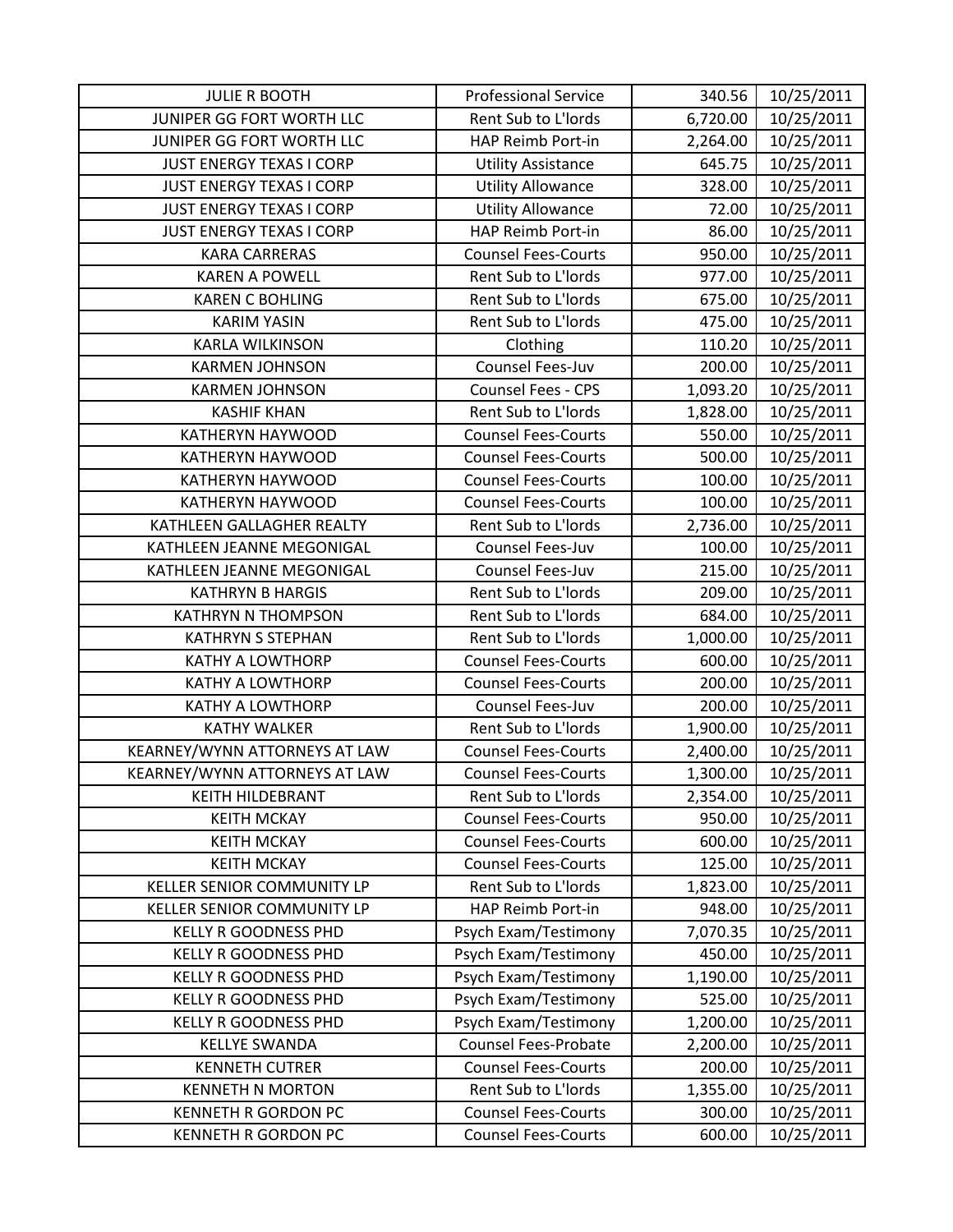| <b>KENNETH R GORDON PC</b>                                             | <b>Counsel Fees-Courts</b>                       | 500.00         | 10/25/2011               |
|------------------------------------------------------------------------|--------------------------------------------------|----------------|--------------------------|
| <b>KENNETH R GORDON PC</b>                                             | <b>Counsel Fees-Courts</b>                       | 300.00         | 10/25/2011               |
| <b>KENNETH R GORDON PC</b>                                             | <b>Counsel Fees-Courts</b>                       | 300.00         | 10/25/2011               |
| <b>KENNETH R GORDON PC</b>                                             | Cnsl Fees-Crim Appls                             | 4,806.25       | 10/25/2011               |
| <b>KENNETH W MULLEN</b>                                                | <b>Counsel Fees-Courts</b>                       | 600.00         | 10/25/2011               |
| <b>KERRI MARSHALL</b>                                                  | Rent Sub to L'Iords                              | 1,046.00       | 10/25/2011               |
| <b>KERRI WEBB</b>                                                      | Rent Sub to L'Iords                              | 390.00         | 10/25/2011               |
| <b>KERRY CRAWFORD</b>                                                  | Rent Sub to L'Iords                              | 499.00         | 10/25/2011               |
| <b>KERRY OWENS</b>                                                     | <b>Counsel Fees-Courts</b>                       | 300.00         | 10/25/2011               |
| <b>KERRY OWENS</b>                                                     | <b>Counsel Fees - CPS</b>                        | 100.00         | 10/25/2011               |
| <b>KERRY OWENS</b>                                                     | <b>Counsel Fees-Probate</b>                      | 2,200.00       | 10/25/2011               |
| <b>KERRY YANEZ</b>                                                     | <b>Counsel Fees-Courts</b>                       | 625.00         | 10/25/2011               |
| <b>KEVIN D RILEY</b>                                                   | Rent Sub to L'Iords                              | 446.00         | 10/25/2011               |
| <b>KEYANNA L HUDSPETH</b>                                              | Rent Sub to L'Iords                              | 454.00         | 10/25/2011               |
| <b>KHANH LE</b>                                                        | Rent Sub to L'Iords                              | 485.00         | 10/25/2011               |
| <b>KHANH V NGUYEN</b>                                                  | HAP Reimb Port-in                                | 546.00         | 10/25/2011               |
| KILPATRICK INSURANCE AGNCY                                             | <b>Bonds</b>                                     | 71.00          | 10/25/2011               |
| KILPATRICK INSURANCE AGNCY                                             | <b>Bonds</b>                                     | 71.00          | 10/25/2011               |
| KIMBERLEY CAMPBELL                                                     | <b>Counsel Fees-Courts</b>                       | 275.00         | 10/25/2011               |
| KIMBERLEY CAMPBELL                                                     | <b>Counsel Fees-Courts</b>                       | 500.00         | 10/25/2011               |
| KIMBERLEY CAMPBELL                                                     | <b>Counsel Fees-Courts</b>                       | 1,100.00       | 10/25/2011               |
| KIMBERLY A CHERRY                                                      | Reporter's Records                               | 112.00         | 10/25/2011               |
| <b>KIMBERLY DOWNING</b>                                                | Clothing                                         | 255.56         | 10/25/2011               |
| <b>KIMBERLY NGUYEN</b>                                                 | Rent Sub to L'Iords                              | 1,239.00       | 10/25/2011               |
| KIMLEY-HORN AND ASSOCIATES, INC                                        | <b>Professional Service</b>                      | 900.21         | 10/25/2011               |
| <b>KINDRA BROWN</b>                                                    | <b>Court Visitor</b>                             | 461.00         | 10/25/2011               |
| <b>KINSEY KROEGER</b>                                                  | Rent Sub to L'Iords                              | 200.00         | 10/25/2011               |
| <b>KIRPAL BHOGAL</b>                                                   | Rent Sub to L'Iords                              | 1,419.00       | 10/25/2011               |
| <b>KNOWLES PUBLISHING</b>                                              | Law Books                                        | 106.87         | 10/25/2011               |
| <b>KOBBY T WARREN</b>                                                  | <b>Counsel Fees-Courts</b>                       | 150.00         | 10/25/2011               |
| <b>KOBBY T WARREN</b>                                                  | <b>Counsel Fees-Courts</b>                       | 125.00         | 10/25/2011               |
| <b>KOBBY T WARREN</b>                                                  | <b>Counsel Fees-Courts</b>                       | 100.00         | 10/25/2011               |
| <b>KOFI SEFAH</b>                                                      | Rent Sub to L'Iords                              | 631.00         | 10/25/2011               |
| KONICA MINOLTA BUSINESS SOLUTIONS                                      | <b>Equipment Maint</b>                           | 109.26         | 10/25/2011               |
| KONICA MINOLTA BUSINESS SOLUTIONS                                      | <b>Equipment Maint</b>                           | 2,935.75       | 10/25/2011               |
| KONICA MINOLTA BUSINESS SOLUTIONS                                      | <b>Equipment Maint</b>                           | 310.50         | 10/25/2011               |
| KONICA MINOLTA BUSINESS SOLUTIONS                                      | <b>Equipment Maint</b>                           | 79.33          | 10/25/2011               |
| KONICA MINOLTA BUSINESS SOLUTIONS                                      | <b>Office Equip Maint</b>                        | 38.92          | 10/25/2011               |
| KONICA MINOLTA BUSINESS SOLUTIONS                                      | <b>Equipment Maint</b>                           | 200.00         | 10/25/2011               |
| KONICA MINOLTA BUSINESS SOLUTIONS                                      | <b>Equipment Maint</b>                           | 551.37         | 10/25/2011               |
| KONICA MINOLTA BUSINESS SOLUTIONS                                      | <b>Equipment Maint</b>                           | 266.62         | 10/25/2011               |
| KONICA MINOLTA BUSINESS SOLUTIONS                                      | <b>Equipment Maint</b>                           | 100.33         | 10/25/2011               |
| KONICA MINOLTA BUSINESS SOLUTIONS<br>KONICA MINOLTA BUSINESS SOLUTIONS | <b>Equipment Maint</b><br><b>Equipment Maint</b> | 5.00<br>307.20 | 10/25/2011<br>10/25/2011 |
| KONICA MINOLTA BUSINESS SOLUTIONS                                      | <b>Equipment Maint</b>                           | 5.51           | 10/25/2011               |
| KONICA MINOLTA BUSINESS SOLUTIONS                                      | <b>Equipment Maint</b>                           |                | 10/25/2011               |
| KONICA MINOLTA BUSINESS SOLUTIONS                                      |                                                  | 98.65          | 10/25/2011               |
|                                                                        | <b>Equipment Maint</b>                           |                |                          |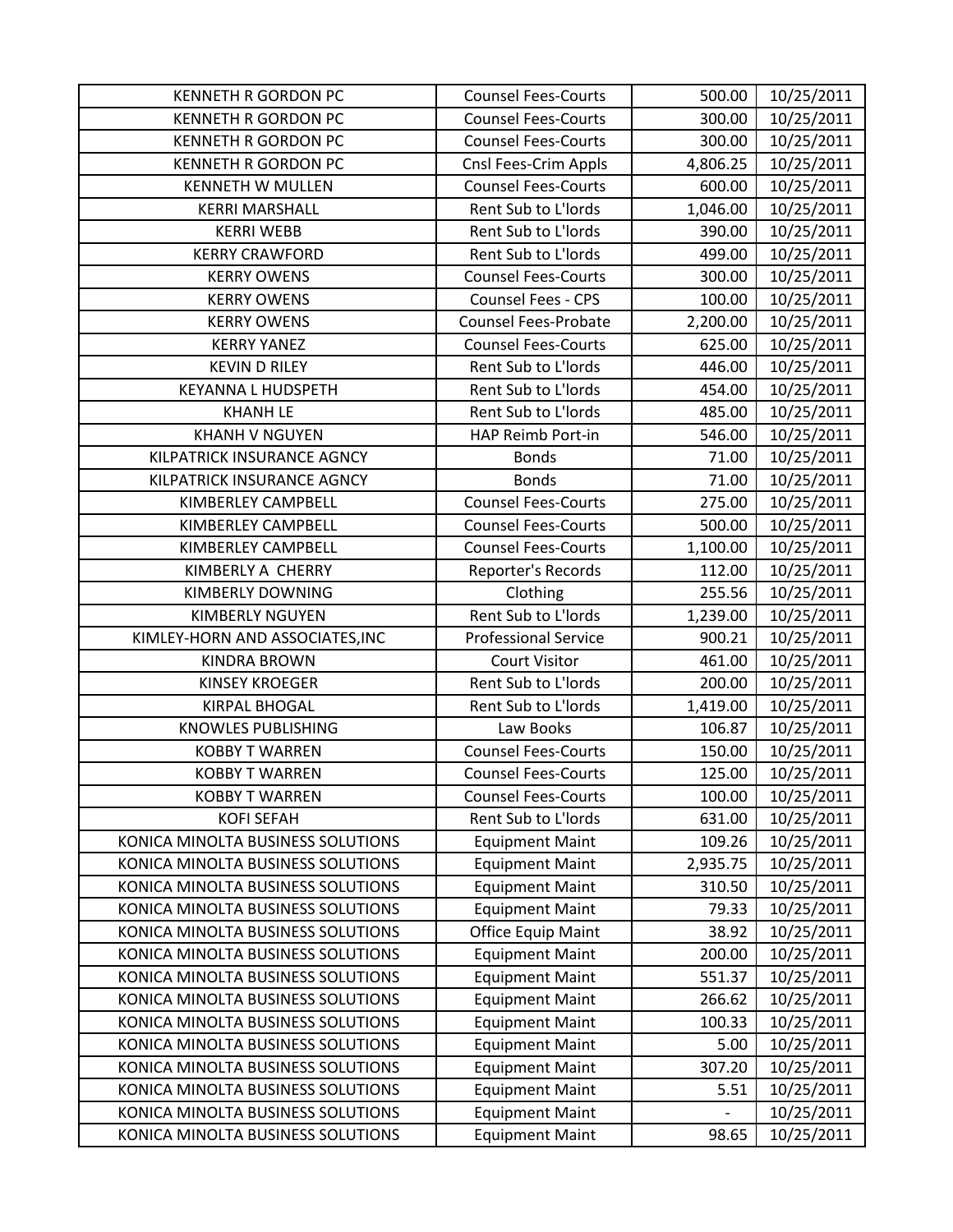| KONICA MINOLTA BUSINESS SOLUTIONS  | <b>Equipment Rentals</b>    | 93.50    | 10/25/2011 |
|------------------------------------|-----------------------------|----------|------------|
| KONICA MINOLTA BUSINESS SOLUTIONS  | <b>Equipment Rentals</b>    | 93.50    | 10/25/2011 |
| KONICA MINOLTA BUSINESS SOLUTIONS  | <b>Equipment Rentals</b>    | 93.50    | 10/25/2011 |
| KONICA MINOLTA BUSINESS SOLUTIONS  | <b>Equipment Maint</b>      | 451.00   | 10/25/2011 |
| KONICA MINOLTA BUSINESS SOLUTIONS  | <b>Equipment Maint</b>      | 75.00    | 10/25/2011 |
| KONICA MINOLTA BUSINESS SOLUTIONS  | <b>Equipment Maint</b>      | 208.25   | 10/25/2011 |
| KONICA MINOLTA BUSINESS SOLUTIONS  | <b>Equipment Maint</b>      |          | 10/25/2011 |
| KONICA MINOLTA BUSINESS SOLUTIONS  | <b>Building Maintenance</b> | 148.75   | 10/25/2011 |
| KONICA MINOLTA BUSINESS SOLUTIONS  | <b>Equipment Maint</b>      | 22.25    | 10/25/2011 |
| KONICA MINOLTA BUSINESS SOLUTIONS  | <b>Equipment Maint</b>      | 141.86   | 10/25/2011 |
| KONICA MINOLTA BUSINESS SOLUTIONS  | <b>Equipment Maint</b>      | 300.48   | 10/25/2011 |
| KONICA MINOLTA BUSINESS SOLUTIONS  | <b>Equipment Maint</b>      | 31.17    | 10/25/2011 |
| KONICA MINOLTA BUSINESS SOLUTIONS  | <b>Equipment Maint</b>      | 910.35   | 10/25/2011 |
| KONICA MINOLTA BUSINESS SOLUTIONS  | <b>Equipment Rentals</b>    | 184.18   | 10/25/2011 |
| KONICA MINOLTA BUSINESS SOLUTIONS  | <b>Equipment Maint</b>      | 416.10   | 10/25/2011 |
| KORY W NELSON PLLC                 | <b>Counsel Fees-Probate</b> | 4,500.00 | 10/25/2011 |
| <b>KOSEL INVESTMENTS INC</b>       | Rent Sub to L'Iords         | 806.00   | 10/25/2011 |
| <b>KRISTI LYNN JONES</b>           | Rent Sub to L'Iords         | 215.00   | 10/25/2011 |
| <b>KRR VILLAS ON BEAR CREEK LP</b> | Rent Sub to L'Iords         | 1,998.00 | 10/25/2011 |
| <b>KRR VILLAS ON BEAR CREEK LP</b> | HAP Reimb Port-in           | 394.00   | 10/25/2011 |
| <b>KSM EXCHANGE LLC</b>            | Parts and Supplies          | 149.73   | 10/25/2011 |
| <b>KSM EXCHANGE LLC</b>            | Parts and Supplies          | 28.22    | 10/25/2011 |
| <b>KSM EXCHANGE LLC</b>            | Parts and Supplies          | 18.34    | 10/25/2011 |
| <b>KULVIR BHOGAL</b>               | Rent Sub to L'Iords         | 3,590.00 | 10/25/2011 |
| <b>KULVIR BHOGAL</b>               | HAP Reimb Port-in           | 810.00   | 10/25/2011 |
| <b>KYLE CLAUNCH</b>                | Counsel Fees-Juv            | 200.00   | 10/25/2011 |
| <b>L C JACKSON</b>                 | <b>Utility Allowance</b>    | 32.00    | 10/25/2011 |
| LA PRIMAVERA ASSOCIATES LP         | Rent Sub to L'Iords         | 339.00   | 10/25/2011 |
| LA PRIMAVERA ASSOCIATES LP         | Rent Sub to L'Iords         | 1,060.00 | 10/25/2011 |
| LA QUINTA INN AND SUITES           | <b>Travel</b>               | 158.20   | 10/25/2011 |
| LAAUNDREANETTE L WILLIAMS          | Rent Sub to L'Iords         | 466.00   | 10/25/2011 |
| <b>LACY BRITTEN</b>                | Counsel Fees-Juv            | 400.00   | 10/25/2011 |
| <b>LADONNA GAIL AUBREY</b>         | Rent Sub to L'Iords         | 396.00   | 10/25/2011 |
| <b>LAJONDA HARRIS</b>              | Rent Sub to L'Iords         | 850.00   | 10/25/2011 |
| LAKEVIEW ON SHADY OAKS LLC         | Rent Sub to L'Iords         | 1,418.00 | 10/25/2011 |
| LAKEVIEW ON SHADY OAKS LLC         | Rent Sub to L'Iords         | 427.00   | 10/25/2011 |
| LAKEVIEW ON SHADY OAKS LLC         | HAP Reimb Port-in           | 1,101.00 | 10/25/2011 |
| LAL CHAUHAN                        | Rent Sub to L'Iords         | 497.00   | 10/25/2011 |
| LAN NINH HUYNH                     | HAP Reimb Port-in           | 975.00   | 10/25/2011 |
| <b>LANCE RANKIN</b>                | Rent Sub to L'Iords         | 731.00   | 10/25/2011 |
| LANDMARK EQUIPMENT INC             | Parts and Supplies          | 630.01   | 10/25/2011 |
| LANGUAGE LINE SERVICES INC         | <b>Professional Service</b> | 527.62   | 10/25/2011 |
| LANGUAGE LINE SERVICES INC         | <b>Professional Service</b> | 1,503.46 | 10/25/2011 |
| LANGUAGE LINE SERVICES INC         | <b>Professional Service</b> | 1,067.74 | 10/25/2011 |
| LANGUAGE LINE SERVICES INC         | Interpreter Fees            | 23.79    | 10/25/2011 |
| LANGUAGE LINE SERVICES INC         | Interpreter Fees            | 90.28    | 10/25/2011 |
| LANGUAGE LINE SERVICES INC         | <b>Professional Service</b> | 26.42    | 10/25/2011 |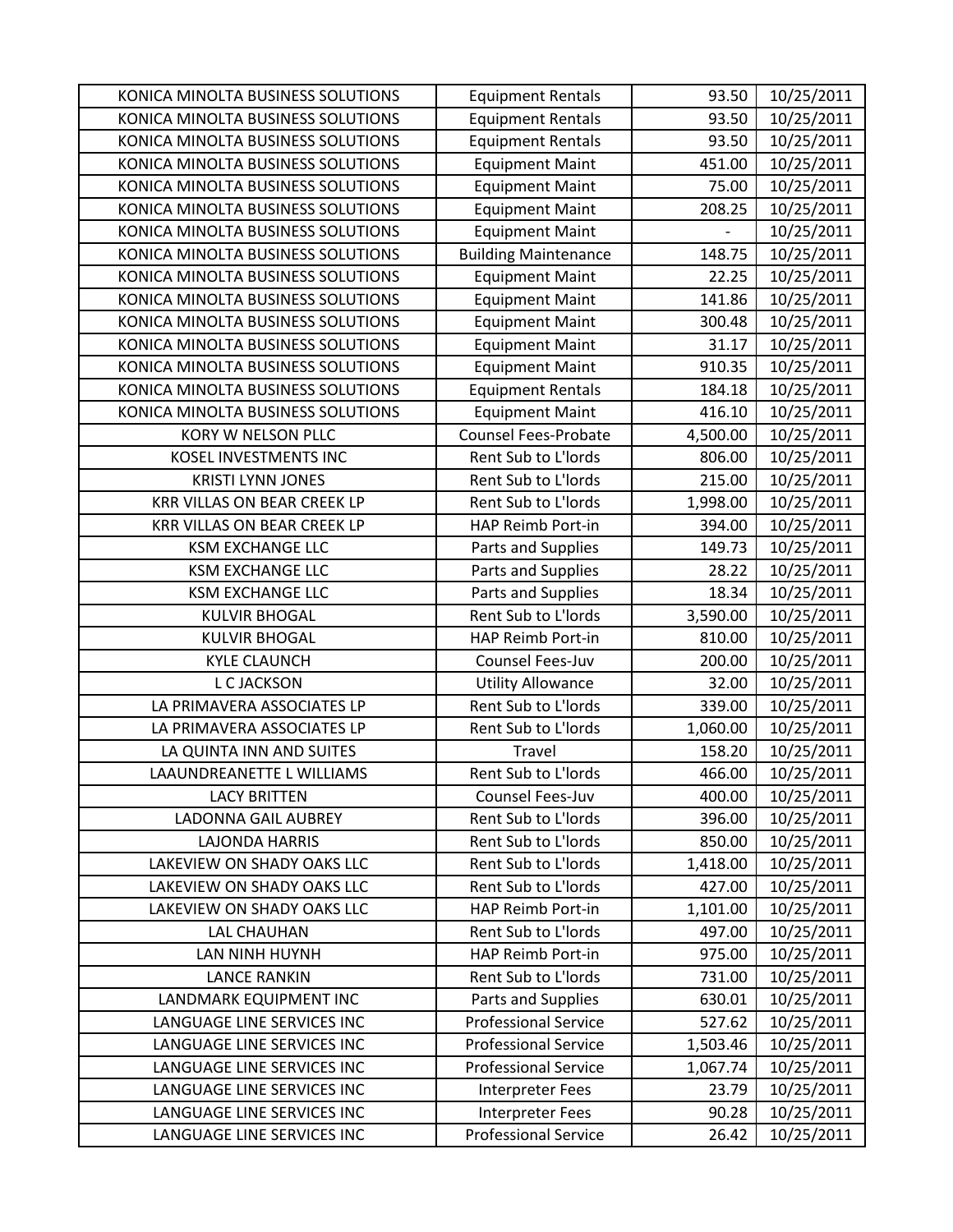| <b>LANTIS G ROBERTS</b>                        | Counsel Fees - CPS                          | 430.00           | 10/25/2011               |
|------------------------------------------------|---------------------------------------------|------------------|--------------------------|
| <b>LARRY JOE THOMAS</b>                        | Rent Sub to L'Iords                         | 345.00           | 10/25/2011               |
| LASERLINK INTERNATIONAL INC                    | <b>Supplies</b>                             | 237.00           | 10/25/2011               |
| LASERLINK INTERNATIONAL INC                    | <b>Supplies</b>                             | 632.00           | 10/25/2011               |
| LASERLINK INTERNATIONAL INC                    | <b>Supplies</b>                             | 158.00           | 10/25/2011               |
| LATOYA OUDEMS                                  | <b>Relative Assistance</b>                  | 300.00           | 10/25/2011               |
| <b>LAUCO ENTERPRISES</b>                       | Rent Sub to L'Iords                         | 550.00           | 10/25/2011               |
| <b>LAURA NIXON</b>                             | Clothing                                    | 189.12           | 10/25/2011               |
| <b>LAURA SPENCER</b>                           | Clothing                                    | 200.00           | 10/25/2011               |
| <b>LAURANCE TRAYLOR</b>                        | Rent Sub to L'Iords                         | 486.00           | 10/25/2011               |
| Lauren C Turnerhill                            | Transportation                              | 26.52            | 10/25/2011               |
| <b>LAURIVA DAY</b>                             | Rent Sub to L'Iords                         | 1,127.00         | 10/25/2011               |
| LAW ENFORCEMENT TARGETS INC                    | Range Supplies                              | 503.44           | 10/25/2011               |
| LAW OFFICE EDWARD E CASTILLO PLLC              | Counsel Fees-Juv                            | 200.00           | 10/25/2011               |
| LAW OFFICE OF ALEXANDER KIM                    | <b>Counsel Fees-Courts</b>                  | 350.00           | 10/25/2011               |
| LAW OFFICE OF ALEXANDER KIM                    | <b>Counsel Fees-Courts</b>                  | 400.00           | 10/25/2011               |
| LAW OFFICE OF ALEXANDER KIM                    | <b>Counsel Fees-Courts</b>                  | 1,050.00         | 10/25/2011               |
| LAW OFFICE OF ALEXANDER KIM                    | <b>Counsel Fees-Courts</b>                  | 1,100.00         | 10/25/2011               |
| LAW OFFICE OF ALEXANDER KIM                    | <b>Counsel Fees-Courts</b>                  | 400.00           | 10/25/2011               |
| LAW OFFICE OF ALEXANDER KIM                    | <b>Counsel Fees-Courts</b>                  | 450.00           | 10/25/2011               |
| LAW OFFICE OF BRADLEY L CLARK PC               | <b>Counsel Fees-Courts</b>                  | 400.00           | 10/25/2011               |
| LAW OFFICE OF BRADLEY L CLARK PC               | <b>Counsel Fees-Courts</b>                  | 100.00           | 10/25/2011               |
| LAW OFFICE OF BRADLEY L CLARK PC               | <b>Counsel Fees-Courts</b>                  | 2,100.00         | 10/25/2011               |
| LAW OFFICE OF BRADLEY L CLARK PC               | <b>Counsel Fees-Courts</b>                  | 700.00           | 10/25/2011               |
| LAW OFFICE OF BRADLEY L CLARK PC               | <b>Counsel Fees-Courts</b>                  | 900.00           | 10/25/2011               |
| LAW OFFICE OF HARMONY M SCHUERMAN P            | <b>Counsel Fees-Courts</b>                  | 300.00           | 10/25/2011               |
| LAW OFFICE OF HARMONY M SCHUERMAN P            | <b>Counsel Fees-Courts</b>                  | 100.00           | 10/25/2011               |
| LAW OFFICE OF HARMONY M SCHUERMAN P            | <b>Counsel Fees-Courts</b>                  | 200.00           | 10/25/2011               |
| LAW OFFICE OF JO AN G ASHLEY                   | Counsel Fees-Juv                            | 53.00            | 10/25/2011               |
| LAW OFFICE OF JO AN G ASHLEY                   | Counsel Fees - CPS                          | 100.00           | 10/25/2011               |
| LAW OFFICE OF KEE A ABLES PC                   | <b>Counsel Fees - CPS</b>                   | 100.00           | 10/25/2011               |
| LAW OFFICE OF PETROVICH & GIRAUD               | <b>Counsel Fees - CPS</b>                   | 2,234.57         | 10/25/2011               |
| LAW OFFICE OF THOMAS W MCKENZIE                | <b>Counsel Fees-Courts</b>                  | 2,016.00         | 10/25/2011               |
| LAW OFFICES OF WILLIAM T FITZGERALD            | <b>Counsel Fees-Probate</b>                 | 2,740.00         | 10/25/2011               |
| <b>LAWANDA HURST</b>                           | Rent Sub to L'Iords                         | 869.00           | 10/25/2011               |
| <b>LAWRENCE BARRETT</b>                        | Rent Sub to L'Iords                         | 419.00           | 10/25/2011               |
| <b>LAWRENCE THOMAS</b>                         | Education                                   | 25.00            | 10/25/2011               |
| <b>LAWTON HOUSING AUTHORITY</b>                | Port HAP Port-out                           | 89.00            | 10/25/2011               |
| <b>LAWTON HOUSING AUTHORITY</b>                | Port Admin Fee Expen<br>Rent Sub to L'Iords | 42.87            | 10/25/2011               |
| LAZARUS LEASING INC<br>LB-RPR RED HOLDING LLC  | <b>Rental Assistance</b>                    | 1,896.00         | 10/25/2011<br>10/25/2011 |
| <b>LEADERSHIP FORT WORTH</b>                   | <b>Dues</b>                                 | 489.00<br>100.00 | 10/25/2011               |
|                                                |                                             |                  |                          |
| LEADSONLINE LLC<br>LEAH PALOMERO PARRENO WILDE | Subscriptions<br>Rent Sub to L'Iords        | 792.00<br>401.00 | 10/25/2011<br>10/25/2011 |
| LEARNING THROUGH SPORTS INC                    | <b>Educational Material</b>                 | 2,500.00         | 10/25/2011               |
| LEARNING THROUGH SPORTS INC                    | Education                                   | 750.00           | 10/25/2011               |
| LEE E WEST                                     | Rent Sub to L'Iords                         | 1,005.00         | 10/25/2011               |
|                                                |                                             |                  |                          |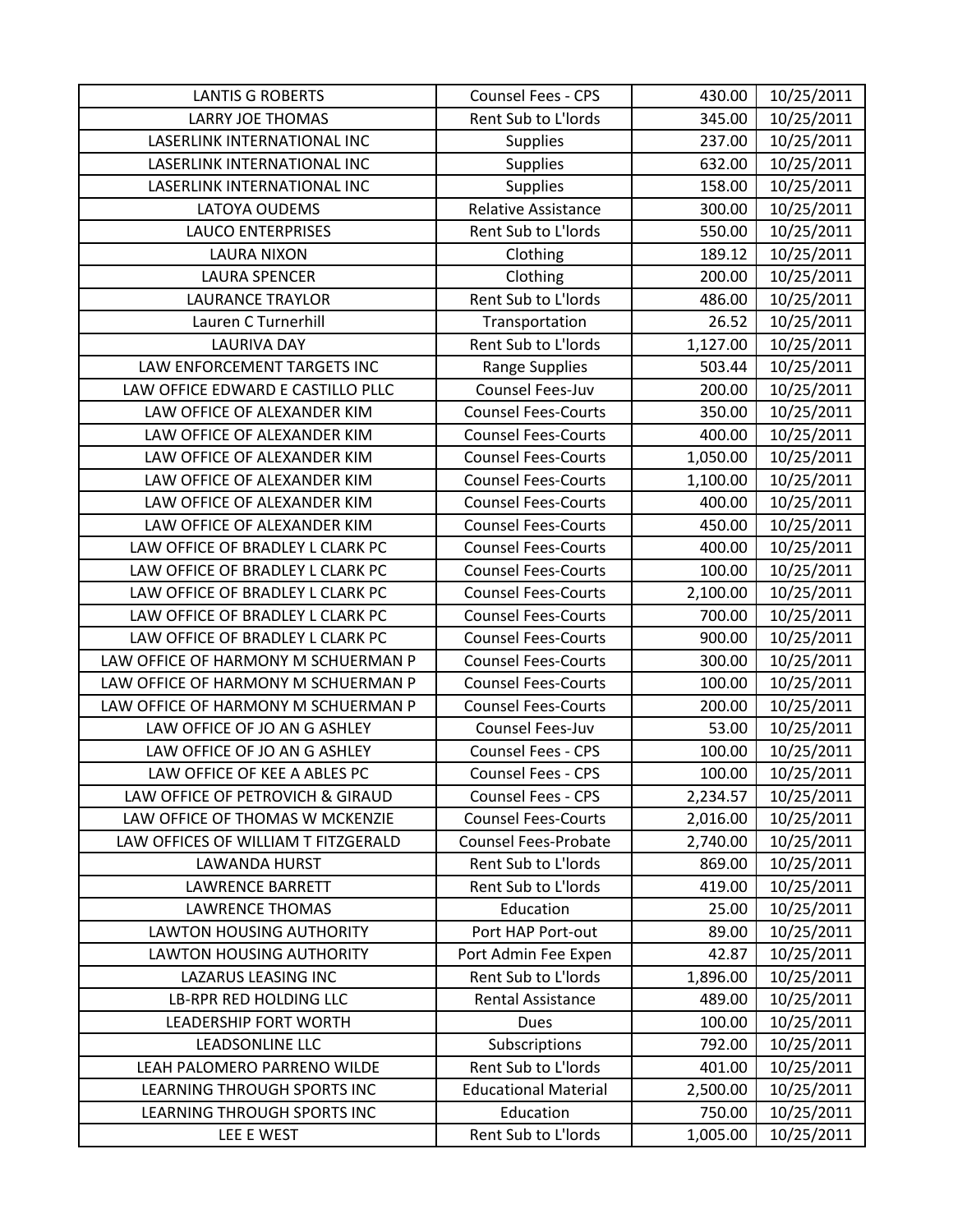| LEGG MASON REAL ESTATE CAPITAL II   | Rent Sub to L'Iords         | 5,743.00  | 10/25/2011 |
|-------------------------------------|-----------------------------|-----------|------------|
| LEIGH ANN SCHENK                    | Counsel Fees - CPS          | 200.00    | 10/25/2011 |
| <b>LEIGH BATTEN</b>                 | Clothing                    | 100.00    | 10/25/2011 |
| <b>LEIGH DAVIS</b>                  | <b>Counsel Fees-Courts</b>  | 550.00    | 10/25/2011 |
| <b>LEIGH DAVIS</b>                  | <b>Counsel Fees-Courts</b>  | 2,417.64  | 10/25/2011 |
| <b>LEIGH HALE</b>                   | Clothing                    | 111.45    | 10/25/2011 |
| <b>LEIGH MOURING</b>                | Rent Sub to L'Iords         | 320.00    | 10/25/2011 |
| LENA POPE HOME INC                  | <b>Counseling Services</b>  | 11,798.16 | 10/25/2011 |
| LENA POPE HOME INC                  | Psych Exam/Testimony        | 910.00    | 10/25/2011 |
| LENA POPE HOME INC                  | Prepaid - Rent              | 21,185.25 | 10/25/2011 |
| LENA POPE HOME INC                  | <b>Professional Service</b> | 3,067.36  | 10/25/2011 |
| LENA POPE HOME INC                  | <b>Professional Service</b> | 3,998.00  | 10/25/2011 |
| <b>LEO CARTER</b>                   | Rent Sub to L'Iords         | 901.00    | 10/25/2011 |
| <b>LEON REED JR</b>                 | <b>Counsel Fees-Courts</b>  | 237.50    | 10/25/2011 |
| LEONARD W MOORE III                 | Rent Sub to L'Iords         | 4,366.00  | 10/25/2011 |
| LEONARD W MOORE III                 | Rent Sub to L'Iords         | 645.00    | 10/25/2011 |
| <b>LEONARDS FARM AND RANCH</b>      | Parts and Supplies          | 117.00    | 10/25/2011 |
| <b>LEONARDS FARM AND RANCH</b>      | Landscaping Expense         | 94.00     | 10/25/2011 |
| <b>LEROY YORK</b>                   | Rent Sub to L'Iords         | 4,472.00  | 10/25/2011 |
| <b>LESLIE JOHNS</b>                 | <b>Counsel Fees-Courts</b>  | 330.00    | 10/25/2011 |
| <b>LESLIE JOHNS</b>                 | <b>Counsel Fees-Courts</b>  | 515.00    | 10/25/2011 |
| <b>LESLIE JOHNS</b>                 | <b>Counsel Fees-Courts</b>  | 550.00    | 10/25/2011 |
| <b>LESLIE JOHNS</b>                 | <b>Counsel Fees-Courts</b>  | 700.00    | 10/25/2011 |
| <b>LESLIE JOHNS</b>                 | <b>Counsel Fees-Courts</b>  | 200.00    | 10/25/2011 |
| <b>LESLIE JOHNS</b>                 | <b>Counsel Fees-Courts</b>  | 400.00    | 10/25/2011 |
| <b>LESLIE JOHNS</b>                 | <b>Counsel Fees-Courts</b>  | 100.00    | 10/25/2011 |
| <b>LESLIE NORMAN</b>                | Rent Sub to L'Iords         | 533.00    | 10/25/2011 |
| <b>LESTER K REED</b>                | Counsel Fees - CPS          | 100.00    | 10/25/2011 |
| <b>LETICIA HALL</b>                 | Clothing                    | 368.83    | 10/25/2011 |
| <b>LEX JOHNSTON</b>                 | <b>Counsel Fees-Courts</b>  | 400.00    | 10/25/2011 |
| LEXISNEXIS                          | Supplies                    | 50.47     | 10/25/2011 |
| LEXISNEXIS                          | Subscriptions               | 27.00     | 10/25/2011 |
| LEXISNEXIS                          | Subscriptions               | 27.00     | 10/25/2011 |
| LEXISNEXIS                          | Subscriptions               | 27.00     | 10/25/2011 |
| LEXISNEXIS                          | Subscriptions               | 25.00     | 10/25/2011 |
| LEXISNEXIS                          | Law Books                   | 230.00    | 10/25/2011 |
| LEXISNEXIS                          | <b>On-Line Service</b>      | 457.00    | 10/25/2011 |
| LEXISNEXIS                          | <b>On-Line Service</b>      | 46.00     | 10/25/2011 |
| LEXISNEXIS                          | <b>On-Line Service</b>      | 27.00     | 10/25/2011 |
| LEXISNEXIS                          | <b>On-Line Service</b>      | 1,130.89  | 10/25/2011 |
| LEXISNEXIS RISK DATA MANAGEMENT INC | Subscriptions               | 76.90     | 10/25/2011 |
| LIBBY BRADY REAL ESTATE INC         | Rent Sub to L'Iords         | 637.00    | 10/25/2011 |
| <b>LILLIE HATCHETT</b>              | Rent Sub to L'Iords         | 1,113.00  | 10/25/2011 |
| <b>LINDA L BALEY</b>                | <b>Professional Service</b> | 780.00    | 10/25/2011 |
| <b>LINDA PUTMAN</b>                 | Clothing                    | 250.74    | 10/25/2011 |
| LINDSEY WOOD                        | Clothing                    | 326.98    | 10/25/2011 |
| LINEBARGER GOGGAN BLAIR & SAMPSON   | JP Collection Fee           | 3,214.03  | 10/25/2011 |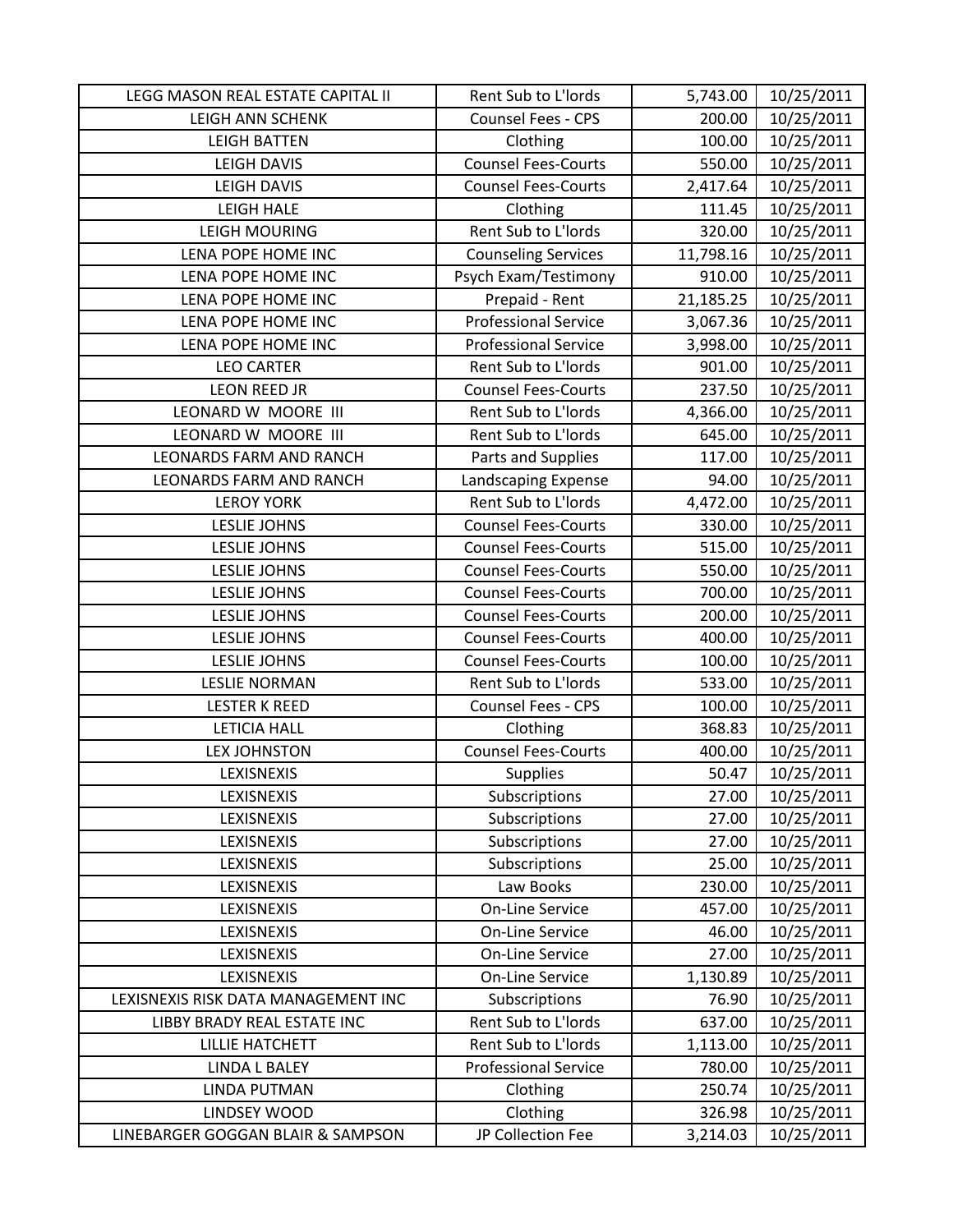| <b>LIONEL ROBINSON</b>            | Rent Sub to L'Iords         | 924.00   | 10/25/2011 |
|-----------------------------------|-----------------------------|----------|------------|
| <b>LISA C BELL</b>                | Rent Sub to L'Iords         | 710.00   | 10/25/2011 |
| <b>LISA HOOBLER</b>               | <b>Counsel Fees-Courts</b>  | 860.00   | 10/25/2011 |
| <b>LISA HOOBLER</b>               | <b>Counsel Fees-Courts</b>  | 500.00   | 10/25/2011 |
| <b>LISA HOOBLER</b>               | <b>Counsel Fees-Courts</b>  | 300.00   | 10/25/2011 |
| <b>LISA HOOBLER</b>               | <b>Counsel Fees-Courts</b>  | 760.00   | 10/25/2011 |
| <b>LISA HOOBLER</b>               | <b>Counsel Fees-Courts</b>  | 337.50   | 10/25/2011 |
| <b>LISA HOOBLER</b>               | <b>Counsel Fees-Courts</b>  | 140.00   | 10/25/2011 |
| <b>LISA HOOBLER</b>               | <b>Counsel Fees-Courts</b>  | 100.00   | 10/25/2011 |
| <b>LISA HOOBLER</b>               | <b>Counsel Fees-Courts</b>  | 100.00   | 10/25/2011 |
| <b>LISA L DAWSON</b>              | Rent Sub to L'Iords         | 658.00   | 10/25/2011 |
| Lisa McKamie-Muttiah              | Travel                      | 127.47   | 10/25/2011 |
| <b>LISA MORTON</b>                | Reporter's Records          | 1,304.00 | 10/25/2011 |
| <b>LISA MULLEN</b>                | <b>Counsel Fees-Courts</b>  | 685.00   | 10/25/2011 |
| <b>LISA MULLEN</b>                | <b>Counsel Fees-Courts</b>  | 300.00   | 10/25/2011 |
| <b>LISA MULLEN</b>                | <b>Counsel Fees-Courts</b>  | 400.00   | 10/25/2011 |
| <b>LISA MULLEN</b>                | <b>Counsel Fees-Courts</b>  | 500.00   | 10/25/2011 |
| <b>LISA MURAD</b>                 | Clothing                    | 612.50   | 10/25/2011 |
| <b>LMW REALTY TRUST</b>           | Rent Sub to L'Iords         | 393.00   | 10/25/2011 |
| <b>LMW REALTY TRUST</b>           | HAP Reimb Port-in           | 289.00   | 10/25/2011 |
| <b>LOCK TIGHT SECURITY INC</b>    | <b>Professional Service</b> | 104.50   | 10/25/2011 |
| <b>LOCK TIGHT SECURITY INC</b>    | <b>Building Maintenance</b> | 160.50   | 10/25/2011 |
| LOCK TIGHT SECURITY INC           | <b>Building Maintenance</b> | 115.00   | 10/25/2011 |
| LOCK TIGHT SECURITY INC           | <b>Building Maintenance</b> | 245.30   | 10/25/2011 |
| LOCK TIGHT SECURITY INC           | <b>Building Maintenance</b> | 125.00   | 10/25/2011 |
| LOCK TIGHT SECURITY INC           | <b>Building Maintenance</b> | 70.50    | 10/25/2011 |
| LODGE PROPERTIES MANAGEMENT LLC   | Rent Sub to L'Iords         | 2,176.00 | 10/25/2011 |
| LOI & ASSOCIATES PLLC             | <b>Counsel Fees-Courts</b>  | 225.00   | 10/25/2011 |
| <b>LONG NGUYEN</b>                | Rent Sub to L'Iords         | 684.00   | 10/25/2011 |
| <b>LOOMIS FARGO &amp; COMPANY</b> | ArmoredCar Messenger        | 400.00   | 10/25/2011 |
| <b>LOOMIS FARGO &amp; COMPANY</b> | ArmoredCar Messenger        | 400.00   | 10/25/2011 |
| <b>LOOMIS FARGO &amp; COMPANY</b> | ArmoredCar Messenger        | 400.00   | 10/25/2011 |
| LOOMIS FARGO & COMPANY            | ArmoredCar Messenger        | 400.00   | 10/25/2011 |
| LOOMIS FARGO & COMPANY            | ArmoredCar Messenger        | 400.00   | 10/25/2011 |
| LOOMIS FARGO & COMPANY            | ArmoredCar Messenger        | 400.00   | 10/25/2011 |
| <b>LOOMIS FARGO &amp; COMPANY</b> | ArmoredCar Messenger        | 400.00   | 10/25/2011 |
| <b>LOOMIS FARGO &amp; COMPANY</b> | ArmoredCar Messenger        | 400.00   | 10/25/2011 |
| <b>LOOMIS FARGO &amp; COMPANY</b> | ArmoredCar Messenger        | 400.00   | 10/25/2011 |
| LOOMIS FARGO & COMPANY            | ArmoredCar Messenger        | 400.00   | 10/25/2011 |
| LOOMIS FARGO & COMPANY            | ArmoredCar Messenger        | 400.00   | 10/25/2011 |
| LOOMIS FARGO & COMPANY            | ArmoredCar Messenger        | 400.00   | 10/25/2011 |
| LOOMIS FARGO & COMPANY            | ArmoredCar Messenger        | 400.00   | 10/25/2011 |
| <b>LOOMIS FARGO &amp; COMPANY</b> | ArmoredCar Messenger        | 400.00   | 10/25/2011 |
| LOOMIS FARGO & COMPANY            | ArmoredCar Messenger        | 400.00   | 10/25/2011 |
| <b>LOOMIS FARGO &amp; COMPANY</b> | ArmoredCar Messenger        | 400.00   | 10/25/2011 |
| LOOMIS FARGO & COMPANY            | ArmoredCar Messenger        | 400.00   | 10/25/2011 |
| LOOMIS FARGO & COMPANY            | ArmoredCar Messenger        | 400.00   | 10/25/2011 |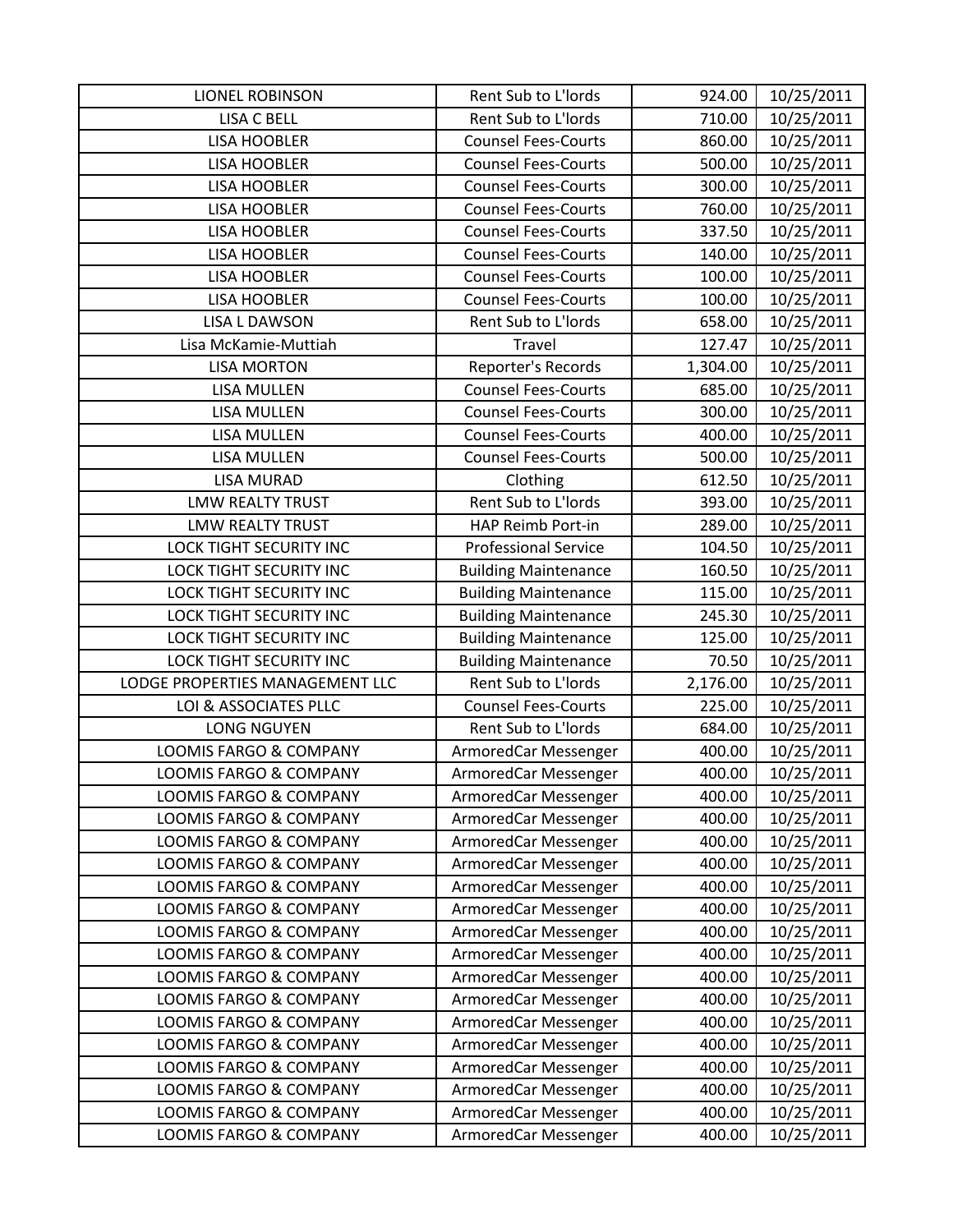| <b>LOOMIS FARGO &amp; COMPANY</b>   | ArmoredCar Messenger        | 400.00   | 10/25/2011 |
|-------------------------------------|-----------------------------|----------|------------|
| <b>LOOMIS FARGO &amp; COMPANY</b>   | ArmoredCar Messenger        | 400.00   | 10/25/2011 |
| LOOMIS FARGO & COMPANY              | ArmoredCar Messenger        | 400.00   | 10/25/2011 |
| <b>LOOMIS FARGO &amp; COMPANY</b>   | ArmoredCar Messenger        | 400.00   | 10/25/2011 |
| <b>LOOMIS FARGO &amp; COMPANY</b>   | ArmoredCar Messenger        | 400.00   | 10/25/2011 |
| <b>LOOMIS FARGO &amp; COMPANY</b>   | ArmoredCar Messenger        | 80.00    | 10/25/2011 |
| <b>LOOMIS FARGO &amp; COMPANY</b>   | ArmoredCar Messenger        | 160.00   | 10/25/2011 |
| <b>LOOMIS FARGO &amp; COMPANY</b>   | ArmoredCar Messenger        | 80.00    | 10/25/2011 |
| <b>LOOMIS FARGO &amp; COMPANY</b>   | ArmoredCar Messenger        | 80.00    | 10/25/2011 |
| <b>LOOMIS FARGO &amp; COMPANY</b>   | ArmoredCar Messenger        | 80.00    | 10/25/2011 |
| <b>LOREN C GREEN PC</b>             | <b>Counsel Fees-Courts</b>  | 275.00   | 10/25/2011 |
| <b>LOREN C GREEN PC</b>             | <b>Counsel Fees-Courts</b>  | 1,300.00 | 10/25/2011 |
| <b>LOREN C GREEN PC</b>             | <b>Counsel Fees-Courts</b>  | 300.00   | 10/25/2011 |
| <b>LORETHA FREEMAN</b>              | Clothing                    | 225.00   | 10/25/2011 |
| <b>LORI DEANGELIS</b>               | <b>Counsel Fees-Courts</b>  | 600.00   | 10/25/2011 |
| <b>LORI DEANGELIS</b>               | <b>Counsel Fees-Courts</b>  | 100.00   | 10/25/2011 |
| <b>LORIE GRAHAM</b>                 | Reporter's Records          | 36.00    | 10/25/2011 |
| <b>LORIE GRAHAM</b>                 | <b>Interpreter Fees</b>     | 120.00   | 10/25/2011 |
| <b>LORIE GRAHAM</b>                 | Reporter's Records          | 1,280.00 | 10/25/2011 |
| <b>LOUIE F RUIZ</b>                 | Rent Sub to L'Iords         | 6,195.00 | 10/25/2011 |
| <b>LOUIE F RUIZ</b>                 | Rent Sub to L'Iords         | 2,545.00 | 10/25/2011 |
| <b>LOUIE F RUIZ</b>                 | HAP Reimb Port-in           | 900.00   | 10/25/2011 |
| LOUIE M HEERWAGEN JR                | Rent Sub to L'Iords         | 519.00   | 10/25/2011 |
| LRP KENSINGTON PARK LP              | Rent Sub to L'Iords         | 660.00   | 10/25/2011 |
| LUTHERAN SOCIAL SERV OF THE SOUTH I | <b>Residential Servc</b>    | 8,295.00 | 10/25/2011 |
| <b>LUVAN T TRAN</b>                 | Rent Sub to L'Iords         | 950.00   | 10/25/2011 |
| <b>LYNDA S TARWATER</b>             | <b>Counsel Fees-Courts</b>  | 200.00   | 10/25/2011 |
| <b>LYNN TAYLOR</b>                  | Clothing                    | 383.34   | 10/25/2011 |
| LYNNETTE WALLACE                    | Rent Sub to L'Iords         | 625.00   | 10/25/2011 |
| MAEDC-FAIR OAKS LLP                 | Rent Sub to L'Iords         | 1,581.00 | 10/25/2011 |
| M F PENDERGRAF                      | Investigative               | 530.97   | 10/25/2011 |
| M F PENDERGRAF                      | Investigative               | 493.84   | 10/25/2011 |
| M F PENDERGRAF                      | Investigative               | 476.25   | 10/25/2011 |
| M MONIQUE WALTERS                   | <b>Counsel Fees-Courts</b>  | 350.00   | 10/25/2011 |
| M S AIR INC                         | <b>Building Maintenance</b> | 1,257.00 | 10/25/2011 |
| M SUZANNE FROSSARD PC               | Counsel Fees-Juv            | 200.00   | 10/25/2011 |
| M SUZANNE FROSSARD PC               | <b>Counsel Fees - CPS</b>   | 100.00   | 10/25/2011 |
| M TRENT LOFTIN                      | <b>Counsel Fees-Courts</b>  | 400.00   | 10/25/2011 |
| <b>M TRENT LOFTIN</b>               | <b>Counsel Fees-Courts</b>  | 1,100.00 | 10/25/2011 |
| M.A.N.S. DISTRIBUTORS INC           | Kitchen Supplies            | 123.54   | 10/25/2011 |
| <b>MACK TIPPENS</b>                 | Rent Sub to L'Iords         | 724.00   | 10/25/2011 |
| <b>MACKJ INC</b>                    | Rent Sub to L'Iords         | 617.00   | 10/25/2011 |
| <b>MADISON SUMMIT LTD</b>           | Prepaid - Rent              | 5,515.00 | 10/25/2011 |
| <b>MAE L HOOKS</b>                  | Rent Sub to L'Iords         | 700.00   | 10/25/2011 |
| MAEDC HULEN BEND SENIOR COMMUNITY L | Rent Sub to L'Iords         | 3,244.00 | 10/25/2011 |
| MAEDC HULEN BEND SENIOR COMMUNITY L | HAP Reimb Port-in           | 479.00   | 10/25/2011 |
| MAEDC PALM HOUSE LLC                | Rent Sub to L'Iords         | 402.00   | 10/25/2011 |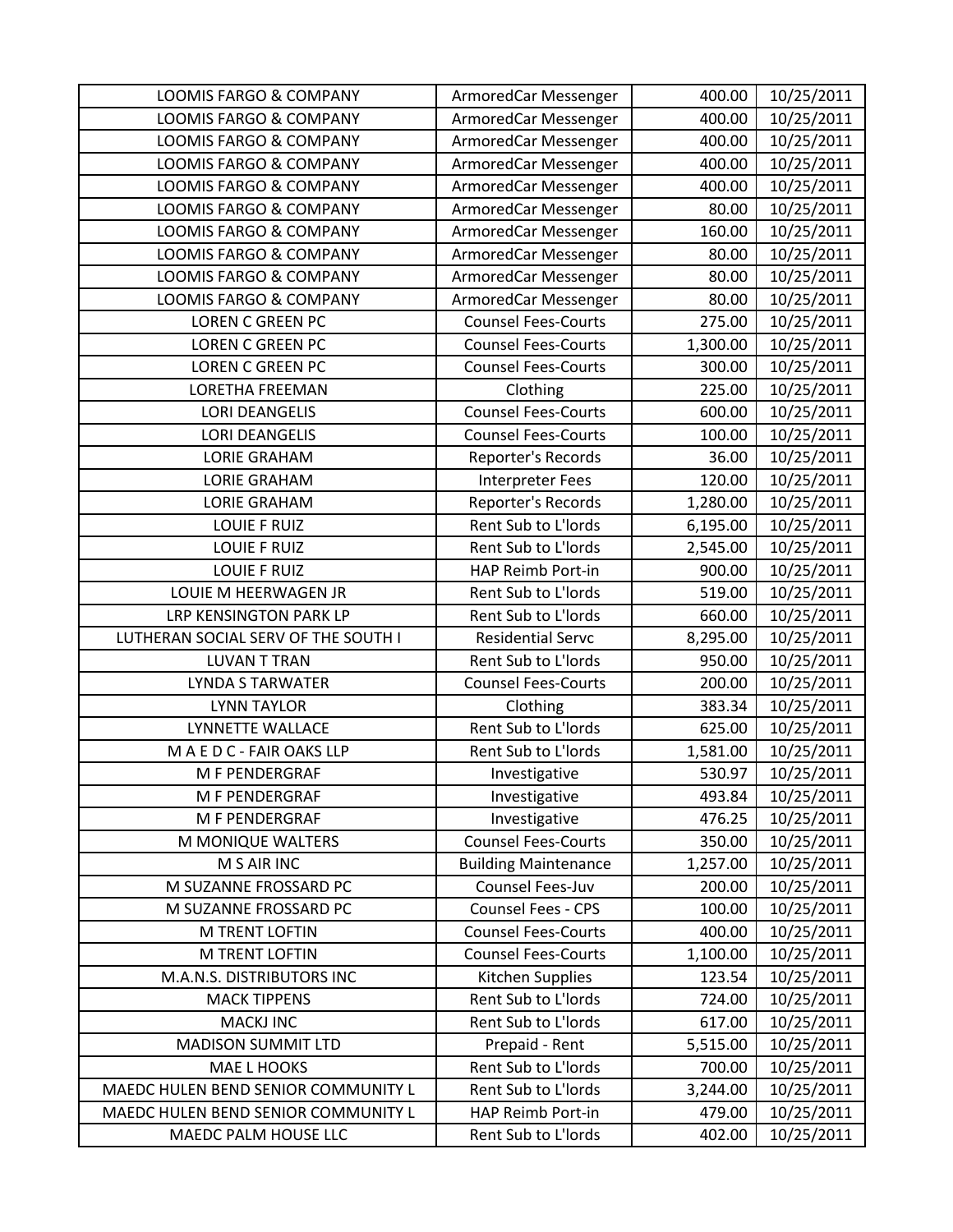| MAGNOLIA PROJECTS, LTD         | Rent Sub to L'Iords         | 610.00    | 10/25/2011 |
|--------------------------------|-----------------------------|-----------|------------|
| <b>MAHIN JAN KIANI</b>         | Rent Sub to L'Iords         | 1,035.00  | 10/25/2011 |
| <b>MAHIN JAN KIANI</b>         | Rent Sub to L'Iords         | 900.00    | 10/25/2011 |
| MAIN STREET INSTALLERS LLC     | Printing-Publication        | 349.16    | 10/25/2011 |
| MAINSTREAM PROPERTIES INC      | Rent Sub to L'Iords         | 2,042.00  | 10/25/2011 |
| <b>MAMIE BUSH JOHNSON</b>      | <b>Counsel Fees-Courts</b>  | 1,750.00  | 10/25/2011 |
| <b>MAMIE BUSH JOHNSON</b>      | <b>Counsel Fees-Courts</b>  | 100.00    | 10/25/2011 |
| <b>MAMIE BUSH JOHNSON</b>      | <b>Counsel Fees-Courts</b>  | 125.00    | 10/25/2011 |
| <b>MAMIE BUSH JOHNSON</b>      | <b>Counsel Fees-Courts</b>  | 100.00    | 10/25/2011 |
| MANAGED HEALTH NETWORK INC     | <b>Mental Health Claims</b> | 24,575.63 | 10/25/2011 |
| MANAGED HEALTH NETWORK INC     | <b>Mental Health Claims</b> | 121.00    | 10/25/2011 |
| MANAGED HEALTH NETWORK INC     | <b>Employee Assist Prog</b> | 13,319.00 | 10/25/2011 |
| MANAGED HEALTH NETWORK INC     | <b>Employee Assist Prog</b> | 1,032.06  | 10/25/2011 |
| MANAGED HEALTH NETWORK INC     | <b>Employee Assist Prog</b> | 969.00    | 10/25/2011 |
| MANAGEMENT OF SURREY OAKS LLC  | Rent Sub to L'Iords         | 1,742.00  | 10/25/2011 |
| <b>MANOHAR RAJPUT</b>          | Rent Sub to L'Iords         | 217.00    | 10/25/2011 |
| MANSFIELD RETIREMENT LTD       | Rent Sub to L'Iords         | 279.00    | 10/25/2011 |
| MANUEL DELGADO JR              | Rent Sub to L'Iords         | 160.00    | 10/25/2011 |
| <b>MARC GAULT</b>              | Counsel Fees-Juv            | 100.00    | 10/25/2011 |
| <b>MARC GAULT</b>              | Counsel Fees - CPS          | 150.00    | 10/25/2011 |
| <b>MARC TAKACS</b>             | Rent Sub to L'Iords         | 821.00    | 10/25/2011 |
| MARCELLA WILSON-CROPPER        | <b>Professional Service</b> | 146.25    | 10/25/2011 |
| MARCELLA WILSON-CROPPER        | <b>Professional Service</b> | 211.25    | 10/25/2011 |
| MARCELLA WILSON-CROPPER        | <b>Professional Service</b> | 341.25    | 10/25/2011 |
| MARCELLA WILSON-CROPPER        | <b>Professional Service</b> | 406.25    | 10/25/2011 |
| <b>MARGARET G ANDERSON</b>     | Rent Sub to L'Iords         | 850.00    | 10/25/2011 |
| <b>MARIA RAMIREZ</b>           | Rent Sub to L'Iords         | 848.00    | 10/25/2011 |
| MARIA ROSARIO SAI MADIGAN      | Rent Sub to L'Iords         | 583.00    | 10/25/2011 |
| <b>MARIA SANCHEZ</b>           | Rent Sub to L'Iords         | 535.00    | 10/25/2011 |
| MARIE PIGG REAL ESTATE         | Rent Sub to L'Iords         | 613.00    | 10/25/2011 |
| MARINE CREEK RESIDENTIAL LP    | Rent Sub to L'Iords         | 3,026.00  | 10/25/2011 |
| MARINE CREEK RESIDENTIAL LP    | Rent Sub to L'Iords         | 397.00    | 10/25/2011 |
| MARINE CREEK RESIDENTIAL LP    | HAP Reimb Port-in           | 815.00    | 10/25/2011 |
| <b>MARION BAUGH</b>            | Rent Sub to L'Iords         | 903.00    | 10/25/2011 |
| <b>MARION J AIKEN</b>          | Rent Sub to L'Iords         | 884.00    | 10/25/2011 |
| <b>MARK A SMITH</b>            | Rent Sub to L'Iords         | 963.00    | 10/25/2011 |
| <b>MARK D HIXSON</b>           | Rent Sub to L'Iords         | 1,268.00  | 10/25/2011 |
| MARK D SCOTT & ASSOCIATES      | <b>Counsel Fees-Courts</b>  | 150.00    | 10/25/2011 |
| MARK D SCOTT & ASSOCIATES      | <b>Counsel Fees-Courts</b>  | 100.00    | 10/25/2011 |
| MARK D SCOTT & ASSOCIATES PLLC | <b>Counsel Fees-Courts</b>  | 590.00    | 10/25/2011 |
| MARK D SCOTT & ASSOCIATES PLLC | <b>Counsel Fees-Courts</b>  | 550.00    | 10/25/2011 |
| MARK D SCOTT & ASSOCIATES PLLC | <b>Counsel Fees-Courts</b>  | 100.00    | 10/25/2011 |
| <b>MARK D SHEARER</b>          | Rent Sub to L'Iords         | 1,734.00  | 10/25/2011 |
| <b>MARK DANIEL</b>             | Cnsl Fees-Cap Murder        | 10,000.00 | 10/25/2011 |
| <b>MARK DANIEL</b>             | Cap Murder-Othr Cost        | 2,200.00  | 10/25/2011 |
| <b>MARK HUNLEY</b>             | Culverts                    | 262.62    | 10/25/2011 |
| <b>MARK MCGINNIS</b>           | Rent Sub to L'Iords         | 832.00    | 10/25/2011 |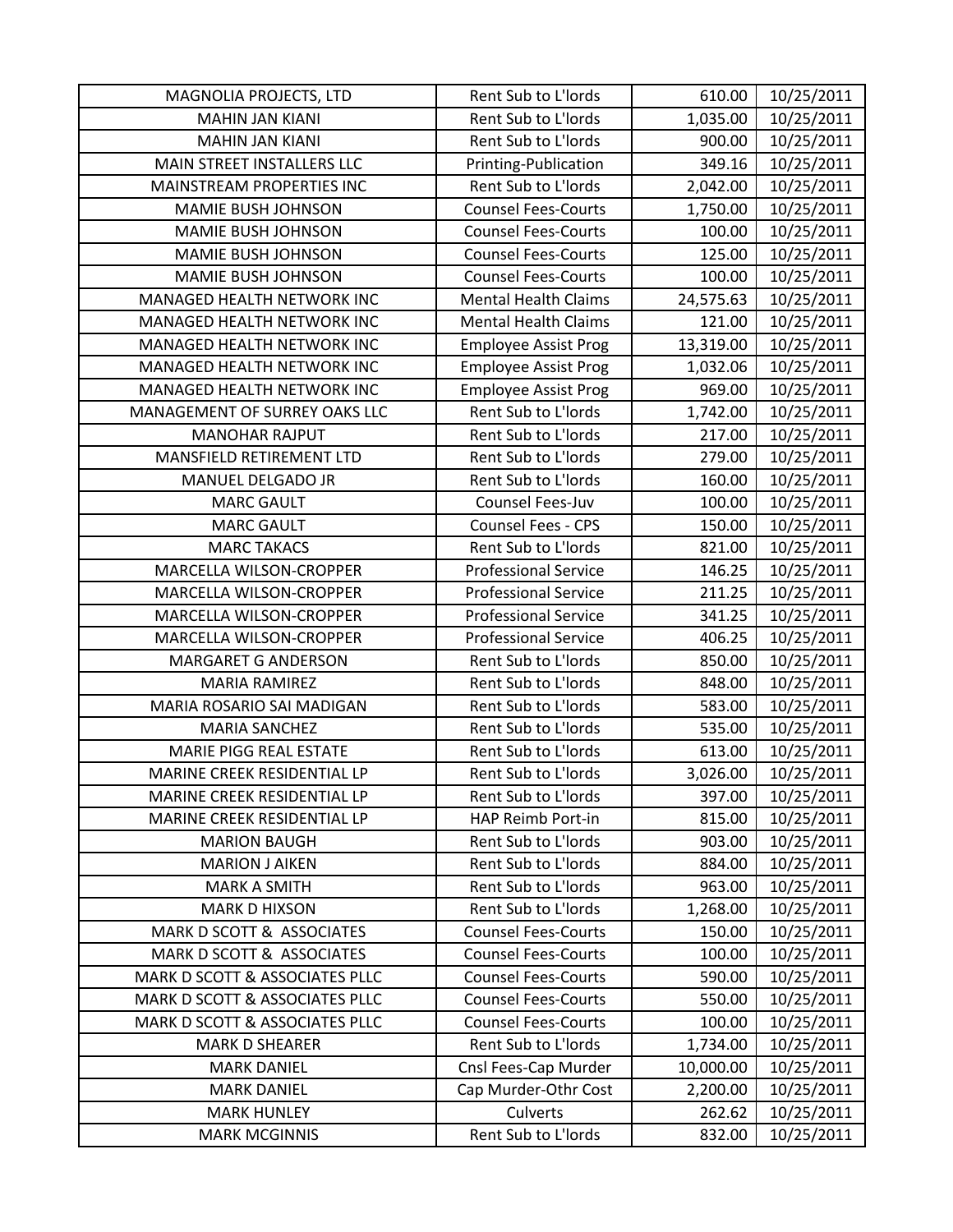| <b>MARK ROSTEET</b>               | <b>Counsel Fees-Courts</b>  | 200.00    | 10/25/2011 |
|-----------------------------------|-----------------------------|-----------|------------|
| <b>MARK ROSTEET</b>               | <b>Counsel Fees-Courts</b>  | 900.00    | 10/25/2011 |
| <b>MARK ROSTEET</b>               | <b>Counsel Fees-Courts</b>  | 100.00    | 10/25/2011 |
| <b>MARK ROSTEET</b>               | <b>Counsel Fees-Courts</b>  | 900.00    | 10/25/2011 |
| <b>MARK SCOTT WILLIS</b>          | Rent Sub to L'Iords         | 734.00    | 10/25/2011 |
| <b>MARTHA TRAN</b>                | Rent Sub to L'Iords         | 864.00    | 10/25/2011 |
| MARTIN EAGLE OIL COMPANY INC      | Gasoline Inventory          | 43,692.93 | 10/25/2011 |
| MARTIN EAGLE OIL COMPANY INC      | Gasoline Inventory          | 29,488.08 | 10/25/2011 |
| MARTIN EAGLE OIL COMPANY INC      | Fuel                        | 698.89    | 10/25/2011 |
| MARTINEZ & BONE REALTY INC        | Rent Sub to L'Iords         | 651.00    | 10/25/2011 |
| <b>MARY A CONNELL</b>             | Psych Exam/Testimony        | 3,150.00  | 10/25/2011 |
| <b>MARY A CONNELL</b>             | <b>Medical Exams</b>        | 225.00    | 10/25/2011 |
| <b>MARY B THORNTON</b>            | <b>Counsel Fees-Courts</b>  | 500.00    | 10/25/2011 |
| <b>MARY B THORNTON</b>            | <b>Counsel Fees-Courts</b>  | 4,360.00  | 10/25/2011 |
| <b>MARY ELLEN ECKLUND</b>         | Rent Sub to L'Iords         | 427.00    | 10/25/2011 |
| MARY J YOUNG                      | Counsel Fees-Juv            | 185.00    | 10/25/2011 |
| <b>MARY R THOMSEN</b>             | <b>Counsel Fees-Courts</b>  | 950.00    | 10/25/2011 |
| <b>MARY R THOMSEN</b>             | <b>Counsel Fees-Courts</b>  | 400.00    | 10/25/2011 |
| <b>MARY R THOMSEN</b>             | <b>Counsel Fees - CPS</b>   | 100.00    | 10/25/2011 |
| <b>MARY SIBLEY</b>                | <b>Relative Assistance</b>  | 600.00    | 10/25/2011 |
| MASSIE'S LOCKSMITH                | <b>Building Maintenance</b> | 277.00    | 10/25/2011 |
| MATRIX ASSOCIATES                 | Rent Sub to L'Iords         | 751.00    | 10/25/2011 |
| MATTHEW BENDER & COMPANY INC      | Law Books                   | 4,080.40  | 10/25/2011 |
| MATTHEW BENDER & COMPANY INC      | Law Books                   | 1,875.75  | 10/25/2011 |
| MATTHEW BENDER & COMPANY INC      | Law Books                   | 121.46    | 10/25/2011 |
| MATTHEW BENDER & COMPANY INC      | Law Books                   | 222.22    | 10/25/2011 |
| MCCLENDON CONSTRUCTION CO INC.    | Non-Track Const/Bldg        | 13,017.15 | 10/25/2011 |
| <b>MD RESORT</b>                  | Tuition C/room Train        | 2,077.92  | 10/25/2011 |
| <b>MD RESORT</b>                  | Tuition C/room Train        | 103.89    | 10/25/2011 |
| <b>MD RESORT</b>                  | Tuition C/room Train        | 103.89    | 10/25/2011 |
| <b>MDRD LLC</b>                   | Rent Sub to L'Iords         | 866.00    | 10/25/2011 |
| <b>MEDINA &amp; MEDINA INC</b>    | Parts and Supplies          | 37.50     | 10/25/2011 |
| <b>MELANIE F WEBB</b>             | Psych Exam/Testimony        | 900.00    | 10/25/2011 |
| MELINDA NEUMANN                   | Clothing                    | 31.17     | 10/25/2011 |
| <b>MELISSA L HAMRICK</b>          | <b>Counsel Fees-Courts</b>  | 150.00    | 10/25/2011 |
| <b>MELISSA L HAMRICK</b>          | <b>Counsel Fees-Courts</b>  | 175.00    | 10/25/2011 |
| <b>MELISSA LASTORINO</b>          | Clothing                    | 200.00    | 10/25/2011 |
| <b>MELISSIA Y TALTON</b>          | Rent Sub to L'Iords         | 535.00    | 10/25/2011 |
| MELVILLE R ASHDOWN                | Rent Sub to L'Iords         | 2,568.00  | 10/25/2011 |
| <b>MELVILLE R ASHDOWN</b>         | Rent Sub to L'Iords         | 2,147.00  | 10/25/2011 |
| MEMBER'S BUILDING MAINTENANCE LTD | <b>Custodian Services</b>   | 1,308.28  | 10/25/2011 |
| MEMBER'S BUILDING MAINTENANCE LTD | <b>Custodian Services</b>   | 1,778.32  | 10/25/2011 |
| MEMBER'S BUILDING MAINTENANCE LTD | <b>Custodian Services</b>   | 589.26    | 10/25/2011 |
| MEMBER'S BUILDING MAINTENANCE LTD | <b>Custodian Services</b>   | 1,346.88  | 10/25/2011 |
| MEMBER'S BUILDING MAINTENANCE LTD | <b>Custodian Services</b>   | 813.74    | 10/25/2011 |
| MERCANTILE PARTNERS LP            | Prepaid - Rent              | 15,545.16 | 10/25/2011 |
| MERCANTILE PARTNERS LP            | Prepaid - Other             | 5,427.54  | 10/25/2011 |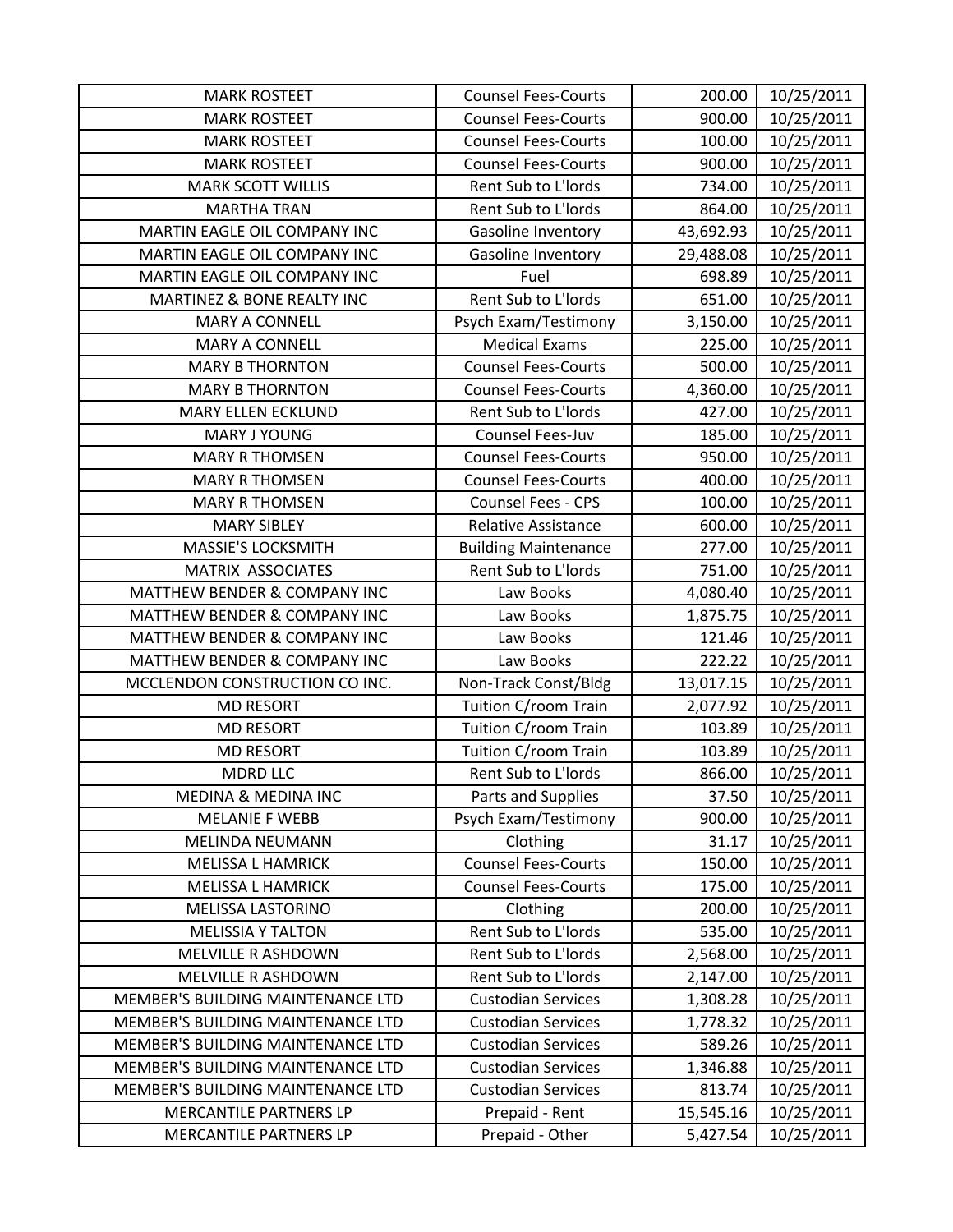| MERCANTILE PARTNERS LP         | Prepaid - Rent              | 4,216.67  | 10/25/2011 |
|--------------------------------|-----------------------------|-----------|------------|
| MERCANTILE PARTNERS LP         | Prepaid - Other             | 1,472.46  | 10/25/2011 |
| <b>MERLIN G HOLLOWAY</b>       | Rent Sub to L'Iords         | 687.00    | 10/25/2011 |
| <b>MERRY LAUREEN MOORE</b>     | <b>Court Costs</b>          | 4,500.00  | 10/25/2011 |
| <b>MERRY LAUREEN MOORE</b>     | <b>Court Costs</b>          | 1,853.00  | 10/25/2011 |
| METROPLEX OFFICE SYSTEMS INC   | <b>Equipment Maint</b>      | 1,991.25  | 10/25/2011 |
| METROPLEX OFFICE SYSTEMS INC   | <b>Computer Maintenance</b> | 3,806.00  | 10/25/2011 |
| METROPLEX SERVICE WELDING      | Lab Equip Mainten           | 255.47    | 10/25/2011 |
| METROPLEX SERVICE WELDING      | Lab Equip Mainten           | 146.43    | 10/25/2011 |
| METROPLEX SERVICE WELDING      | Lab Equip Mainten           | 190.00    | 10/25/2011 |
| METROPLEX SERVICE WELDING      | Parts and Supplies          | 65.45     | 10/25/2011 |
| METROPLEX SERVICE WELDING      | Fuel                        | 57.00     | 10/25/2011 |
| MHMR OF TARRANT COUNTY         | <b>Professional Service</b> | 2,000.00  | 10/25/2011 |
| MHMR OF TARRANT COUNTY         | Spec Needs Off Proj         | 30,006.58 | 10/25/2011 |
| MHMR OF TARRANT COUNTY         | Prepaid - Rent              | 4,247.48  | 10/25/2011 |
| MICHAEL ANDREW MUNOZ           | <b>Counsel Fees-Courts</b>  | 500.00    | 10/25/2011 |
| MICHAEL ANDREW MUNOZ           | <b>Counsel Fees-Courts</b>  | 600.00    | 10/25/2011 |
| <b>MICHAEL BERGER</b>          | <b>Counsel Fees-Courts</b>  | 400.00    | 10/25/2011 |
| MICHAEL BERGER                 | Counsel Fees-Juv            | 400.00    | 10/25/2011 |
| MICHAEL BERGER                 | Counsel Fees - CPS          | 100.00    | 10/25/2011 |
| MICHAEL BERGER                 | Cnsl Fees-Crim Appls        | 1,677.54  | 10/25/2011 |
| MICHAEL D TOLAND               | Rent Sub to L'Iords         | 439.00    | 10/25/2011 |
| MICHAEL DEEGAN                 | <b>Counsel Fees-Courts</b>  | 300.00    | 10/25/2011 |
| MICHAEL DEEGAN                 | <b>Counsel Fees-Courts</b>  | 400.00    | 10/25/2011 |
| MICHAEL DEEGAN                 | <b>Counsel Fees-Courts</b>  | 200.00    | 10/25/2011 |
| MICHAEL DEEGAN                 | <b>Counsel Fees-Courts</b>  | 125.00    | 10/25/2011 |
| MICHAEL H FLYNN                | <b>Counsel Fees-Courts</b>  | 1,700.00  | 10/25/2011 |
| MICHAEL HAILEY                 | Rent Sub to L'Iords         | 950.00    | 10/25/2011 |
| MICHAEL JAMES WILLIAMS         | Rent Sub to L'Iords         | 376.00    | 10/25/2011 |
| MICHAEL LOGAN WARE             | <b>Counsel Fees-Courts</b>  | 780.00    | 10/25/2011 |
| MICHAEL LOGAN WARE             | <b>Counsel Fees-Courts</b>  | 660.00    | 10/25/2011 |
| MICHAEL MOORE                  | Rent Sub to L'Iords         | 484.00    | 10/25/2011 |
| MICHAEL MOORE                  | Rent Sub to L'Iords         | 506.00    | 10/25/2011 |
| MICHAEL PAUL GARCIA            | <b>Counsel Fees-Courts</b>  | 825.00    | 10/25/2011 |
| MICHAEL PAUL GARCIA            | <b>Counsel Fees-Courts</b>  | 150.00    | 10/25/2011 |
| MICHAEL PAUL GARCIA            | <b>Counsel Fees-Courts</b>  | 250.00    | 10/25/2011 |
| <b>MICHAEL R GARTNER</b>       | Rent Sub to L'Iords         | 360.00    | 10/25/2011 |
| MICHAEL SHAWN MATLOCK          | <b>Counsel Fees-Courts</b>  | 650.00    | 10/25/2011 |
| MICHAEL SHAWN MATLOCK          | <b>Counsel Fees-Courts</b>  | 1,700.00  | 10/25/2011 |
| MICHAEL SHAWN MATLOCK          | <b>Counsel Fees-Courts</b>  | 550.00    | 10/25/2011 |
| MICHAEL THOMPSON               | Rent Sub to L'Iords         | 1,411.00  | 10/25/2011 |
| MICHAEL W MCCOWAN              | Rent Sub to L'Iords         | 563.00    | 10/25/2011 |
| MICHELE M JOHNSON              | Rent Sub to L'Iords         | 821.00    | 10/25/2011 |
| MICHELLE DO                    | Rent Sub to L'Iords         | 926.00    | 10/25/2011 |
| MICHELLE HEARD                 | Clothing                    | 400.00    | 10/25/2011 |
| MICHELLE I EUGENE              | Rent Sub to L'Iords         | 1,430.00  | 10/25/2011 |
| MIDWEST MEDICAL SUPPLY CO, LLC | <b>Medical Supplies</b>     | 78.80     | 10/25/2011 |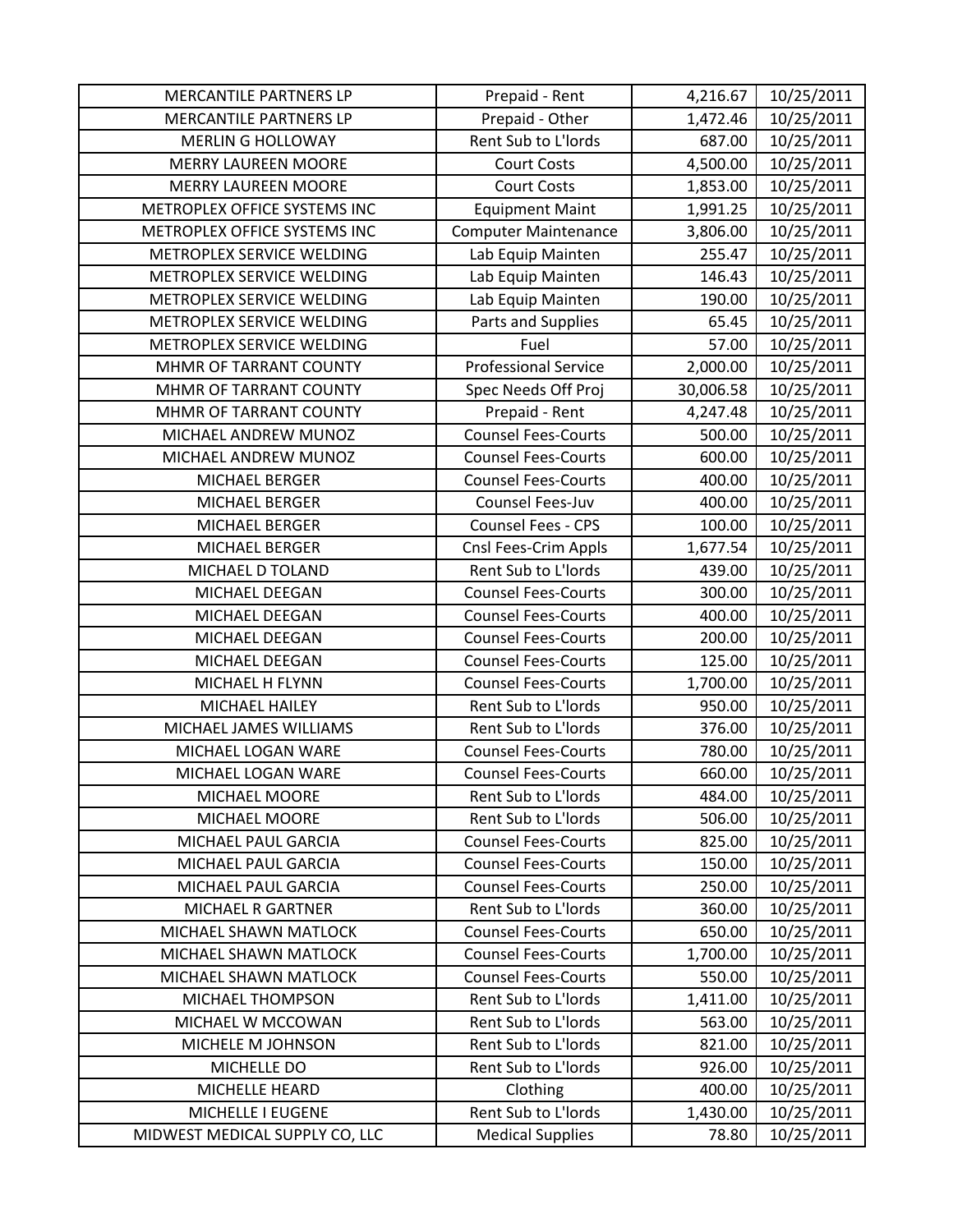| MIDWEST MEDICAL SUPPLY CO, LLC      | <b>Medical Supplies</b>    | 200.68   | 10/25/2011 |
|-------------------------------------|----------------------------|----------|------------|
| MIDWEST MEDICAL SUPPLY CO, LLC      | <b>Medical Supplies</b>    | 164.96   | 10/25/2011 |
| MIDWEST MEDICAL SUPPLY CO, LLC      | <b>Medical Supplies</b>    | 22.80    | 10/25/2011 |
| <b>MIKE CROXTON</b>                 | Rent Sub to L'Iords        | 530.00   | 10/25/2011 |
| MILL VALLEY APARTMENTS LP           | <b>Rental Assistance</b>   | 564.00   | 10/25/2011 |
| MILL VALLEY APARTMENTS LP           | <b>Utility Assistance</b>  | 73.50    | 10/25/2011 |
| MIMOSA LANE LLC                     | Prepaid - Rent             | 6,796.84 | 10/25/2011 |
| MINICK LAW PC                       | <b>Counsel Fees-Courts</b> | 650.00   | 10/25/2011 |
| MINICK LAW PC                       | <b>Counsel Fees-Courts</b> | 250.00   | 10/25/2011 |
| MINNEAPOLIS HOUSING AUTHORITY       | Port HAP Port-out          | 1,214.00 | 10/25/2011 |
| MINNEAPOLIS HOUSING AUTHORITY       | Port Admin Fee Expen       | 42.87    | 10/25/2011 |
| MIPHI INVESTMENTS LLC               | Rent Sub to L'Iords        | 520.00   | 10/25/2011 |
| MOMENTUM MGMT GROUP LLC             | Rent Sub to L'Iords        | 665.00   | 10/25/2011 |
| <b>MONICA LEUCK</b>                 | Rent Sub to L'Iords        | 562.00   | 10/25/2011 |
| <b>MONTERREY MHP PARTNERS LTD</b>   | <b>Rental Assistance</b>   | 172.13   | 10/25/2011 |
| MOORE MEDICAL LLC                   | <b>Medical Supplies</b>    | 54.10    | 10/25/2011 |
| Mr Bradley S Gatewood               | Transportation             | 7.13     | 10/25/2011 |
| Mr Charles B Fox                    | Education                  | 144.00   | 10/25/2011 |
| Mr Chris A Shahan                   | Transportation             | 36.20    | 10/25/2011 |
| Mr Christopher B Murphy             | <b>Supplies</b>            | 61.00    | 10/25/2011 |
| Mr Christopher D Bell               | Transportation             | 39.38    | 10/25/2011 |
| Mr D Miles Brissette                | Education                  | 175.39   | 10/25/2011 |
| Mr Danny W Roberson                 | Education                  | 100.00   | 10/25/2011 |
| Mr David G Jefferson                | Education                  | 18.00    | 10/25/2011 |
| Mr Douglas Fabio                    | Education                  | 20.01    | 10/25/2011 |
| Mr Herbert F Shelton                | Education                  | 158.82   | 10/25/2011 |
| Mr James A Sinclair                 | Mileage Allowance          | 207.57   | 10/25/2011 |
| Mr James A Sinclair                 | Travel                     | 110.00   | 10/25/2011 |
| Mr Michael L Rehfeld                | Education                  | 500.00   | 10/25/2011 |
| Mr Reginald Butler                  | Education                  | 229.00   | 10/25/2011 |
| Mr Roy C Brooks                     | Travel                     | 208.00   | 10/25/2011 |
| Mr Sean D Colston                   | Travel                     | 60.00    | 10/25/2011 |
| Mr Sergio Deleon                    | Education                  | 100.00   | 10/25/2011 |
| MRI COUNTRY BEND INVESTMENT FUND LP | Rent Sub to L'Iords        | 2,000.00 | 10/25/2011 |
| MRI COUNTRY BEND INVESTMENT FUND LP | Rent Sub to L'Iords        | 378.00   | 10/25/2011 |
| MRI RIVER GLEN INVESTMENT FUND LP   | Rent Sub to L'Iords        | 3,238.00 | 10/25/2011 |
| MRI RIVER GLEN INVESTMENT FUND LP   | Rent Sub to L'Iords        | 1,088.00 | 10/25/2011 |
| MRS BAIRD'S BAKERIES INC            | Food                       | 128.63   | 10/25/2011 |
| Ms Barbara A Whaley                 | Travel                     | 50.00    | 10/25/2011 |
| Ms Cynthia M Velazquez              | Travel                     | 45.51    | 10/25/2011 |
| Ms Debbie J Fillmore                | Education                  | 799.86   | 10/25/2011 |
| Ms Debbie M Spoonts                 | Transportation             | 23.88    | 10/25/2011 |
| Ms Debbie M Spoonts                 | Transportation             | 28.51    | 10/25/2011 |
| Ms Jacqueline R Sargent             | Education                  | 140.00   | 10/25/2011 |
| Ms Jennie G Hoop                    | Mileage Allowance          | 29.97    | 10/25/2011 |
| Ms Jennie G Hoop                    | Travel                     | 76.00    | 10/25/2011 |
| Ms Marian D Ross                    | Education                  | 2,051.42 | 10/25/2011 |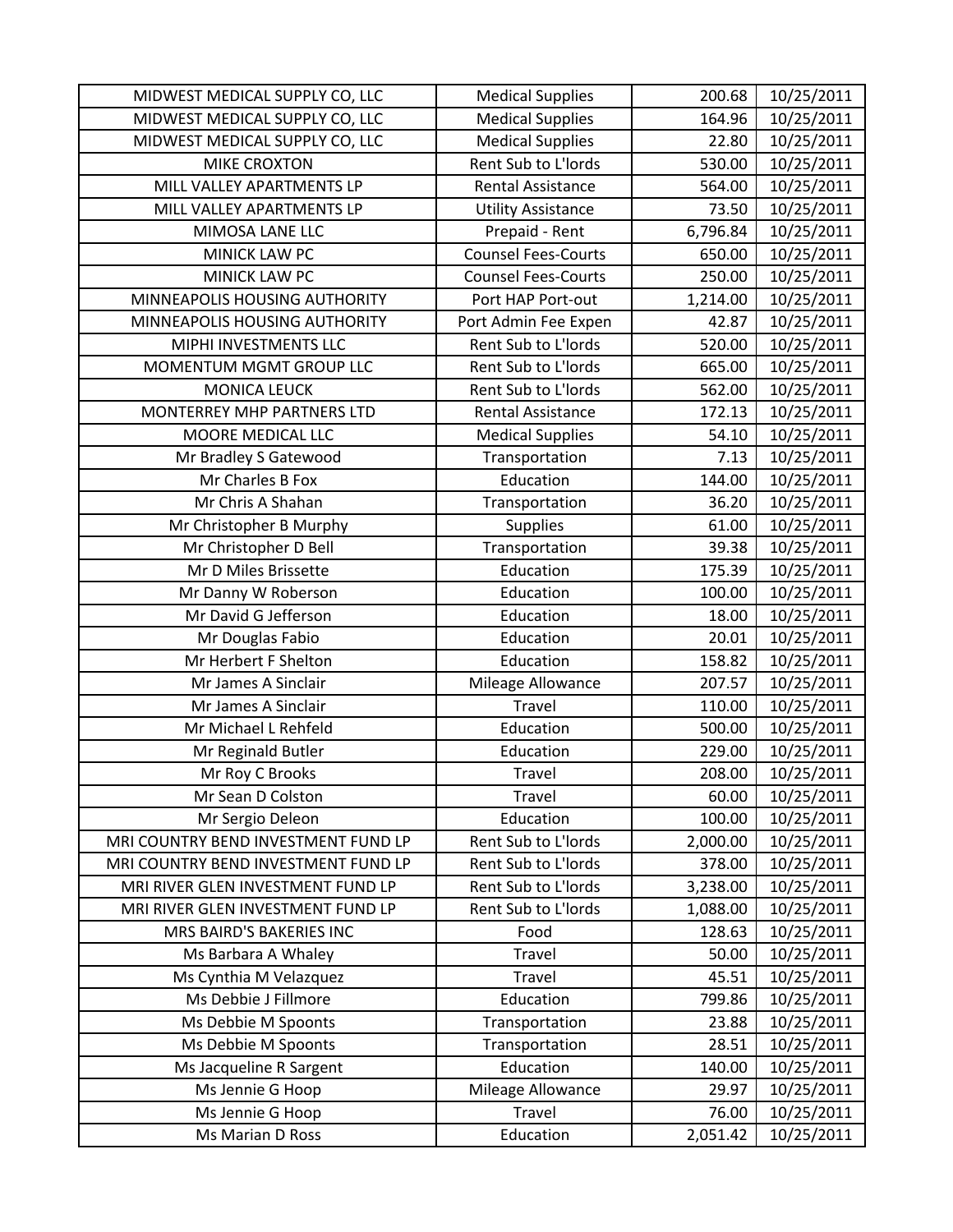| Ms Mary C Aguirre                   | Education                  | 75.17     | 10/25/2011 |
|-------------------------------------|----------------------------|-----------|------------|
| Ms Pamela L Cole                    | Education                  | 467.47    | 10/25/2011 |
| Ms Sherrye C Owen                   | Education                  | 252.78    | 10/25/2011 |
| Ms Stella Estorga                   | Education                  | 98.28     | 10/25/2011 |
| MVM SERVICES LLC                    | Prepaid - Rent             | 4,373.33  | 10/25/2011 |
| N T MIAN                            | Rent Sub to L'Iords        | 665.00    | 10/25/2011 |
| <b>NADA J RUDDOCK</b>               | Rent Sub to L'Iords        | 616.00    | 10/25/2011 |
| <b>NAFA INC</b>                     | Parts and Supplies         | 77.43     | 10/25/2011 |
| <b>NAHEED S NASIR</b>               | Rent Sub to L'Iords        | 1,400.00  | 10/25/2011 |
| <b>NAN BOWEN</b>                    | Rent Sub to L'Iords        | 254.00    | 10/25/2011 |
| NANCY J CLAUNCH                     | Rent Sub to L'Iords        | 875.00    | 10/25/2011 |
| <b>NANCY RUTH DEWEES</b>            | Counsel Fees - CPS         | 100.00    | 10/25/2011 |
| NANKUMARI RAJPUT BHATTI             | Rent Sub to L'Iords        | 1,210.00  | 10/25/2011 |
| <b>NAOYA ORIME</b>                  | Rent Sub to L'Iords        | 1,370.00  | 10/25/2011 |
| NASCO-NORTH AMERICAS CORRIDOR       | <b>Dues</b>                | 15,000.00 | 10/25/2011 |
| <b>NATHAN B POTEET</b>              | Rent Sub to L'Iords        | 1,085.00  | 10/25/2011 |
| <b>NATHAN J FRY</b>                 | HAP Reimb Port-in          | 2,475.00  | 10/25/2011 |
| NATHERRAL J WASHINGTON              | <b>Counsel Fees-Courts</b> | 100.00    | 10/25/2011 |
| NATHERRAL J WASHINGTON              | <b>Counsel Fees-Courts</b> | 312.50    | 10/25/2011 |
| NATHERRAL J WASHINGTON              | <b>Counsel Fees-Courts</b> | 1,125.00  | 10/25/2011 |
| NATIONAL 4-H COUNCIL/SUPPLY SERVICE | Education                  | 14.60     | 10/25/2011 |
| <b>NAVID ALBAND</b>                 | <b>Counsel Fees-Courts</b> | 1,537.50  | 10/25/2011 |
| <b>NAVID ALBAND</b>                 | <b>Counsel Fees-Courts</b> | 475.00    | 10/25/2011 |
| <b>NAVID ALBAND</b>                 | <b>Counsel Fees-Courts</b> | 200.00    | 10/25/2011 |
| NCTCOG - NORTH CENTRAL TEXAS        | Education                  | 250.00    | 10/25/2011 |
| NCTCOG-NORTH CENTRAL TEXAS          | Education                  | 75.00     | 10/25/2011 |
| NCTCOG-NORTH CENTRAL TEXAS          | <b>Supplies</b>            | 300.00    | 10/25/2011 |
| NEI DEVELOPMENT LLC                 | Rent Sub to L'Iords        | 750.00    | 10/25/2011 |
| NEIGHBORHOOD PARTNERS OF TX LP      | HAP Reimb Port-in          | 199.00    | 10/25/2011 |
| NELON LAW GROUP PLLC                | <b>Counsel Fees-Courts</b> | 450.00    | 10/25/2011 |
| <b>NELON LAW GROUP PLLC</b>         | <b>Counsel Fees-Courts</b> | 150.00    | 10/25/2011 |
| <b>NELON LAW GROUP PLLC</b>         | <b>Counsel Fees-Courts</b> | 350.00    | 10/25/2011 |
| <b>NELON LAW GROUP PLLC</b>         | <b>Counsel Fees-Courts</b> | 300.00    | 10/25/2011 |
| NEVILL BUSINESS MACHINES INC        | <b>Equipment Maint</b>     | 3,020.00  | 10/25/2011 |
| <b>NEVILL BUSINESS MACHINES INC</b> | <b>Equipment Maint</b>     | 200.00    | 10/25/2011 |
| <b>NEVILL BUSINESS MACHINES INC</b> | <b>Equipment Maint</b>     | 235.00    | 10/25/2011 |
| NEVILL BUSINESS MACHINES INC        | <b>Equipment Maint</b>     | 245.00    | 10/25/2011 |
| NEVILL BUSINESS MACHINES INC        | <b>Equipment Maint</b>     | 595.00    | 10/25/2011 |
| NEVILL BUSINESS MACHINES INC        | <b>Equipment Maint</b>     | 455.00    | 10/25/2011 |
| NEVILL BUSINESS MACHINES INC        | <b>Equipment Rentals</b>   | 608.00    | 10/25/2011 |
| NEVILL BUSINESS MACHINES INC        | <b>Equipment Maint</b>     | 66.50     | 10/25/2011 |
| NEXUS RECOVERY CENTER INC           | <b>Residential Servc</b>   | 3,199.80  | 10/25/2011 |
| <b>NGOC BIGH NGUYEN</b>             | Rent Sub to L'Iords        | 900.00    | 10/25/2011 |
| NGUYEN FINANCIAL NETWORK            | Rent Sub to L'Iords        | 560.00    | 10/25/2011 |
| NHS PROPERTY MANAGEMENT LLC         | <b>Rental Assistance</b>   | 536.00    | 10/25/2011 |
| NHUNG THI DINH                      | Rent Sub to L'Iords        | 911.00    | 10/25/2011 |
| NHUNG THI DINH                      | HAP Reimb Port-in          | 993.00    | 10/25/2011 |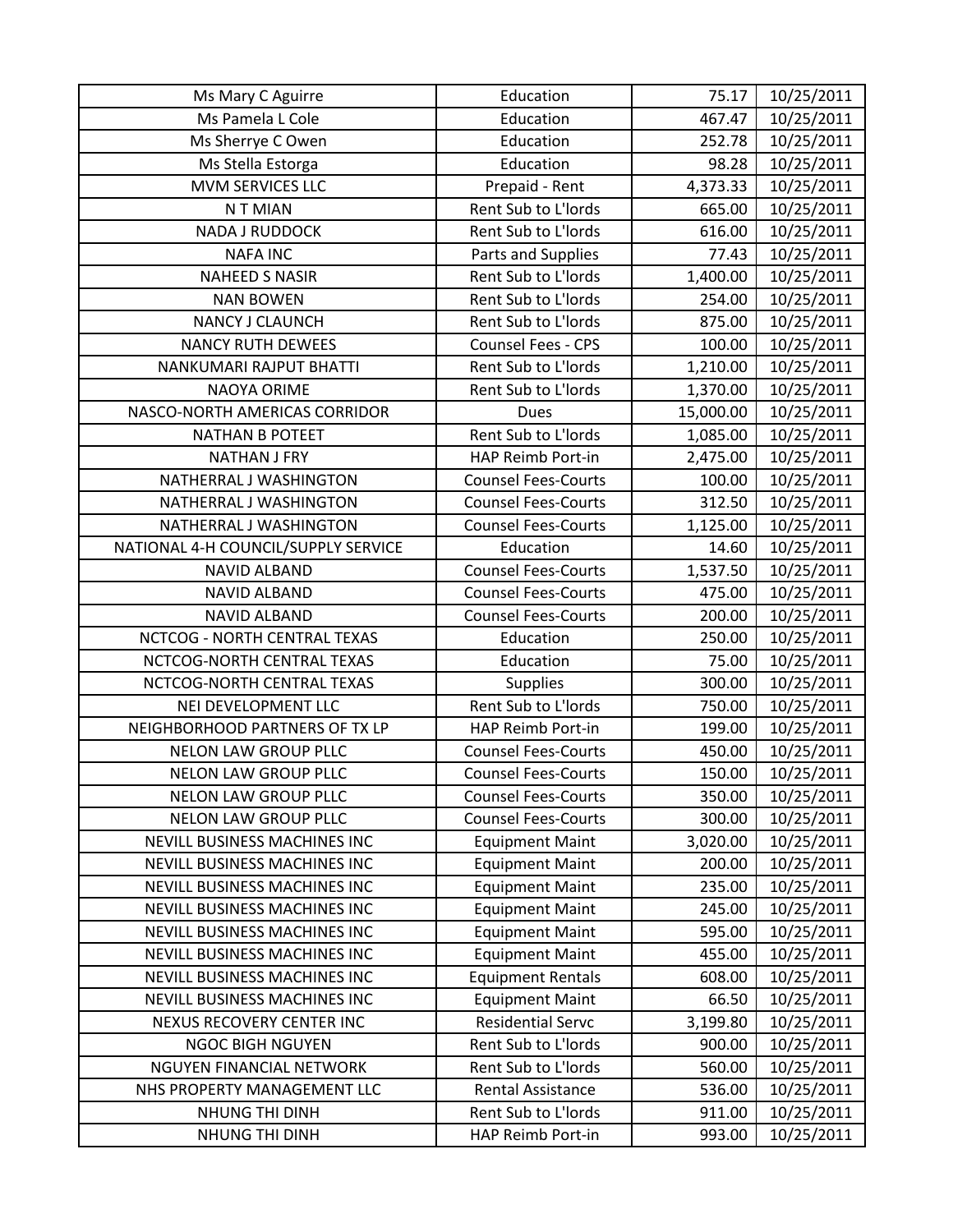| NICHOLAS GREGORY DAVIS           | <b>Counsel Fees-Courts</b>  | 450.00    | 10/25/2011 |
|----------------------------------|-----------------------------|-----------|------------|
| NICHOLAS GREGORY DAVIS           | <b>Counsel Fees-Courts</b>  | 100.00    | 10/25/2011 |
| NICHOLSON-WATERMAN FAMILY TRUST  | Rent Sub to L'Iords         | 489.00    | 10/25/2011 |
| NICULINA HODADEA                 | Rent Sub to L'Iords         | 929.00    | 10/25/2011 |
| NIGHTINGALE PROPERTIES LLC       | Rent Sub to L'Iords         | 590.00    | 10/25/2011 |
| <b>NMS LABS</b>                  | <b>Professional Service</b> | 730.00    | 10/25/2011 |
| NORCHEM DRUG TESTING             | <b>Professional Service</b> | 800.00    | 10/25/2011 |
| <b>NORSTAR</b>                   | Rent Sub to L'Iords         | 18,257.00 | 10/25/2011 |
| <b>NORSTAR</b>                   | Rent Sub to L'Iords         | 763.00    | 10/25/2011 |
| <b>NORSTAR</b>                   | Rent Sub to L'Iords         | 444.00    | 10/25/2011 |
| <b>NORSTAR</b>                   | HAP Reimb Port-in           | 2,891.00  | 10/25/2011 |
| <b>NORTH HILLS APTS LTD</b>      | Rent Sub to L'Iords         | 1,764.00  | 10/25/2011 |
| NORTH TEXAS ADDICTION COUNSELING | <b>Professional Service</b> | 132.00    | 10/25/2011 |
| NORTH TEXAS FUNERAL HOMES LLC    | <b>County Burials</b>       | 700.00    | 10/25/2011 |
| NORTH TEXAS REO GROUP INC        | Rent Sub to L'Iords         | 770.00    | 10/25/2011 |
| NORTHCREST SHADYWOOD PARTNERS LP | Rent Sub to L'Iords         | 1,063.00  | 10/25/2011 |
| NORTHCREST SHADYWOOD PARTNERS LP | Rent Sub to L'Iords         | 450.00    | 10/25/2011 |
| NORTHCREST SHADYWOOD PARTNERS LP | Rent Sub to L'Iords         | 1,865.00  | 10/25/2011 |
| NORTHCREST/SHADYWOOD PARTNERS LP | Rent Sub to L'Iords         | 650.00    | 10/25/2011 |
| NOTTING HILL PARTNERS LP         | Rent Sub to L'Iords         | 6,282.00  | 10/25/2011 |
| NOTTING HILL PARTNERS LP         | Rent Sub to L'Iords         | 1,009.00  | 10/25/2011 |
| NOTTING HILL PARTNERS LP         | <b>Utility Allowance</b>    | 195.00    | 10/25/2011 |
| <b>NPOT PARTNERS I LP</b>        | Rent Sub to L'Iords         | 992.00    | 10/25/2011 |
| OAK FARMS DAIRY                  | Food                        | 334.63    | 10/25/2011 |
| OAK TIMBERS FORT WORTH SOUTH LP  | Rent Sub to L'Iords         | 631.00    | 10/25/2011 |
| OAK TIMBERS-FORT WORTH SOUTH LP  | Rent Sub to L'Iords         | 1,741.00  | 10/25/2011 |
| OAK TIMBERS-FORT WORTH SOUTH LP  | Rent Sub to L'Iords         | 1,488.00  | 10/25/2011 |
| OAK TIMBERS-FORT WORTH SOUTH LP  | HAP Reimb Port-in           | 1,089.00  | 10/25/2011 |
| OAK TIMBERS-NORTH GREENBRIAR LP  | Rent Sub to L'Iords         | 1,920.00  | 10/25/2011 |
| OAK TIMBERS-NORTH GREENBRIAR LP  | Rent Sub to L'Iords         | 829.00    | 10/25/2011 |
| OAK TIMBERS-NORTH GREENBRIAR LP  | HAP Reimb Port-in           | 1,357.00  | 10/25/2011 |
| OAK TIMBERS-WHITE SETTLEMENT     | Rent Sub to L'Iords         | 2,043.00  | 10/25/2011 |
| OAK TIMBERS-WHITE SETTLEMENT     | Rent Sub to L'Iords         | 1,729.00  | 10/25/2011 |
| OAK TIMBERS-WHITE SETTLEMENT     | HAP Reimb Port-in           | 526.00    | 10/25/2011 |
| OAK TIMBERS-WHITE SETTLEMENT II  | Rent Sub to L'Iords         | 2,886.00  | 10/25/2011 |
| OAK TIMBERS-WHITE SETTLEMENT II  | Rent Sub to L'Iords         | 877.00    | 10/25/2011 |
| OAK TIMBERS-WHITE SETTLEMENT II  | HAP Reimb Port-in           | 301.00    | 10/25/2011 |
| <b>OBADIAH BOLES</b>             | Rent Sub to L'Iords         | 1,707.00  | 10/25/2011 |
| <b>OCE-USA INC</b>               | <b>Equipment Maint</b>      | 709.85    | 10/25/2011 |
| <b>OCE-USA INC</b>               | <b>Equipment Maint</b>      | 8,703.61  | 10/25/2011 |
| <b>OCE-USA INC</b>               | <b>Equipment Maint</b>      | 1,969.17  | 10/25/2011 |
| <b>OCE-USA INC</b>               | <b>Equipment Maint</b>      | 126.13    | 10/25/2011 |
| OCHO VEGAS INC                   | Rent Sub to L'Iords         | 203.00    | 10/25/2011 |
| OCHO VEGAS INC                   | Rent Sub to L'Iords         | 410.00    | 10/25/2011 |
| O'CONNOR PLACE LP                | Rent Sub to L'Iords         | 823.00    | 10/25/2011 |
| O'CONNOR PLACE LP                | Rent Sub to L'Iords         | 352.00    | 10/25/2011 |
| O'CONNOR PLACE LP                | Rent Sub to L'Iords         | 1,989.00  | 10/25/2011 |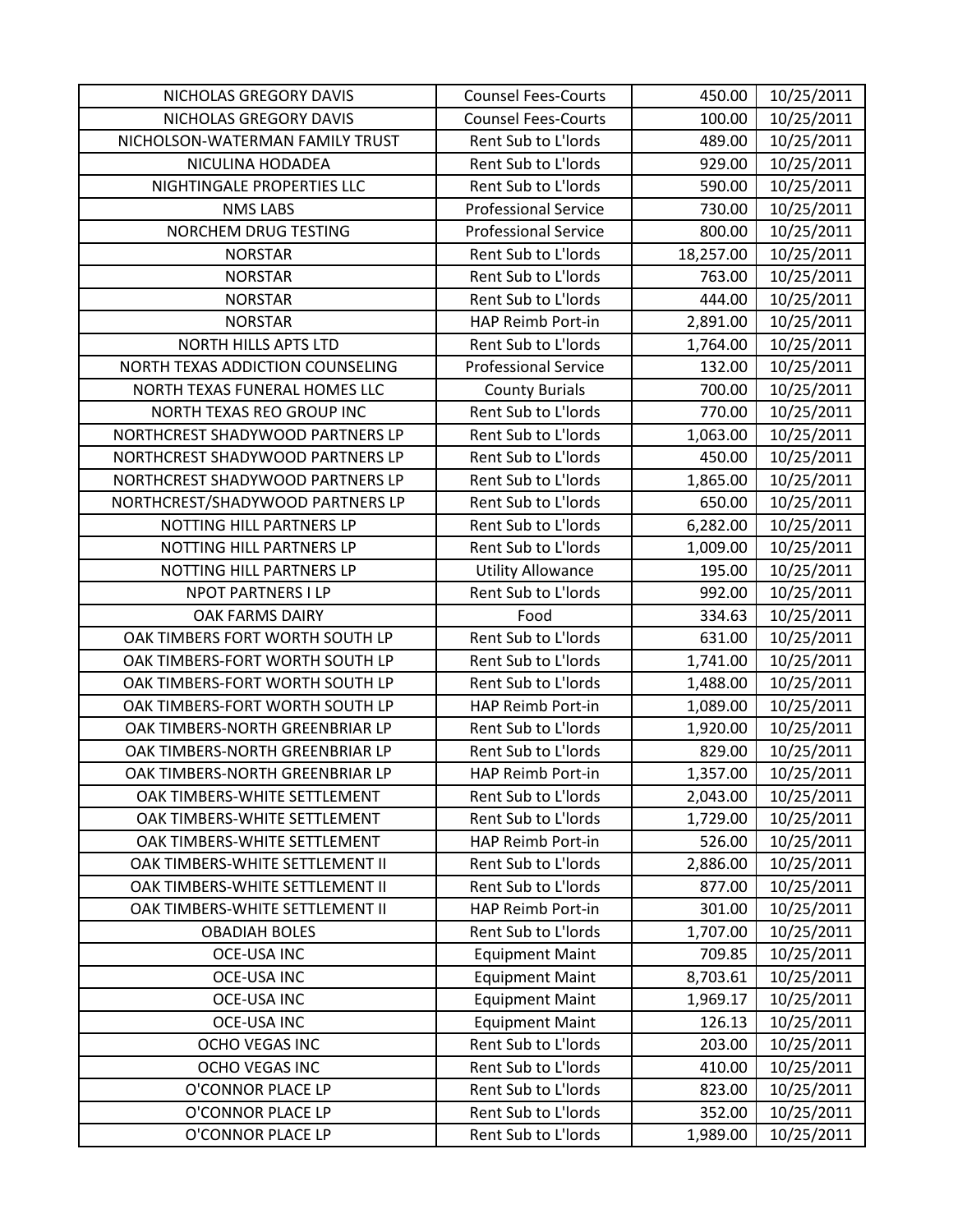| <b>ODYSSEYWARE INC</b>                    | Education                  | 1,750.00  | 10/25/2011 |
|-------------------------------------------|----------------------------|-----------|------------|
| <b>OFEAR MOORE</b>                        | Rent Sub to L'Iords        | 632.00    | 10/25/2011 |
| OFFICE OF ATTORNEY GENERAL                | Education                  | 75.00     | 10/25/2011 |
| OFFICE STORE DEPOT INC                    | <b>Computer Supplies</b>   | 179.95    | 10/25/2011 |
| OFFICE STORE DEPOT INC                    | <b>Equipment Maint</b>     | 646.92    | 10/25/2011 |
| OFFICE STORE DEPOT INC                    | <b>Equipment Maint</b>     | 215.64    | 10/25/2011 |
| OFFICE STORE DEPOT INC                    | <b>Equipment Maint</b>     | 215.64    | 10/25/2011 |
| OFFICE STORE DEPOT INC                    | <b>Equipment Maint</b>     | 215.64    | 10/25/2011 |
| OFFICE STORE DEPOT INC                    | <b>Equipment Maint</b>     | 215.64    | 10/25/2011 |
| OFFICE STORE DEPOT INC                    | <b>Equipment Maint</b>     | 215.64    | 10/25/2011 |
| OFFICE STORE DEPOT INC                    | <b>Equipment Maint</b>     | 215.64    | 10/25/2011 |
| OHC SPECTRUM ONE LLC                      | Rent Sub to L'Iords        | 4,573.00  | 10/25/2011 |
| OHC SPECTRUM ONE LLC                      | Rent Sub to L'Iords        | 572.00    | 10/25/2011 |
| OHC SPECTRUM ONE LLC                      | HAP Reimb Port-in          | 2,120.00  | 10/25/2011 |
| OHC/COBBLESTONE LTD                       | Rent Sub to L'Iords        | 3,448.00  | 10/25/2011 |
| OHC/COBBLESTONE LTD                       | Rent Sub to L'Iords        | 1,195.00  | 10/25/2011 |
| OHC/COBBLESTONE LTD                       | Rent Sub to L'Iords        | 509.00    | 10/25/2011 |
| OHC/COBBLESTONE LTD                       | HAP Reimb Port-in          | 474.00    | 10/25/2011 |
| OKLAHOMA HOUSING FINANCE AGENCY           | Port HAP Port-out          | 451.00    | 10/25/2011 |
| OKLAHOMA HOUSING FINANCE AGENCY           | Port Admin Fee Expen       | 42.87     | 10/25/2011 |
| OLIVE TREE REALTY SOLUTION LLC            | Rent Sub to L'Iords        | 497.00    | 10/25/2011 |
| OLUBUKOLA OBAYANJU                        | <b>Counsel Fees-Courts</b> | 650.00    | 10/25/2011 |
| OLUBUKOLA OBAYANJU                        | <b>Counsel Fees-Courts</b> | 450.00    | 10/25/2011 |
| OLUTOYIN O AKINLOLU                       | Trust - Constable 8        | 170.00    | 10/25/2011 |
| <b>OMEGA LABORATORIES INC</b>             | Laboratory Costs           | 1,371.00  | 10/25/2011 |
| OMNI PUBLISHERS INC                       | Law Books                  | 232.30    | 10/25/2011 |
| OMNIBASE SERVICES OF TEXAS LP             | <b>TDPS OmniBase</b>       | 2,121.00  | 10/25/2011 |
| ONE AMELIA PARC LP                        | Rent Sub to L'Iords        | 3,715.00  | 10/25/2011 |
| ONE AMELIA PARC LP                        | HAP Reimb Port-in          | 837.00    | 10/25/2011 |
| ONE VILLAGE CREEK LP                      | Rent Sub to L'Iords        | 18,177.00 | 10/25/2011 |
| ONE VILLAGE CREEK LP                      | Rent Sub to L'Iords        | 1,508.00  | 10/25/2011 |
| ONE VILLAGE CREEK LP                      | HAP Reimb Port-in          | 1,350.00  | 10/25/2011 |
| ONWA GROUP INC                            | Rent Sub to L'Iords        | 825.00    | 10/25/2011 |
| ONWA GROUP INC                            | HAP Reimb Port-in          | 446.00    | 10/25/2011 |
| <b>OPHELIA PHILLIPS</b>                   | Clothing                   | 420.73    | 10/25/2011 |
| O'REILLY AUTO PARTS                       | Parts and Supplies         | 123.49    | 10/25/2011 |
| O'REILLY AUTO PARTS                       | Parts and Supplies         | 682.37    | 10/25/2011 |
| OSWALDO ZELAYA                            | Rent Sub to L'Iords        | 429.00    | 10/25/2011 |
| <b>OVERTON FAMILY LIMITED PARTNERSHIP</b> | Rent Sub to L'Iords        | 2,702.00  | 10/25/2011 |
| <b>OVERTON SQUARE LP</b>                  | Rent Sub to L'Iords        | 4,506.00  | 10/25/2011 |
| <b>OVERTON SQUARE LP</b>                  | Rent Sub to L'Iords        | 985.00    | 10/25/2011 |
| <b>OVERTON SQUARE LP</b>                  | Rent Sub to L'Iords        | 717.00    | 10/25/2011 |
| <b>OVERTON SQUARE LP</b>                  | HAP Reimb Port-in          | 922.00    | 10/25/2011 |
| OWEN GROUP PROPERTY MANAGEMENT LLC        | Rent Sub to L'Iords        | 403.00    | 10/25/2011 |
| <b>OZARKA DRINKING WATER</b>              | Food                       | 447.24    | 10/25/2011 |
| OZARKA DRINKING WATER                     | Lab Equip Mainten          | 6.49      | 10/25/2011 |
| <b>OZARKA DRINKING WATER</b>              | Health Promo Pgrm          | 66.27     | 10/25/2011 |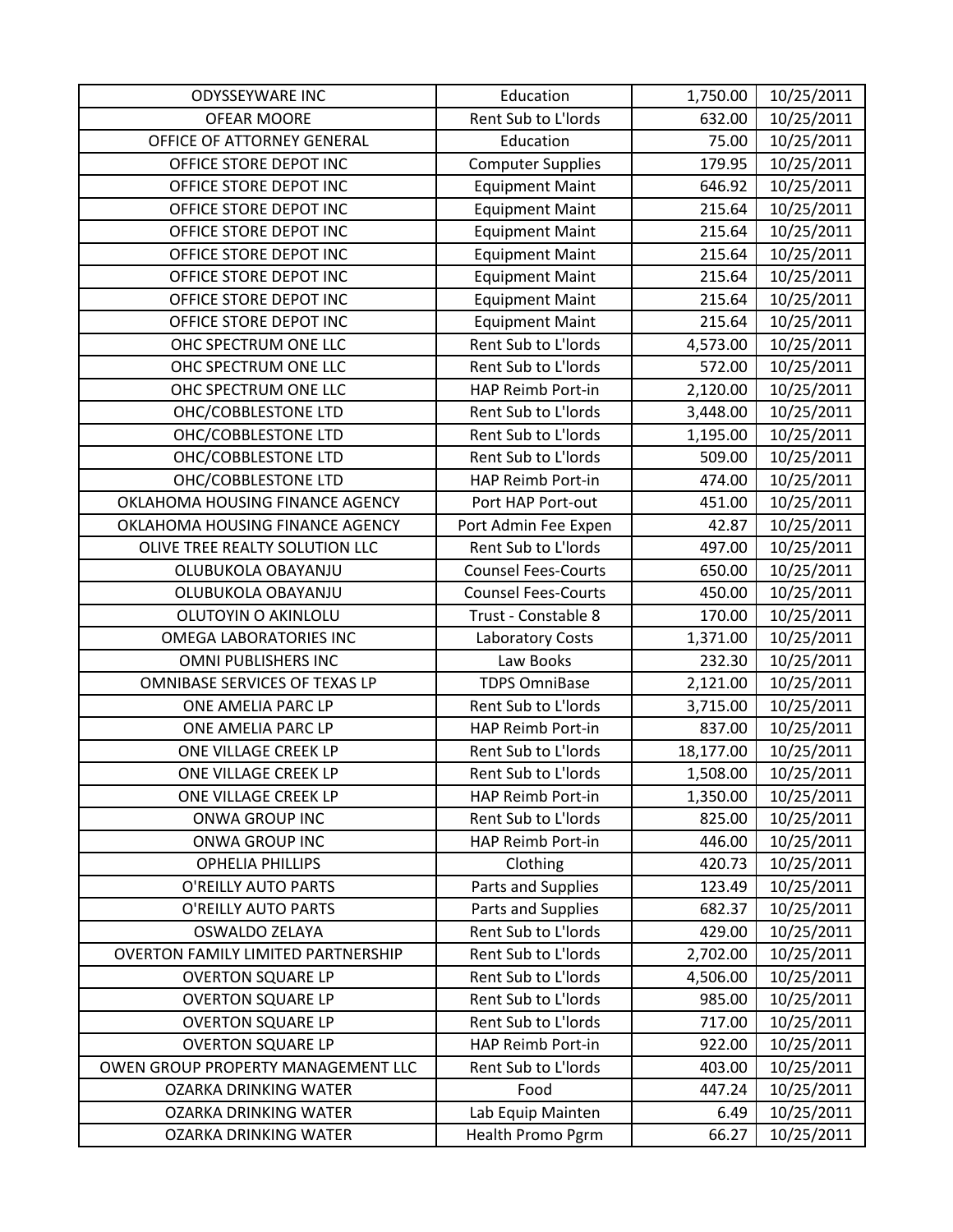| P MICHAEL SCHNEIDER LAW FIRM PC     | <b>Counsel Fees-Courts</b>  | 200.00     | 10/25/2011 |
|-------------------------------------|-----------------------------|------------|------------|
| P MICHAEL SCHNEIDER LAW FIRM PC     | Counsel Fees - CPS          | 550.00     | 10/25/2011 |
| P O BOX FEE PAYMENT/POSTMASTER      | Postage                     | 390.00     | 10/25/2011 |
| PACE REALTY                         | <b>Rental Assistance</b>    | 774.00     | 10/25/2011 |
| PACE REALTY                         | Rental Assistance           | 419.00     | 10/25/2011 |
| PACE REALTY                         | <b>Utility Assistance</b>   | 25.50      | 10/25/2011 |
| PACIFICARE OF TEXAS                 | <b>HMO Premiums</b>         | 253,098.87 | 10/25/2011 |
| PAMELA J TREST                      | Rent Sub to L'Iords         | 333.00     | 10/25/2011 |
| PAMELA S FERNANDEZ                  | <b>Counsel Fees-Courts</b>  | 500.00     | 10/25/2011 |
| PAMELA S FERNANDEZ                  | <b>Counsel Fees-Courts</b>  | 1,900.00   | 10/25/2011 |
| PAMELA S FERNANDEZ                  | <b>Counsel Fees-Courts</b>  | 350.00     | 10/25/2011 |
| PAMELA S FERNANDEZ                  | <b>Counsel Fees-Courts</b>  | 150.00     | 10/25/2011 |
| PAMELA S FERNANDEZ                  | <b>Counsel Fees-Courts</b>  | 112.00     | 10/25/2011 |
| PARABEN CORPORATION                 | Software Maintenance        | 2,838.00   | 10/25/2011 |
| PARK PLAZA                          | <b>Rental Assistance</b>    | 536.00     | 10/25/2011 |
| PARK PLAZA SHOPPING CENTER          | Prepaid - Rent              | 4,250.00   | 10/25/2011 |
| PARK VISTA TOWNHOMES L P            | Rent Sub to L'Iords         | 18,266.00  | 10/25/2011 |
| PARKSIDE APARTMENTS LLC             | Rent Sub to L'Iords         | 5,383.00   | 10/25/2011 |
| PARKSIDE PROPERTIES LP              | Rent Sub to L'Iords         | 428.00     | 10/25/2011 |
| PARNELL E RYAN                      | <b>Professional Service</b> | 800.00     | 10/25/2011 |
| PARNELL E RYAN                      | <b>Professional Service</b> | 2,600.00   | 10/25/2011 |
| PARNELL E RYAN                      | Psych Exam/Testimony        | 500.00     | 10/25/2011 |
| PARODI PROPERTY LTD                 | Rent Sub to L'Iords         | 16,024.00  | 10/25/2011 |
| PARODI PROPERTY LTD                 | Rent Sub to L'Iords         | 2,392.00   | 10/25/2011 |
| PARODI PROPERTY LTD                 | Rent Sub to L'Iords         | 575.00     | 10/25/2011 |
| PASADA PROPERTY INVESTMENTS LLC     | Rent Sub to L'Iords         | 1,121.00   | 10/25/2011 |
| PASCALE BARLATIER SURPRIS           | HAP Reimb Port-in           | 653.00     | 10/25/2011 |
| PAT FERGUSON                        | HAP Reimb Port-in           | 800.00     | 10/25/2011 |
| PATHWAY BUILDERS LP                 | Rent Sub to L'Iords         | 950.00     | 10/25/2011 |
| PATRICIA L SUMMERS                  | <b>Counsel Fees-Courts</b>  | 500.00     | 10/25/2011 |
| PATRICIA L SUMMERS                  | <b>Counsel Fees - CPS</b>   | 300.00     | 10/25/2011 |
| PATRICIA R POOL                     | Rent Sub to L'Iords         | 1,350.00   | 10/25/2011 |
| <b>PATRICK CURRAN</b>               | <b>Counsel Fees-Courts</b>  | 4,190.00   | 10/25/2011 |
| <b>PATRICK CURRAN</b>               | <b>Counsel Fees-Courts</b>  | 1,020.00   | 10/25/2011 |
| PATRICK CURRAN                      | <b>Counsel Fees-Courts</b>  | 130.00     | 10/25/2011 |
| <b>PATRICK CURRAN</b>               | <b>Counsel Fees-Courts</b>  | 300.00     | 10/25/2011 |
| <b>PATRICK KEVLIN</b>               | Rent Sub to L'Iords         | 882.00     | 10/25/2011 |
| PATRICK R MCCARTY                   | <b>Counsel Fees-Courts</b>  | 600.00     | 10/25/2011 |
| PATRICK R MCCARTY                   | <b>Counsel Fees-Courts</b>  | 200.00     | 10/25/2011 |
| PATRICK R MCCARTY                   | <b>Counsel Fees-Courts</b>  | 1,090.00   | 10/25/2011 |
| PATRICK R MCCARTY                   | <b>Counsel Fees-Courts</b>  | 1,000.00   | 10/25/2011 |
| PATRICK S DOHONEY & ASSOCIATES PLLC | <b>Counsel Fees-Courts</b>  | 450.00     | 10/25/2011 |
| PATRICK S DOHONEY & ASSOCIATES PLLC | <b>Counsel Fees-Courts</b>  | 1,700.00   | 10/25/2011 |
| PATTY TILLMAN                       | <b>Counsel Fees-Courts</b>  | 720.00     | 10/25/2011 |
| PATTY TILLMAN                       | <b>Counsel Fees-Courts</b>  | 735.00     | 10/25/2011 |
| PATTY TILLMAN                       | <b>Counsel Fees-Courts</b>  | 800.00     | 10/25/2011 |
| PATTY TILLMAN                       | <b>Counsel Fees-Courts</b>  | 815.00     | 10/25/2011 |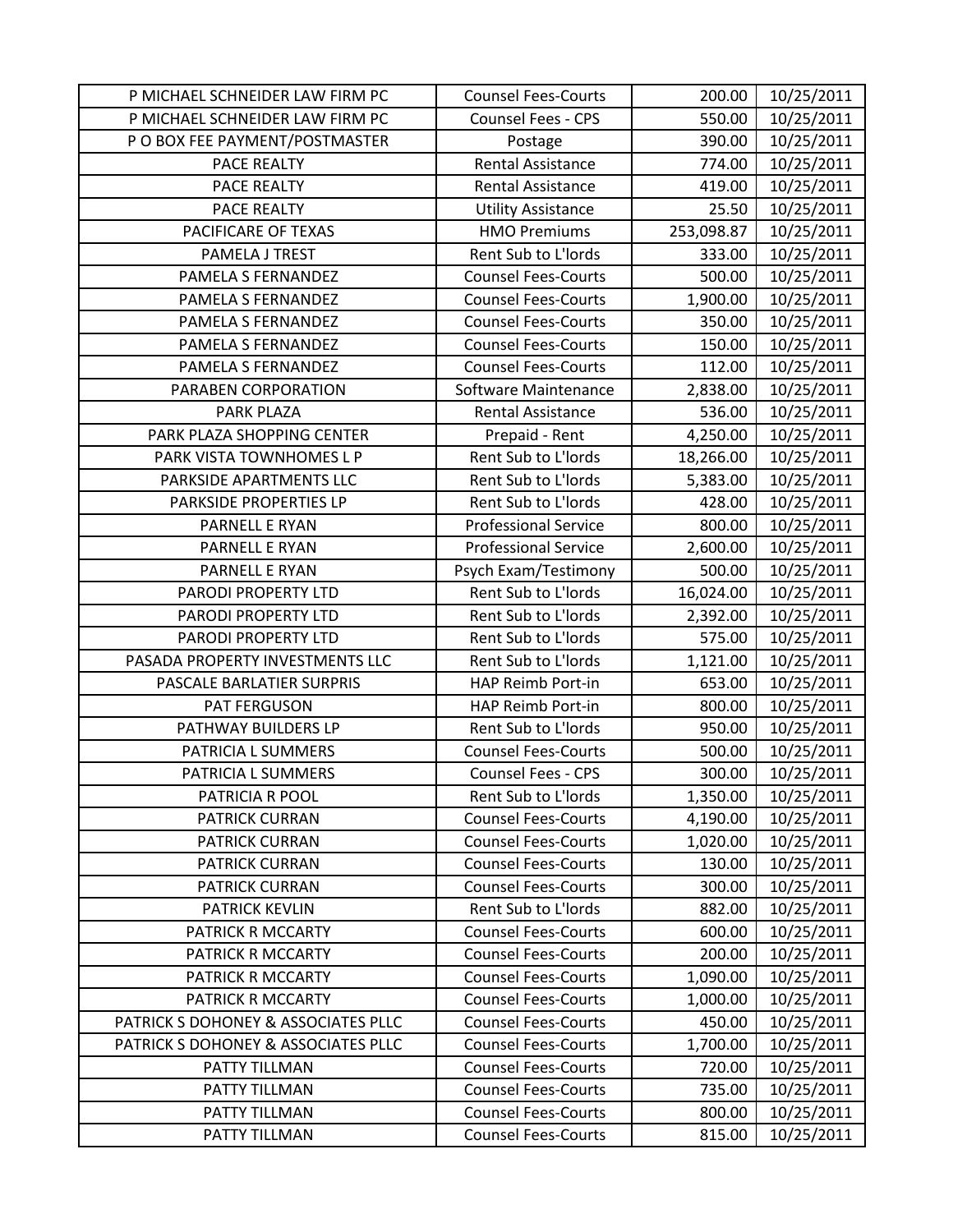| PAUL E MAYS                         | Rent Sub to L'Iords         | 940.00    | 10/25/2011 |
|-------------------------------------|-----------------------------|-----------|------------|
| <b>PAUL MCGINNIS</b>                | Prepaid - Rent              | 3,075.00  | 10/25/2011 |
| PAUL MURRAY                         | Rent Sub to L'Iords         | 518.00    | 10/25/2011 |
| PAUL OKELLO                         | Rent Sub to L'Iords         | 1,009.00  | 10/25/2011 |
| <b>PAUL V PREVITE</b>               | <b>Counsel Fees-Courts</b>  | 300.00    | 10/25/2011 |
| PAUL V PREVITE                      | <b>Counsel Fees-Courts</b>  | 500.00    | 10/25/2011 |
| PAUL V PREVITE                      | <b>Counsel Fees-Courts</b>  | 300.00    | 10/25/2011 |
| <b>PAUL V PREVITE</b>               | <b>Counsel Fees-Courts</b>  | 200.00    | 10/25/2011 |
| PAYFLEX SYSTEMS USA INC             | <b>Medical Admn Fees</b>    | 469.00    | 10/25/2011 |
| PAYFLEX SYSTEMS USA INC             | <b>Medical Admn Fees</b>    | 3,112.50  | 10/25/2011 |
| PAYFLEX SYSTEMS USA INC             | Administration              | 10,487.25 | 10/25/2011 |
| PBG INVESTMENTS                     | Rent Sub to L'Iords         | 643.00    | 10/25/2011 |
| PECAN BEND APARTMENTS LTD           | Rent Sub to L'Iords         | 480.00    | 10/25/2011 |
| PECAN BEND APARTMENTS LTD           | HAP Reimb Port-in           | 340.00    | 10/25/2011 |
| PEDRO CISNEROS                      | Counsel Fees-Juv            | 200.00    | 10/25/2011 |
| PENNSYLVANIA PLACE APARTMENTS LP    | Rent Sub to L'Iords         | 3,906.00  | 10/25/2011 |
| PENNSYLVANIA PLACE APARTMENTS LP    | Rent Sub to L'Iords         | 2,165.00  | 10/25/2011 |
| PENNSYLVANIA PLACE APARTMENTS LP    | HAP Reimb Port-in           | (180.00)  | 10/25/2011 |
| PENSTAR POWER LLC                   | <b>Utility Allowance</b>    | 519.00    | 10/25/2011 |
| PENTHOUSE CONDOMINIUM HOA           | Prepaid - Rent              | 265.00    | 10/25/2011 |
| PERIAN L CHEATWOOD                  | Rent Sub to L'Iords         | 600.00    | 10/25/2011 |
| PERRY BRIGHAM                       | Rent Sub to L'Iords         | 737.00    | 10/25/2011 |
| PERSONAL ACQUISITION MGMT & SALES I | Rent Sub to L'Iords         | 2,852.00  | 10/25/2011 |
| PERSONAL ACQUISITION MGMT & SALES I | Rent Sub to L'Iords         | 550.00    | 10/25/2011 |
| PERSONAL ACQUISITION MGMT & SALES I | Rent Sub to L'Iords         | 122.00    | 10/25/2011 |
| PETER J WEBB                        | HAP Reimb Port-in           | 349.00    | 10/25/2011 |
| PETER SZWEDA                        | Rent Sub to L'Iords         | 312.00    | 10/25/2011 |
| PHAM HOANG LONG                     | Rent Sub to L'Iords         | 1,393.00  | 10/25/2011 |
| PHILLIP BARRON                      | Rent Sub to L'Iords         | 603.00    | 10/25/2011 |
| PHILLIP FEVANG                      | Rent Sub to L'Iords         | 938.00    | 10/25/2011 |
| PHILLIP S BARKER                    | Travel                      | 151.20    | 10/25/2011 |
| PHILLIP TRINH                       | Rent Sub to L'Iords         | 3,532.00  | 10/25/2011 |
| PHOENIX HOUSE OF TEXAS INC          | <b>Residential Servc</b>    | 4,553.64  | 10/25/2011 |
| PHUONG PHAM                         | Rent Sub to L'Iords         | 1,253.00  | 10/25/2011 |
| PHYLLIS GAINES                      | Rent Sub to L'Iords         | 742.00    | 10/25/2011 |
| PIA R. RODRIGUEZ                    | <b>Counsel Fees-Courts</b>  | 650.00    | 10/25/2011 |
| PIA R. RODRIGUEZ                    | <b>Counsel Fees-Courts</b>  | 600.00    | 10/25/2011 |
| PIA R. RODRIGUEZ                    | <b>Counsel Fees-Courts</b>  | 600.00    | 10/25/2011 |
| PIA R. RODRIGUEZ                    | <b>Counsel Fees-Courts</b>  | 600.00    | 10/25/2011 |
| PIA R. RODRIGUEZ                    | <b>Counsel Fees-Courts</b>  | 200.00    | 10/25/2011 |
| PINEBREEZE TECHNOLOGIES             | <b>Computer Maintenance</b> | 16,336.00 | 10/25/2011 |
| PINNACLE MISTRY INC                 | Rent Sub to L'Iords         | 1,035.00  | 10/25/2011 |
| PITNEY BOWES INC                    | <b>Equipment Maint</b>      | 1,337.00  | 10/25/2011 |
| PLANO HOUSING AUTHORITY             | Port HAP Port-out           | 1,150.00  | 10/25/2011 |
| PLANO HOUSING AUTHORITY             | Port Admin Fee Expen        | 128.61    | 10/25/2011 |
| PLANTATION WEST APARTMENTS          | Rent Sub to L'Iords         | 520.00    | 10/25/2011 |
| PLATINUM PROPERTY MANAGEMENT        | Rent Sub to L'Iords         | 1,132.00  | 10/25/2011 |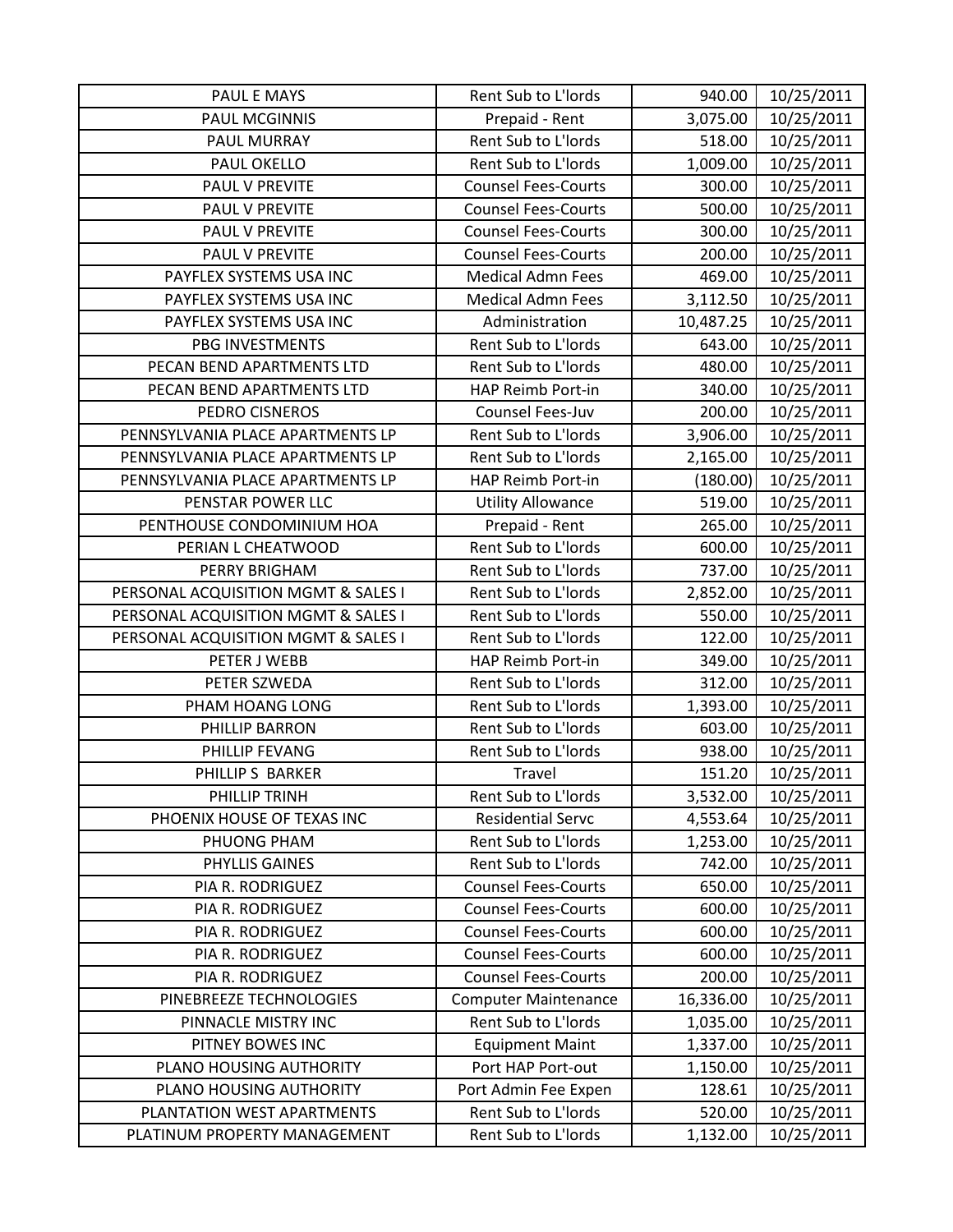| <b>PMIC</b>                         | Books/Pamphlets             | 38.15     | 10/25/2011 |
|-------------------------------------|-----------------------------|-----------|------------|
| POLLOCK PAPER DISTRIBUTORS          | <b>Supplies</b>             | 14.80     | 10/25/2011 |
| POLLOCK PAPER DISTRIBUTORS          | Kitchen Supplies            | 141.34    | 10/25/2011 |
| POLLOCK PAPER DISTRIBUTORS          | Kitchen Supplies            | 202.65    | 10/25/2011 |
| POST OAK EAST APARTMENTS LP         | Rent Sub to L'Iords         | 20,509.00 | 10/25/2011 |
| POST OAK EAST APARTMENTS LP         | Rent Sub to L'Iords         | 1,406.00  | 10/25/2011 |
| POST OAK EAST APARTMENTS LP         | Rent Sub to L'Iords         | 2,853.00  | 10/25/2011 |
| POST OAK EAST APARTMENTS LP         | HAP Reimb Port-in           | 1,471.00  | 10/25/2011 |
| PRATTCO CRESENT OAKS LP             | HAP Reimb Port-in           | 250.00    | 10/25/2011 |
| PRESBYTERIAN NIGHT SHELTER          | <b>Subrecipient Service</b> | 16,271.64 | 10/25/2011 |
| PRESSTEK INC                        | <b>Equipment Maint</b>      | 625.33    | 10/25/2011 |
| PRICE CAROL OAKS LP                 | Rent Sub to L'Iords         | 815.00    | 10/25/2011 |
| PRICE CAROL OAKS LP                 | Rent Sub to L'Iords         | 1,926.00  | 10/25/2011 |
| PRICE PROCTOR AND ASSOCIATES LLP    | Psych Exam/Testimony        | 750.00    | 10/25/2011 |
| PRO CHEM                            | Parts and Supplies          | 285.75    | 10/25/2011 |
| PRODUCTIVITY CENTER INC             | Education                   | 630.00    | 10/25/2011 |
| PROGRESSIVE CONCEPTS INC            | Telephone - Mobile          | 79.98     | 10/25/2011 |
| PROVIDENT FOUNDATION BK TEXAS LLC   | Rent Sub to L'Iords         | 1,568.00  | 10/25/2011 |
| PSYCHOTHERAPY SERVICES & YOKE-      | <b>Professional Service</b> | 2,030.00  | 10/25/2011 |
| PSYCHOTHERAPY SERVICES & YOKE-      | <b>Professional Service</b> | 4,000.00  | 10/25/2011 |
| PSYCHOTHERAPY SERVICES & YOKE-      | Psych Exam/Testimony        | 300.00    | 10/25/2011 |
| PSYCHOTHERAPY SERVICES & YOKEFELLOW | Psych Exam/Testimony        | 360.00    | 10/25/2011 |
| PSYCHOTHERAPY SERVICES & YOKEFELLOW | Psych Exam/Testimony        | 300.00    | 10/25/2011 |
| PUNDIT JEE LP                       | Rent Sub to L'Iords         | 1,180.00  | 10/25/2011 |
| <b>QUANG CHIEU BUDDIST</b>          | Rent Sub to L'Iords         | 408.00    | 10/25/2011 |
| <b>QUANG N M HUYNH</b>              | Rent Sub to L'Iords         | 1,138.00  | 10/25/2011 |
| <b>QUEST DIAGNOSTICS INC</b>        | <b>Professional Service</b> | 627.22    | 10/25/2011 |
| <b>QUEST DIAGNOSTICS INC</b>        | Laboratory Costs            | 111.25    | 10/25/2011 |
| <b>QUEST DIAGNOSTICS INC</b>        | Laboratory Costs            | 142.00    | 10/25/2011 |
| R D SHEET METAL INC                 | Non-Track Equipment         | 8,245.00  | 10/25/2011 |
| R MAUREEN TOLBERT                   | <b>Counsel Fees-Courts</b>  | 2,325.00  | 10/25/2011 |
| R MAUREEN TOLBERT                   | <b>Counsel Fees-Courts</b>  | 325.00    | 10/25/2011 |
| R&M PROPERTY MANAGEMENT LLC         | Rent Sub to L'Iords         | 665.00    | 10/25/2011 |
| <b>RACHEL SMITH</b>                 | Clothing                    | 195.20    | 10/25/2011 |
| RADIATION DETECTION COMPANY         | <b>Supplies</b>             | 480.00    | 10/25/2011 |
| RADWAN BEKOWICH                     | Rent Sub to L'Iords         | 728.00    | 10/25/2011 |
| <b>RAINA REALTY</b>                 | Rent Sub to L'Iords         | 224.00    | 10/25/2011 |
| <b>RAM P MALIK</b>                  | Rent Sub to L'Iords         | 668.00    | 10/25/2011 |
| <b>RAMON D STRIPLING</b>            | Rent Sub to L'Iords         | 925.00    | 10/25/2011 |
| RAMONA TILLMAN                      | Clothing                    | 132.41    | 10/25/2011 |
| <b>RAN SHNITZER</b>                 | Rent Sub to L'Iords         | 900.00    | 10/25/2011 |
| RANDALL B MILLER                    | <b>Counsel Fees-Courts</b>  | 137.50    | 10/25/2011 |
| RANDOL ASSET MANAGEMENT             | Prepaid - Rent              | 11,818.00 | 10/25/2011 |
| <b>RANDY W BOWERS</b>               | <b>Counsel Fees-Courts</b>  | 550.00    | 10/25/2011 |
| <b>RANDY W BOWERS</b>               | <b>Counsel Fees-Courts</b>  | 400.00    | 10/25/2011 |
| <b>RANDY W BOWERS</b>               | <b>Counsel Fees-Courts</b>  | 500.00    | 10/25/2011 |
| RANDY W BOWERS                      | <b>Counsel Fees-Courts</b>  | 125.00    | 10/25/2011 |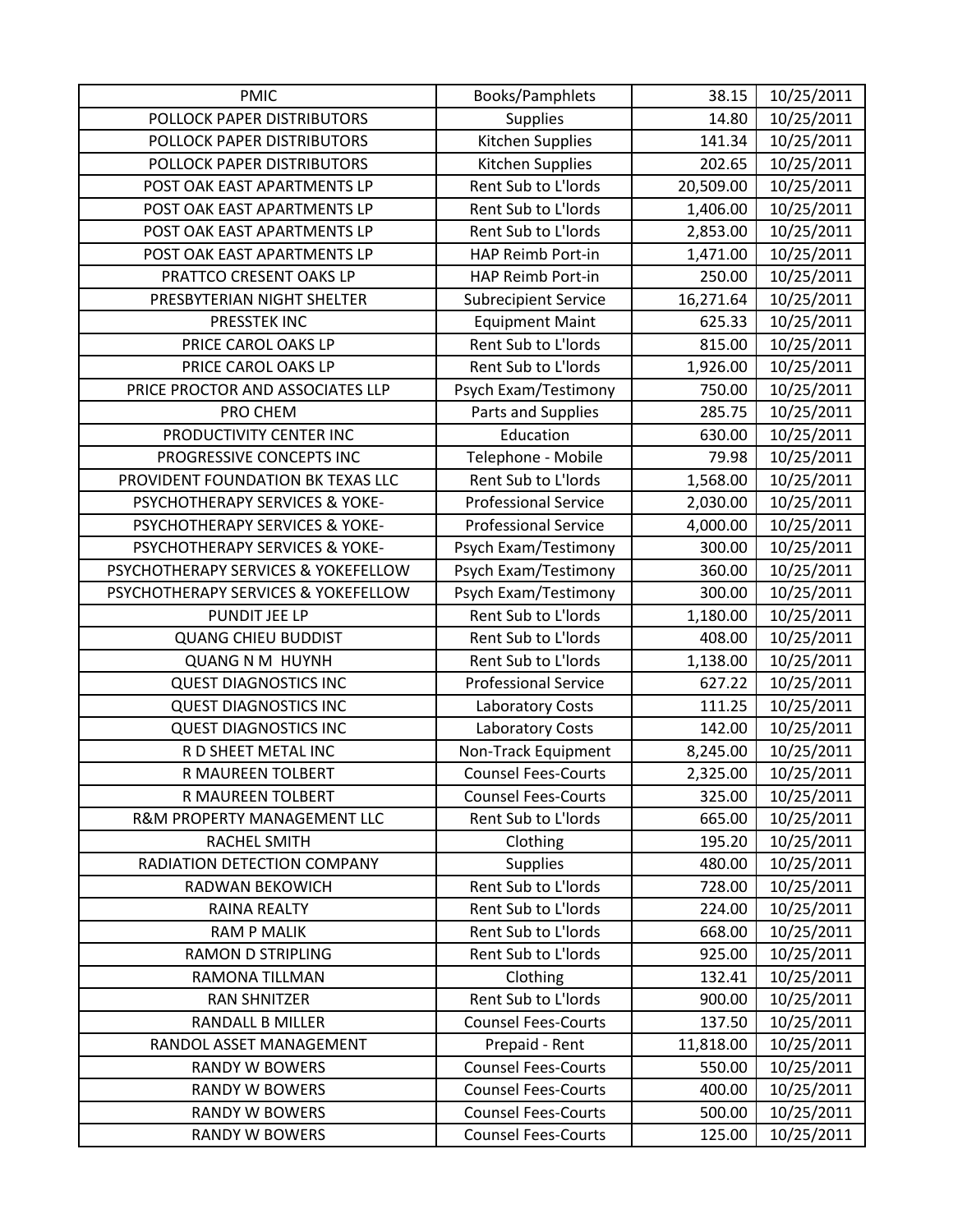| RAUL NEVAREZ                        | Counsel Fees-Juv           | 200.00    | 10/25/2011 |
|-------------------------------------|----------------------------|-----------|------------|
| RAUL NEVAREZ                        | <b>Counsel Fees-Courts</b> | 400.00    | 10/25/2011 |
| RAUL NEVAREZ                        | <b>Counsel Fees-Courts</b> | 150.00    | 10/25/2011 |
| RAUL NEVAREZ                        | <b>Counsel Fees-Courts</b> | 550.00    | 10/25/2011 |
| RAUL NEVAREZ                        | Counsel Fees-Juv           | 310.00    | 10/25/2011 |
| <b>RAY ECKLUND</b>                  | Rent Sub to L'Iords        | 4,991.00  | 10/25/2011 |
| <b>RAY ECKLUND</b>                  | Rent Sub to L'Iords        | 706.00    | 10/25/2011 |
| <b>RAY ECKLUND</b>                  | Rent Sub to L'Iords        | 953.00    | 10/25/2011 |
| <b>RAY HALL JR</b>                  | <b>Counsel Fees-Courts</b> | 400.00    | 10/25/2011 |
| <b>RAY HALL JR</b>                  | <b>Counsel Fees-Courts</b> | 640.00    | 10/25/2011 |
| RAY HALL JR                         | <b>Counsel Fees-Courts</b> | 1,490.00  | 10/25/2011 |
| RAY HALL JR                         | Counsel Fees-Juv           | 100.00    | 10/25/2011 |
| <b>RAY HALL JR</b>                  | <b>Counsel Fees - CPS</b>  | 1,055.00  | 10/25/2011 |
| RAYA ROSALVA                        | Rent Sub to L'Iords        | 622.00    | 10/25/2011 |
| RAYMOND DANIEL PC                   | <b>Counsel Fees-Courts</b> | 750.00    | 10/25/2011 |
| RAYMOND DANIEL PC                   | Counsel Fees - CPS         | 1,628.32  | 10/25/2011 |
| <b>RAZA MIAN</b>                    | Rent Sub to L'Iords        | 374.00    | 10/25/2011 |
| RD CORNELL LLC                      | Parts and Supplies         | 186.00    | 10/25/2011 |
| <b>RDO EQUIPMENT CO</b>             | Parts and Supplies         | 781.07    | 10/25/2011 |
| <b>RDO EQUIPMENT CO</b>             | Parts and Supplies         | 912.93    | 10/25/2011 |
| REACH ENERGY LLC                    | <b>Utility Allowance</b>   | 38.00     | 10/25/2011 |
| <b>READ'S AUTO COLLISION</b>        | Vehicle Maintenance        | 814.87    | 10/25/2011 |
| <b>READ'S AUTO COLLISION</b>        | Vehicle Maintenance        | 1,764.71  | 10/25/2011 |
| <b>READ'S AUTO COLLISION</b>        | Vehicle Maintenance        | 52.24     | 10/25/2011 |
| <b>READ'S AUTO COLLISION</b>        | Vehicle Maintenance        | 1,566.02  | 10/25/2011 |
| REAL ESTATE BY PAT GRAY & ASSOC INC | Rent Sub to L'Iords        | 975.00    | 10/25/2011 |
| REAL PROPERTY MANAGEMENT            | Rent Sub to L'Iords        | 1,575.00  | 10/25/2011 |
| REAL SYNERGY INVESTMENTS INC        | Rent Sub to L'Iords        | 767.00    | 10/25/2011 |
| <b>REALTECH INC</b>                 | Appl Serv Prov (ASP)       | 28,500.00 | 10/25/2011 |
| <b>REALTY APPRECIATION</b>          | <b>Rental Assistance</b>   | 536.00    | 10/25/2011 |
| <b>REALTY APPRECIATION</b>          | <b>Utility Assistance</b>  | 24.27     | 10/25/2011 |
| <b>REBA MCGRVE</b>                  | <b>Relative Assistance</b> | 300.00    | 10/25/2011 |
| Rebecca L Grassl-Petersen           | Education                  | (355.35)  | 10/25/2011 |
| Rebecca L Grassl-Petersen           | Travel                     | 400.35    | 10/25/2011 |
| REBECCA WILLIAMS                    | Rent Sub to L'Iords        | 950.00    | 10/25/2011 |
| RECEPT PHARMACY LP                  | <b>Medical Supplies</b>    | 927.35    | 10/25/2011 |
| RECEPT PHARMACY LP                  | <b>Medical Supplies</b>    | 730.00    | 10/25/2011 |
| RECEPT PHARMACY LP                  | <b>Medical Supplies</b>    | 31.08     | 10/25/2011 |
| RECEPT PHARMACY LP                  | <b>Medical Supplies</b>    | 185.80    | 10/25/2011 |
| REGAL PLASTIC SUPPLY COMPANY INC    | Sign Shop Inventory        | 71.75     | 10/25/2011 |
| REGENCY IV APART & ART GENERAL PART | Rent Sub to L'Iords        | 1,476.00  | 10/25/2011 |
| REGENCY IV APART & ART GENERAL PART | Rent Sub to L'Iords        | 351.00    | 10/25/2011 |
| REGENCY IV APART & ART GENERAL PART | HAP Reimb Port-in          | 506.00    | 10/25/2011 |
| REGENCY PARK HILLSIDE LP            | Rent Sub to L'Iords        | 575.00    | 10/25/2011 |
| REGENCY RAINTREE LTD PARTNERSHIP    | Rent Sub to L'Iords        | 1,368.00  | 10/25/2011 |
| REGENCY RAINTREE LTD PARTNERSHIP    | Rent Sub to L'Iords        | 625.00    | 10/25/2011 |
| <b>REGINA RICH</b>                  | Clothing                   | 200.00    | 10/25/2011 |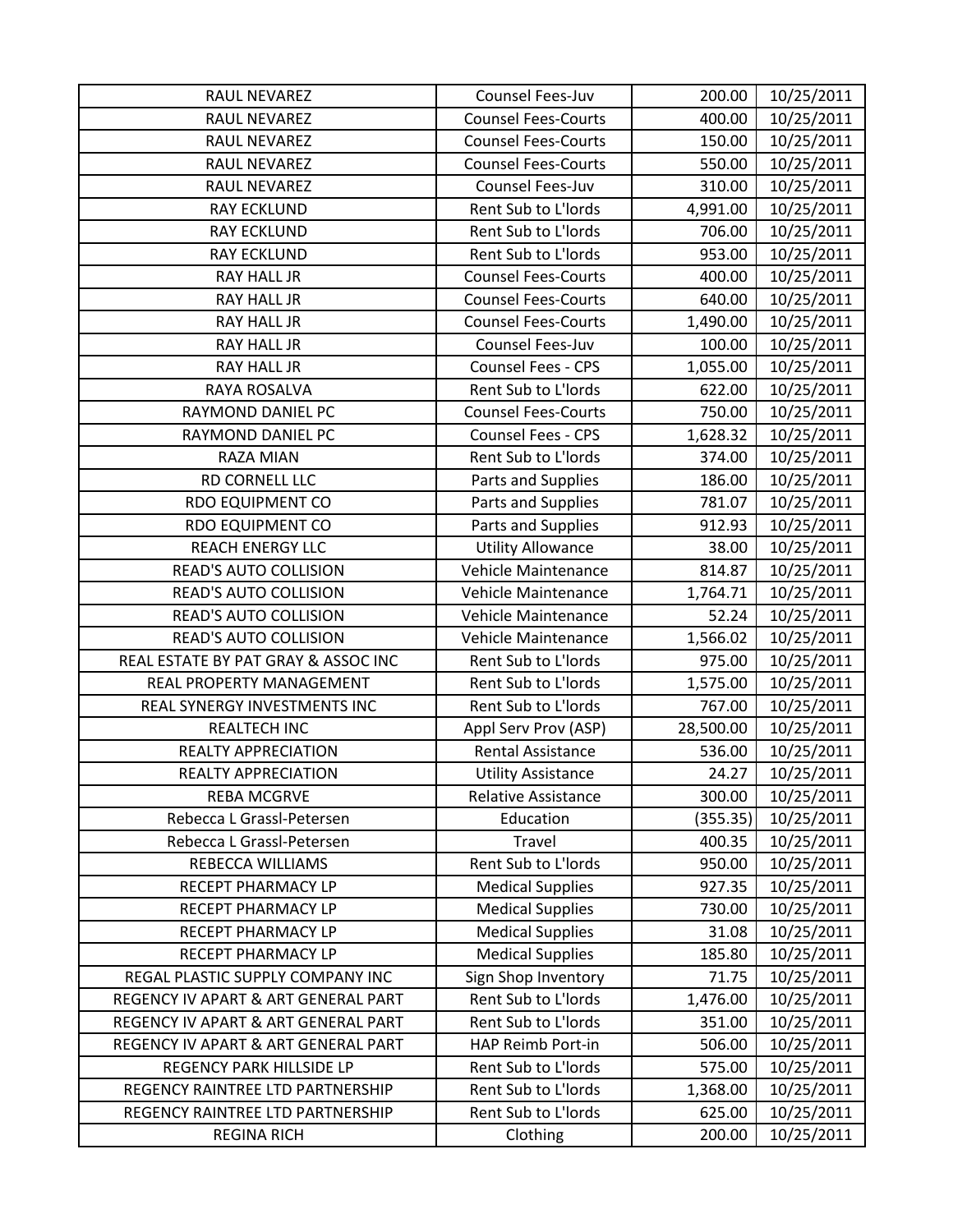| <b>RELIABLE PAVING INC</b>         | <b>Cement and Concrete</b> | 2,970.00   | 10/25/2011 |
|------------------------------------|----------------------------|------------|------------|
| RELIANT ENERGY RETAIL SERVICES INC | <b>Utility Allowance</b>   | 6,765.00   | 10/25/2011 |
| RELIANT ENERGY RETAIL SERVICES INC | <b>Utility Allowance</b>   | 1.00       | 10/25/2011 |
| RELIANT ENERGY RETAIL SERVICES INC | <b>Utility Allowance</b>   | 296.00     | 10/25/2011 |
| RELIANT ENERGY RETAIL SERVICES INC | HAP Reimb Port-in          | 360.00     | 10/25/2011 |
| <b>RELIANT ENERGY SERVICES</b>     | <b>Utility Assistance</b>  | 416.60     | 10/25/2011 |
| <b>RELIANT ENERGY SERVICES</b>     | <b>Utility Assistance</b>  | 1,352.19   | 10/25/2011 |
| RENEE A SANCHEZ                    | <b>Counsel Fees - CPS</b>  | 250.00     | 10/25/2011 |
| REPUBLIC SERVICES OF TEXAS LTD     | <b>Disposal Service</b>    | 127.41     | 10/25/2011 |
| RESIDENTIAL REALTY GROUP           | <b>Utility Assistance</b>  | 19.43      | 10/25/2011 |
| RESIDENTIAL REALTY GROUP           | <b>Rental Assistance</b>   | 575.00     | 10/25/2011 |
| REYNOLDS ASPHALT                   | Asphalt-Rock/Hot Mix       | 140,905.26 | 10/25/2011 |
| REYNOLDS ASPHALT                   | Asphalt-Rock/Hot Mix       | 3,040.40   | 10/25/2011 |
| REYNOLDS ASPHALT                   | Asphalt-Rock/Hot Mix       | 17,839.84  | 10/25/2011 |
| <b>RHONDA R WILLIAMS</b>           | Trust - Constable 8        | 722.46     | 10/25/2011 |
| RICARDO J CARRILLO                 | <b>County Burials</b>      | 1,485.00   | 10/25/2011 |
| RICHARD A HENDERSON PC             | <b>Counsel Fees-Courts</b> | 1,790.00   | 10/25/2011 |
| RICHARD A HENDERSON PC             | <b>Counsel Fees-Courts</b> | 7,340.00   | 10/25/2011 |
| RICHARD A HENDERSON PC             | <b>Counsel Fees-Courts</b> | 300.00     | 10/25/2011 |
| RICHARD A HENDERSON PC             | <b>Counsel Fees-Courts</b> | 125.00     | 10/25/2011 |
| RICHARD A HENDERSON PC             | <b>Counsel Fees-Courts</b> | 200.00     | 10/25/2011 |
| RICHARD A HENDERSON PC             | <b>Counsel Fees-Courts</b> | 212.50     | 10/25/2011 |
| RICHARD ALLEY                      | <b>Counsel Fees-Courts</b> | 700.00     | 10/25/2011 |
| RICHARD ALLEY                      | <b>Counsel Fees-Courts</b> | 142.50     | 10/25/2011 |
| RICHARD ALLEY                      | <b>Counsel Fees-Courts</b> | 400.00     | 10/25/2011 |
| RICHARD E JOHNSON SR               | Rent Sub to L'Iords        | 1,330.00   | 10/25/2011 |
| RICHARD HOLLIS                     | Rent Sub to L'Iords        | 667.00     | 10/25/2011 |
| RICHARD KLINE                      | <b>Counsel Fees-Courts</b> | 1,650.00   | 10/25/2011 |
| RICHARD SCOTT WALKER               | <b>Counsel Fees-Courts</b> | 1,200.00   | 10/25/2011 |
| RICHARD SCOTT WALKER               | Cnsl Fees-Crim Appls       | 600.00     | 10/25/2011 |
| RICHLAND HILLS PARTNERS LTD        | Rent Sub to L'Iords        | 2,522.00   | 10/25/2011 |
| RICHLAND HILLS PARTNERS LTD        | <b>Utility Allowance</b>   | (16.00)    | 10/25/2011 |
| RICHLAND PLACE APARTMENTS PARTNERS | Rent Sub to L'Iords        | 878.00     | 10/25/2011 |
| <b>RICK T BRAME</b>                | Rent Sub to L'Iords        | 1,003.00   | 10/25/2011 |
| RICKY JACKSON                      | Rent Sub to L'Iords        | 321.00     | 10/25/2011 |
| <b>RICKY VANHUSS</b>               | Rent Sub to L'Iords        | 562.00     | 10/25/2011 |
| <b>RICOH</b>                       | <b>Equipment Maint</b>     | 162.00     | 10/25/2011 |
| <b>RICOH</b>                       | <b>Equipment Rentals</b>   | 369.45     | 10/25/2011 |
| RICOH AMERICAS CORPORATION         | Software Maintenance       | 838.52     | 10/25/2011 |
| RICOH AMERICAS CORPORATION         | <b>Equipment Maint</b>     | 1,399.00   | 10/25/2011 |
| RICOH CORPORATION                  | <b>Equipment Rentals</b>   | 376.08     | 10/25/2011 |
| RICOH CORPORATION                  | <b>Equipment Rentals</b>   | 376.08     | 10/25/2011 |
| RITA C. SIMMONS                    | Rent Sub to L'Iords        | 259.00     | 10/25/2011 |
| RITE OF PASSAGE                    | <b>Residential Servc</b>   | 8,295.00   | 10/25/2011 |
| RJD ASSOCIATES LTD                 | Rent Sub to L'Iords        | 579.00     | 10/25/2011 |
| RKM UTILITY SERVICES INC           | Non-Track Const/Bldg       | 4,001.40   | 10/25/2011 |
| <b>ROBBY SMITH</b>                 | Rent Sub to L'Iords        | 482.00     | 10/25/2011 |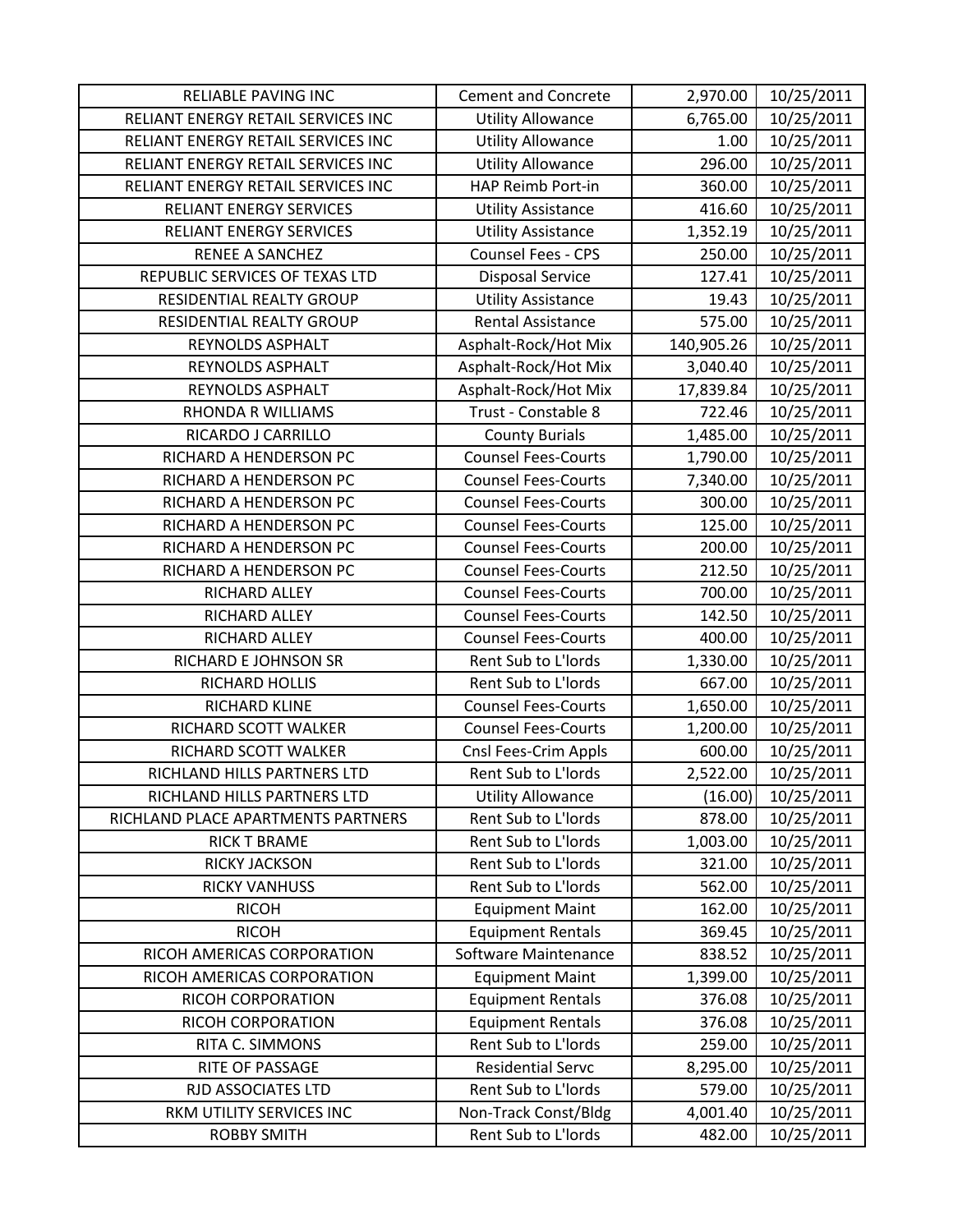| <b>ROBERT A WIDMAN</b>              | HAP Reimb Port-in          | 589.00    | 10/25/2011 |
|-------------------------------------|----------------------------|-----------|------------|
| <b>ROBERT C RIDDELL</b>             | <b>Counsel Fees-Courts</b> | 405.00    | 10/25/2011 |
| <b>ROBERT C RIDDELL</b>             | <b>Counsel Fees-Courts</b> | 410.00    | 10/25/2011 |
| <b>ROBERT FORD</b>                  | <b>Counsel Fees-Courts</b> | 356.00    | 10/25/2011 |
| <b>ROBERT FORD</b>                  | Cnsl Fees-Crim Appls       | 600.00    | 10/25/2011 |
| <b>ROBERT FORD</b>                  | Crim Appeal-OthrCost       | 13.26     | 10/25/2011 |
| <b>ROBERT GEORGE</b>                | Rent Sub to L'Iords        | 1,050.00  | 10/25/2011 |
| <b>ROBERT HONEYSUCKER</b>           | Rent Sub to L'Iords        | 850.00    | 10/25/2011 |
| ROBERT L CROCHETT SR                | Rent Sub to L'Iords        | 211.00    | 10/25/2011 |
| <b>ROBERT L EPPS SR</b>             | Rent Sub to L'Iords        | 950.00    | 10/25/2011 |
| <b>ROBERT W WILLIAMS</b>            | Rent Sub to L'Iords        | 817.00    | 10/25/2011 |
| ROBERTA WALKER                      | Counsel Fees-Juv           | 200.00    | 10/25/2011 |
| ROBERTS REALTY ADVISORS INC         | Rent Sub to L'Iords        | 183.00    | 10/25/2011 |
| <b>ROBINSON &amp; SMART PC</b>      | <b>Counsel Fees-Courts</b> | 1,750.00  | 10/25/2011 |
| <b>ROBINSON &amp; SMART PC</b>      | <b>Counsel Fees-Courts</b> | 200.00    | 10/25/2011 |
| RODNEY COLLIER                      | Rent Sub to L'Iords        | 1,882.00  | 10/25/2011 |
| <b>RODNEY MCNEELY</b>               | Rent Sub to L'Iords        | 2,154.00  | 10/25/2011 |
| <b>RODNEY PRINCE</b>                | Rent Sub to L'Iords        | 699.00    | 10/25/2011 |
| <b>RODNEY PRINCE</b>                | HAP Reimb Port-in          | (492.00)  | 10/25/2011 |
| ROGERS & ROGERS INVESTMENTS         | Rent Sub to L'Iords        | 282.00    | 10/25/2011 |
| ROMCO INC                           | Parts and Supplies         | 420.12    | 10/25/2011 |
| ROMCO INC                           | Parts and Supplies         | 306.30    | 10/25/2011 |
| ROMULO L CASAQUITE                  | Rent Sub to L'Iords        | 852.00    | 10/25/2011 |
| RONALD BRUCALE                      | Rent Sub to L'Iords        | 1,046.00  | 10/25/2011 |
| RONALD BRUCALE                      | Rent Sub to L'Iords        | 594.00    | 10/25/2011 |
| RONALD COUCH                        | <b>Counsel Fees-Courts</b> | 2,047.50  | 10/25/2011 |
| RONALD COUCH                        | <b>Counsel Fees-Courts</b> | 300.00    | 10/25/2011 |
| RONALD J KOVACH PC                  | Counsel Fees - CPS         | 3,190.00  | 10/25/2011 |
| <b>RONALD WEST</b>                  | Clothing                   | 200.00    | 10/25/2011 |
| <b>RONNIE D SMITH</b>               | Rent Sub to L'Iords        | 707.00    | 10/25/2011 |
| RONNIE EUGENE THOMAS                | Rent Sub to L'Iords        | 462.00    | 10/25/2011 |
| ROSA'S CAFE & TORTILLA FACTOR LTD   | <b>Meeting Expenses</b>    | 343.77    | 10/25/2011 |
| ROSE ANNA SALINAS                   | <b>Counsel Fees-Courts</b> | 425.00    | 10/25/2011 |
| ROSE ANNA SALINAS                   | <b>Counsel Fees-Courts</b> | 3,400.00  | 10/25/2011 |
| ROSE ANNA SALINAS                   | <b>Counsel Fees-Courts</b> | 300.00    | 10/25/2011 |
| ROSE ANNA SALINAS                   | <b>Counsel Fees-Courts</b> | 700.00    | 10/25/2011 |
| ROSS LAND & REAL ESTATE SERVICES IN | Rent Sub to L'Iords        | 228.00    | 10/25/2011 |
| <b>ROXANNE ROBINSON</b>             | <b>Counsel Fees-Courts</b> | 237.50    | 10/25/2011 |
| <b>ROXANNE ROBINSON</b>             | <b>Counsel Fees-Courts</b> | 3,100.00  | 10/25/2011 |
| <b>ROXANNE ROBINSON</b>             | <b>Counsel Fees-Courts</b> | 1,725.00  | 10/25/2011 |
| <b>ROY E BAILEY</b>                 | Rent Sub to L'Iords        | 606.00    | 10/25/2011 |
| ROY MAAS YOUTH ALTERNATIVES INC     | <b>Residential Servc</b>   | 4,147.50  | 10/25/2011 |
| <b>ROY S SHARP</b>                  | HAP Reimb Port-in          | 655.00    | 10/25/2011 |
| <b>ROYER &amp; SCHUTTS</b>          | Capital Outlay Low V       | 11,586.05 | 10/25/2011 |
| <b>ROYER &amp; SCHUTTS</b>          | Non-Track Equipment        | 23,791.12 | 10/25/2011 |
| <b>RUBI S SWEANEY</b>               | Rent Sub to L'Iords        | 689.00    | 10/25/2011 |
| RUCHAN INVESTMENTS INC              | Rent Sub to L'Iords        | 654.00    | 10/25/2011 |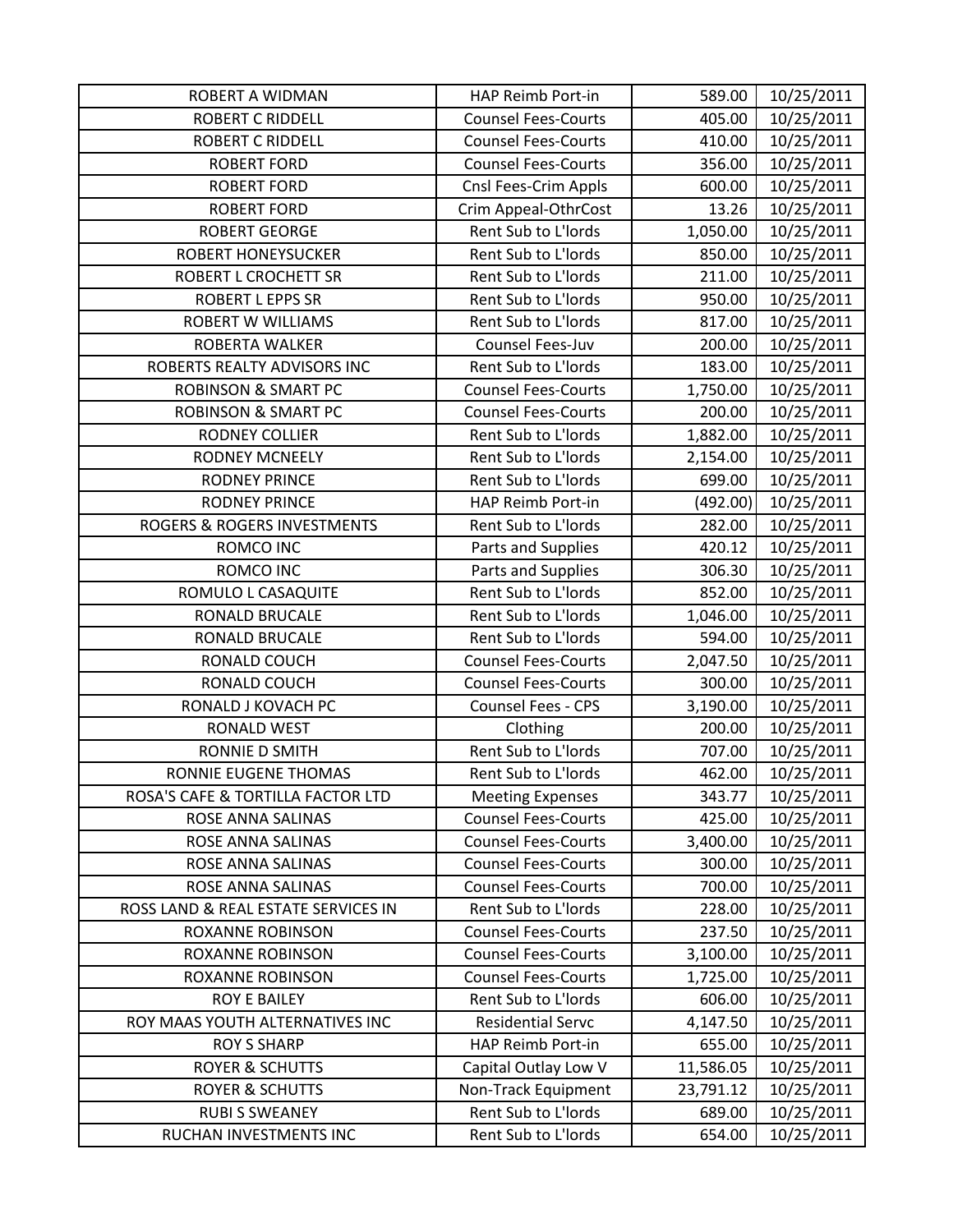| <b>RUDY VELOZ</b>                   | Rent Sub to L'Iords         | 913.00   | 10/25/2011 |
|-------------------------------------|-----------------------------|----------|------------|
| <b>RUFUS L JEWELL</b>               | HAP Reimb Port-in           | 467.00   | 10/25/2011 |
| RUPERT PUPKIN PROPERTIES ROSELLA LL | Rent Sub to L'Iords         | 389.00   | 10/25/2011 |
| RUSSELL FEED INC                    | Canine Expense              | 30.99    | 10/25/2011 |
| RUSSELL FEED INC                    | Canine Expense              | 85.98    | 10/25/2011 |
| RUSSELL J GRIECO                    | Rent Sub to L'Iords         | 697.00   | 10/25/2011 |
| <b>S &amp; S FAITH FUND LLC</b>     | Rent Sub to L'Iords         | 730.00   | 10/25/2011 |
| SAFEHAVEN OF TARRANT COUNTY         | <b>Subrecipient Service</b> | 4,052.92 | 10/25/2011 |
| <b>SAFESITE INC</b>                 | Space Lease Rental          | 2,807.24 | 10/25/2011 |
| SAF-T-GLOVE INC                     | Parts and Supplies          | 88.03    | 10/25/2011 |
| SAGINAW CROSSING LLC                | Rent Sub to L'Iords         | 2,269.00 | 10/25/2011 |
| SAGINAW CROSSING LLC                | Rent Sub to L'Iords         | 477.00   | 10/25/2011 |
| SAGINAW CROSSING LLC                | Rent Sub to L'Iords         | 2,516.00 | 10/25/2011 |
| <b>SAGINAW CROSSING LLC</b>         | Rent Sub to L'Iords         | 900.00   | 10/25/2011 |
| SAINT LEGAL PLLC                    | <b>Counsel Fees-Courts</b>  | 400.00   | 10/25/2011 |
| <b>SALDANA INC</b>                  | <b>County Burials</b>       | 700.00   | 10/25/2011 |
| <b>SALVATORE LAMENTI</b>            | Rent Sub to L'Iords         | 491.00   | 10/25/2011 |
| <b>SAM BONIFIELD</b>                | <b>Counsel Fees-Courts</b>  | 100.00   | 10/25/2011 |
| <b>SAM BONIFIELD</b>                | <b>Counsel Fees-Courts</b>  | 300.00   | 10/25/2011 |
| <b>SAM BONIFIELD</b>                | <b>Counsel Fees-Courts</b>  | 600.00   | 10/25/2011 |
| <b>SAM BONIFIELD</b>                | <b>Counsel Fees-Courts</b>  | 200.00   | 10/25/2011 |
| SAM HOUSTON STATE UNIVERSITY        | Tuition C/room Train        | 525.00   | 10/25/2011 |
| SAMANTHA K HILL                     | <b>Counsel Fees-Courts</b>  | 400.00   | 10/25/2011 |
| <b>SAMANTHA K HILL</b>              | <b>Counsel Fees-Courts</b>  | 312.50   | 10/25/2011 |
| <b>SAMANTHA K HILL</b>              | <b>Counsel Fees-Courts</b>  | 125.00   | 10/25/2011 |
| SAMANTHA K HILL                     | <b>Counsel Fees-Courts</b>  | 1,200.00 | 10/25/2011 |
| SAMANTHA K HILL                     | <b>Counsel Fees-Courts</b>  | 700.00   | 10/25/2011 |
| SAMARITAN SOFTWARE LLC              | <b>Equipment Maint</b>      | 400.00   | 10/25/2011 |
| SAMUEL E EMUZE                      | Rent Sub to L'Iords         | 497.00   | 10/25/2011 |
| SAMUEL M SANCHEZ                    | Counsel Fees - CPS          | 100.00   | 10/25/2011 |
| <b>SAMUELS AVENUE LP</b>            | Rent Sub to L'Iords         | 4,960.00 | 10/25/2011 |
| <b>SAMUELS AVENUE LP</b>            | Rent Sub to L'Iords         | 344.00   | 10/25/2011 |
| SANDOVAL & ASSOCIATES               | <b>Interpreter Fees</b>     | 325.00   | 10/25/2011 |
| <b>SANDRA GENE VILLELLI</b>         | Rent Sub to L'Iords         | 575.00   | 10/25/2011 |
| <b>SANDRA PETRUSAITIS</b>           | Rent Sub to L'Iords         | 527.00   | 10/25/2011 |
| <b>SANJAY KUMAR</b>                 | Rent Sub to L'Iords         | 865.00   | 10/25/2011 |
| SANTIAGO SALINAS                    | <b>Counsel Fees-Courts</b>  | 100.00   | 10/25/2011 |
| <b>SANTIAGO SALINAS</b>             | <b>Counsel Fees-Courts</b>  | 600.00   | 10/25/2011 |
| <b>SANTIAGO SALINAS</b>             | <b>Counsel Fees-Courts</b>  | 225.00   | 10/25/2011 |
| <b>SANTIAGO SALINAS</b>             | <b>Counsel Fees-Courts</b>  | 400.00   | 10/25/2011 |
| SANZ FORT WORTH HOLDINGS LLC        | Rent Sub to L'Iords         | 625.00   | 10/25/2011 |
| SANZ FORT WORTH HOLDINGS LLC        | Rent Sub to L'Iords         | 705.00   | 10/25/2011 |
| Sarah T Skiles                      | Education                   | 892.13   | 10/25/2011 |
| SARATOGA MANAGEMENT GROUP LLC       | Rent Sub to L'Iords         | 4,933.00 | 10/25/2011 |
| SARATOGA MANAGEMENT GROUP LLC       | Rent Sub to L'Iords         | 1,114.00 | 10/25/2011 |
| SAVANT S CHAUHAN                    | Rent Sub to L'Iords         | 1,528.00 | 10/25/2011 |
| <b>SCOTT BROWN PROPERTIES INC</b>   | Rent Sub to L'Iords         | 1,079.00 | 10/25/2011 |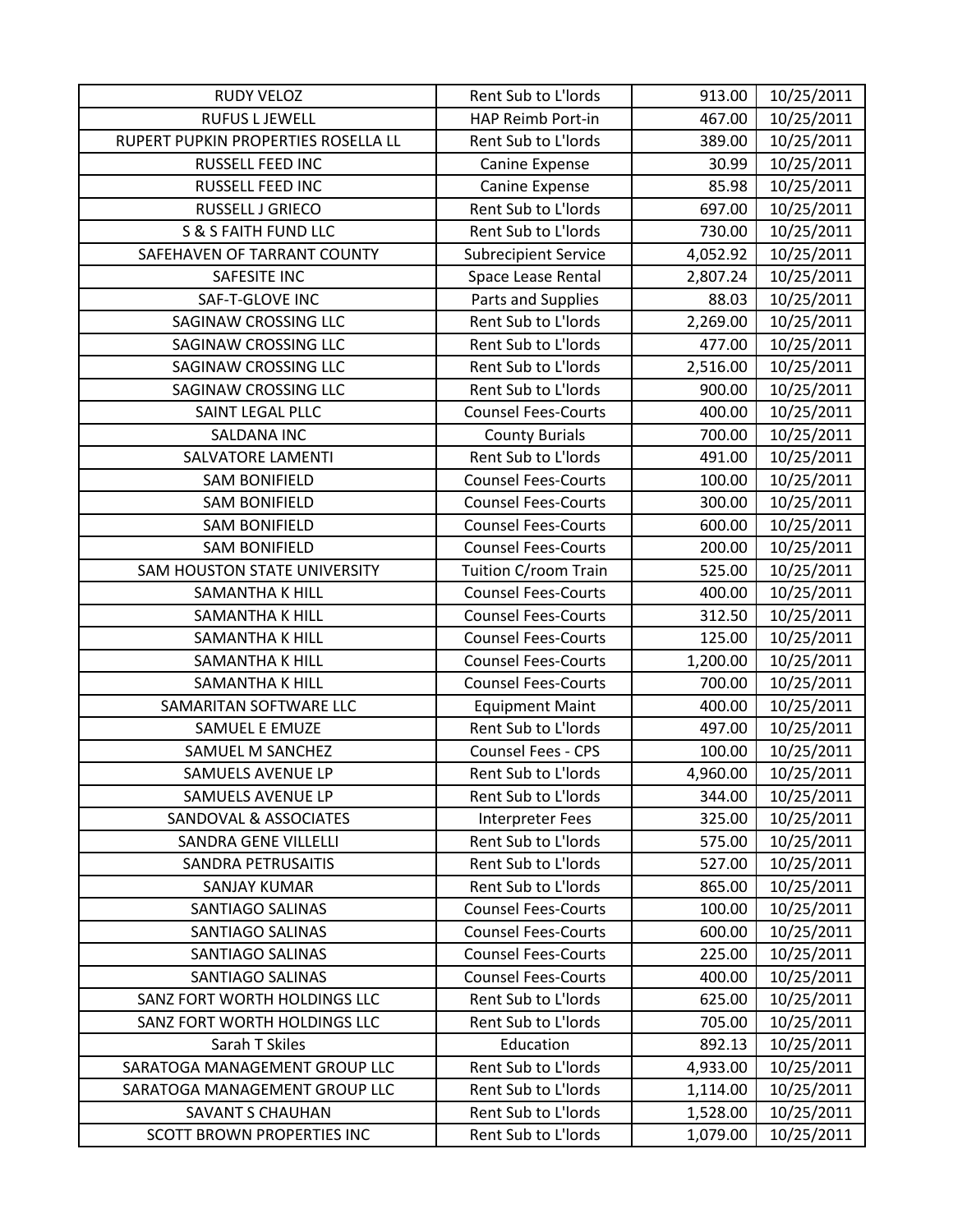| <b>SEALCO LLC</b>                   | <b>Professional Service</b> | 54,576.38 | 10/25/2011 |
|-------------------------------------|-----------------------------|-----------|------------|
| SEQUEL YOUTH AND FAMILY SERVICES    | <b>Residential Servc</b>    | 535.50    | 10/25/2011 |
| SEQUEL YOUTH AND FAMILY SERVICES    | <b>Residential Servc</b>    | 6,750.00  | 10/25/2011 |
| <b>SHACOBY J WOMACK</b>             | Rent Sub to L'Iords         | 663.00    | 10/25/2011 |
| <b>SHADOW CREEK APARTMENTS</b>      | Rent Sub to L'Iords         | 2,531.00  | 10/25/2011 |
| <b>SHADOW CREEK APARTMENTS</b>      | Rent Sub to L'Iords         | 640.00    | 10/25/2011 |
| <b>SHALLOM HOLDINGS</b>             | Rent Sub to L'Iords         | 700.00    | 10/25/2011 |
| <b>SHARON PATTERSON</b>             | Rent Sub to L'Iords         | 661.00    | 10/25/2011 |
| SHARP INTERNATIONAL COURT REPORTING | Test/Civil Serv Exp         | 170.28    | 10/25/2011 |
| <b>SHAWN M WORTHEY</b>              | Rent Sub to L'Iords         | 804.00    | 10/25/2011 |
| <b>SHAWN PASCHALL</b>               | <b>Counsel Fees-Courts</b>  | 400.00    | 10/25/2011 |
| <b>SHAWN PASCHALL</b>               | <b>Counsel Fees-Courts</b>  | 1,620.00  | 10/25/2011 |
| <b>SHAWN PASCHALL</b>               | <b>Counsel Fees-Courts</b>  | 600.00    | 10/25/2011 |
| Sheena A Hargrove                   | Travel                      | 120.00    | 10/25/2011 |
| <b>SHELBY HUFF</b>                  | Hith Dept Immu Fees         | 33.29     | 10/25/2011 |
| SHENANDOAH TOWNHOMES LTD            | Rent Sub to L'Iords         | 6,010.00  | 10/25/2011 |
| SHENANDOAH TOWNHOMES LTD            | HAP Reimb Port-in           | 1,276.00  | 10/25/2011 |
| SHENANDOAH TOWNHOMES LTD            | Rent Sub to L'Iords         | 697.00    | 10/25/2011 |
| SHENANDOAH VILLAGE APTS LP          | Rent Sub to L'Iords         | 483.00    | 10/25/2011 |
| SHENANDOAH VILLAGE APTS LP          | HAP Reimb Port-in           | 1,285.00  | 10/25/2011 |
| <b>SHERRY A FOLCHERT</b>            | Reporter's Records          | 133.90    | 10/25/2011 |
| <b>SHERRY JOHANNSEN</b>             | Clothing                    | 199.74    | 10/25/2011 |
| <b>SHERYL WRIGHT</b>                | Rent Sub to L'Iords         | 750.00    | 10/25/2011 |
| <b>SHEVIA LTD</b>                   | Rent Sub to L'Iords         | 1,565.00  | 10/25/2011 |
| <b>SHEVIA LTD</b>                   | Rent Sub to L'Iords         | 5,079.00  | 10/25/2011 |
| <b>SHEVIA LTD</b>                   | Rent Sub to L'Iords         | 2,147.00  | 10/25/2011 |
| SHI GOVERNMENT SOLUTIONS            | Software Maintenance        | 3,031.00  | 10/25/2011 |
| SHI GOVERNMENT SOLUTIONS            | Non-Track Equipment         |           | 10/25/2011 |
| SHI GOVERNMENT SOLUTIONS            | Non-Track Equipment         | 3,776.00  | 10/25/2011 |
| SID W SHAPIRO                       | Counsel Fees - CPS          | 1,605.00  | 10/25/2011 |
| SIGNATURE LEASING & MANAGEMENT INC  | Rent Sub to L'Iords         | 670.00    | 10/25/2011 |
| SILAS OTTONIEL ROSALES              | Rent Sub to L'Iords         | 339.00    | 10/25/2011 |
| SILVER CREEK PH II                  | Rent Sub to L'Iords         | 560.00    | 10/25/2011 |
| SIRCHIE FINGER PRINT LABORATORIES   | Parts and Supplies          | 197.15    | 10/25/2011 |
| <b>SKY GROUP LLC</b>                | Rent Sub to L'Iords         | 120.00    | 10/25/2011 |
| <b>SMITH TEMPORARIES INC</b>        | <b>Contract Labor</b>       | 820.81    | 10/25/2011 |
| SMITH TEMPORARIES INC               | <b>Contract Labor</b>       | 9,354.98  | 10/25/2011 |
| SMITH TEMPORARIES INC               | Contract Labor              | 176.70    | 10/25/2011 |
| <b>SMITH TEMPORARIES INC</b>        | <b>Contract Labor</b>       | 22,812.17 | 10/25/2011 |
| <b>SOLOMON BRACKENS</b>             | Rent Sub to L'Iords         | 779.00    | 10/25/2011 |
| <b>SON V NGUYEN</b>                 | HAP Reimb Port-in           | 1,114.00  | 10/25/2011 |
| <b>SONJAH PRICE</b>                 | Clothing                    | 146.85    | 10/25/2011 |
| SORINA DAVILA                       | Transportation              | 110.00    | 10/25/2011 |
| SOUTH HULEN LP                      | Rent Sub to L'Iords         | 8,972.00  | 10/25/2011 |
| <b>SOUTH HULEN LP</b>               | Rent Sub to L'Iords         | 1,489.00  | 10/25/2011 |
| SOUTH HULEN LP                      | HAP Reimb Port-in           | 666.00    | 10/25/2011 |
| SOUTHERN TIRE MART LLC              | <b>Tires and Tubes</b>      | 192.00    | 10/25/2011 |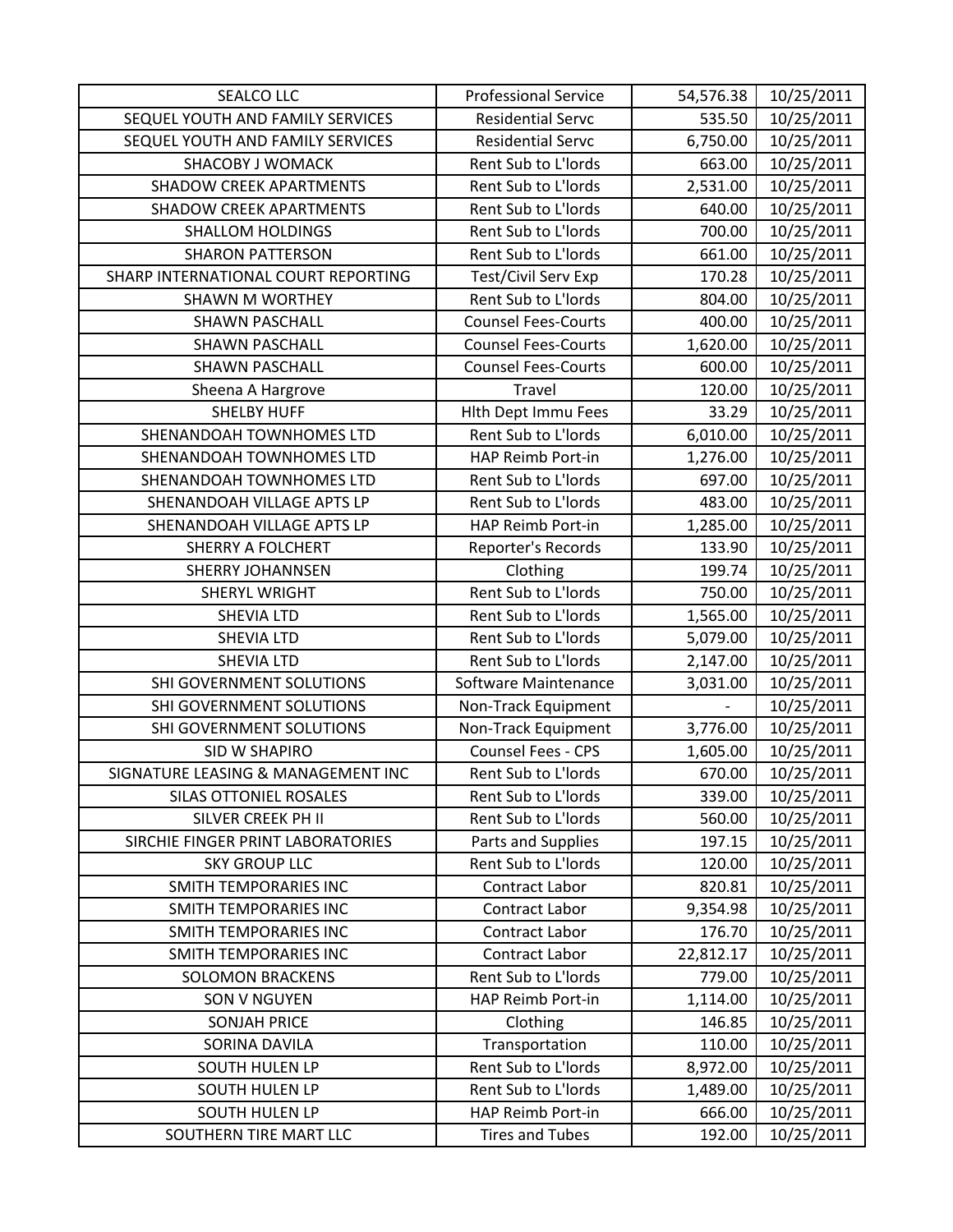| SOUTHERN TIRE MART LLC       | Parts and Supplies          | 146.00   | 10/25/2011 |
|------------------------------|-----------------------------|----------|------------|
| SOUTHERN TIRE MART LLC       | <b>Tires and Tubes</b>      | 168.00   | 10/25/2011 |
| SOUTHERN TIRE MART LLC       | <b>Tires and Tubes</b>      | 127.00   | 10/25/2011 |
| <b>SOUTHFORK MMLP</b>        | Rent Sub to L'Iords         | 1,380.00 | 10/25/2011 |
| SOUTHWASTE DISPOSAL LLC      | <b>Disposal Service</b>     | 460.00   | 10/25/2011 |
| SOUTHWASTE DISPOSAL LLC      | <b>Building Maintenance</b> | 100.00   | 10/25/2011 |
| SOUTHWASTE DISPOSAL LLC      | <b>Building Maintenance</b> | 80.00    | 10/25/2011 |
| SOUTHWEST KEY PROGRAMS INC   | <b>Residential Servc</b>    | 4,147.50 | 10/25/2011 |
| <b>SPARK ENERGY LP</b>       | <b>Utility Allowance</b>    | 57.00    | 10/25/2011 |
| SPORTS SUPPLY GROUP INC      | Shrff Commissary Inv        | 934.56   | 10/25/2011 |
| SPORTS SUPPLY GROUP INC      | Recreation                  | 14.34    | 10/25/2011 |
| SPRING OAK APARTMENTS        | Rent Sub to L'Iords         | 216.00   | 10/25/2011 |
| <b>SPRING VALLEY LTD</b>     | Rent Sub to L'Iords         | 734.00   | 10/25/2011 |
| ST BERNARD PARISH GOVERNMENT | Port HAP Port-out           | 444.00   | 10/25/2011 |
| ST BERNARD PARISH GOVERNMENT | Port Admin Fee Expen        | 42.87    | 10/25/2011 |
| ST FRANCIS VILLAGE, INC      | Rent Sub to L'Iords         | 369.00   | 10/25/2011 |
| ST FRANCIS VILLAGE, INC      | Rent Sub to L'Iords         | 643.00   | 10/25/2011 |
| ST FRANCIS VILLAGE, INC      | Rent Sub to L'Iords         | 629.00   | 10/25/2011 |
| ST FRANCIS VILLAGE, INC      | HAP Reimb Port-in           | 508.00   | 10/25/2011 |
| ST JUDE RANCH FOR CHILDREN   | Clothing                    | 222.52   | 10/25/2011 |
| <b>STACY ALFORD</b>          | Counsel Fees-Juv            | 100.00   | 10/25/2011 |
| <b>STAPLES ADVANTAGE</b>     | <b>Supplies</b>             | 185.55   | 10/25/2011 |
| <b>STAPLES ADVANTAGE</b>     | <b>Supplies</b>             | 7.32     | 10/25/2011 |
| <b>STAPLES ADVANTAGE</b>     | <b>Supplies</b>             | 872.85   | 10/25/2011 |
| <b>STAPLES ADVANTAGE</b>     | <b>Supplies</b>             | 62.55    | 10/25/2011 |
| <b>STAPLES ADVANTAGE</b>     | Supplies                    | 177.99   | 10/25/2011 |
| <b>STAPLES ADVANTAGE</b>     | <b>Supplies</b>             | 77.31    | 10/25/2011 |
| <b>STAPLES ADVANTAGE</b>     | <b>Supplies</b>             | 66.32    | 10/25/2011 |
| <b>STAPLES ADVANTAGE</b>     | <b>Supplies</b>             | 50.72    | 10/25/2011 |
| <b>STAPLES ADVANTAGE</b>     | <b>Supplies</b>             | 29.52    | 10/25/2011 |
| <b>STAPLES ADVANTAGE</b>     | <b>Supplies</b>             | 369.34   | 10/25/2011 |
| <b>STAPLES ADVANTAGE</b>     | <b>Supplies</b>             | 22.16    | 10/25/2011 |
| <b>STAPLES ADVANTAGE</b>     | <b>Supplies</b>             | 14.02    | 10/25/2011 |
| <b>STAPLES ADVANTAGE</b>     | <b>Supplies</b>             | 211.09   | 10/25/2011 |
| <b>STAPLES ADVANTAGE</b>     | <b>Supplies</b>             | 228.86   | 10/25/2011 |
| STAPLES ADVANTAGE            | <b>Supplies</b>             | 116.60   | 10/25/2011 |
| <b>STAPLES ADVANTAGE</b>     | Supplies                    | 1,457.31 | 10/25/2011 |
| <b>STAPLES ADVANTAGE</b>     | <b>Supplies</b>             | 175.15   | 10/25/2011 |
| <b>STAPLES ADVANTAGE</b>     | <b>Supplies</b>             | 106.39   | 10/25/2011 |
| <b>STAPLES ADVANTAGE</b>     | Supplies                    | 61.62    | 10/25/2011 |
| <b>STAPLES ADVANTAGE</b>     | <b>Supplies</b>             | 41.62    | 10/25/2011 |
| <b>STAPLES ADVANTAGE</b>     | <b>Supplies</b>             | 82.53    | 10/25/2011 |
| <b>STAPLES ADVANTAGE</b>     | <b>Supplies</b>             | 50.80    | 10/25/2011 |
| <b>STAPLES ADVANTAGE</b>     | <b>Supplies</b>             | 806.35   | 10/25/2011 |
| STAPLES ADVANTAGE            | <b>Supplies</b>             | 562.75   | 10/25/2011 |
| <b>STAPLES ADVANTAGE</b>     | <b>Supplies</b>             | 106.37   | 10/25/2011 |
| <b>STAPLES ADVANTAGE</b>     | Lab Supplies                | 436.13   | 10/25/2011 |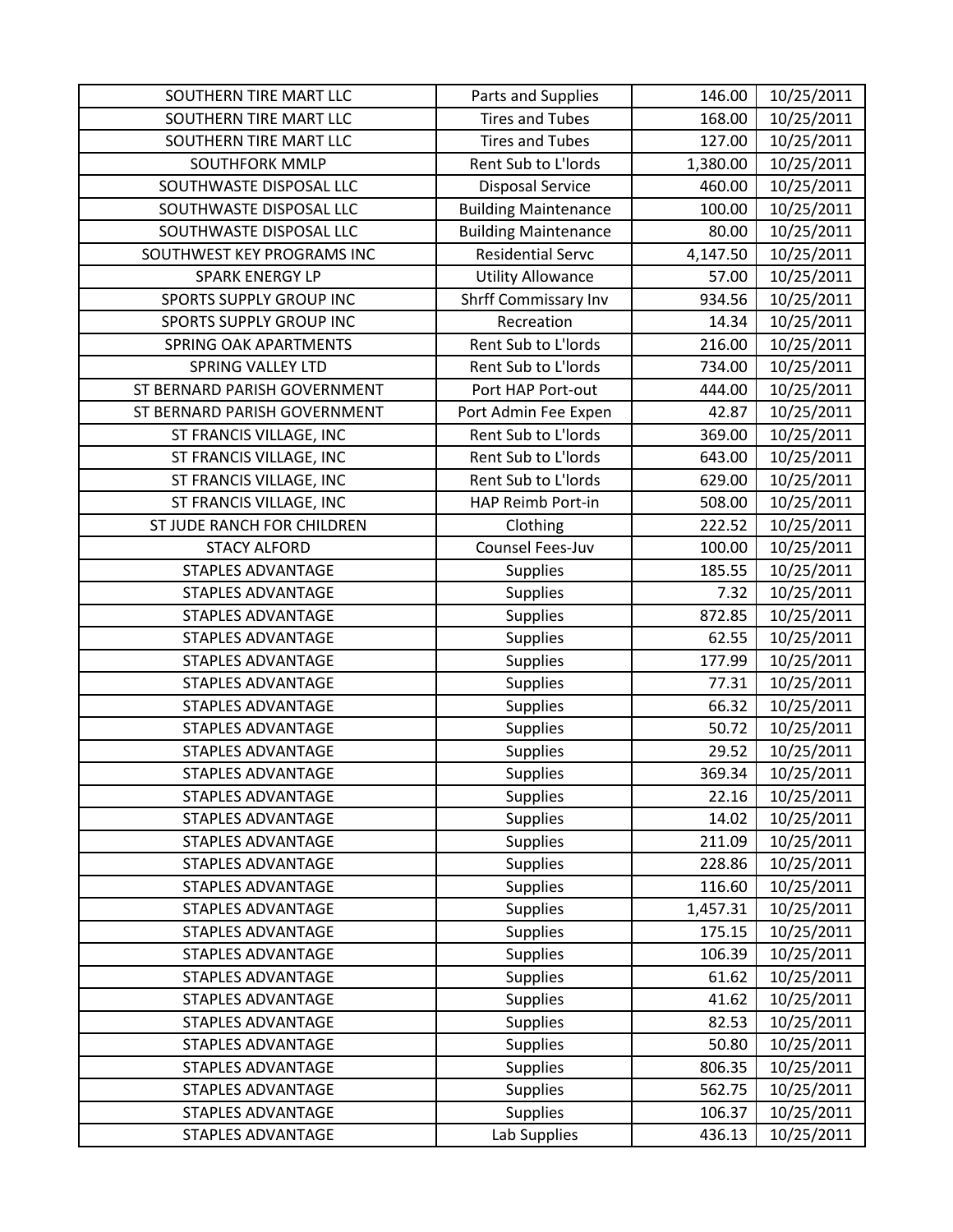| <b>STAPLES ADVANTAGE</b>             | <b>Supplies</b>            | 110.64   | 10/25/2011 |
|--------------------------------------|----------------------------|----------|------------|
| <b>STAPLES ADVANTAGE</b>             | <b>Supplies</b>            | 30.98    | 10/25/2011 |
| <b>STAPLES ADVANTAGE</b>             | <b>Supplies</b>            |          | 10/25/2011 |
| <b>STAR ELECTRICITY LLC</b>          | <b>Utility Allowance</b>   | 50.00    | 10/25/2011 |
| <b>STARBUCK &amp; WISE INC</b>       | Rent Sub to L'Iords        | 1,741.00 | 10/25/2011 |
| <b>STATE COMPTROLLER</b>             | <b>Child Restraint</b>     | 228.00   | 10/25/2011 |
| <b>STATON &amp; TAYLOR PC</b>        | <b>Counsel Fees-Courts</b> | 1,000.00 | 10/25/2011 |
| <b>STATON &amp; TAYLOR PC</b>        | <b>Counsel Fees-Courts</b> | 1,200.00 | 10/25/2011 |
| <b>STATON &amp; TAYLOR PC</b>        | <b>Counsel Fees-Courts</b> | 200.00   | 10/25/2011 |
| <b>STATON &amp; TAYLOR PC</b>        | <b>Counsel Fees-Courts</b> | 375.00   | 10/25/2011 |
| STELLA NWANKWO                       | Rent Sub to L'Iords        | 850.00   | 10/25/2011 |
| STEPHAN R BLACK                      | Rent Sub to L'Iords        | 524.00   | 10/25/2011 |
| STEPHANIE GONZALEZ                   | <b>Counsel Fees-Courts</b> | 600.00   | 10/25/2011 |
| <b>STEPHANIE GONZALEZ</b>            | <b>Counsel Fees-Courts</b> | 425.00   | 10/25/2011 |
| <b>STEPHANIE GONZALEZ</b>            | <b>Counsel Fees-Courts</b> | 750.00   | 10/25/2011 |
| STEPHANIE GONZALEZ                   | <b>Counsel Fees-Courts</b> | 500.00   | 10/25/2011 |
| STEPHANIE GONZALEZ                   | <b>Counsel Fees-Courts</b> | 700.00   | 10/25/2011 |
| <b>STEPHANIE GONZALEZ</b>            | <b>Counsel Fees-Courts</b> | 475.00   | 10/25/2011 |
| <b>STEPHANIE PATTEN</b>              | <b>Counsel Fees-Courts</b> | 25.00    | 10/25/2011 |
| STEPHANIE PATTEN                     | <b>Counsel Fees-Courts</b> | 800.00   | 10/25/2011 |
| <b>STEPHANIE PATTEN</b>              | <b>Counsel Fees-Courts</b> | 387.50   | 10/25/2011 |
| STEPHEN D HANDY PLLC                 | <b>Counsel Fees-Courts</b> | 250.00   | 10/25/2011 |
| STEPHEN D HANDY PLLC                 | <b>Counsel Fees-Courts</b> | 275.00   | 10/25/2011 |
| STEPHEN M BURLINGAME                 | Rent Sub to L'Iords        | 181.00   | 10/25/2011 |
| <b>STEPHEN M HOWE</b>                | Constable 4 Fees           | 50.00    | 10/25/2011 |
| STEPHEN N WOOD                       | Rent Sub to L'Iords        | 811.00   | 10/25/2011 |
| <b>STEVE GORDON &amp; ASSOCIATES</b> | <b>Counsel Fees-Courts</b> | 25.00    | 10/25/2011 |
| <b>STEVE GORDON &amp; ASSOCIATES</b> | <b>Counsel Fees-Courts</b> | 1,325.00 | 10/25/2011 |
| <b>STEVE GORDON &amp; ASSOCIATES</b> | <b>Counsel Fees-Courts</b> | 500.00   | 10/25/2011 |
| <b>STEVE GORDON &amp; ASSOCIATES</b> | <b>Counsel Fees-Courts</b> | 1,050.00 | 10/25/2011 |
| <b>STEVE HAMPTON</b>                 | Rent Sub to L'Iords        | 432.00   | 10/25/2011 |
| <b>STEVE JOSEPH</b>                  | Rent Sub to L'Iords        | 1,000.00 | 10/25/2011 |
| <b>STEVE JOSEPH</b>                  | HAP Reimb Port-in          | 173.00   | 10/25/2011 |
| <b>STEVEN ROBERT FROMM</b>           | Rent Sub to L'Iords        | 886.00   | 10/25/2011 |
| <b>STREAM ENERGY</b>                 | <b>Utility Assistance</b>  | 659.41   | 10/25/2011 |
| <b>STREAM ENERGY</b>                 | <b>Utility Allowance</b>   | 4,005.00 | 10/25/2011 |
| <b>STREAM ENERGY</b>                 | <b>Utility Allowance</b>   | 95.00    | 10/25/2011 |
| <b>STREAM ENERGY</b>                 | HAP Reimb Port-in          | 198.00   | 10/25/2011 |
| <b>STREAMLINE TRANSPORT</b>          | Non-Track Equipment        | 100.00   | 10/25/2011 |
| <b>STREET CAPITAL RENTALS I</b>      | Rent Sub to L'Iords        | 530.00   | 10/25/2011 |
| STREET CAPITAL RENTALS II LLC        | Rent Sub to L'Iords        | 6,576.00 | 10/25/2011 |
| <b>SUMAN BHAT CHERRY</b>             | Rent Sub to L'Iords        | 1,114.00 | 10/25/2011 |
| <b>SUMMUS INDUSTRIES INC</b>         | <b>Supplies</b>            | 849.13   | 10/25/2011 |
| SUNSET POINTE HOUSING PARTNERSHIP    | Rent Sub to L'Iords        | 9,603.00 | 10/25/2011 |
| SUNSET POINTE HOUSING PARTNERSHIP    | Rent Sub to L'Iords        | 470.00   | 10/25/2011 |
| SUNSET POINTE HOUSING PARTNERSHIP L  | Rent Sub to L'Iords        | 595.00   | 10/25/2011 |
| Susanna H Lea                        | <b>Meeting Expenses</b>    | 8.00     | 10/25/2011 |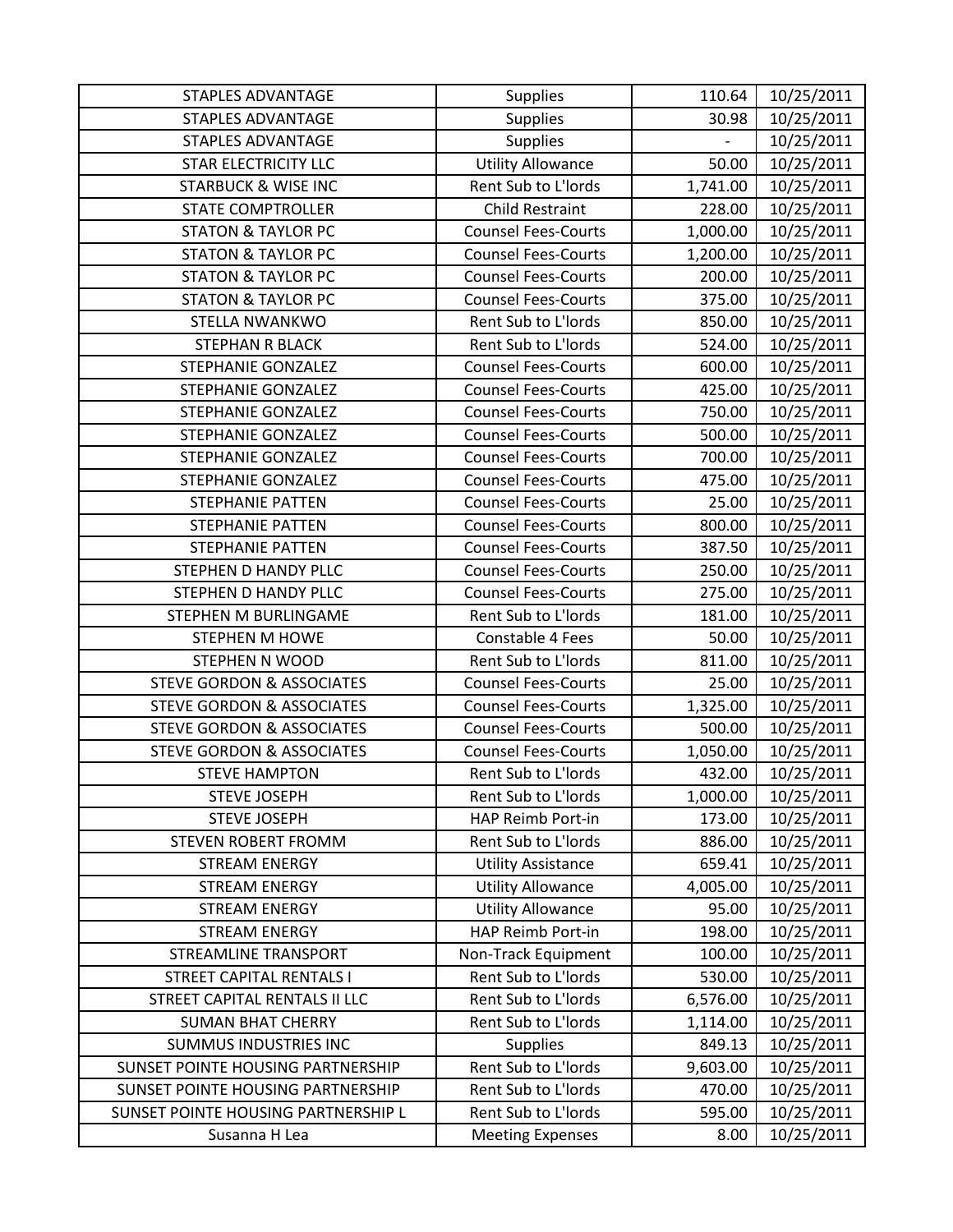| Susanna H Lea                      | Education                   | 100.00     | 10/25/2011 |
|------------------------------------|-----------------------------|------------|------------|
| SUVINI SAGARIKA WICKRAMARATNE      | Rent Sub to L'Iords         | 1,039.00   | 10/25/2011 |
| <b>SUZANNE BENINATE</b>            | Rent Sub to L'Iords         | 965.00     | 10/25/2011 |
| SWD HOTEL LLC                      | Travel                      | 358.80     | 10/25/2011 |
| SWD HOTEL LLC                      | Travel                      | 358.80     | 10/25/2011 |
| <b>SWEET TALKING LLC</b>           | Prepaid - Rent              | 4,052.00   | 10/25/2011 |
| <b>SYCAMORE CENTER VILLAS</b>      | Rent Sub to L'Iords         | 10,643.00  | 10/25/2011 |
| <b>SYCAMORE CENTER VILLAS</b>      | Rent Sub to L'Iords         | 2,485.00   | 10/25/2011 |
| SYCAMORE POINTE TOWNHOMES          | Rent Sub to L'Iords         | 3,012.00   | 10/25/2011 |
| SYCAMORE POINTE TOWNHOMES          | Rent Sub to L'Iords         | 693.00     | 10/25/2011 |
| SYCAMORE TRACE INVESTORS LP        | Rent Sub to L'Iords         | 825.00     | 10/25/2011 |
| SYCAMORE TRACE INVESTORS LP        | Rent Sub to L'Iords         | 525.00     | 10/25/2011 |
| SYED AJAZ ANWAR                    | Rent Sub to L'Iords         | 512.00     | 10/25/2011 |
| <b>TK MANAGEMENT</b>               | Rent Sub to L'Iords         | 811.00     | 10/25/2011 |
| TU ELECTRIC                        | <b>Utility Allowance</b>    | 9,340.00   | 10/25/2011 |
| TU ELECTRIC                        | <b>Utility Allowance</b>    | 80.00      | 10/25/2011 |
| T U ELECTRIC                       | <b>Utility Allowance</b>    | 36.00      | 10/25/2011 |
| TU ELECTRIC                        | <b>Utility Allowance</b>    | 529.00     | 10/25/2011 |
| TU ELECTRIC                        | HAP Reimb Port-in           | 943.00     | 10/25/2011 |
| TU ELECTRIC                        | <b>Utility Allowance</b>    | 29.00      | 10/25/2011 |
| TAD - TARRANT APPRAISAL DISTRICT   | <b>Tarr Appraisal Dist</b>  | 331,605.72 | 10/25/2011 |
| <b>TAHIRA MITHANI</b>              | Rent Sub to L'Iords         | 725.00     | 10/25/2011 |
| <b>TAMARA STUDLEY</b>              | Clothing                    | 200.00     | 10/25/2011 |
| <b>TAMERA BOYD</b>                 | Transportation              | 100.00     | 10/25/2011 |
| <b>TAN THAN</b>                    | <b>Interpreter Fees</b>     | 225.00     | 10/25/2011 |
| TANIA JACKSON WILLIAMS             | Rent Sub to L'Iords         | 1,024.00   | 10/25/2011 |
| <b>TARA ENERGY LLC</b>             | <b>Utility Allowance</b>    | 77.00      | 10/25/2011 |
| <b>TARA ENERGY LLC</b>             | <b>Utility Allowance</b>    | 16.00      | 10/25/2011 |
| <b>TARA V KERSH</b>                | <b>Counsel Fees - CPS</b>   | 1,825.00   | 10/25/2011 |
| <b>TARA V KERSH</b>                | Counsel Fees - CPS          | 1,950.00   | 10/25/2011 |
| <b>TARGET BANK</b>                 | <b>Supplies</b>             | 40.24      | 10/25/2011 |
| <b>TARGET BANK</b>                 | Clothing                    | 167.74     | 10/25/2011 |
| <b>TARGET BANK</b>                 | <b>Meeting Expenses</b>     | 47.13      | 10/25/2011 |
| TARRANT CO JUSTICE OF PEACE PCT 4  | Trust - Constable 4         | 400.00     | 10/25/2011 |
| TARRANT COUNTRY VILLA ASSOC        | Rent Sub to L'Iords         | 612.00     | 10/25/2011 |
| TARRANT COUNTY COLLEGE-NE CAMPUS   | Education                   | 50.00      | 10/25/2011 |
| TARRANT COUNTY COLLEGE-NE CAMPUS   | <b>Meeting Expenses</b>     | 50.00      | 10/25/2011 |
| TARRANT COUNTY DISTRICT ATTORNEY   | <b>Counsel Fees-Courts</b>  | 550.00     | 10/25/2011 |
| TARRANT COUNTY DISTRICT ATTORNEY   | <b>Counsel Fees-Courts</b>  | 400.00     | 10/25/2011 |
| TARRANT COUNTY DISTRICT ATTORNEY   | <b>Counsel Fees-Courts</b>  | 175.00     | 10/25/2011 |
| TARRANT COUNTY HOMELESS COALITION  | <b>Subrecipient Service</b> | 386.67     | 10/25/2011 |
| TARRANT COUNTY HOUSING PARTNERSHIP | <b>Professional Service</b> | 6,055.21   | 10/25/2011 |
| TARRANT COUNTY HOUSING PARTNERSHIP | Rent Sub to L'Iords         | 1,635.00   | 10/25/2011 |
| TARRANT COUNTY HOUSING PARTNERSHIP | HAP Reimb Port-in           | 604.00     | 10/25/2011 |
| TARRANT COUNTY SAMARITAN           | <b>Subrecipient Service</b> | 11,923.27  | 10/25/2011 |
| TARRANT COUNTY SAMARITAN           | <b>Subrecipient Service</b> | 4,985.19   | 10/25/2011 |
| <b>TARRANT COUNTY SHERIFF</b>      | Travel                      | 365.19     | 10/25/2011 |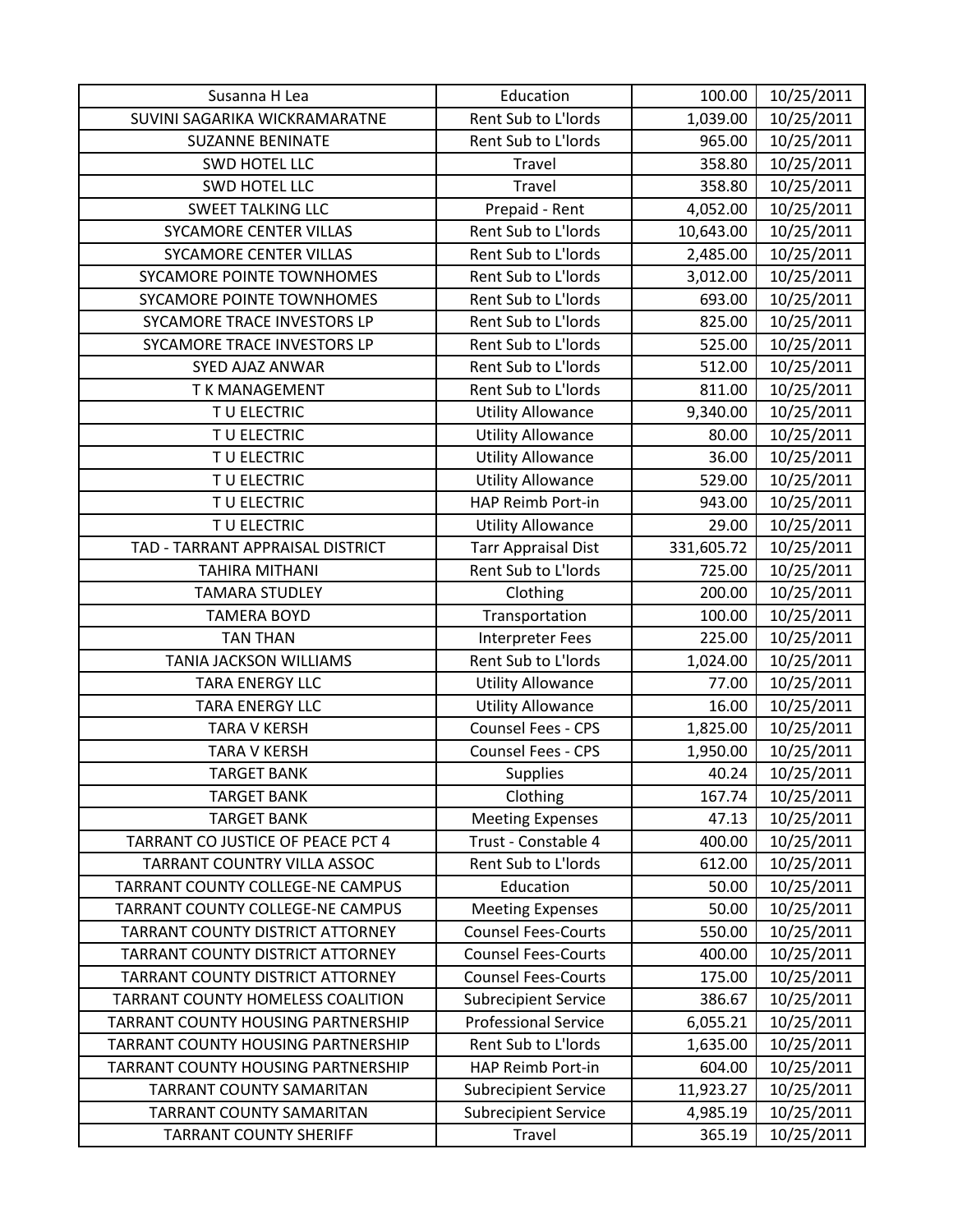| <b>TARRANT PARTNERS LP</b>           | Rent Sub to L'Iords         | 22,328.00 | 10/25/2011 |
|--------------------------------------|-----------------------------|-----------|------------|
| <b>TARRANT PARTNERS LP</b>           | Rent Sub to L'Iords         | 415.00    | 10/25/2011 |
| <b>TARRANT PARTNERS LP</b>           | Rent Sub to L'Iords         | 572.00    | 10/25/2011 |
| <b>TARRANT PARTNERS LP</b>           | HAP Reimb Port-in           | 1,989.00  | 10/25/2011 |
| TARRANT PROPERTIES, INC              | Rent Sub to L'Iords         | 566.00    | 10/25/2011 |
| TATANISHA BENJAMIN                   | Clothing                    | 650.00    | 10/25/2011 |
| <b>TATIANA MEJIA</b>                 | <b>Court Visitor</b>        | 427.50    | 10/25/2011 |
| <b>TAVANE ALICIA GORDON</b>          | Rent Sub to L'Iords         | 996.00    | 10/25/2011 |
| <b>TAVEEWAN GURKIN</b>               | Rent Sub to L'Iords         | 246.00    | 10/25/2011 |
| <b>TEAGUE LUMBER</b>                 | <b>Supplies</b>             | 1,106.35  | 10/25/2011 |
| <b>TEAGUE LUMBER</b>                 | Non-Track Const/Bldg        | 2,457.00  | 10/25/2011 |
| <b>TEAGUE LUMBER</b>                 | <b>Building Maintenance</b> | 4,411.44  | 10/25/2011 |
| TEAGUE NALL & PERKINS INC            | <b>Professional Service</b> | 1,682.54  | 10/25/2011 |
| <b>TEAGUE NALL &amp; PERKINS INC</b> | <b>Professional Service</b> | 19,526.46 | 10/25/2011 |
| <b>TEKSYSTEMS INC</b>                | <b>Professional Service</b> | 2,400.00  | 10/25/2011 |
| TELETOUCH COMMUNICATIONS INC         | Telephone - Mobile          | 50.39     | 10/25/2011 |
| TELETOUCH COMMUNICATIONS INC         | Telephone - Mobile          | 44.27     | 10/25/2011 |
| TELETOUCH COMMUNICATIONS INC         | Telephone - Mobile          | 44.15     | 10/25/2011 |
| TELETOUCH COMMUNICATIONS INC         | Telephone - Mobile          | 44.15     | 10/25/2011 |
| TELETOUCH COMMUNICATIONS INC         | Telephone - Mobile          | 182.13    | 10/25/2011 |
| TELETOUCH COMMUNICATIONS INC         | Telephone - Mobile          | 445.39    | 10/25/2011 |
| TELETOUCH COMMUNICATIONS INC         | Telephone - Mobile          | 376.85    | 10/25/2011 |
| TELETOUCH COMMUNICATIONS INC         | Telephone - Mobile          | 89.64     | 10/25/2011 |
| TELETOUCH COMMUNICATIONS INC         | Telephone - Mobile          | 29.24     | 10/25/2011 |
| TELETOUCH COMMUNICATIONS INC         | Telephone - Mobile          | 3,632.53  | 10/25/2011 |
| TELETOUCH COMMUNICATIONS INC         | Telephone - Mobile          | 29.24     | 10/25/2011 |
| TELETOUCH COMMUNICATIONS INC         | Telephone - Mobile          | 231.72    | 10/25/2011 |
| TELETOUCH COMMUNICATIONS INC         | Telephone - Mobile          | 63.61     | 10/25/2011 |
| TELETOUCH COMMUNICATIONS INC         | Telephone - Mobile          | 106.50    | 10/25/2011 |
| TELETOUCH COMMUNICATIONS INC         | Telephone - Mobile          | 95.46     | 10/25/2011 |
| TELETOUCH COMMUNICATIONS INC         | Telephone - Mobile          | 190.75    | 10/25/2011 |
| TELLER LAW FIRM PC                   | Counsel Fees - CPS          | 200.00    | 10/25/2011 |
| <b>TENA BROOKS</b>                   | Rent Sub to L'Iords         | 858.00    | 10/25/2011 |
| <b>TERESA A LAWSON</b>               | Rent Sub to L'Iords         | 622.00    | 10/25/2011 |
| TERRA MANOR REAL ESTATE INC          | Rent Sub to L'Iords         | 290.00    | 10/25/2011 |
| <b>TERRY BARLOW</b>                  | <b>Counsel Fees-Courts</b>  | 350.00    | 10/25/2011 |
| <b>TERRY COOK</b>                    | Transportation              | 210.00    | 10/25/2011 |
| <b>TERRY GIBBONS</b>                 | Rent Sub to L'Iords         | 8,076.00  | 10/25/2011 |
| <b>TERRY GIBBONS</b>                 | Rent Sub to L'Iords         | 1,090.00  | 10/25/2011 |
| <b>TERRY GIBBONS</b>                 | HAP Reimb Port-in           | 822.00    | 10/25/2011 |
| TEXAS CONFERENCE OF URBAN COUNTIES   | <b>Professional Service</b> | 13,767.70 | 10/25/2011 |
| <b>TEXAS CORRECTIONS ASSOCIATION</b> | Tuition C/room Train        | 270.00    | 10/25/2011 |
| <b>TEXAS CORRECTIONS ASSOCIATION</b> | Tuition C/room Train        | 135.00    | 10/25/2011 |
| <b>TEXAS CORRECTIONS ASSOCIATION</b> | Tuition C/room Train        | 135.00    | 10/25/2011 |
| <b>TEXAS CORRECTIONS ASSOCIATION</b> | Tuition C/room Train        | 135.00    | 10/25/2011 |
| <b>TEXAS CORRECTIONS ASSOCIATION</b> | Tuition C/room Train        | 270.00    | 10/25/2011 |
| <b>TEXAS CORRECTIONS ASSOCIATION</b> | Tuition C/room Train        | 270.00    | 10/25/2011 |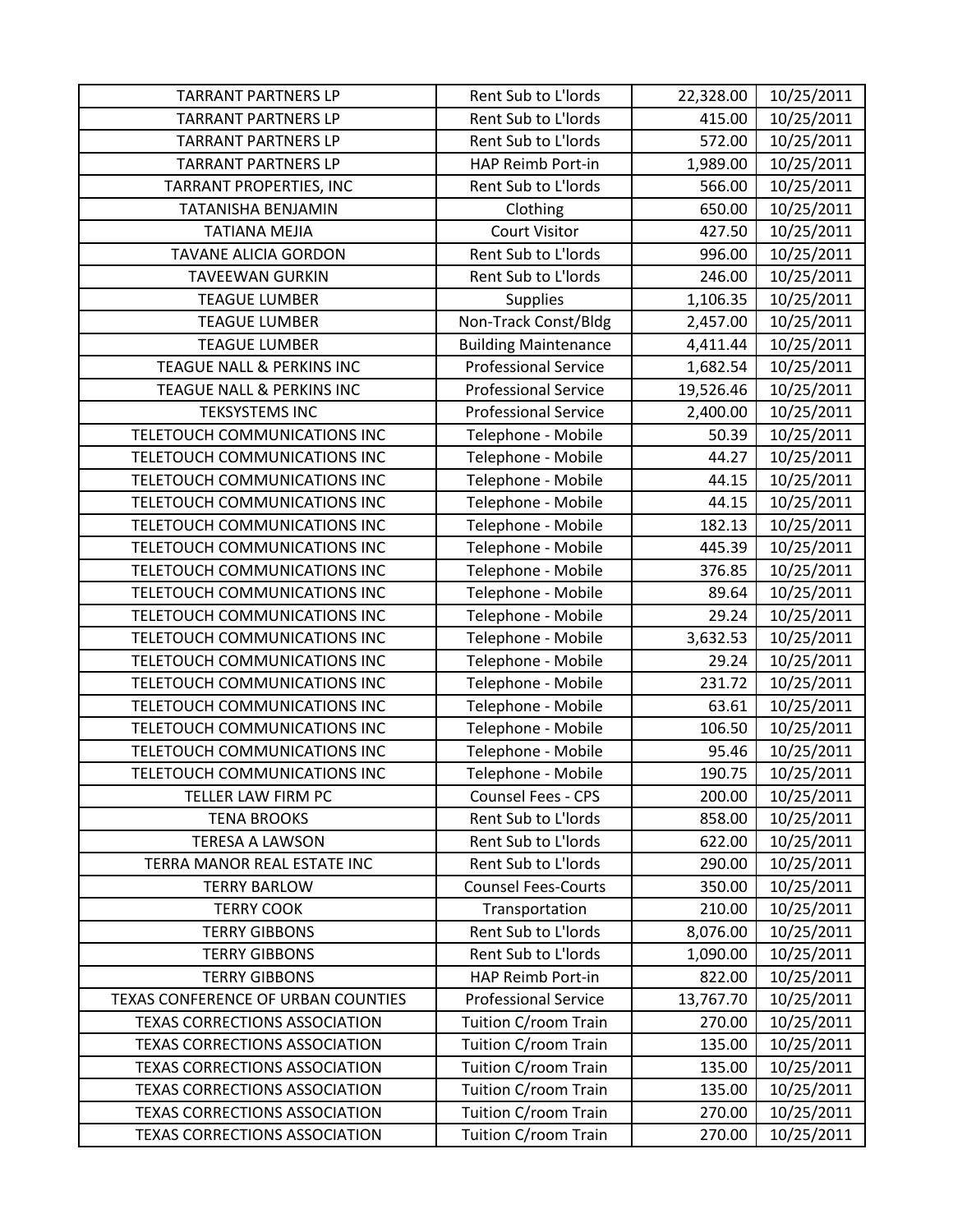| <b>TEXAS CORRECTIONS ASSOCIATION</b>  | Tuition C/room Train        | 135.00    | 10/25/2011 |
|---------------------------------------|-----------------------------|-----------|------------|
| TEXAS DEPARTMENT OF PUBLIC SAFETY     | <b>Fed Grant Revenue</b>    | 21.94     | 10/25/2011 |
| <b>TEXAS FIRE PROTECTION SPECL'ST</b> | <b>Building Maintenance</b> | 600.00    | 10/25/2011 |
| TEXAS FIRE PROTECTION SPECL'ST        | <b>Building Maintenance</b> | 1,500.00  | 10/25/2011 |
| TEXAS FIRE PROTECTION SPECL'ST        | <b>Building Maintenance</b> | 1,875.00  | 10/25/2011 |
| TEXAS FURNITURE SOURCE INC            | <b>Supplies</b>             | 98.40     | 10/25/2011 |
| <b>TEXAS HI-PORT PROPERTIES LTD</b>   | Rent Sub to L'Iords         | 3,267.00  | 10/25/2011 |
| TEXAS HI-PORT PROPERTIES LTD          | Rent Sub to L'Iords         | 1,165.00  | 10/25/2011 |
| TEXAS INTERPRETING SERVICES LLC       | Interpreter Fees            | 180.00    | 10/25/2011 |
| TEXAS INTERPRETING SERVICES LLC       | <b>Interpreter Fees</b>     | 360.00    | 10/25/2011 |
| <b>TEXAS LEGISLATIVE SERVICE</b>      | TX Legislative Serv         | 381.88    | 10/25/2011 |
| TEXAS LONGEVITY HOUSING, INC          | Rent Sub to L'Iords         | 5,002.00  | 10/25/2011 |
| TEXAS LONGEVITY HOUSING, INC          | Rent Sub to L'Iords         | 742.00    | 10/25/2011 |
| <b>TEXAS POWER LP</b>                 | <b>Utility Allowance</b>    | 212.00    | 10/25/2011 |
| <b>TEXAS POWER LP</b>                 | <b>Utility Allowance</b>    | 200.00    | 10/25/2011 |
| <b>TEXAS POWER LP</b>                 | <b>Utility Allowance</b>    | 98.00     | 10/25/2011 |
| <b>TEXAS PROPERTY MANAGEMENT</b>      | Rent Sub to L'Iords         | 528.00    | 10/25/2011 |
| TEXAS REENTRY SERVICES INC            | <b>Subrecipient Service</b> | 1,272.88  | 10/25/2011 |
| <b>TEXCAN VENTURES II LTD</b>         | Rent Sub to L'Iords         | 1,961.00  | 10/25/2011 |
| TEXCAN VENTURES II LTD                | Rent Sub to L'Iords         | 2,906.00  | 10/25/2011 |
| TEXCAN VENTURES II LTD                | Rent Sub to L'Iords         | 339.00    | 10/25/2011 |
| TEXCAN VENTURES II LTD                | <b>Utility Allowance</b>    | 56.00     | 10/25/2011 |
| <b>TEXCAN VENTURES III</b>            | Rent Sub to L'Iords         | 5,040.00  | 10/25/2011 |
| <b>TEXCAN VENTURES III</b>            | Rent Sub to L'Iords         | 501.00    | 10/25/2011 |
| <b>TEXCAN VENTURES III</b>            | HAP Reimb Port-in           | 1,127.00  | 10/25/2011 |
| <b>THANH LE</b>                       | Rent Sub to L'Iords         | 445.00    | 10/25/2011 |
| <b>THANH LE</b>                       | HAP Reimb Port-in           | 610.00    | 10/25/2011 |
| THANKSGIVING REALTY INC               | Rent Sub to L'Iords         | 1,326.00  | 10/25/2011 |
| THE CENTER FOR AMERICAN & INTL LAW    | <b>Dues</b>                 | 350.00    | 10/25/2011 |
| THE DECKER LAW FIRM PC                | Counsel Fees - CPS          | 200.00    | 10/25/2011 |
| THE DECKER LAW FIRM PC                | Counsel Fees - CPS          | 100.00    | 10/25/2011 |
| THE EASTWOOD RANCH LLC                | Rental Assistance           | 475.00    | 10/25/2011 |
| THE EASTWOOD RANCH LLC                | <b>Utility Assistance</b>   | 25.28     | 10/25/2011 |
| THE FORTIS COMPANY LLC                | Rent Sub to L'Iords         | 2,981.00  | 10/25/2011 |
| THE GLEN MILLS SCHOOL                 | <b>Residential Servc</b>    | 10,653.85 | 10/25/2011 |
| THE HAMPTON LAW FIRM PLLC             | <b>Counsel Fees-Courts</b>  | 200.00    | 10/25/2011 |
| THE HOUSING AUTHORITY OF MARICOPA     | Port HAP Port-out           | 792.00    | 10/25/2011 |
| THE HOUSING AUTHORITY OF MARICOPA     | Port Admin Fee Expen        | 42.87     | 10/25/2011 |
| THE HUSTON FIRM PC                    | <b>Counsel Fees-Courts</b>  | 900.00    | 10/25/2011 |
| THE HUSTON FIRM PC                    | <b>Counsel Fees-Courts</b>  | 1,170.00  | 10/25/2011 |
| THE INSTITUTE OF ELECTRICAL AND       | Subscriptions               | 77.00     | 10/25/2011 |
| THE INSTITUTE OF ELECTRICAL AND       | <b>Dues</b>                 | 148.00    | 10/25/2011 |
| THE LAKES OF WILLIAMSBERG             | Rent Sub to L'Iords         | 678.00    | 10/25/2011 |
| THE LAKES OF WILLIAMSBERG             | Rent Sub to L'Iords         | 15,964.00 | 10/25/2011 |
| THE LAKES OF WILLIAMSBERG             | Rent Sub to L'Iords         | 638.00    | 10/25/2011 |
| THE LAKES OF WILLIAMSBERG             | Rent Sub to L'Iords         | 1,151.00  | 10/25/2011 |
| THE LAKES OF WILLIAMSBERG             | HAP Reimb Port-in           | 1,273.00  | 10/25/2011 |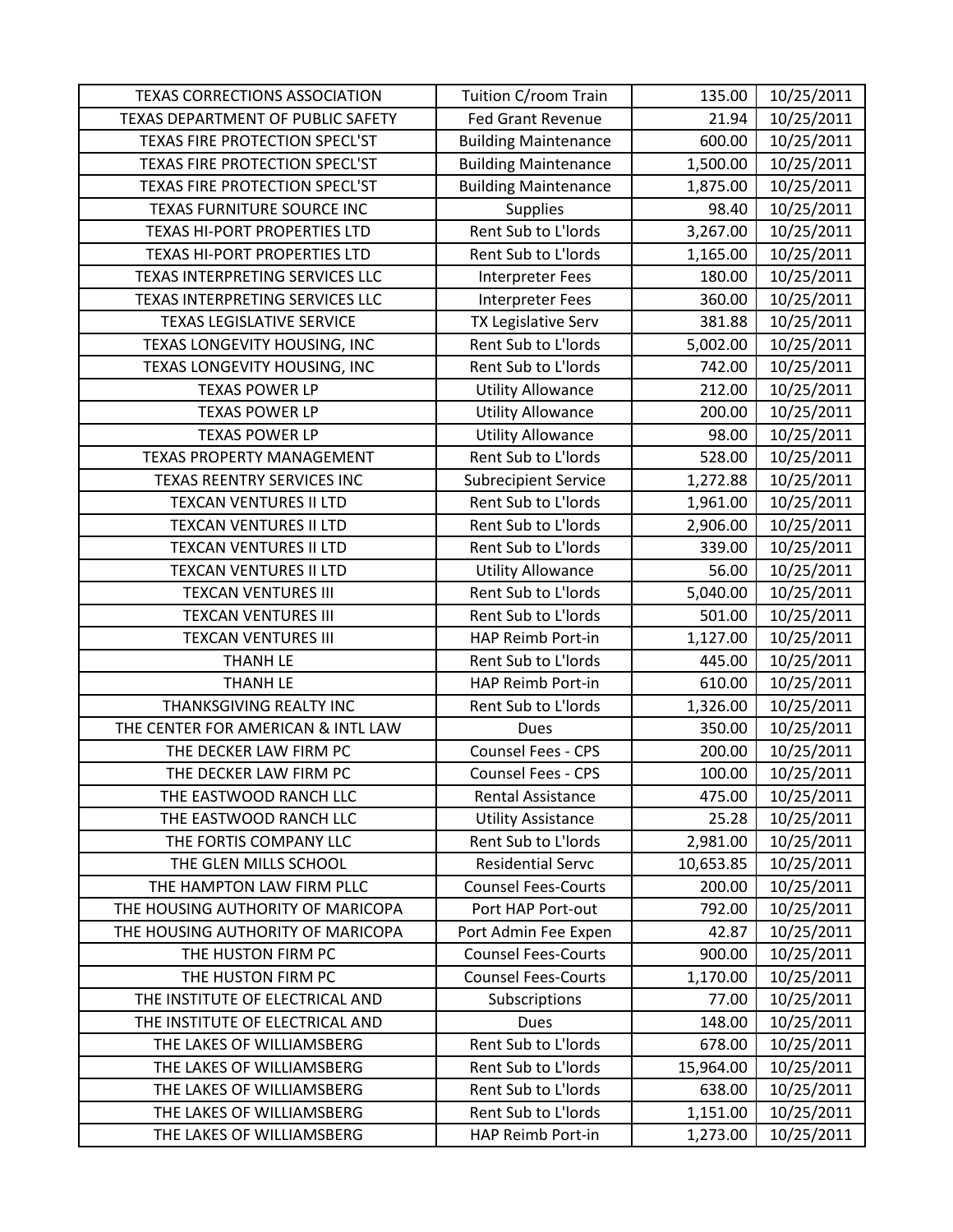| THE LAW FIRM OF DAVID C JONES       | <b>Counsel Fees-Courts</b>  | 500.00     | 10/25/2011 |
|-------------------------------------|-----------------------------|------------|------------|
| THE LAW FIRM OF DAVID C JONES       | <b>Counsel Fees-Courts</b>  | 175.00     | 10/25/2011 |
| THE LAW FIRM OF DAVID C JONES       | <b>Counsel Fees-Courts</b>  | 450.00     | 10/25/2011 |
| THE LAW OFFICES OF MICHAEL POOL PLL | <b>Counsel Fees-Courts</b>  | 200.00     | 10/25/2011 |
| THE LODGE APARTMENTS                | Rent Sub to L'Iords         | 980.00     | 10/25/2011 |
| THE LODGE APARTMENTS                | Rent Sub to L'Iords         | 595.00     | 10/25/2011 |
| THE M A DAVIDSON FAMILY LIMITED     | Rent Sub to L'Iords         | 885.00     | 10/25/2011 |
| THE P MICHAEL SCHNEIDER LAW FIRM PC | <b>Counsel Fees-Courts</b>  | 200.00     | 10/25/2011 |
| THE PEAVEY CORPORATION              | Lab Supplies                | 135.72     | 10/25/2011 |
| THE S R DAVIDSON FAMILY LIMITED     | Rent Sub to L'Iords         | 6,064.00   | 10/25/2011 |
| THE S R DAVIDSON FAMILY LIMITED     | Rent Sub to L'Iords         | 914.00     | 10/25/2011 |
| THE SCOTT R DAVIDSON INTEREST INC   | Rent Sub to L'Iords         | 4,560.00   | 10/25/2011 |
| THE SHERWIN-WILLIAMS COMPANY        | Parts and Supplies          | 28,785.90  | 10/25/2011 |
| THE SPOKEN WORD LLC                 | Interpreter Fees            | 240.00     | 10/25/2011 |
| THE SPOKEN WORD LLC                 | Interpreter Fees            | 240.00     | 10/25/2011 |
| THE SPOKEN WORD LLC                 | Interpreter Fees            | 120.00     | 10/25/2011 |
| THE SPOKEN WORD LLC                 | Interpreter Fees            | 390.00     | 10/25/2011 |
| THE SPOKEN WORD LLC                 | Interpreter Fees            | 240.00     | 10/25/2011 |
| THE SPOKEN WORD LLC                 | Interpreter Fees            | 300.00     | 10/25/2011 |
| THE TEXAS OAKS APT                  | Rent Sub to L'Iords         | 7,934.00   | 10/25/2011 |
| THE TEXAS OAKS APT                  | <b>Utility Allowance</b>    | 214.00     | 10/25/2011 |
| THE TEXAS OAKS APT                  | HAP Reimb Port-in           | 492.00     | 10/25/2011 |
| THE VERDUN GROUP LP                 | Rent Sub to L'Iords         | 1,158.00   | 10/25/2011 |
| THEODORE YARIYEP LOT                | Rent Sub to L'Iords         | 867.00     | 10/25/2011 |
| THEODORE YARIYEP LOT                | HAP Reimb Port-in           | 990.00     | 10/25/2011 |
| THOMAS BENJAMIN JR                  | Rent Sub to L'Iords         | 379.00     | 10/25/2011 |
| THOMAS J COBB                       | HAP Reimb Port-in           | 422.00     | 10/25/2011 |
| <b>THOMAS JOHNSON</b>               | Rent Sub to L'Iords         | 526.00     | 10/25/2011 |
| THOMAS M HOLBROOK                   | Rent Sub to L'Iords         | 730.00     | 10/25/2011 |
| THOMAS P SMITH                      | <b>Court Visitor</b>        | 166.75     | 10/25/2011 |
| THOMAS W BALLANTYNE                 | Rent Sub to L'Iords         | 1,410.00   | 10/25/2011 |
| THORLAUG DANIELSDOTTIR              | Rent Sub to L'Iords         | 715.00     | 10/25/2011 |
| THOS S BYRNE LTD                    | <b>Professional Service</b> | 404,225.00 | 10/25/2011 |
| <b>THYSSENKRUPP ELEVATOR</b>        | <b>Elevator Maintenance</b> | 1,129.96   | 10/25/2011 |
| <b>THYSSENKRUPP ELEVATOR</b>        | <b>Elevator Maintenance</b> | 693.84     | 10/25/2011 |
| THYSSENKRUPP ELEVATOR               | <b>Elevator Maintenance</b> | 894.85     | 10/25/2011 |
| TIC EXPRESS LLC                     | <b>Supplies</b>             | 115.00     | 10/25/2011 |
| TIC EXPRESS LLC                     | <b>Supplies</b>             | 44.00      | 10/25/2011 |
| <b>TIC EXPRESS LLC</b>              | <b>Supplies</b>             | 54.00      | 10/25/2011 |
| <b>TIC EXPRESS LLC</b>              | <b>Supplies</b>             | 81.00      | 10/25/2011 |
| <b>TIM MOORE</b>                    | <b>Counsel Fees-Courts</b>  | 400.00     | 10/25/2011 |
| <b>TIM MOORE</b>                    | <b>Counsel Fees-Courts</b>  | 150.00     | 10/25/2011 |
| <b>TIM MOORE</b>                    | <b>Counsel Fees-Courts</b>  | 125.00     | 10/25/2011 |
| <b>TIM MOORE</b>                    | <b>Counsel Fees-Courts</b>  | 450.00     | 10/25/2011 |
| <b>TIM MOORE</b>                    | Cnsl Fees-Cap Murder        | 10,000.00  | 10/25/2011 |
| <b>TIM MOORE</b>                    | Cap Murder-Othr Cost        | 956.00     | 10/25/2011 |
| TIMBER CHASE APARTMENTS LLC         | Rent Sub to L'Iords         | 1,683.00   | 10/25/2011 |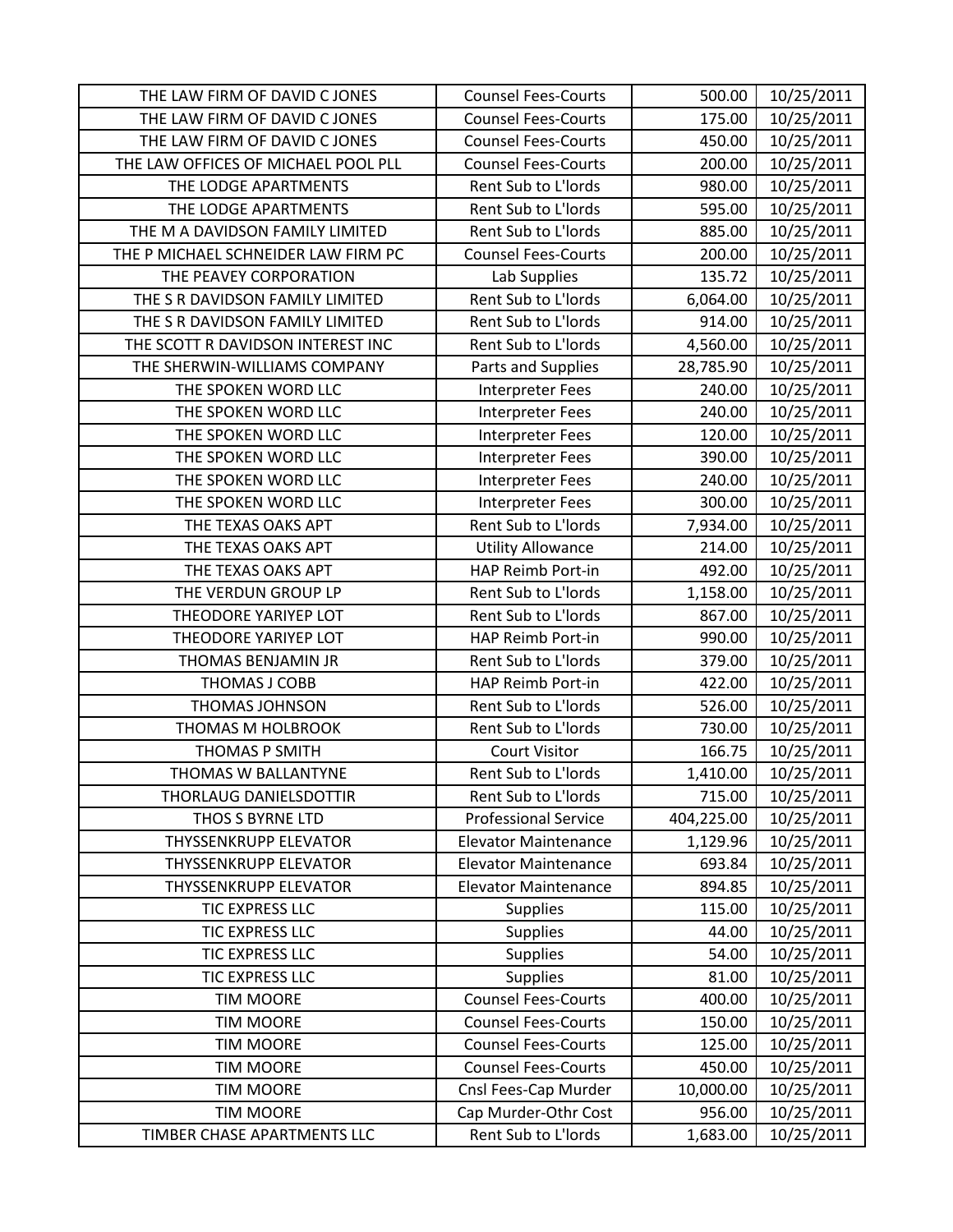| TIME WARNER CABLE MEDIA SALES | <b>Utilities</b>            | 80.87    | 10/25/2011 |
|-------------------------------|-----------------------------|----------|------------|
| <b>Timothy E Canas</b>        | Travel                      | 140.00   | 10/25/2011 |
| <b>TIMOTHY J AYRES</b>        | Rent Sub to L'Iords         | 516.00   | 10/25/2011 |
| <b>TIMOTHY J LEDOUX</b>       | Rent Sub to L'Iords         | 691.00   | 10/25/2011 |
| TINA D ROBINSON               | Rent Sub to L'Iords         | 607.00   | 10/25/2011 |
| <b>TINA R KEELER</b>          | <b>Professional Service</b> | 2,059.50 | 10/25/2011 |
| TLG LEGACY APARTMENTS LLC     | Rent Sub to L'Iords         | 3,992.00 | 10/25/2011 |
| TLG LEGACY APARTMENTS LLC     | Rent Sub to L'Iords         | 494.00   | 10/25/2011 |
| TLG LEGACY APARTMENTS LLC     | Rent Sub to L'Iords         | 615.00   | 10/25/2011 |
| TLG LEGACY APARTMENTS LLC     | <b>Rental Assistance</b>    | 696.00   | 10/25/2011 |
| TOM MINH LE                   | Rent Sub to L'Iords         | 550.00   | 10/25/2011 |
| <b>TOM TILTON</b>             | Rent Sub to L'Iords         | 639.00   | 10/25/2011 |
| <b>TOM WHITE</b>              | Rent Sub to L'Iords         | 844.00   | 10/25/2011 |
| <b>TOM WITTROCK</b>           | Rent Sub to L'Iords         | 7,895.00 | 10/25/2011 |
| <b>TOM WITTROCK</b>           | Rent Sub to L'Iords         | 550.00   | 10/25/2011 |
| <b>TOM WITTROCK</b>           | HAP Reimb Port-in           | 900.00   | 10/25/2011 |
| <b>TONY P HOLMES</b>          | Rent Sub to L'Iords         | 2,037.00 | 10/25/2011 |
| <b>TONY TRUONG</b>            | Rent Sub to L'Iords         | 487.00   | 10/25/2011 |
| TOP NOTCH PROPERTY MANAGEMENT | Rent Sub to L'Iords         | 1,478.00 | 10/25/2011 |
| TOWN CENTER MALL LP           | Prepaid - Rent              | 3,106.76 | 10/25/2011 |
| TOWN CENTER MALL LP           | Prepaid - Rent              | 4,114.91 | 10/25/2011 |
| TOWN NORTH ASSOCIATION LTD.   | Prepaid - Rent              | 1,878.80 | 10/25/2011 |
| TOWN NORTH ASSOCIATION LTD.   | Prepaid - Rent              | 4,831.20 | 10/25/2011 |
| TOWNEPLACE SUITES BY MARRIOTT | Travel                      | 97.75    | 10/25/2011 |
| TRACI D WILKINSON PC          | Counsel Fees - CPS          | 1,750.00 | 10/25/2011 |
| TRACI D WILKINSON PC          | Counsel Fees - CPS          | 100.00   | 10/25/2011 |
| <b>TRACIE KENAN</b>           | <b>Counsel Fees-Courts</b>  | 900.00   | 10/25/2011 |
| <b>TRACIE KENAN</b>           | <b>Counsel Fees-Courts</b>  | 700.00   | 10/25/2011 |
| <b>TRACIE KENAN</b>           | <b>Counsel Fees-Courts</b>  | 100.00   | 10/25/2011 |
| TRAVIS COUNTY TREASURER       | Probate Presid Judge        | 3,654.88 | 10/25/2011 |
| <b>TRAVIS YOUNG</b>           | <b>Counsel Fees-Courts</b>  | 700.00   | 10/25/2011 |
| TRI COUNTY ELECTRIC CO-OP     | <b>Utility Allowance</b>    | 26.00    | 10/25/2011 |
| TRI COUNTY ELECTRIC CO-OP     | <b>Utility Allowance</b>    | 85.00    | 10/25/2011 |
| TRINITY QUALITY HOUSING LP    | Rent Sub to L'Iords         | 600.00   | 10/25/2011 |
| TRINITY QUALITY HOUSING LP    | Rent Sub to L'Iords         | (358.00) | 10/25/2011 |
| TRINITY QUALITY HOUSING LP    | Rent Sub to L'Iords         | 570.00   | 10/25/2011 |
| TRIPLENET PRICING LLC         | <b>Supplies</b>             | 58.00    | 10/25/2011 |
| TRIPLENET PRICING LLC         | <b>Supplies</b>             | 1,527.60 | 10/25/2011 |
| TRIPLENET PRICING LLC         | <b>Supplies</b>             | 49.00    | 10/25/2011 |
| TRIPLENET PRICING LLC         | <b>Computer Supplies</b>    | 823.22   | 10/25/2011 |
| TRIPLENET PRICING LLC         | <b>Supplies</b>             | 106.10   | 10/25/2011 |
| <b>TRIPLENET PRICING LLC</b>  | <b>Supplies</b>             | 1,178.51 | 10/25/2011 |
| TRIPLENET PRICING LLC         | <b>Supplies</b>             | 254.60   | 10/25/2011 |
| TRIPLENET PRICING LLC         | <b>Computer Supplies</b>    | 225.50   | 10/25/2011 |
| <b>TROY BETHLEY</b>           | Rent Sub to L'Iords         | 556.00   | 10/25/2011 |
| TROY EUGENE THOMAS            | Rent Sub to L'Iords         | 850.00   | 10/25/2011 |
| TRUGREEN CHEMLAWN             | Landscaping Expense         | 812.00   | 10/25/2011 |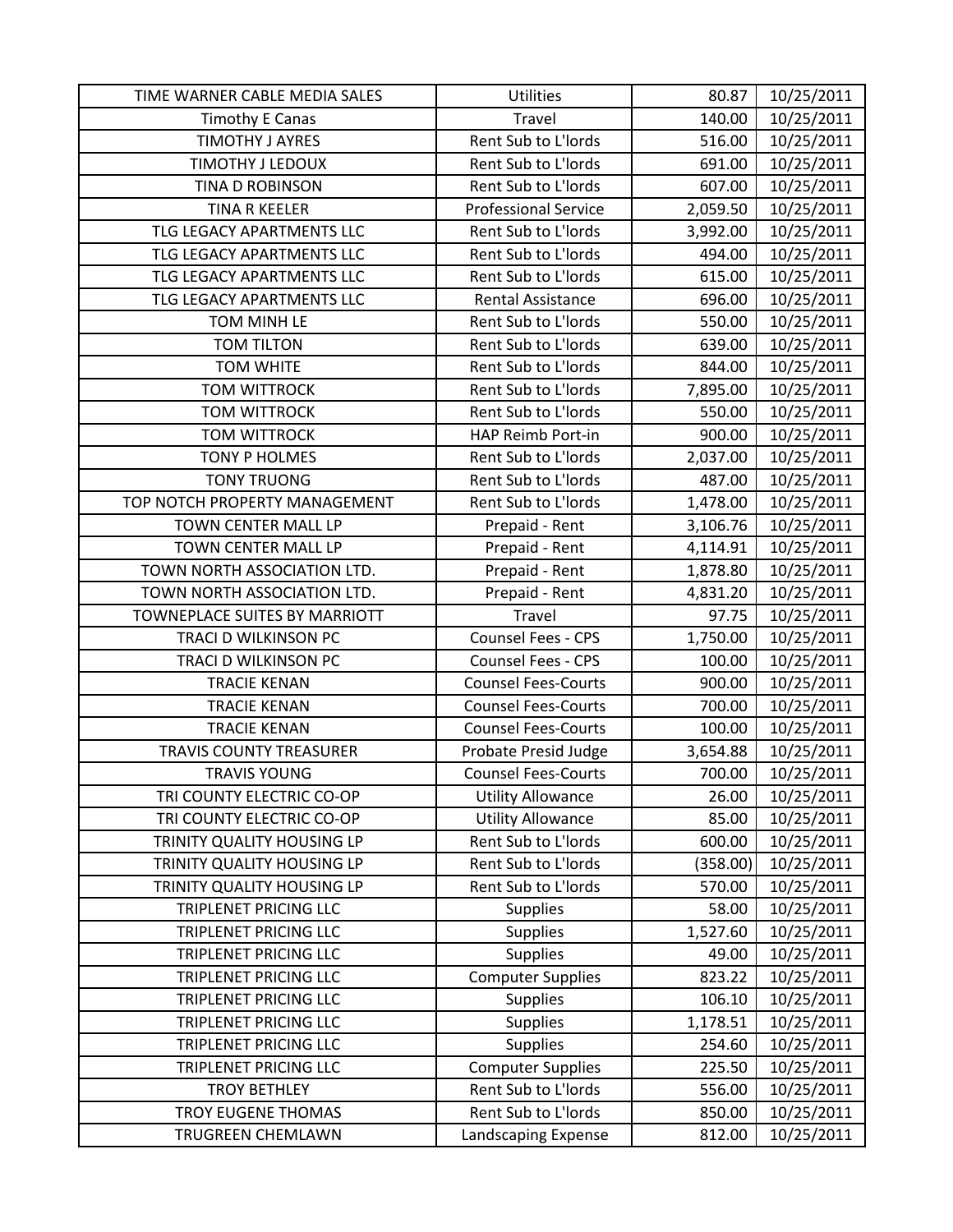| <b>TRUGREEN CHEMLAWN</b>              | Landscaping Expense         | 99.00      | 10/25/2011 |
|---------------------------------------|-----------------------------|------------|------------|
| TRUGREEN LANDCARE LLC                 | Landscaping Expense         | 718.25     | 10/25/2011 |
| TRUGREEN LANDCARE LLC                 | Landscaping Expense         | 586.62     | 10/25/2011 |
| TRUGREEN LANDCARE LLC                 | Landscaping Expense         | 1,753.20   | 10/25/2011 |
| TRUGREEN LANDCARE LLC                 | Landscaping Expense         | 189.00     | 10/25/2011 |
| TRUGREEN LANDCARE LLC                 | Landscaping Expense         | 463.00     | 10/25/2011 |
| <b>TRUONG DAO</b>                     | Rent Sub to L'Iords         | 785.00     | 10/25/2011 |
| <b>TRW ENTERPRISES</b>                | Rent Sub to L'Iords         | 955.00     | 10/25/2011 |
| TSPS - TX SOCIETY OF PROFESSIONAL     | <b>Dues</b>                 | 275.00     | 10/25/2011 |
| <b>TUAN Q TRAN</b>                    | Rent Sub to L'Iords         | 877.00     | 10/25/2011 |
| <b>T-UNIVERSAL CORP</b>               | Rent Sub to L'Iords         | 3,334.00   | 10/25/2011 |
| TXI OPERATIONS, LP (NT)               | <b>Base Stab Materials</b>  | 4,971.45   | 10/25/2011 |
| TXU ELECTRIC COMPANY                  | <b>Utility Assistance</b>   | 2,510.37   | 10/25/2011 |
| <b>TXU ENERGY</b>                     | Electricity                 | 44.64      | 10/25/2011 |
| <b>TXU ENERGY</b>                     | Electricity                 | 120.25     | 10/25/2011 |
| <b>U S POSTMASTER</b>                 | Prepaid - Postage           | 125,000.00 | 10/25/2011 |
| <b>U S POSTMASTER</b>                 | Postage                     | 190.00     | 10/25/2011 |
| <b>ULINE INC</b>                      | Lab Supplies                | 61.92      | 10/25/2011 |
| UNION GOSPEL MISSION                  | <b>Rental Assistance</b>    | 655.00     | 10/25/2011 |
| UNION GOSPEL MISSION                  | Rental Assistance           | 656.00     | 10/25/2011 |
| UNITED DENTAL CARE OF TEXAS INC       | <b>DMO Premiums</b>         | 41,383.05  | 10/25/2011 |
| UNITED DENTAL CARE OF TEXAS INC       | <b>DMO Premiums</b>         | 4,811.82   | 10/25/2011 |
| UNITED HEALTHCARE INSURANCE COMPANY   | <b>Medical Admn Fees</b>    | 180,192.05 | 10/25/2011 |
| UNITED HEALTHCARE INSURANCE COMPANY   | <b>Medical Admn Fees</b>    | 13,109.55  | 10/25/2011 |
| UNITED SITE SERVICES                  | <b>Disposal Service</b>     | 52.88      | 10/25/2011 |
| UNITED SITE SERVICES                  | <b>Equipment Rentals</b>    | 50.00      | 10/25/2011 |
| UNITED WAY OF METROPOLITAN            | Prepaid - Rent              | 924.36     | 10/25/2011 |
| UNITED WAY OF METROPOLITAN            | Prepaid - Rent              | 1,702.80   | 10/25/2011 |
| UNIVERSITY OF N TX HEALTH SCIENCE     | <b>Professional Service</b> | 225.81     | 10/25/2011 |
| UPS/UNITED PARCEL SERVICE             | Postage                     | 23.00      | 10/25/2011 |
| UPS/UNITED PARCEL SERVICE             | Postage                     | 217.76     | 10/25/2011 |
| <b>US POSTAL SERVICE</b>              | Postage                     | 3,000.00   | 10/25/2011 |
| UVALDO GOMEZ                          | <b>Rental Assistance</b>    | 536.00     | 10/25/2011 |
| V A DAVIS                             | Rent Sub to L'Iords         | 2,338.00   | 10/25/2011 |
| <b>VALLEY CREEK APARTMENTS</b>        | Rent Sub to L'Iords         | 3,545.00   | 10/25/2011 |
| <b>VALLEY CREEK APARTMENTS</b>        | Rent Sub to L'Iords         | 683.00     | 10/25/2011 |
| <b>VALLEY OAKS APARTMENTS</b>         | Rent Sub to L'Iords         | 1,106.00   | 10/25/2011 |
| VAN T NGUYEN                          | Rent Sub to L'Iords         | 750.00     | 10/25/2011 |
| VAN T NGUYEN                          | Rent Sub to L'Iords         | 1,748.00   | 10/25/2011 |
| <b>VANDERBILT APARTMENTS LLP</b>      | Rent Sub to L'Iords         | 4,164.00   | 10/25/2011 |
| <b>VENKATESWARA RAO B ADDEPALLI</b>   | Rent Sub to L'Iords         | 342.00     | 10/25/2011 |
| <b>VENTREX ENVIRONMENTAL SERVICES</b> | Lab Equip Mainten           | 854.55     | 10/25/2011 |
| <b>VENTREX ENVIRONMENTAL SERVICES</b> | <b>Disposal Service</b>     | 835.56     | 10/25/2011 |
| <b>VERIZON SOUTHWEST</b>              | Telephone-Basic             | 116.85     | 10/25/2011 |
| <b>VERNON RUDD</b>                    | Prepaid - Rent              | 1,429.05   | 10/25/2011 |
| <b>VERNON RUDD</b>                    | Prepaid - Rent              | 2,775.00   | 10/25/2011 |
| <b>VERNONA E CARTER</b>               | Rent Sub to L'Iords         | 141.00     | 10/25/2011 |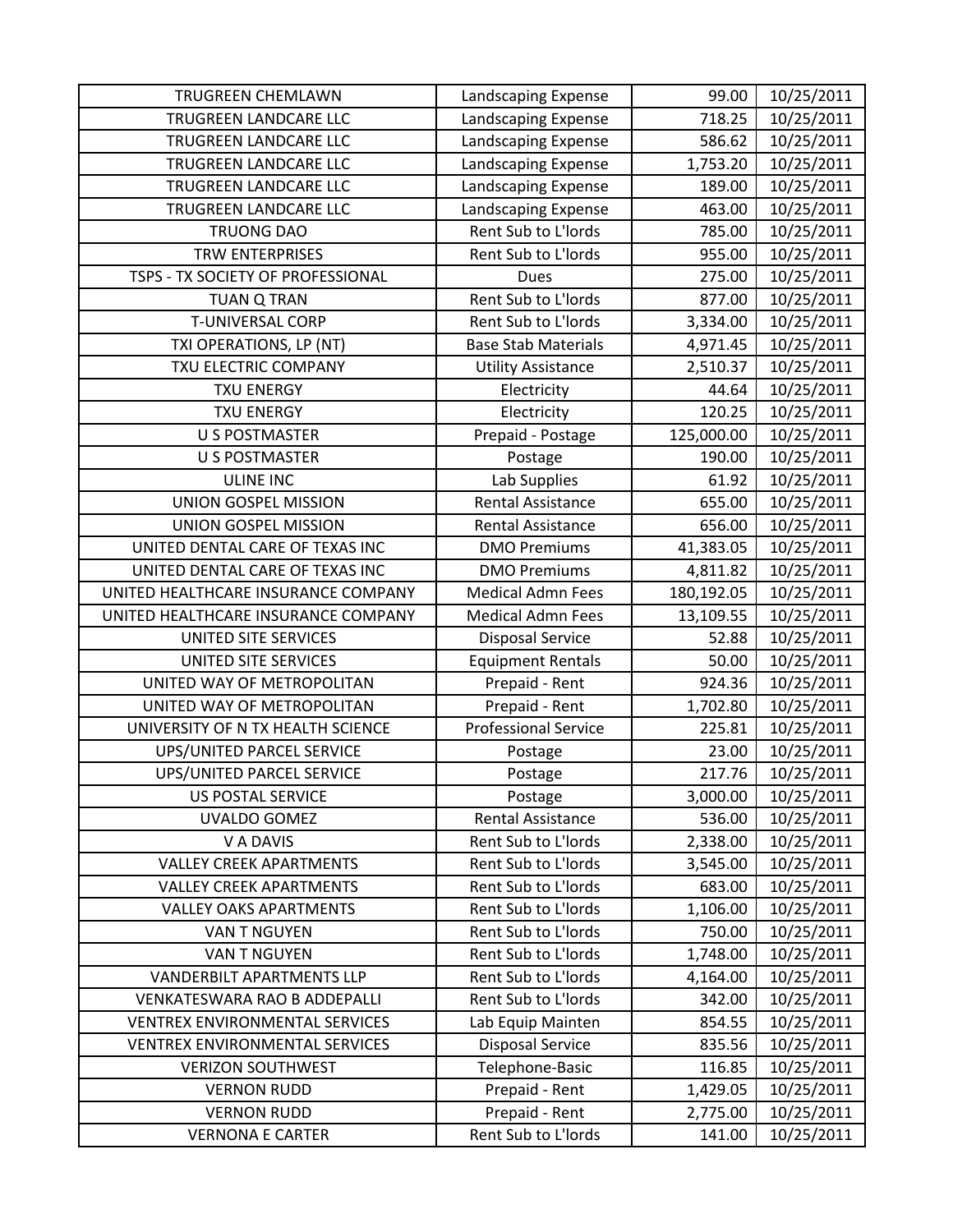| <b>VERONICA E SEALS</b>              | Clothing                    | 557.17    | 10/25/2011 |
|--------------------------------------|-----------------------------|-----------|------------|
| <b>VERONICA HULITT</b>               | Rent Sub to L'Iords         | 679.00    | 10/25/2011 |
| <b>VIC A AKERS</b>                   | Rent Sub to L'Iords         | 1,456.00  | 10/25/2011 |
| VICKERY RESIDENTIAL PROPERTIES LP    | Rent Sub to L'Iords         | 42.00     | 10/25/2011 |
| <b>VICTOR DAY</b>                    | Rent Sub to L'Iords         | 583.00    | 10/25/2011 |
| <b>VIJAY K CHAWLA</b>                | Rent Sub to L'Iords         | 26,462.00 | 10/25/2011 |
| <b>VIJAY K CHAWLA</b>                | Rent Sub to L'Iords         | 954.00    | 10/25/2011 |
| <b>VIJAY K CHAWLA</b>                | Rent Sub to L'Iords         | 983.00    | 10/25/2011 |
| <b>VILLAGE CREEK TOWNHOMES</b>       | Rent Sub to L'Iords         | 1,029.00  | 10/25/2011 |
| VILLAS OF EASTWOOD TERRACE LLC       | Rent Sub to L'Iords         | 782.00    | 10/25/2011 |
| VILLAS OF MARINE CREEK LTD PARTNER   | Rent Sub to L'Iords         | 380.00    | 10/25/2011 |
| VILLAS OF MARINE CREEK LTD PARTNER   | Rent Sub to L'Iords         | 326.00    | 10/25/2011 |
| <b>VINH HUYNH</b>                    | Rent Sub to L'Iords         | 1,397.00  | 10/25/2011 |
| <b>VIRGINIA CARTER</b>               | Counsel Fees-Juv            | 200.00    | 10/25/2011 |
| VISIONS-MHMR                         | <b>Professional Service</b> | 1,780.00  | 10/25/2011 |
| <b>VISIONS-MHMR</b>                  | <b>Professional Service</b> | 780.00    | 10/25/2011 |
| VULCAN ALUMINUM, VULCAN SIGNS        | Sign Shop Inventory         | 200.00    | 10/25/2011 |
| VULCAN ALUMINUM, VULCAN SIGNS        | Sign Shop Inventory         | 281.50    | 10/25/2011 |
| W & M ENVIRONMENTAL GROUP INC        | Capital Outlay Land         | 700.00    | 10/25/2011 |
| W B HUNT COMPANY INC                 | Photo Processing Inv        | 495.00    | 10/25/2011 |
| W G YATES & SONS CONSTRUCTION CO     | <b>Professional Service</b> | 80,219.00 | 10/25/2011 |
| W R STARKEY MORTGAGE LLP             | Rent Sub to L'Iords         | 862.00    | 10/25/2011 |
| <b>WAFAA ALI</b>                     | Rent Sub to L'Iords         | 935.00    | 10/25/2011 |
| WAK - FS LP                          | Rent Sub to L'Iords         | 2,522.00  | 10/25/2011 |
| WAK - FS LP                          | Rent Sub to L'Iords         | 629.00    | 10/25/2011 |
| WALT A CLEVELAND                     | <b>Counsel Fees-Courts</b>  | 900.00    | 10/25/2011 |
| <b>WANDA BREWER</b>                  | Clothing                    | 794.51    | 10/25/2011 |
| WARREN HOUSE FORT WORTH LP           | Rent Sub to L'Iords         | 505.00    | 10/25/2011 |
| <b>WARREN ST JOHN</b>                | <b>Counsel Fees-Courts</b>  | 250.00    | 10/25/2011 |
| <b>WARREN ST JOHN</b>                | <b>Counsel Fees-Courts</b>  | 550.00    | 10/25/2011 |
| <b>WARREN ST JOHN</b>                | <b>Counsel Fees-Courts</b>  | 300.00    | 10/25/2011 |
| <b>WARREN ST JOHN</b>                | <b>Counsel Fees-Courts</b>  | 200.00    | 10/25/2011 |
| WARREN WINSLOW WILSON                | Rent Sub to L'Iords         | 1,000.00  | 10/25/2011 |
| WARREN-WARRICK APARTMENTS LLC        | Rent Sub to L'Iords         | 575.00    | 10/25/2011 |
| Wayne Pollard                        | <b>Travel</b>               | 122.03    | 10/25/2011 |
| WDOP SUB 1 LP                        | Rent Sub to L'Iords         | 1,382.00  | 10/25/2011 |
| WDOP SUB II LP                       | Rent Sub to L'Iords         | 3,872.00  | 10/25/2011 |
| WDOP SUB II LP                       | Rent Sub to L'Iords         | 3,010.00  | 10/25/2011 |
| WDOP SUB II LP                       | Rent Sub to L'Iords         | 745.00    | 10/25/2011 |
| <b>WEATHERFORD HOUSING AUTHORITY</b> | Port HAP Port-out           | 1,176.00  | 10/25/2011 |
| <b>WEATHERFORD HOUSING AUTHORITY</b> | Port Admin Fee Expen        | 171.48    | 10/25/2011 |
| <b>WELDON MARTIN</b>                 | Rent Sub to L'Iords         | 900.00    | 10/25/2011 |
| <b>WELLINGTON ALLEN</b>              | Rent Sub to L'Iords         | 77.00     | 10/25/2011 |
| <b>WELLS FARGO HOME MORTGAGE</b>     | Rent Sub to L'Iords         | 471.00    | 10/25/2011 |
| WELLS FRAMING CONTRACTORS INC        | Rent Sub to L'Iords         | 900.00    | 10/25/2011 |
| <b>WENDY BOHANON</b>                 | Rent Sub to L'Iords         | 319.00    | 10/25/2011 |
| <b>WENDY HACKLER</b>                 | <b>Counsel Fees-Courts</b>  | 250.00    | 10/25/2011 |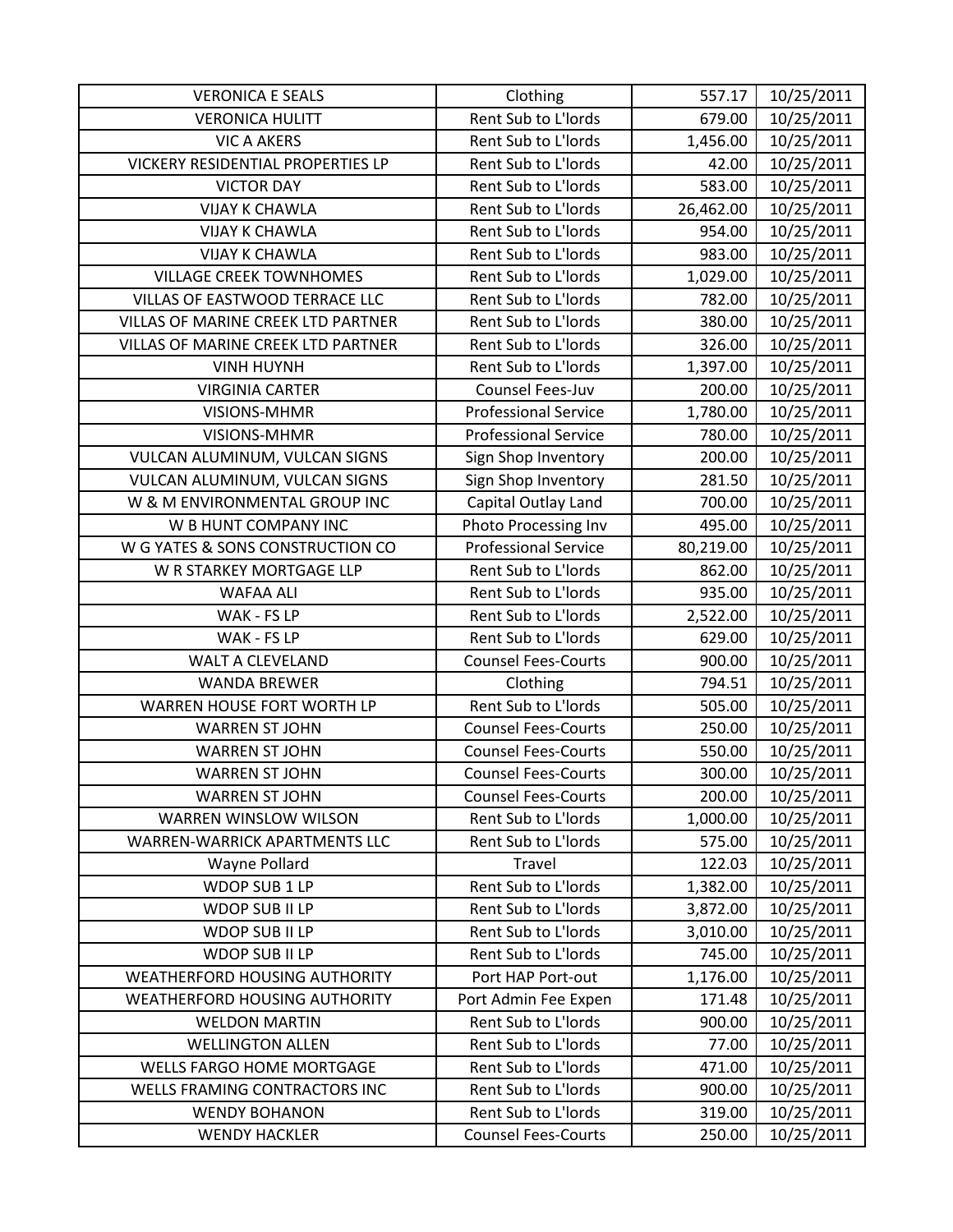| <b>WENDY HACKLER</b>                | Counsel Fees - CPS          | 400.00    | 10/25/2011 |
|-------------------------------------|-----------------------------|-----------|------------|
| <b>WEST GOVERNMENT SERVICES</b>     | <b>Professional Service</b> | 1,068.70  | 10/25/2011 |
| <b>WEST GROUP</b>                   | Subscriptions               | 26.25     | 10/25/2011 |
| <b>WEST GROUP</b>                   | Subscriptions               | 52.50     | 10/25/2011 |
| <b>WEST GROUP</b>                   | Law Books                   | 4,498.42  | 10/25/2011 |
| <b>WEST GROUP</b>                   | <b>On-Line Service</b>      | 8,221.00  | 10/25/2011 |
| <b>WEST GROUP</b>                   | <b>On-Line Service</b>      | 5,587.47  | 10/25/2011 |
| <b>WEST WIND ONE</b>                | Rent Sub to L'Iords         | 199.00    | 10/25/2011 |
| WESTDALE ASSET MANAGEMENT           | Rent Sub to L'Iords         | 317.00    | 10/25/2011 |
| WESTERN HILLS AFFORDABLE HOUSING LP | Rent Sub to L'Iords         | 2,998.00  | 10/25/2011 |
| WESTERN HILLS AFFORDABLE HOUSING LP | Rent Sub to L'Iords         | 939.00    | 10/25/2011 |
| <b>WESTERN RIM PROPERTIES</b>       | Rent Sub to L'Iords         | 1,651.00  | 10/25/2011 |
| <b>WESTERN RIM PROPERTIES</b>       | Rent Sub to L'Iords         | 518.00    | 10/25/2011 |
| <b>WESTERN RIM PROPERTIES</b>       | HAP Reimb Port-in           | 433.00    | 10/25/2011 |
| WESTERN-BRW PAPER CO INC            | <b>Supplies</b>             | 145.00    | 10/25/2011 |
| <b>WHIGHAM FLP</b>                  | Rent Sub to L'Iords         | 878.00    | 10/25/2011 |
| <b>WHITNEY ILLIES</b>               | Rent Sub to L'Iords         | 847.00    | 10/25/2011 |
| WHW TRANSPORT INC                   | Central Garage Inv          | 55.00     | 10/25/2011 |
| WILC/MDR PTNSHIP & WILC/MVL AS TIC  | Rent Sub to L'Iords         | 880.00    | 10/25/2011 |
| WILDWOOD BRANCH TOWNHOMES LP        | Rental Assistance           | 499.00    | 10/25/2011 |
| WILDWOOD BRANCH TOWNHOMES LP        | Rent Sub to L'Iords         | 1,070.00  | 10/25/2011 |
| <b>WILLANDA GRIMES</b>              | Rent Sub to L'Iords         | 554.00    | 10/25/2011 |
| <b>WILLARD ELDON WILLIAMS SR</b>    | Rent Sub to L'Iords         | 719.00    | 10/25/2011 |
| <b>WILLIAM ALLEN SHEARER</b>        | Rent Sub to L'Iords         | 845.00    | 10/25/2011 |
| WILLIAM BARRY NORMAN                | Psych Exam/Testimony        | 400.00    | 10/25/2011 |
| WILLIAM BARRY NORMAN                | Psych Exam/Testimony        | 400.00    | 10/25/2011 |
| WILLIAM BARRY NORMAN                | Psych Exam/Testimony        | 400.00    | 10/25/2011 |
| <b>WILLIAM BRIAN GOZA</b>           | <b>Counsel Fees-Courts</b>  | 800.00    | 10/25/2011 |
| <b>WILLIAM BRIAN GOZA</b>           | <b>Counsel Fees-Courts</b>  | 100.00    | 10/25/2011 |
| <b>WILLIAM BRIAN GOZA</b>           | <b>Counsel Fees-Courts</b>  | 300.00    | 10/25/2011 |
| <b>WILLIAM BURK ROSENTHAL</b>       | Rent Sub to L'Iords         | 474.00    | 10/25/2011 |
| WILLIAM H BILL RAY PC               | <b>Counsel Fees-Courts</b>  | 2,750.00  | 10/25/2011 |
| WILLIAM H BILL RAY PC               | <b>Counsel Fees-Courts</b>  | 1,300.00  | 10/25/2011 |
| WILLIAM H BILL RAY PC               | <b>Counsel Fees-Courts</b>  | 300.00    | 10/25/2011 |
| WILLIAM H BILL RAY PC               | <b>Counsel Fees-Courts</b>  | 100.00    | 10/25/2011 |
| WILLIAM H MCDOWELL                  | Rent Sub to L'Iords         | 443.00    | 10/25/2011 |
| <b>WILLIAM H NORRIS</b>             | Rent Sub to L'Iords         | 448.00    | 10/25/2011 |
| WILLIAM MICHAEL HARBER JR           | <b>Counsel Fees-Courts</b>  | 200.00    | 10/25/2011 |
| <b>WILLIAM RUCKER</b>               | Rent Sub to L'Iords         | 1,650.00  | 10/25/2011 |
| <b>WILLIAM S HARRIS</b>             | <b>Counsel Fees-Courts</b>  | 10,725.00 | 10/25/2011 |
| <b>WILLIAM S HARRIS</b>             | <b>Counsel Fees-Courts</b>  | 910.00    | 10/25/2011 |
| <b>WILLIAM S HARRIS</b>             | Cnsl Fees-Crim Appls        | 2,150.00  | 10/25/2011 |
| <b>WILLIAM S HARRIS</b>             | Crim Appeal-OthrCost        | 38.86     | 10/25/2011 |
| <b>WILLIAM SHELTON</b>              | Reporter's Records          | 524.00    | 10/25/2011 |
| <b>WILLIAM THOMAS</b>               | Rent Sub to L'Iords         | 800.00    | 10/25/2011 |
| <b>WILLIE F LESTER</b>              | Rent Sub to L'Iords         | 832.00    | 10/25/2011 |
| WILLYE WILLIAMS ESTATE              | Rent Sub to L'Iords         | 1,028.00  | 10/25/2011 |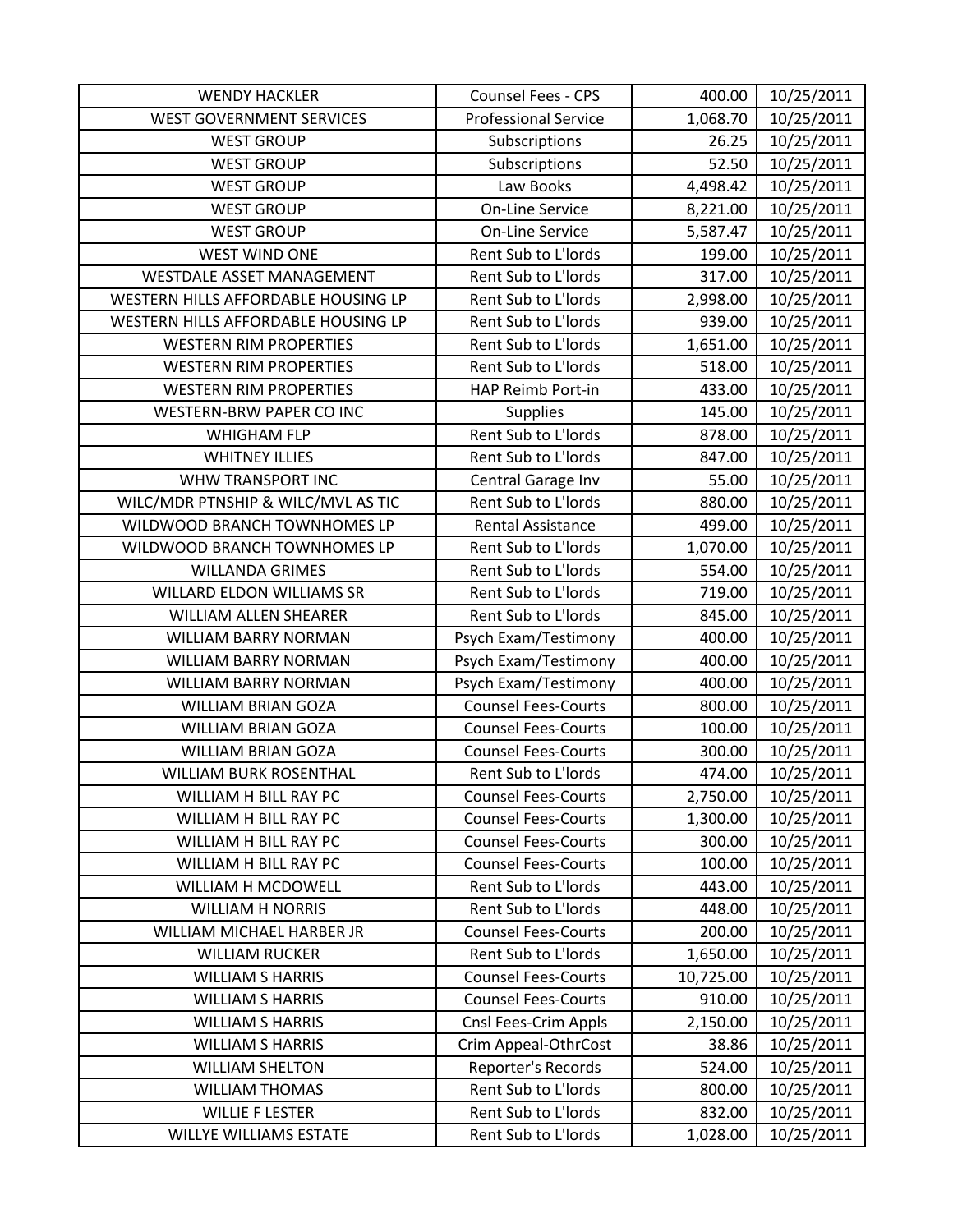| <b>WINIFRED HANEY</b>               | HAP Reimb Port-in           | 314.00    | 10/25/2011 |
|-------------------------------------|-----------------------------|-----------|------------|
| WOMEN'S CENTER OF TARR CO INC       | Education                   | 750.00    | 10/25/2011 |
| WOOD & ASSOCIATES POLYGRAPH SERVICE | Polygraph                   | 650.00    | 10/25/2011 |
| WOODMONT APARTMENTS LP              | Rent Sub to L'Iords         | 12,382.00 | 10/25/2011 |
| WOODMONT APARTMENTS LP              | Rent Sub to L'Iords         | 489.00    | 10/25/2011 |
| WOODMONT APARTMENTS LP              | HAP Reimb Port-in           | 1,456.00  | 10/25/2011 |
| WOODWAY ON THE GREEN APTS INC       | Rent Sub to L'Iords         | 1,152.00  | 10/25/2011 |
| <b>WOOF BROTHERS LLC</b>            | HAP Reimb Port-in           | 856.00    | 10/25/2011 |
| <b>WORLD AT WORK</b>                | Dues                        | 245.00    | 10/25/2011 |
| <b>WORLD REALTY</b>                 | Rent Sub to L'Iords         | 186.00    | 10/25/2011 |
| <b>WORTHINGTON POINT LP</b>         | Rent Sub to L'Iords         | 7,392.00  | 10/25/2011 |
| <b>WORTHINGTON POINT LP</b>         | Rent Sub to L'Iords         | 1,008.00  | 10/25/2011 |
| <b>WORTHINGTON POINT LP</b>         | Rent Sub to L'Iords         | 602.00    | 10/25/2011 |
| <b>WORTHINGTON POINT LP</b>         | <b>HAP Reimb Port-in</b>    | 3,591.00  | 10/25/2011 |
| <b>WRBD LP</b>                      | Rent Sub to L'Iords         | 7,352.00  | 10/25/2011 |
| <b>WRBD LP</b>                      | Rent Sub to L'Iords         | 1,550.00  | 10/25/2011 |
| <b>WRBD LP</b>                      | Rent Sub to L'Iords         | 1,539.00  | 10/25/2011 |
| WRBD LP                             | HAP Reimb Port-in           | 922.00    | 10/25/2011 |
| WS NRB INCORPORATED 80              | Rent Sub to L'Iords         | 1,035.00  | 10/25/2011 |
| WW SALEM PARK LP                    | Rent Sub to L'Iords         | 703.00    | 10/25/2011 |
| <b>WYCOM CORP</b>                   | <b>Equipment Maint</b>      | 642.60    | 10/25/2011 |
| WYNSTONE INVESTMENTS LLC            | Rent Sub to L'Iords         | 890.00    | 10/25/2011 |
| <b>XEROX CORPORATION SERVICE</b>    | <b>Moving Costs</b>         | 231.00    | 10/25/2011 |
| <b>XEROX CORPORATION SERVICE</b>    | <b>Moving Costs</b>         | 27.90     | 10/25/2011 |
| YELLOW CAB CO                       | Transportation              | 90.50     | 10/25/2011 |
| YELLOW CAB CO                       | Transportation              | 76.50     | 10/25/2011 |
| YMCA OF METROPOLITAN FORT WORTH     | <b>Subrecipient Service</b> | 5,438.85  | 10/25/2011 |
| YMCA OF METROPOLITAN FORT WORTH     | Health Promo Pgrm           | 315.00    | 10/25/2011 |
| YMCA OF METROPOLITAN FORT WORTH     | <b>Health Promo Pgrm</b>    | 1,558.00  | 10/25/2011 |
| YOLANDA D WOODARD                   | HAP Reimb Port-in           | 3,238.00  | 10/25/2011 |
| YOLANDA SMITH                       | Rent Sub to L'Iords         | 925.00    | 10/25/2011 |
| YOUNG ENERGY LLC                    | <b>Utility Allowance</b>    | 270.00    | 10/25/2011 |
| YOUTH ADVOCATE PROGRAMS INC         | <b>Professional Service</b> | 916.33    | 10/25/2011 |
| YOUTH ADVOCATE PROGRAMS INC         | <b>Professional Service</b> | 54,784.94 | 10/25/2011 |
| YOUTH ADVOCATE PROGRAMS INC         | <b>Professional Service</b> | 2,636.48  | 10/25/2011 |
| YOUTH CENTER OF THE HIGH PLAINS     | <b>Foster Home Care</b>     | 7,650.00  | 10/25/2011 |
| YUEN LING LI                        | Rent Sub to L'Iords         | 821.00    | 10/25/2011 |
| YVONNE ELAINE ROSS                  | Rent Sub to L'Iords         | 745.00    | 10/25/2011 |
| ZEP MFG                             | Kitchen Supplies            | 65.89     | 10/25/2011 |

| <b>COMMISSIONERS' REPORT OF CLAIMS - Addendum</b> |                         |           |                   |  |
|---------------------------------------------------|-------------------------|-----------|-------------------|--|
| FOR THE WEEK ENDING - October 25, 2011            |                         |           |                   |  |
| <b>Vendor Name</b>                                | <b>Item Description</b> | Amount    | <b>Check Date</b> |  |
| APAC Texas Inc                                    | Asphalt-Rock/Hot Mix    | 72,081.10 | 10/25/2011        |  |
| <b>Automated Collection Serv</b>                  | 5002 Student Loan Levy  | (0.01)    | 10/25/2011        |  |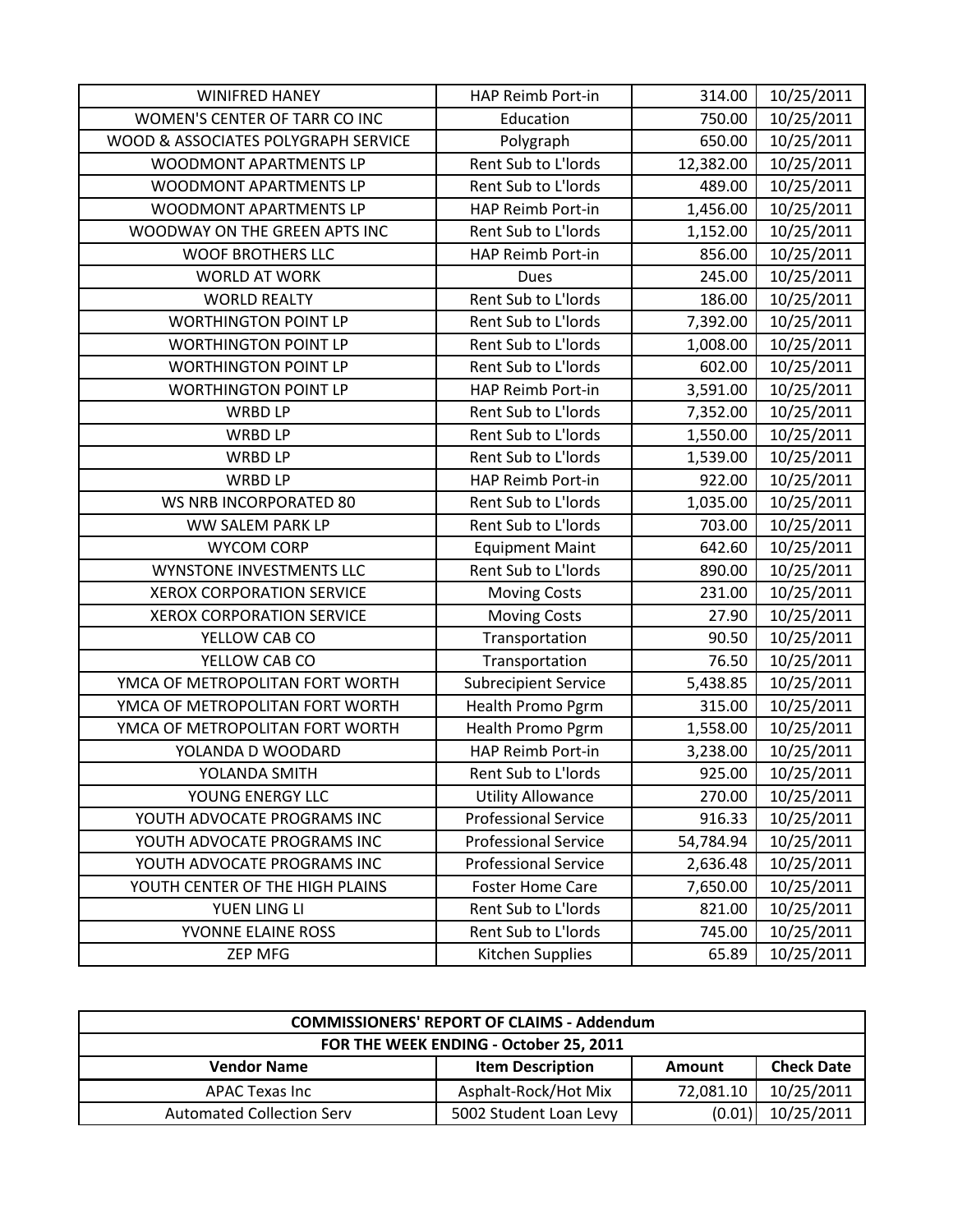| <b>Brother Mobile Solutions Inc</b> | <b>Supplies</b>                     | 270.70      | 10/25/2011 |
|-------------------------------------|-------------------------------------|-------------|------------|
| Chadwell Group LP                   | <b>Professional Service</b>         | 1,436.00    | 10/25/2011 |
| Chadwell Group LP                   | <b>Professional Service</b>         | 210.00      | 10/25/2011 |
| Chadwell Group LP                   | <b>Professional Service</b>         | 7,277.85    | 10/25/2011 |
| Chadwell Group LP                   | <b>Professional Service</b>         | 12,062.50   | 10/25/2011 |
| Chadwell Group LP                   | <b>Professional Service</b>         | 13,491.75   | 10/25/2011 |
| Dawn E Gallagher                    | Education                           | 480.44      | 10/25/2011 |
| Delta Dental Insurance Co           | <b>Dental Claims</b>                | 14,379.10   | 10/25/2011 |
| Delta Dental Insurance Co           | <b>Dental Claims</b>                | 3,740.20    | 10/25/2011 |
| Equine & Livestock Education-Elec   | Education                           | 80.00       | 10/25/2011 |
| <b>Express-Scripts</b>              | Drug Claims-AC & CO                 | 261,254.96  | 10/25/2011 |
| <b>Express-Scripts</b>              | Drug Claims-RT                      | 32,472.24   | 10/25/2011 |
| Financial Asset Managemen           | 5002 Student Loan Levy              | (163.32)    | 10/25/2011 |
| <b>Fugro Consultants Inc</b>        | <b>Professional Service</b>         | 601.00      | 10/25/2011 |
| <b>GC Services LP</b>               | 5002 Student Loan Levy              | 16.01       | 10/25/2011 |
| Gopher Sport                        | Shrff Commissary Inv                | 150.00      | 10/25/2011 |
| Gopher Sport                        | <b>Inventory Variance</b>           | 25.50       | 10/25/2011 |
| <b>Internal Revenue Service</b>     | 5001 Tax Levy                       | 150.00      | 10/25/2011 |
| <b>IRS FICA EE</b>                  | FICA-Employee                       | (4,618.62)  | 10/25/2011 |
| <b>IRS FICA ER</b>                  | FICA-Employer                       | (6, 817.58) | 10/25/2011 |
| <b>IRS FIT</b>                      | FIT Withholding                     | (8,451.64)  | 10/25/2011 |
| IRS MED EE                          | Medicare-Employee                   | (501.49)    | 10/25/2011 |
| <b>IRS MED ER</b>                   | Medicare-Employer                   | (501.49)    | 10/25/2011 |
| JPMorgan Chase Bank NA              | Volunteer Program                   | 207.72      | 10/25/2011 |
| JPMorgan Chase Bank NA              | <b>County Projects</b>              | 50.54       | 10/25/2011 |
| JPMorgan Chase Bank NA              | <b>Travel</b>                       | (155.68)    | 10/25/2011 |
| JPMorgan Chase Bank NA              | <b>Meeting Expenses</b>             | 23.67       | 10/25/2011 |
| JPMorgan Chase Bank NA              | <b>Witness Travel</b>               | 91.00       | 10/25/2011 |
| JPMorgan Chase Bank NA              | <b>Meeting Expenses</b>             | 35.63       | 10/25/2011 |
| JPMorgan Chase Bank NA              | <b>Court Costs</b>                  | 355.56      | 10/25/2011 |
| JPMorgan Chase Bank NA              | <b>Certified Copies/Transcripts</b> | 69.00       | 10/25/2011 |
| JPMorgan Chase Bank NA              | Education                           | 1,885.50    | 10/25/2011 |
| JPMorgan Chase Bank NA              | Law Books                           | 125.65      | 10/25/2011 |
| JPMorgan Chase Bank NA              | Education                           | 413.01      | 10/25/2011 |
| JPMorgan Chase Bank NA              | <b>Witness Travel</b>               | 118.00      | 10/25/2011 |
| JPMorgan Chase Bank NA              | Travel                              | 171.27      | 10/25/2011 |
| JPMorgan Chase Bank NA              | Travel                              | 153.76      | 10/25/2011 |
| JPMorgan Chase Bank NA              | <b>Witness Travel</b>               | 110.00      | 10/25/2011 |
| JPMorgan Chase Bank NA              | <b>Travel</b>                       | 195.50      | 10/25/2011 |
| Kyle Kapphahn and Sylvia Kapphahn   | Damage Claims                       | 1,845.85    | 10/25/2011 |
| Lincoln Financial Group             | Deferred Comp                       | (7,883.91)  | 10/25/2011 |
| Main Street Bread Bakery Co         | <b>TC Historical Comm</b>           | 1,590.30    | 10/25/2011 |
| Member's Building Maintenance Ltd   | <b>Custodian Services</b>           | 1,122.40    | 10/25/2011 |
| Member's Building Maintenance Ltd   | <b>Custodian Services</b>           | 1,280.24    | 10/25/2011 |
| Metropolitan Life                   | Metlife                             | (254.86)    | 10/25/2011 |
| Nationwide Retirement Sol           | Deferred Comp                       | (14,731.41) | 10/25/2011 |
| <b>NCO Financial Systems Inc</b>    | 5002 Student Loan Levy              | 10.29       | 10/25/2011 |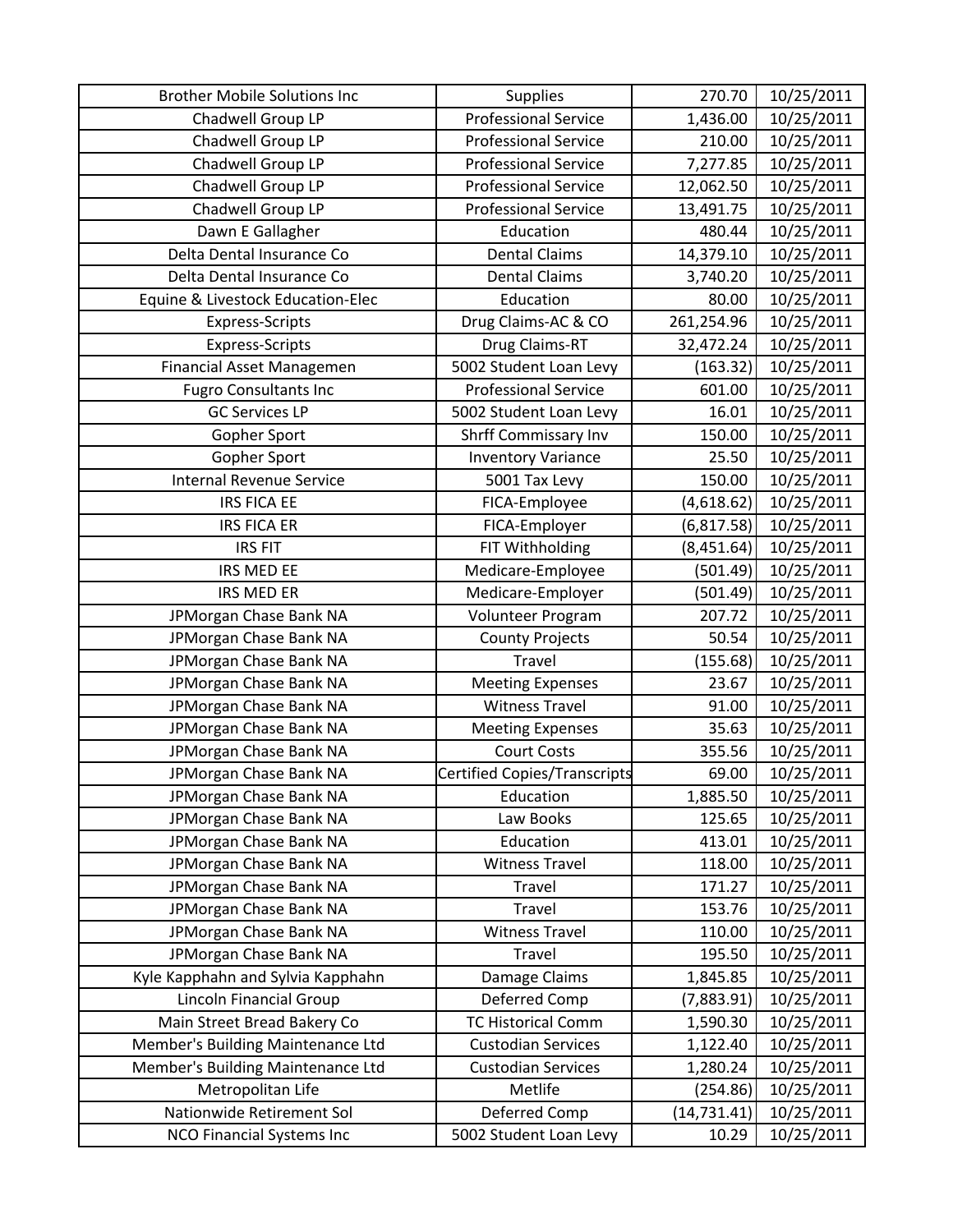| Oklahoma Dept of Human Se                | Child Support               | (149.19)   | 10/25/2011 |
|------------------------------------------|-----------------------------|------------|------------|
| PayFlex                                  | Dependent Care              | 6,599.79   | 10/25/2011 |
| PayFlex                                  | Medical                     | 36,129.49  | 10/25/2011 |
| Pennsylvania-HEAA                        | 5002 Student Loan Levy      | (0.02)     | 10/25/2011 |
| Pioneer Credit Recovery I                | 5002 Student Loan Levy      | 0.93       | 10/25/2011 |
| Pitney Bowes Global Financial            | <b>Equipment Maint</b>      | 8,654.11   | 10/25/2011 |
| Police & Firefighters Ins                | <b>Union Dues</b>           | 67.99      | 10/25/2011 |
| Productivity Center Inc                  | Subscriptions               | 120.00     | 10/25/2011 |
| Rogers Lodging Inc                       | Education                   | 366.12     | 10/25/2011 |
| Sequel Youth and Family Services         | <b>Residential Servc</b>    | 535.50     | 10/25/2011 |
| Tae E Markgraf                           | Rent Sub to L'Iords         | 2,107.00   | 10/25/2011 |
| Tarrant Co. P/R Acct                     | <b>Payroll Transfers</b>    | 64,361.79  | 10/25/2011 |
| <b>Tarrant County Deputy Sher</b>        | <b>Union Dues</b>           | 1.00       | 10/25/2011 |
| <b>Tarrant County Hospital District</b>  | Prepaid - Rent              | 3,093.00   | 10/25/2011 |
| Texas Child Support Disbu                | Child Support               | (920.23)   | 10/25/2011 |
| <b>Texas Comptroller of Public Accts</b> | Costs and Arrest fees 3rd O | 570.23     | 10/25/2011 |
| <b>Texas Comptroller of Public Accts</b> | Costs and Arrest fees 3rd Q | 4.00       | 10/25/2011 |
| <b>Texas Comptroller of Public Accts</b> | Costs and Arrest fees 3rd O | 190.00     | 10/25/2011 |
| <b>Texas Comptroller of Public Accts</b> | Costs and Arrest fees 3rd O | 389.85     | 10/25/2011 |
| <b>Texas Comptroller of Public Accts</b> | Costs and Arrest fees 3rd Q | 10.70      | 10/25/2011 |
| <b>Texas Comptroller of Public Accts</b> | Costs and Arrest fees 3rd C | 64.10      | 10/25/2011 |
| <b>Texas Comptroller of Public Accts</b> | Costs and Arrest fees 3rd O | 4,276.88   | 10/25/2011 |
| <b>Texas Comptroller of Public Accts</b> | Costs and Arrest fees 3rd O | 11.00      | 10/25/2011 |
| <b>Texas Comptroller of Public Accts</b> | Costs and Arrest fees 3rd O | 50.87      | 10/25/2011 |
| <b>Texas Comptroller of Public Accts</b> | Costs and Arrest fees 3rd O | 42.96      | 10/25/2011 |
| <b>Texas Comptroller of Public Accts</b> | Costs and Arrest fees 3rd C | 68.75      | 10/25/2011 |
| <b>Texas Comptroller of Public Accts</b> | Costs and Arrest fees 3rd O | 11.39      | 10/25/2011 |
| <b>Texas Comptroller of Public Accts</b> | Costs and Arrest fees 3rd O | 44.87      | 10/25/2011 |
| <b>Texas Comptroller of Public Accts</b> | Costs and Arrest fees 3rd O | 18.23      | 10/25/2011 |
| <b>Texas Comptroller of Public Accts</b> | Costs and Arrest fees 3rd O | 10,746.09  | 10/25/2011 |
| <b>Texas Comptroller of Public Accts</b> | Costs and Arrest fees 3rd O | 0.96       | 10/25/2011 |
| <b>Texas Comptroller of Public Accts</b> | Costs and Arrest fees 3rd O | 5,165.00   | 10/25/2011 |
| <b>Texas Comptroller of Public Accts</b> | Costs and Arrest fees 3rd O | 273,828.19 | 10/25/2011 |
| <b>Texas Comptroller of Public Accts</b> | Costs and Arrest fees 3rd Q | 342.43     | 10/25/2011 |
| <b>Texas Comptroller of Public Accts</b> | Costs and Arrest fees 3rd O | 28.46      | 10/25/2011 |
| <b>Texas Comptroller of Public Accts</b> | Costs and Arrest fees 3rd O | 17,454.39  | 10/25/2011 |
| <b>Texas Comptroller of Public Accts</b> | Costs and Arrest fees 3rd Q | 245.23     | 10/25/2011 |
| <b>Texas Comptroller of Public Accts</b> | Costs and Arrest fees 3rd C | 29.33      | 10/25/2011 |
| <b>Texas Comptroller of Public Accts</b> | Costs and Arrest fees 3rd C | 2,701.56   | 10/25/2011 |
| <b>Texas Comptroller of Public Accts</b> | Costs and Arrest fees 3rd O | 101,641.50 | 10/25/2011 |
| <b>Texas Comptroller of Public Accts</b> | Costs and Arrest fees 3rd O | 18,490.00  | 10/25/2011 |
| <b>Texas Comptroller of Public Accts</b> | Costs and Arrest fees 3rd C | 16,474.36  | 10/25/2011 |
| <b>Texas Comptroller of Public Accts</b> | Costs and Arrest fees 3rd Q | 78,941.93  | 10/25/2011 |
| <b>Texas Comptroller of Public Accts</b> | Costs and Arrest fees 3rd C | 24,619.61  | 10/25/2011 |
| <b>Texas Comptroller of Public Accts</b> | Costs and Arrest fees 3rd C | 8,124.53   | 10/25/2011 |
| <b>Texas Comptroller of Public Accts</b> | Costs and Arrest fees 3rd O | 32,306.91  | 10/25/2011 |